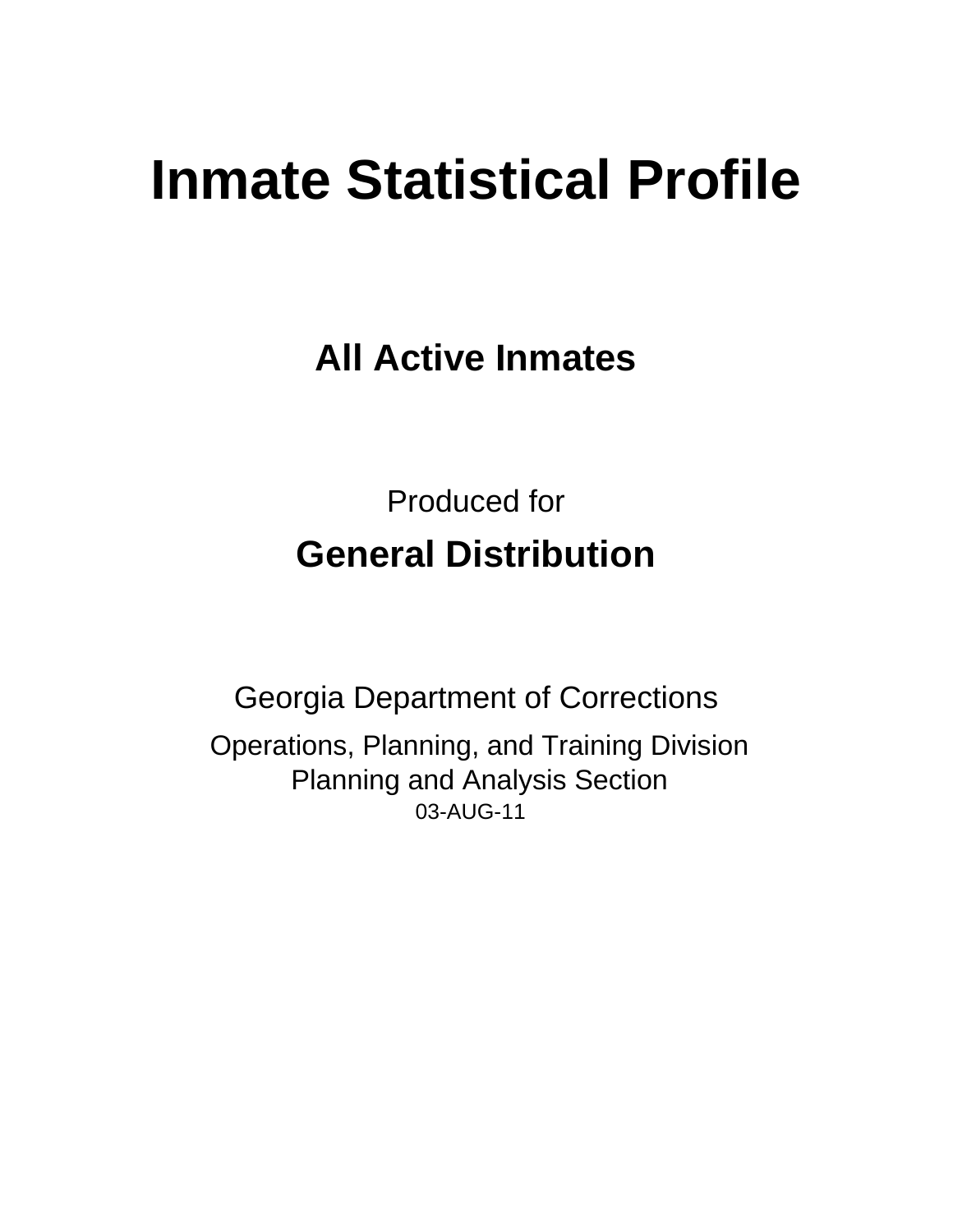#### **Inmate Statistical Profile 03-AUG-11** Contents

**All Active Inmates** 

Produced for General Distribution

## **Table of Contents**

| <b>Demographic information</b>                                       |
|----------------------------------------------------------------------|
| 5 Current age, broken out in ten year age groups                     |
| 6 Race group                                                         |
| 7 Marital status, self-reported at entry to prison                   |
| 8 Number of children, self-reported at entry to prison               |
| 9 Religious affiliation, self-reported at entry to prison            |
| 10 Home county - self-reported at entry to prison                    |
| 15 Socioeconomic class, self-reported at entry to prison             |
| 16 Environment to age 16, self-reported at entry to prison           |
| 17 Guardian status to age 16, self-reported at entry to prison       |
| 18 Employment status before prison, self-reported at entry to prison |
| 19 Age at admission                                                  |
| 21 Height, measured at entry to prison                               |
| 22 Weight, measured at entry to prison                               |
| 24 Military service                                                  |
| <b>Correctional information</b>                                      |
| 25 Type of admission to prison                                       |
| 26 Current / last security status                                    |
| 27 Current / last institution type                                   |
| 28 Institution type - transitional centers                           |
| 29 Institution type - mental hospitals                               |
| 30 Institution type - county prisons                                 |
| 31 Institution type - state prisons                                  |
| 32 Institution type - private prisons                                |
| 33 Institution type - pre-release centers                            |
| 34 Institution type - inmate boot camp                               |
| 35 Number of disciplinary reports                                    |
| 36 Number of transfers                                               |
| 37 Number of escapes                                                 |
| 39 Probable future release type of still active inmates              |
| 40 Time served in current (or last) institution                      |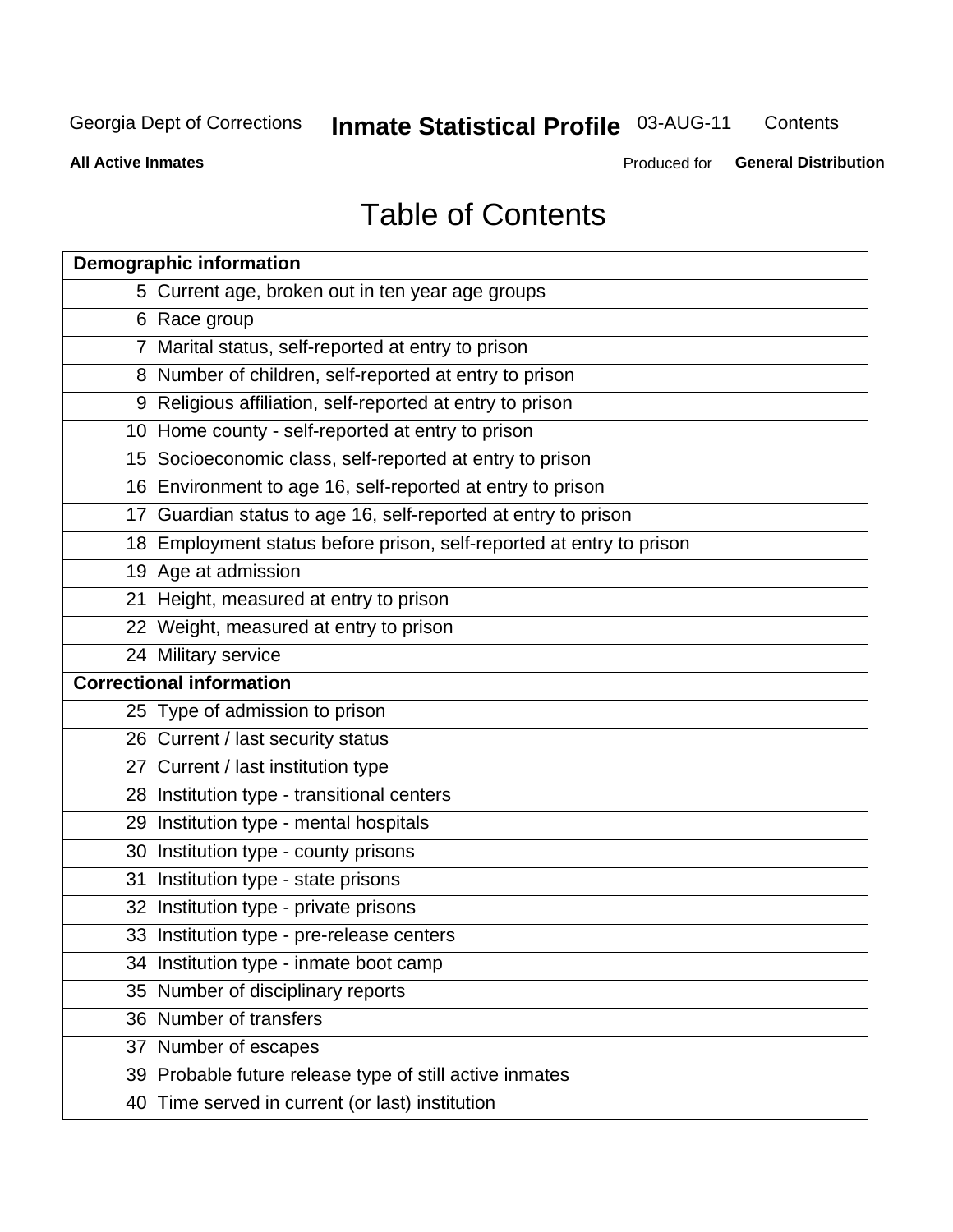## **Inmate Statistical Profile 03-AUG-11**

Contents

**All Active Inmates** 

Produced for General Distribution

## **Table of Contents**

| <b>Educational, psychological and physical information</b>       |
|------------------------------------------------------------------|
| 38 Culture fair IQ scores                                        |
| 41 Highest grade level attained                                  |
| 42 Culture fair IQ scores                                        |
| 43 Wide Range Achievement Test (WRAT) reading score              |
| 44 Wide Range Achievement Test (WRAT) math score                 |
| 45 Wide Range Achievement Test (WRAT) spelling score             |
| 46 Scope of substance abuse - summary                            |
| 47 Scope of substance abuse - detail                             |
| 48 Current / last mental health treatment level                  |
| 49 PULHESDWIT medical scale - 'P' overall condition ('P'hysical) |
| 50 PULHESDWIT medical scale - 'U' upper body                     |
| 51 PULHESDWIT medical scale - 'L' lower body                     |
| 52 PULHESDWIT medical scale - 'H' hearing                        |
| 53 PULHESDWIT medical scale - 'E' vision                         |
| 54 PULHESDWIT medical scale -'S' psychiatric                     |
| 55 PULHESDWIT medical scale - 'D' dental                         |
| 56 PULHESDWIT medical scale - 'W' work ability                   |
| 57 PULHESDWIT medical scale - 'I' impairment                     |
| 58 PULHESDWIT medical scale - 'T' transportability               |
| 59 Criminality in family, self-reported                          |
| 60 Alcoholism in family, self-reported                           |
| 61 Drug abuse in family, self-reported                           |
| 62 Subjected to frequent beatings, self-reported                 |
| 63 Father absent during inmate's childhood                       |
| 64 Mother absent during inmate's childhood                       |
| 65 Inmate diagnosed as manipulative                              |
| 66 Inmate diagnosed as assaultive                                |
| <b>Crimes and criminal history information</b>                   |
| 67 Number of prior Georgia incarcerations                        |
| 68 Prison sentence in years                                      |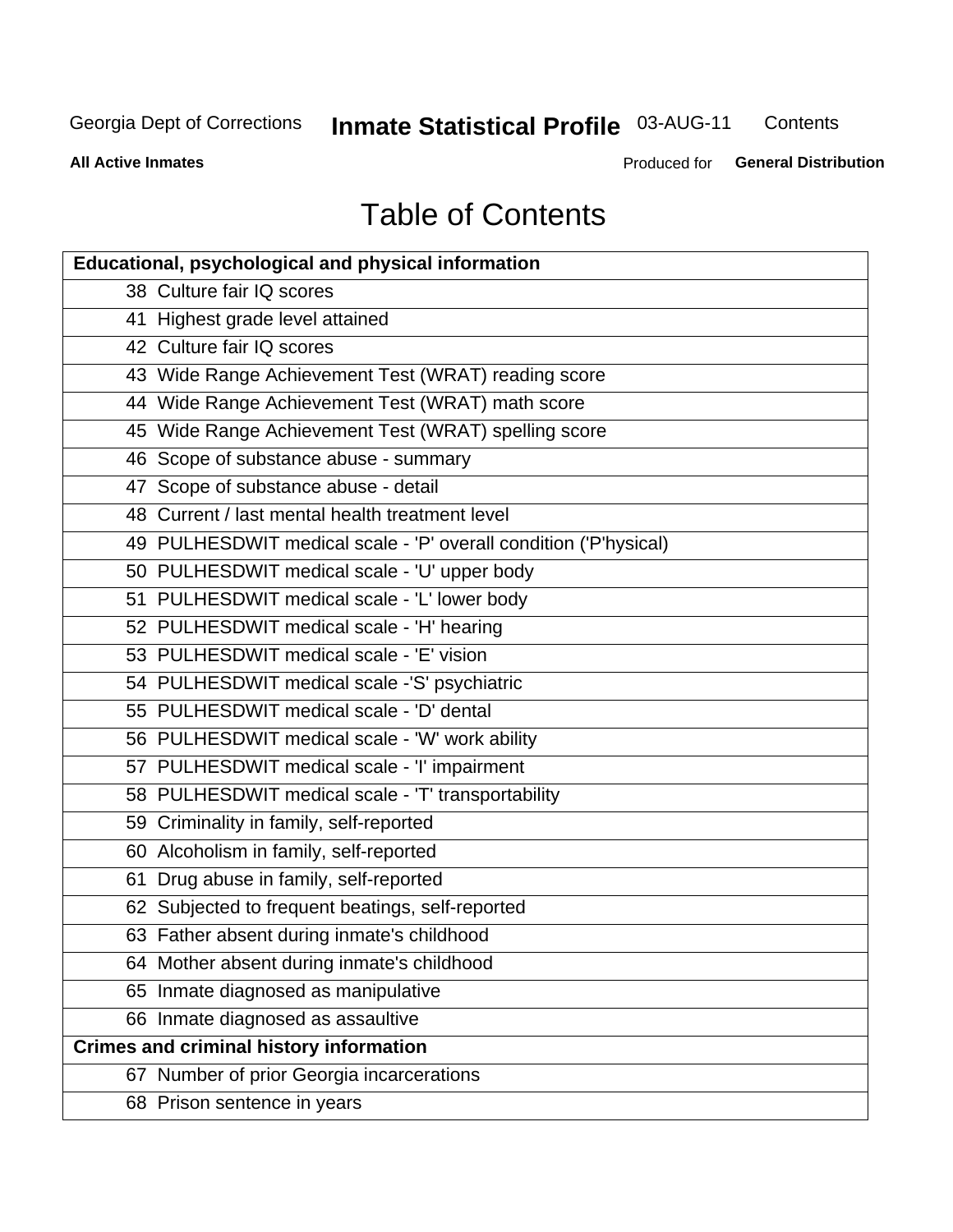#### **Inmate Statistical Profile 03-AUG-11** Contents

**All Active Inmates** 

Produced for General Distribution

## **Table of Contents**

| <b>Crimes and criminal history information</b>                 |
|----------------------------------------------------------------|
| 69 Primary offense, broken out into felonies vs misdemeanors   |
| 70 Primary offense, broken out into six broad crime categories |
| 71 Primary offense, detailed offense code                      |
| 79 County of conviction of primary offense                     |
| 84 Circuit of conviction of primary offense                    |
| 86 Years served (jail + prison) in this incarceration          |
| <b>Medical information</b>                                     |
| 87 Results of most recent HIV test                             |
| 88 Results of most recent tuberculosis test                    |
| 89 Results of most recent syphilis test                        |
| 90 Results of most recent Hepatitis-C test                     |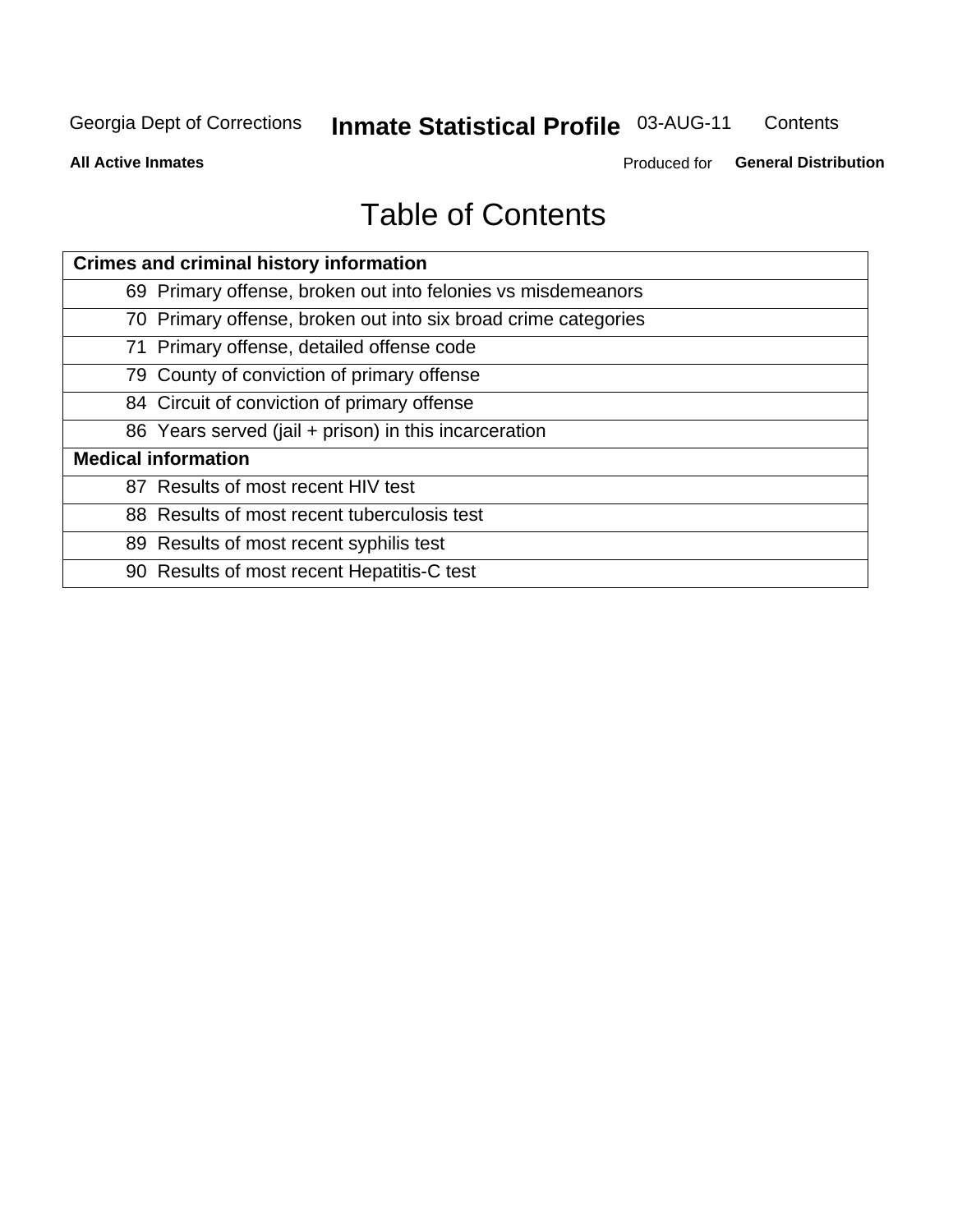### **All Active Inmates**

### Produced for General Distribution

### Current age, broken out in ten-year age groups

COL % - percent each COUNT is of its particular column

|                          |              | <b>Male</b> |        |                 | <b>Female</b> |       | <b>Total</b> |               |
|--------------------------|--------------|-------------|--------|-----------------|---------------|-------|--------------|---------------|
| <b>Current Age</b>       | <b>Count</b> | Col %       | Row %  | <b>Count</b>    | Col %         | Row % | <b>Total</b> | Col %         |
| <b>Teens (1-19)</b>      | 1,085        | 2.19%       | 97.31% | 30 <sub>1</sub> | 0.81%         | 2.69% | 1,115        | 2.09%         |
| <b>Twenties (20-29)</b>  | 15,306       | 30.84%      | 93.52% | 1,061           | 28.51%        | 6.48% | 16,367       | 30.68%        |
| <b>Thirties (30-39)</b>  | 14,543       | 29.30%      | 92.30% | 1,213           | 32.60%        | 7.70% |              | 15,756 29.53% |
| <b>Forties (40-49)</b>   | 11,027       | 22.22%      | 91.70% | 998             | 26.82%        | 8.30% |              | 12,025 22.54% |
| <b>Fifties (50-59)</b>   | 5,928        | 11.94%      | 94.49% | 346             | 9.30%         | 5.51% | 6.274        | 11.76%        |
| <b>Sixties (60-69)</b>   | 1,486        | 2.99%       | 96.43% | 55              | 1.48%         | 3.57% | 1,541        | 2.89%         |
| Seventy + (70 and above) | 254          | 0.51%       | 93.38% | 18              | 0.48%         | 6.62% | 272          | 0.51%         |
| <b>Total Reported</b>    | 49,629       | 100%        | 93.03% | 3,721           | 100%          | 6.97% | 53,350       | 100%          |

| <b>Not Reported</b> |        |                  |        |
|---------------------|--------|------------------|--------|
| Total               | 49,629 | 2.700<br>J, I ZZ | 53.35' |

| <b>Mean</b><br>(average)       | 36.56    | 36.56 | 36.56 |
|--------------------------------|----------|-------|-------|
| Median (middle)                | つん<br>vu | 36    | 35    |
| <b>Mode</b><br>(most frequent) |          | ◡▵    |       |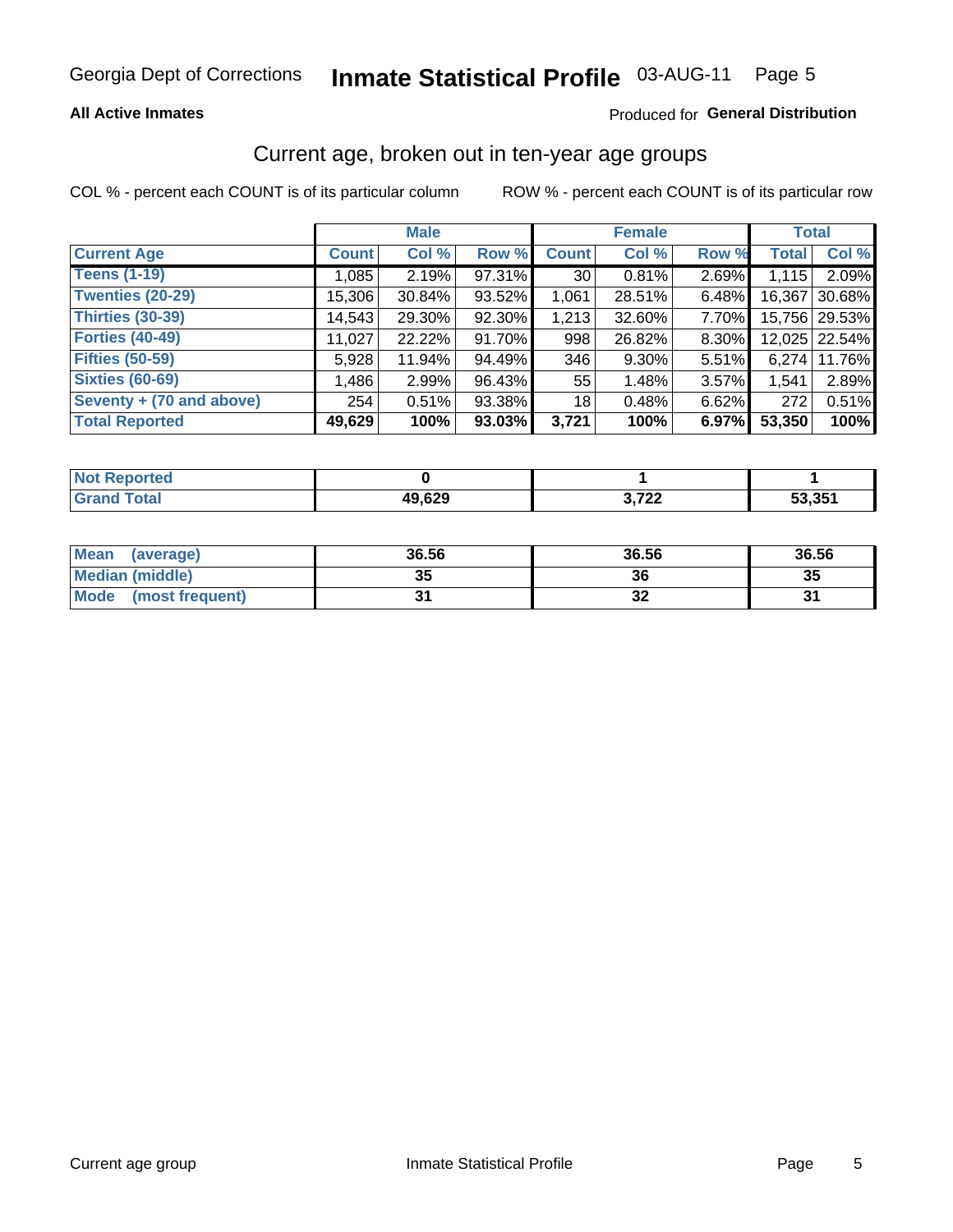#### **Inmate Statistical Profile 03-AUG-11** Page 6

#### **All Active Inmates**

### **Produced for General Distribution**

### Race group

COL % - percent each COUNT is of its particular column

|              |                        |              | <b>Male</b> |        |             | <b>Female</b> |          |              | <b>Total</b> |
|--------------|------------------------|--------------|-------------|--------|-------------|---------------|----------|--------------|--------------|
|              | <b>Race Group</b>      | <b>Count</b> | Col %       |        | Row % Count | Col %         | Row %    | <b>Total</b> | Col %        |
|              | <b>White</b>           | 15,823       | 31.88%      | 88.93% | ,969        | 52.90%        | 11.07%   | 17,792       | 33.35%       |
| $\mathbf{2}$ | <b>Black</b>           | 31,356       | 63.18%      | 94.98% | .659        | 44.57%        | $5.02\%$ | 33,015       | 61.88%       |
| 5            | <b>Other</b>           | 47           | .09%        | 88.68% | 6           | .16%          | 11.32%   | 53           | .10%         |
| 6            | <b>Asian</b>           | 125          | .25%        | 96.90% | 4           | .11%          | 3.10%    | 129          | .24%         |
| 10           | <b>Hispanic</b>        | 2,252        | 4.54%       | 96.65% | 78          | 2.10%         | 3.35%    | 2,330        | 4.37%        |
| $12 \,$      | <b>Native American</b> | 26           | .05%        | 83.87% | 5           | .13%          | 16.13%   | 31           | .06%         |
| 13           | <b>Native Hawaiian</b> |              |             |        |             | $.03\%$       | 100.00%  |              | .01%         |
|              | <b>Total Reported</b>  | 49,629       | 100%        | 93.02% | 3,722       | 100%          | 6.98%    | 53,351       | 100%         |

| Reported<br><b>NOT</b> |        |                             |        |
|------------------------|--------|-----------------------------|--------|
| Total<br>"Grand        | 49,629 | 2.700<br>, , , , <u>, ,</u> | 53.351 |

| M.<br>____ | . | ------- |
|------------|---|---------|
|            |   |         |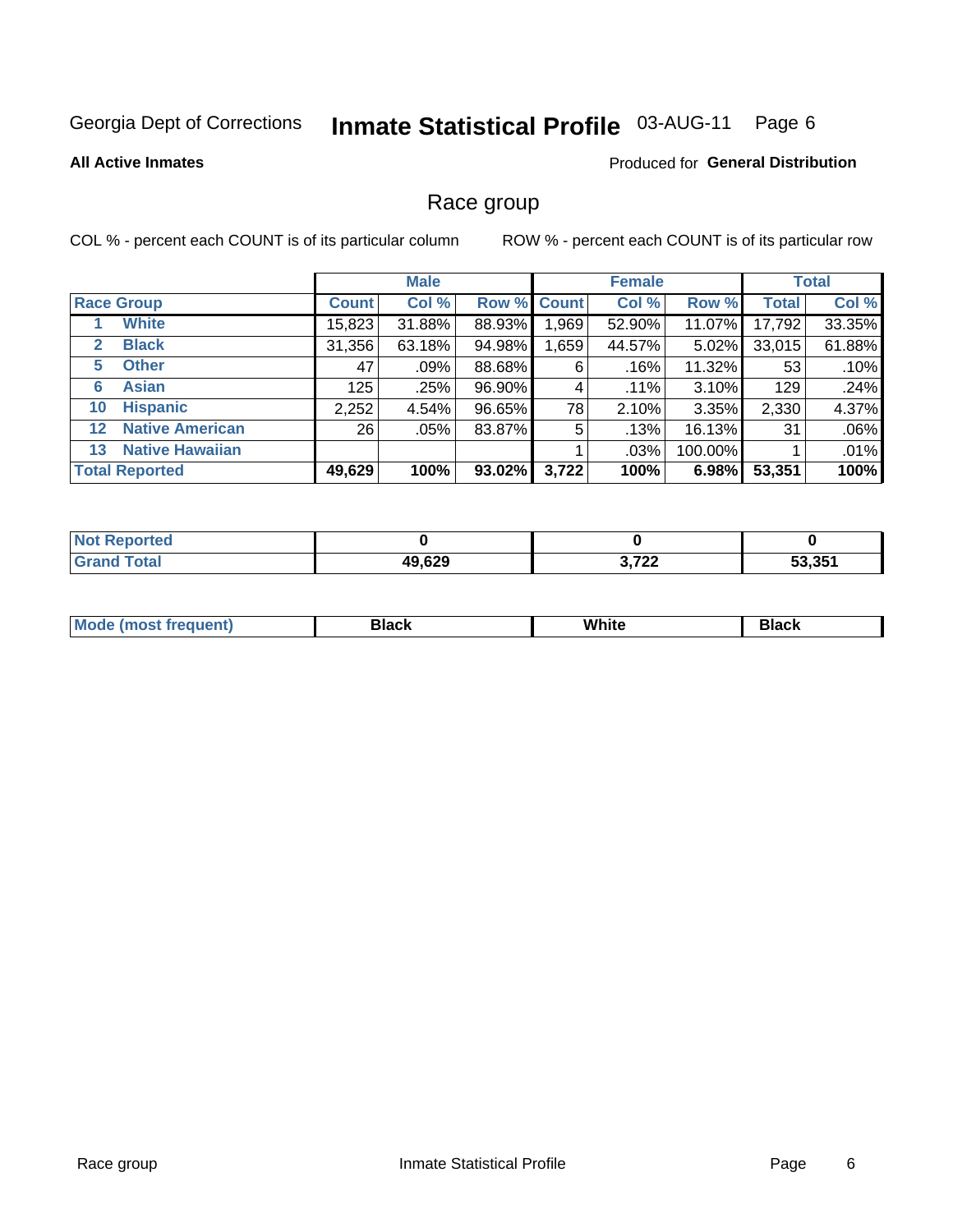## Inmate Statistical Profile 03-AUG-11 Page 7

**All Active Inmates** 

#### Produced for General Distribution

### Marital status, self-reported at entry to prison

COL % - percent each COUNT is of its particular column

|                            |              | <b>Male</b> |        |              | <b>Female</b> |        |              | <b>Total</b> |
|----------------------------|--------------|-------------|--------|--------------|---------------|--------|--------------|--------------|
| <b>Marital Status</b>      | <b>Count</b> | Col %       | Row %  | <b>Count</b> | Col %         | Row %  | <b>Total</b> | Col %        |
| <b>Unknown</b><br>$\bf{0}$ | 315          | .63%        | 86.78% | 48           | 1.29%         | 13.22% | 363          | .68%         |
| <b>Divorced</b><br>D       | 4,847        | 9.77%       | 88.37% | 638          | 17.14%        | 11.63% | 5,485        | 10.28%       |
| <b>Married</b><br>М        | 6,652        | 13.40%      | 91.69% | 603          | 16.20%        | 8.31%  | 7,255        | 13.60%       |
| <b>Separated</b><br>S      | 1,707        | 3.44%       | 83.68% | 333          | 8.95%         | 16.32% | 2,040        | 3.82%        |
| <b>Unmarried</b><br>U      | 35,661       | 71.86%      | 94.78% | 1,964        | 52.77%        | 5.22%  | 37,625       | 70.52%       |
| <b>Widow</b><br>W          | 447          | .90%        | 76.67% | 136          | 3.65%         | 23.33% | 583          | 1.09%        |
| <b>Total Reported</b>      | 49,629       | 100%        | 93.02% | 3,722        | 100%          | 6.98%  | 53,351       | 100%         |

| <b>Not Reported</b> |        |                |        |
|---------------------|--------|----------------|--------|
| Total<br>Cror       | 49,629 | 700<br>v.<br>. | 53.351 |

|--|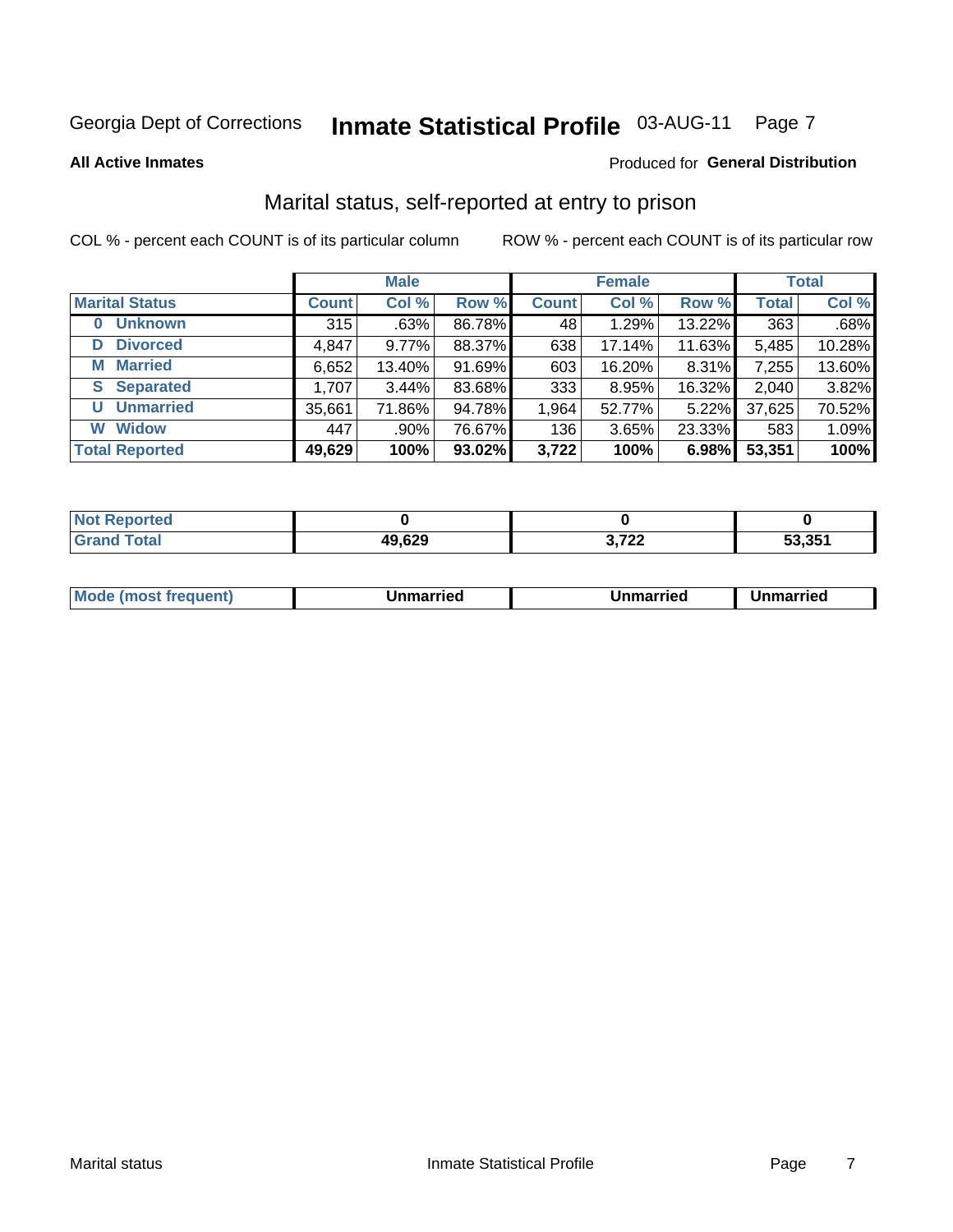## Inmate Statistical Profile 03-AUG-11 Page 8

#### **All Active Inmates**

### **Produced for General Distribution**

### Number of children, self reported at entry to prison

COL % - percent each COUNT is of its particular column

|                           |              | <b>Male</b> |        |              | <b>Female</b> |        | <b>Total</b> |        |
|---------------------------|--------------|-------------|--------|--------------|---------------|--------|--------------|--------|
| <b>Number of Children</b> | <b>Count</b> | Col %       | Row %  | <b>Count</b> | Col %         | Row %  | <b>Total</b> | Col %  |
| $\overline{0}$            | 20,545       | 41.62%      | 94.48% | 1,201        | 32.29%        | 5.52%  | 21,746       | 40.97% |
|                           | 11,171       | 22.63%      | 94.12% | 698          | 18.77%        | 5.88%  | 11,869       | 22.36% |
| $\overline{2}$            | 7,989        | 16.19%      | 91.04% | 786          | 21.13%        | 8.96%  | 8,775        | 16.53% |
| $\overline{\mathbf{3}}$   | 4,804        | 9.73%       | 89.03% | 592          | 15.92%        | 10.97% | 5,396        | 10.17% |
| 4                         | 2,426        | 4.91%       | 90.79% | 246          | 6.61%         | 9.21%  | 2,672        | 5.03%  |
| 5                         | 1,197        | 2.43%       | 92.22% | 101          | 2.72%         | 7.78%  | 1,298        | 2.45%  |
| $\overline{6}$            | 589          | 1.19%       | 92.32% | 49           | 1.32%         | 7.68%  | 638          | 1.20%  |
| 7                         | 275          | 0.56%       | 91.67% | 25           | 0.67%         | 8.33%  | 300          | 0.57%  |
| 8                         | 143          | 0.29%       | 94.70% | 8            | 0.22%         | 5.30%  | 151          | 0.28%  |
| $\boldsymbol{9}$          | 88           | 0.18%       | 96.70% | 3            | 0.08%         | 3.30%  | 91           | 0.17%  |
| 10                        | 59           | 0.12%       | 89.39% | 7            | 0.19%         | 10.61% | 66           | 0.12%  |
| Over 10                   | 74           | 0.15%       | 96.10% | 3            | 0.08%         | 3.90%  | 77           | 0.15%  |
| <b>Total Reported</b>     | 49,360       | 100%        | 92.99% | 3,719        | 100%          | 7.01%  | 53,079       | 100%   |

| 269    |                                    | 272<br>- |
|--------|------------------------------------|----------|
| 49,629 | 700<br>$\mathbf{v}$ , i al<br>$ -$ | 53,351   |

| Mean<br>(average)    | 1.34 | 67. ا | 1.36 |
|----------------------|------|-------|------|
| Median (middle)      |      |       |      |
| Mode (most frequent) |      |       |      |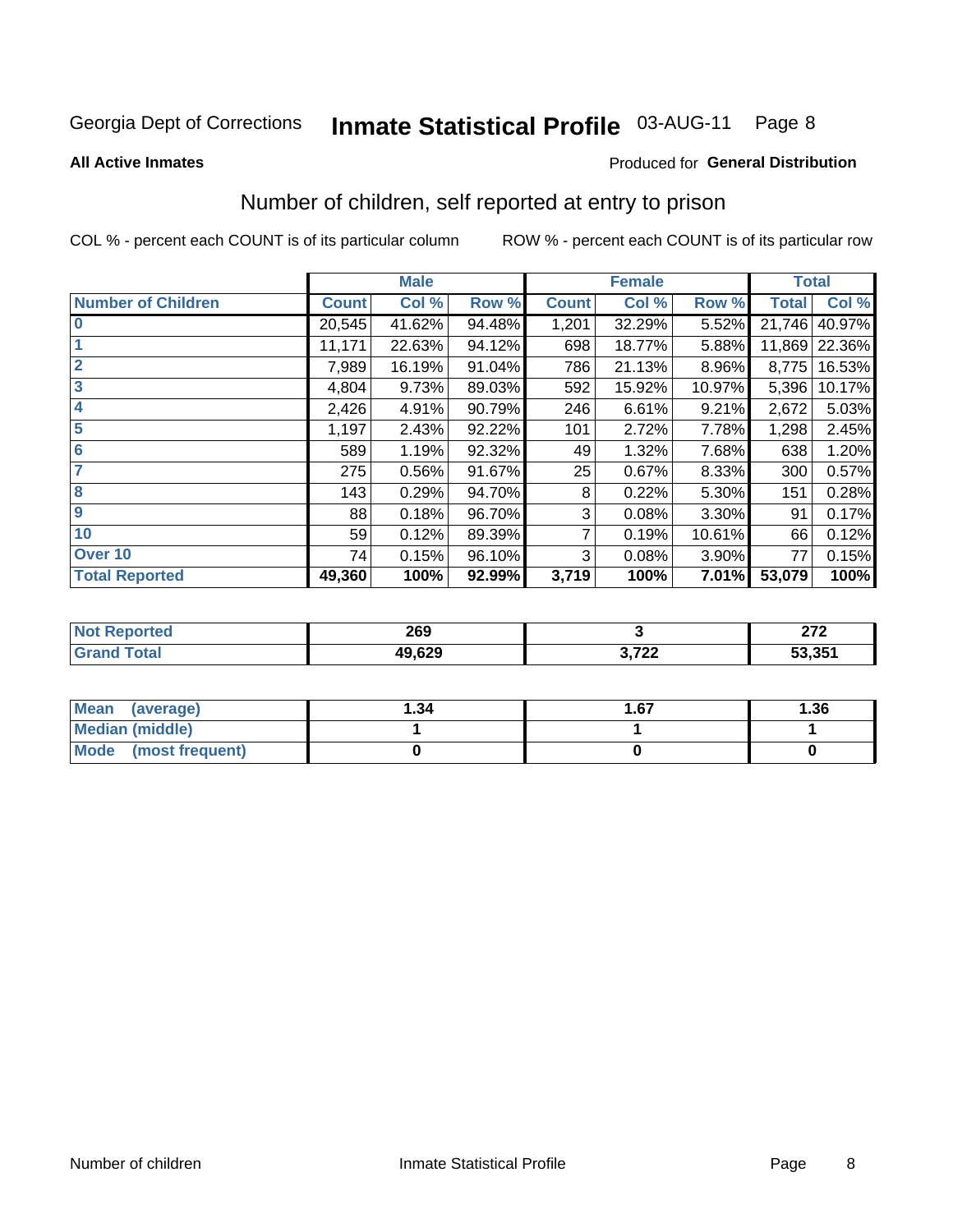#### **Inmate Statistical Profile 03-AUG-11** Page 9

#### **All Active Inmates**

#### Produced for General Distribution

### Religious affiliation, self-reported at entry to prison

COL % - percent each COUNT is of its particular column

|                |                              |              | <b>Male</b> |         |                | <b>Female</b> |        |              | <b>Total</b> |
|----------------|------------------------------|--------------|-------------|---------|----------------|---------------|--------|--------------|--------------|
|                | <b>Religious Affiliation</b> | <b>Count</b> | Col %       | Row %   | <b>Count</b>   | Col %         | Row %  | <b>Total</b> | Col %        |
| 1              | <b>Islam</b>                 | 1,234        | 3.92%       | 97.63%  | 30             | 1.06%         | 2.37%  | 1,264        | 3.69%        |
| $\overline{2}$ | <b>Catholic</b>              | 1,664        | 5.29%       | 90.98%  | 165            | 5.85%         | 9.02%  | 1,829        | 5.33%        |
| 3              | <b>Baptist</b>               | 15,087       | 47.95%      | 89.31%  | 1,805          | 63.96%        | 10.69% | 16,892       | 49.27%       |
| 4              | <b>Methodist</b>             | 616          | 1.96%       | 87.75%  | 86             | 3.05%         | 12.25% | 702          | 2.05%        |
| 5              | <b>EpiscopIn</b>             | 47           | .15%        | 92.16%  | 4              | .14%          | 7.84%  | 51           | .15%         |
| $6\phantom{a}$ | <b>Presbytrn</b>             | 92           | .29%        | 91.09%  | 9              | .32%          | 8.91%  | 101          | .29%         |
| 7              | <b>Chc Of God</b>            | 447          | 1.42%       | 77.34%  | 131            | 4.64%         | 22.66% | 578          | 1.69%        |
| 8              | <b>Holiness</b>              | 1,037        | 3.30%       | 83.29%  | 208            | 7.37%         | 16.71% | 1,245        | 3.63%        |
| 9              | <b>Jewish</b>                | 39           | .12%        | 92.86%  | 3              | .11%          | 7.14%  | 42           | .12%         |
| 10             | <b>Anglican</b>              | 9            | .03%        | 90.00%  | 1              | .04%          | 10.00% | 10           | .03%         |
| 11             | <b>Grk Orthdx</b>            | 6            | .02%        | 66.67%  | 3              | .11%          | 33.33% | 9            | .03%         |
| 12             | <b>Hindu</b>                 | 7            | .02%        | 100.00% |                |               |        | 7            | .02%         |
| 13             | <b>Buddhist</b>              | 43           | .14%        | 86.00%  | $\overline{7}$ | .25%          | 14.00% | 50           | .15%         |
| 14             | <b>Taoist</b>                | 3            | .01%        | 75.00%  | 1              | .04%          | 25.00% | 4            | .01%         |
| 15             | <b>Shintoist</b>             | 3            | .01%        | 100.00% |                |               |        | 3            | .01%         |
| 16             | <b>Seven D Ad</b>            | 105          | .33%        | 89.74%  | 12             | .43%          | 10.26% | 117          | .34%         |
| 17             | <b>Jehovah Wt</b>            | 373          | 1.19%       | 92.10%  | 32             | 1.13%         | 7.90%  | 405          | 1.18%        |
| 18             | <b>Latr Day S</b>            | 44           | .14%        | 89.80%  | 5              | .18%          | 10.20% | 49           | .14%         |
| 19             | Quaker                       |              | .01%        | 100.00% |                |               |        |              | .01%         |
| 20             | <b>Other Prot</b>            | 5,508        | 17.51%      | 95.72%  | 246            | 8.72%         | 4.28%  | 5,754        | 16.78%       |
| 96             | <b>None</b>                  | 5,100        | 16.21%      | 98.57%  | 74             | 2.62%         | 1.43%  | 5,174        | 15.09%       |
|                | <b>Total Reported</b>        | 31,465       | 100%        | 91.77%  | 2,822          | 100%          | 8.23%  | 34,287       | 100%         |

| Reported<br>∵N∩\      | 18,164 | 900            | 19,064 |
|-----------------------|--------|----------------|--------|
| `otal<br><b>Grand</b> | 49,629 | ממד מ<br>3.122 | 53,351 |

| Baptist<br>Baptist<br><b>Baptist</b> |  | <b>Mode (most frequent)</b> |  |  |  |
|--------------------------------------|--|-----------------------------|--|--|--|
|--------------------------------------|--|-----------------------------|--|--|--|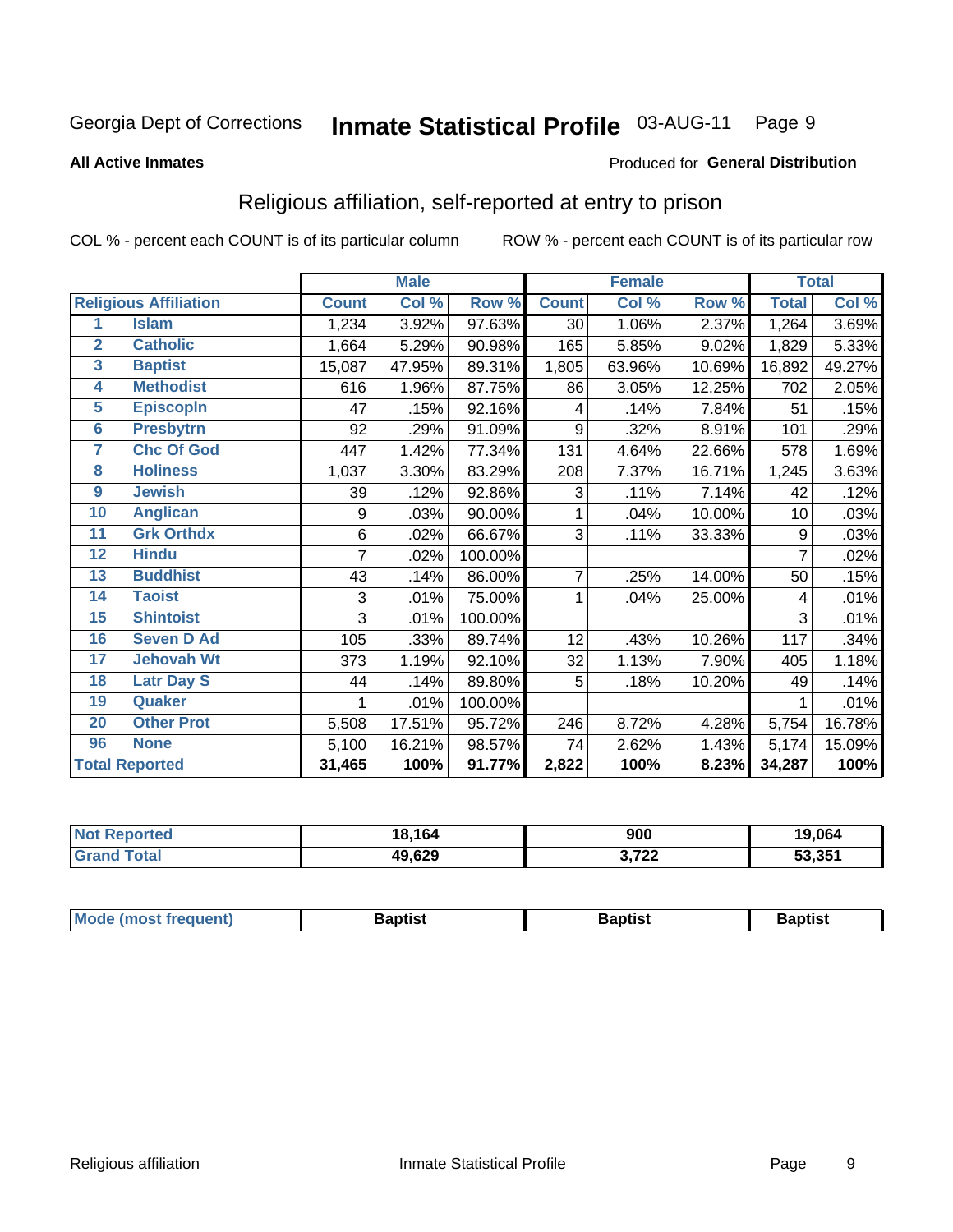## Inmate Statistical Profile 03-AUG-11 Page 10

**All Active Inmates** 

#### Produced for General Distribution

### Home county, self-reported at entry to prison

COL % - percent each COUNT is of its particular column

|     |                             |              | <b>Male</b> |                  |                  | <b>Female</b> |        | <b>Total</b>    |       |
|-----|-----------------------------|--------------|-------------|------------------|------------------|---------------|--------|-----------------|-------|
|     | <b>Home County</b>          | <b>Count</b> | Col %       | Row <sup>%</sup> | <b>Count</b>     | Col %         | Row %  | <b>Total</b>    | Col % |
| 000 | <b>Unknown</b>              | 81           | .19%        | 96.43%           | 3                | .09%          | 3.57%  | $\overline{84}$ | .18%  |
| 001 | <b>Appling County</b>       | 108          | .25%        | 94.74%           | $\,6$            | .18%          | 5.26%  | 114             | .24%  |
| 002 | <b>Atkinson County</b>      | 41           | .09%        | 91.11%           | $\overline{4}$   | .12%          | 8.89%  | 45              | .10%  |
| 003 | <b>Bacon County</b>         | 58           | .13%        | 92.06%           | 5                | .15%          | 7.94%  | 63              | .13%  |
| 004 | <b>Baker County</b>         | 19           | .04%        | 95.00%           | $\mathbf{1}$     | .03%          | 5.00%  | 20              | .04%  |
| 005 | <b>Baldwin County</b>       | 231          | .53%        | 90.94%           | 23               | .70%          | 9.06%  | 254             | .54%  |
| 006 | <b>Banks County</b>         | 51           | .12%        | 85.00%           | $\boldsymbol{9}$ | .27%          | 15.00% | 60              | .13%  |
| 007 | <b>Barrow County</b>        | 271          | .62%        | 92.81%           | 21               | .64%          | 7.19%  | 292             | .62%  |
| 008 | <b>Bartow County</b>        | 488          | 1.12%       | 90.04%           | 54               | 1.65%         | 9.96%  | 542             | 1.16% |
| 009 | <b>Ben Hill County</b>      | 188          | .43%        | 94.47%           | 11               | .34%          | 5.53%  | 199             | .42%  |
| 010 | <b>Berrien County</b>       | 64           | .15%        | 88.89%           | 8                | .24%          | 11.11% | 72              | .15%  |
| 011 | <b>Bibb County</b>          | 1,133        | 2.60%       | 95.13%           | 58               | 1.77%         | 4.87%  | 1,191           | 2.54% |
| 012 | <b>Bleckley County</b>      | 76           | .17%        | 95.00%           | 4                | .12%          | 5.00%  | 80              | .17%  |
| 013 | <b>Brantley County</b>      | 50           | .11%        | 89.29%           | $\,6$            | .18%          | 10.71% | 56              | .12%  |
| 014 | <b>Brooks County</b>        | 116          | .27%        | 95.87%           | 5                | .15%          | 4.13%  | 121             | .26%  |
| 015 | <b>Bryan County</b>         | 105          | .24%        | 93.75%           | 7                | .21%          | 6.25%  | 112             | .24%  |
| 016 | <b>Bulloch County</b>       | 340          | .78%        | 92.90%           | 26               | .79%          | 7.10%  | 366             | .78%  |
| 017 | <b>Burke County</b>         | 198          | .45%        | 97.54%           | 5                | .15%          | 2.46%  | 203             | .43%  |
| 018 | <b>Butts County</b>         | 129          | .30%        | 92.81%           | 10               | .31%          | 7.19%  | 139             | .30%  |
| 019 | <b>Calhoun County</b>       | 50           | .11%        | 96.15%           | $\overline{c}$   | .06%          | 3.85%  | 52              | .11%  |
| 020 | <b>Camden County</b>        | 114          | .26%        | 94.21%           | $\overline{7}$   | .21%          | 5.79%  | 121             | .26%  |
| 021 | <b>Candler County</b>       | 95           | .22%        | 93.14%           | $\overline{7}$   | .21%          | 6.86%  | 102             | .22%  |
| 022 | <b>Carroll County</b>       | 553          | 1.27%       | 89.63%           | 64               | 1.96%         | 10.37% | 617             | 1.32% |
| 023 | <b>Catoosa County</b>       | 218          | .50%        | 88.98%           | 27               | .82%          | 11.02% | 245             | .52%  |
| 024 | <b>Charlton County</b>      | 45           | .10%        | 95.74%           | $\overline{2}$   | .06%          | 4.26%  | 47              | .10%  |
| 025 | <b>Chatham County</b>       | 2,139        | 4.90%       | 96.01%           | 89               | 2.72%         | 3.99%  | 2,228           | 4.75% |
| 026 | <b>Chattahoochee County</b> | 20           | .05%        | 95.24%           | 1                | .03%          | 4.76%  | 21              | .04%  |
| 027 | <b>Chattooga County</b>     | 238          | .55%        | 90.49%           | 25               | .76%          | 9.51%  | 263             | .56%  |
| 028 | <b>Cherokee County</b>      | 384          | .88%        | 88.48%           | 50               | 1.53%         | 11.52% | 434             | .92%  |
| 029 | <b>Clarke County</b>        | 487          | 1.12%       | 93.47%           | 34               | 1.04%         | 6.53%  | 521             | 1.11% |
| 030 | <b>Clay County</b>          | 45           | .10%        | 97.83%           | $\mathbf{1}$     | .03%          | 2.17%  | 46              | .10%  |
| 031 | <b>Clayton County</b>       | 1,369        | 3.14%       | 92.94%           | 104              | 3.18%         | 7.06%  | 1,473           | 3.14% |
| 032 | <b>Clinch County</b>        | 57           | .13%        | 96.61%           | $\overline{2}$   | .06%          | 3.39%  | 59              | .13%  |
| 033 | <b>Cobb County</b>          | 2,022        | 4.63%       | 91.45%           | 189              | 5.77%         | 8.55%  | 2,211           | 4.71% |
| 034 | <b>Coffee County</b>        | 217          | .50%        | 91.95%           | 19               | .58%          | 8.05%  | 236             | .50%  |
| 035 | <b>Colquitt County</b>      | 242          | .55%        | 96.80%           | 8                | .24%          | 3.20%  | 250             | .53%  |
| 036 | <b>Columbia County</b>      | 208          | .48%        | 92.86%           | 16               | .49%          | 7.14%  | 224             | .48%  |
| 037 | <b>Cook County</b>          | 114          | .26%        | 95.80%           | 5                | .15%          | 4.20%  | 119             | .25%  |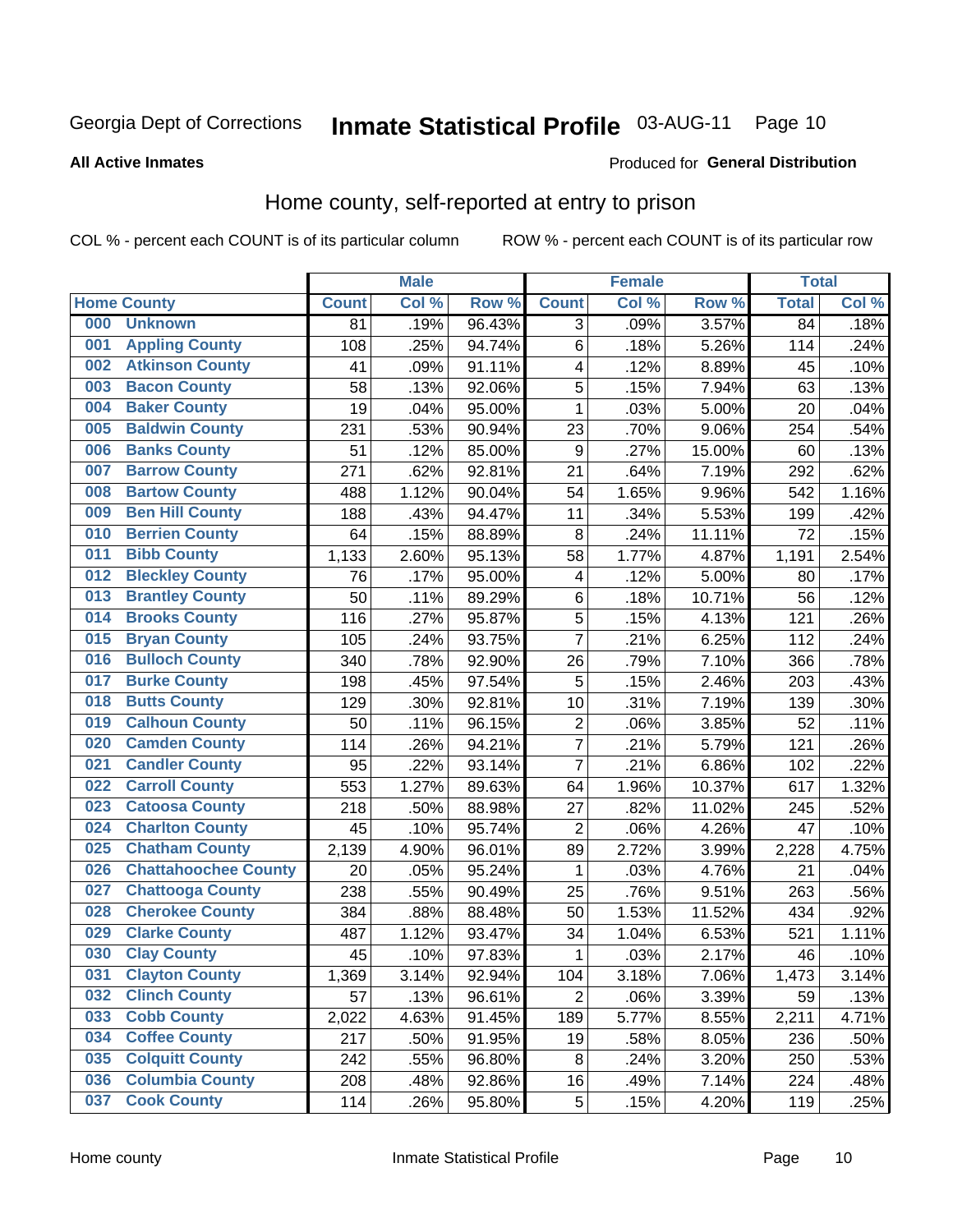## Inmate Statistical Profile 03-AUG-11 Page 11

### **All Active Inmates**

### Produced for General Distribution

### Home county, self-reported at entry to prison

COL % - percent each COUNT is of its particular column

|     |                         |              | <b>Male</b> |                  |                         | <b>Female</b> |        | <b>Total</b> |        |
|-----|-------------------------|--------------|-------------|------------------|-------------------------|---------------|--------|--------------|--------|
|     | <b>Home County</b>      | <b>Count</b> | Col %       | Row <sup>%</sup> | <b>Count</b>            | Col %         | Row %  | <b>Total</b> | Col %  |
| 038 | <b>Coweta County</b>    | 408          | .93%        | 92.94%           | 31                      | .95%          | 7.06%  | 439          | .94%   |
| 039 | <b>Crawford County</b>  | 28           | .06%        | 93.33%           | $\overline{2}$          | .06%          | 6.67%  | 30           | .06%   |
| 040 | <b>Crisp County</b>     | 225          | .52%        | 94.14%           | 14                      | .43%          | 5.86%  | 239          | .51%   |
| 041 | <b>Dade County</b>      | 66           | .15%        | 94.29%           | 4                       | .12%          | 5.71%  | 70           | .15%   |
| 042 | <b>Dawson County</b>    | 81           | .19%        | 93.10%           | $\,6$                   | .18%          | 6.90%  | 87           | .19%   |
| 043 | <b>Decatur County</b>   | 245          | .56%        | 92.45%           | 20                      | .61%          | 7.55%  | 265          | .56%   |
| 044 | <b>Dekalb County</b>    | 2,721        | 6.23%       | 93.34%           | 194                     | 5.93%         | 6.66%  | 2,915        | 6.21%  |
| 045 | <b>Dodge County</b>     | 148          | .34%        | 89.70%           | 17                      | .52%          | 10.30% | 165          | .35%   |
| 046 | <b>Dooly County</b>     | 81           | .19%        | 94.19%           | 5                       | .15%          | 5.81%  | 86           | .18%   |
| 047 | <b>Dougherty County</b> | 892          | 2.04%       | 93.80%           | 59                      | 1.80%         | 6.20%  | 951          | 2.03%  |
| 048 | <b>Douglas County</b>   | 619          | 1.42%       | 90.23%           | 67                      | 2.05%         | 9.77%  | 686          | 1.46%  |
| 049 | <b>Early County</b>     | 71           | .16%        | 94.67%           | 4                       | .12%          | 5.33%  | 75           | .16%   |
| 050 | <b>Echols County</b>    | 11           | .03%        | 100.00%          |                         |               |        | 11           | .02%   |
| 051 | <b>Effingham County</b> | 154          | .35%        | 90.59%           | 16                      | .49%          | 9.41%  | 170          | .36%   |
| 052 | <b>Elbert County</b>    | 134          | .31%        | 93.71%           | $\boldsymbol{9}$        | .27%          | 6.29%  | 143          | .30%   |
| 053 | <b>Emanuel County</b>   | 157          | .36%        | 90.75%           | 16                      | .49%          | 9.25%  | 173          | .37%   |
| 054 | <b>Evans County</b>     | 80           | .18%        | 94.12%           | 5                       | .15%          | 5.88%  | 85           | .18%   |
| 055 | <b>Fannin County</b>    | 94           | .22%        | 87.85%           | 13                      | .40%          | 12.15% | 107          | .23%   |
| 056 | <b>Fayette County</b>   | 153          | .35%        | 89.47%           | 18                      | .55%          | 10.53% | 171          | .36%   |
| 057 | <b>Floyd County</b>     | 622          | 1.43%       | 88.35%           | 82                      | 2.51%         | 11.65% | 704          | 1.50%  |
| 058 | <b>Forsyth County</b>   | 183          | .42%        | 87.56%           | 26                      | .79%          | 12.44% | 209          | .45%   |
| 059 | <b>Franklin County</b>  | 118          | .27%        | 90.77%           | 12                      | .37%          | 9.23%  | 130          | .28%   |
| 060 | <b>Fulton County</b>    | 5,243        | 12.01%      | 95.24%           | 262                     | 8.00%         | 4.76%  | 5,505        | 11.73% |
| 061 | <b>Gilmer County</b>    | 113          | .26%        | 92.62%           | 9                       | .27%          | 7.38%  | 122          | .26%   |
| 062 | <b>Glascock County</b>  | 9            | .02%        | 90.00%           | $\mathbf{1}$            | .03%          | 10.00% | 10           | .02%   |
| 063 | <b>Glynn County</b>     | 338          | .77%        | 94.41%           | 20                      | .61%          | 5.59%  | 358          | .76%   |
| 064 | <b>Gordon County</b>    | 244          | .56%        | 87.14%           | 36                      | 1.10%         | 12.86% | 280          | .60%   |
| 065 | <b>Grady County</b>     | 163          | .37%        | 94.77%           | 9                       | .27%          | 5.23%  | 172          | .37%   |
| 066 | <b>Greene County</b>    | 106          | .24%        | 94.64%           | $\,6$                   | .18%          | 5.36%  | 112          | .24%   |
| 067 | <b>Gwinnett County</b>  | 1,557        | 3.57%       | 92.18%           | 132                     | 4.03%         | 7.82%  | 1,689        | 3.60%  |
| 068 | <b>Habersham County</b> | 106          | .24%        | 91.38%           | 10                      | .31%          | 8.62%  | 116          | .25%   |
| 069 | <b>Hall County</b>      | 571          | 1.31%       | 91.07%           | 56                      | 1.71%         | 8.93%  | 627          | 1.34%  |
| 070 | <b>Hancock County</b>   | 54           | .12%        | 98.18%           | 1                       | .03%          | 1.82%  | 55           | .12%   |
| 071 | <b>Haralson County</b>  | 129          | .30%        | 95.56%           | $\,6$                   | .18%          | 4.44%  | 135          | .29%   |
| 072 | <b>Harris County</b>    | 98           | .22%        | 93.33%           | $\overline{7}$          | .21%          | 6.67%  | 105          | .22%   |
| 073 | <b>Hart County</b>      | 102          | .23%        | 94.44%           | 6                       | .18%          | 5.56%  | 108          | .23%   |
| 074 | <b>Heard County</b>     | 75           | .17%        | 94.94%           | $\overline{\mathbf{4}}$ | .12%          | 5.06%  | 79           | .17%   |
| 075 | <b>Henry County</b>     | 498          | 1.14%       | 91.04%           | 49                      | 1.50%         | 8.96%  | 547          | 1.17%  |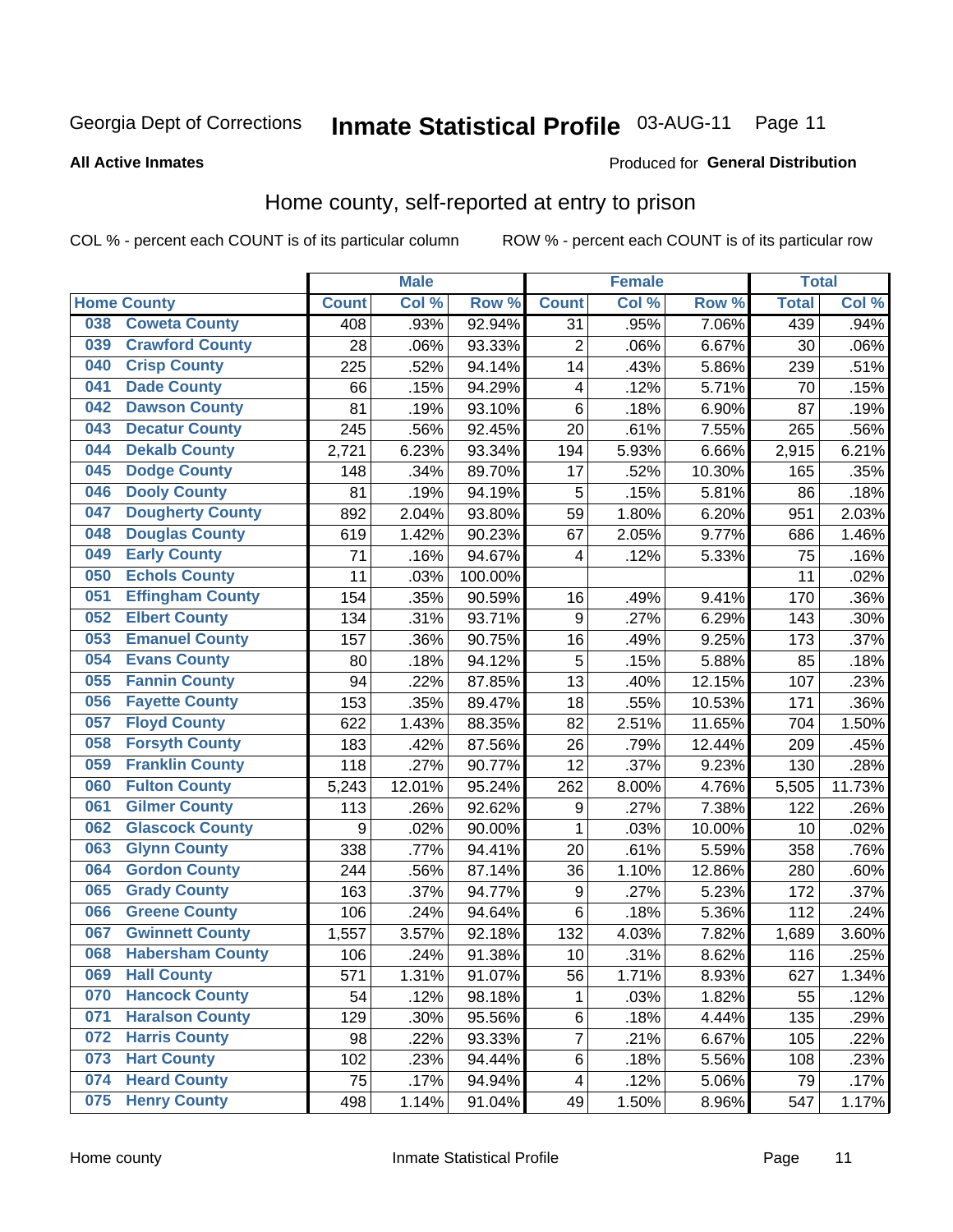#### **Inmate Statistical Profile 03-AUG-11** Page 12

#### **All Active Inmates**

#### Produced for General Distribution

### Home county, self-reported at entry to prison

COL % - percent each COUNT is of its particular column

|                  |                          |              | <b>Male</b> |                  |                         | <b>Female</b> |        | <b>Total</b> |         |
|------------------|--------------------------|--------------|-------------|------------------|-------------------------|---------------|--------|--------------|---------|
|                  | <b>Home County</b>       | <b>Count</b> | Col %       | Row <sup>%</sup> | <b>Count</b>            | Col %         | Row %  | <b>Total</b> | Col %   |
| 076              | <b>Houston County</b>    | 506          | 1.16%       | 91.34%           | 48                      | 1.47%         | 8.66%  | 554          | 1.18%   |
| 077              | <b>Irwin County</b>      | 68           | .16%        | 95.77%           | 3                       | .09%          | 4.23%  | 71           | .15%    |
| 078              | <b>Jackson County</b>    | 187          | .43%        | 91.67%           | 17                      | .52%          | 8.33%  | 204          | .43%    |
| 079              | <b>Jasper County</b>     | 91           | .21%        | 92.86%           | $\overline{7}$          | .21%          | 7.14%  | 98           | .21%    |
| 080              | <b>Jeff Davis County</b> | 66           | .15%        | 88.00%           | 9                       | .27%          | 12.00% | 75           | .16%    |
| 081              | <b>Jefferson County</b>  | 162          | .37%        | 95.86%           | 7                       | .21%          | 4.14%  | 169          | .36%    |
| 082              | <b>Jenkins County</b>    | 52           | .12%        | 94.55%           | 3                       | .09%          | 5.45%  | 55           | .12%    |
| 083              | <b>Johnson County</b>    | 39           | .09%        | 82.98%           | 8                       | .24%          | 17.02% | 47           | .10%    |
| 084              | <b>Jones County</b>      | 123          | .28%        | 93.18%           | 9                       | .27%          | 6.82%  | 132          | .28%    |
| 085              | <b>Lamar County</b>      | 72           | .16%        | 92.31%           | 6                       | .18%          | 7.69%  | 78           | .17%    |
| 086              | <b>Lanier County</b>     | 38           | .09%        | 92.68%           | 3                       | .09%          | 7.32%  | 41           | .09%    |
| 087              | <b>Laurens County</b>    | 285          | .65%        | 93.75%           | 19                      | .58%          | 6.25%  | 304          | .65%    |
| 088              | <b>Lee County</b>        | 82           | .19%        | 91.11%           | 8                       | .24%          | 8.89%  | 90           | .19%    |
| 089              | <b>Liberty County</b>    | 256          | .59%        | 95.52%           | 12                      | .37%          | 4.48%  | 268          | .57%    |
| 090              | <b>Lincoln County</b>    | 22           | .05%        | 81.48%           | 5                       | .15%          | 18.52% | 27           | .06%    |
| 091              | <b>Long County</b>       | 44           | .10%        | 89.80%           | 5                       | .15%          | 10.20% | 49           | .10%    |
| 092              | <b>Lowndes County</b>    | 438          | 1.00%       | 93.39%           | 31                      | .95%          | 6.61%  | 469          | 1.00%   |
| 093              | <b>Lumpkin County</b>    | 81           | .19%        | 91.01%           | $\bf 8$                 | .24%          | 8.99%  | 89           | .19%    |
| 094              | <b>Macon County</b>      | 95           | .22%        | 94.06%           | 6                       | .18%          | 5.94%  | 101          | .22%    |
| 095              | <b>Madison County</b>    | 115          | .26%        | 90.55%           | 12                      | .37%          | 9.45%  | 127          | .27%    |
| 096              | <b>Marion County</b>     | 45           | .10%        | 86.54%           | 7                       | .21%          | 13.46% | 52           | .11%    |
| 097              | <b>Mcduffie County</b>   | 170          | .39%        | 93.92%           | 11                      | .34%          | 6.08%  | 181          | .39%    |
| 098              | <b>Mcintosh County</b>   | 55           | .13%        | 94.83%           | 3                       | .09%          | 5.17%  | 58           | .12%    |
| 099              | <b>Meriwether County</b> | 173          | .40%        | 96.65%           | 6                       | .18%          | 3.35%  | 179          | .38%    |
| 100              | <b>Miller County</b>     | 29           | .07%        | 87.88%           | 4                       | .12%          | 12.12% | 33           | .07%    |
| 101              | <b>Mitchell County</b>   | 198          | .45%        | 95.19%           | 10                      | .31%          | 4.81%  | 208          | .44%    |
| 102              | <b>Monroe County</b>     | 133          | .30%        | 93.66%           | $\boldsymbol{9}$        | .27%          | 6.34%  | 142          | .30%    |
| 103              | <b>Montgomery County</b> | 49           | .11%        | 94.23%           | 3                       | .09%          | 5.77%  | 52           | .11%    |
| 104              | <b>Morgan County</b>     | 106          | .24%        | 91.38%           | 10                      | .31%          | 8.62%  | 116          | .25%    |
| 105              | <b>Murray County</b>     | 180          | .41%        | 88.67%           | 23                      | .70%          | 11.33% | 203          | .43%    |
| 106              | <b>Muscogee County</b>   | 1,313        | 3.01%       | 95.63%           | 60                      | 1.83%         | 4.37%  | 1,373        | 2.93%   |
| 107              | <b>Newton County</b>     | 531          | 1.22%       | 90.92%           | 53                      | 1.62%         | 9.08%  | 584          | 1.24%   |
| 108              | <b>Oconee County</b>     | 50           | .11%        | 96.15%           | $\overline{2}$          | .06%          | 3.85%  | 52           | .11%    |
| 109              | <b>Oglethorpe County</b> | 59           | .14%        | 96.72%           | $\overline{2}$          | .06%          | 3.28%  | 61           | .13%    |
| 110              | <b>Paulding County</b>   | 306          | .70%        | 90.53%           | 32                      | .98%          | 9.47%  | 338          | .72%    |
| 111              | <b>Peach County</b>      | 91           | .21%        | 94.79%           | 5                       | .15%          | 5.21%  | 96           | .20%    |
| $\overline{112}$ | <b>Pickens County</b>    | 126          | .29%        | 89.36%           | 15                      | .46%          | 10.64% | 141          | $.30\%$ |
| 113              | <b>Pierce County</b>     | 57           | .13%        | 89.06%           | $\overline{\mathbf{7}}$ | .21%          | 10.94% | 64           | .14%    |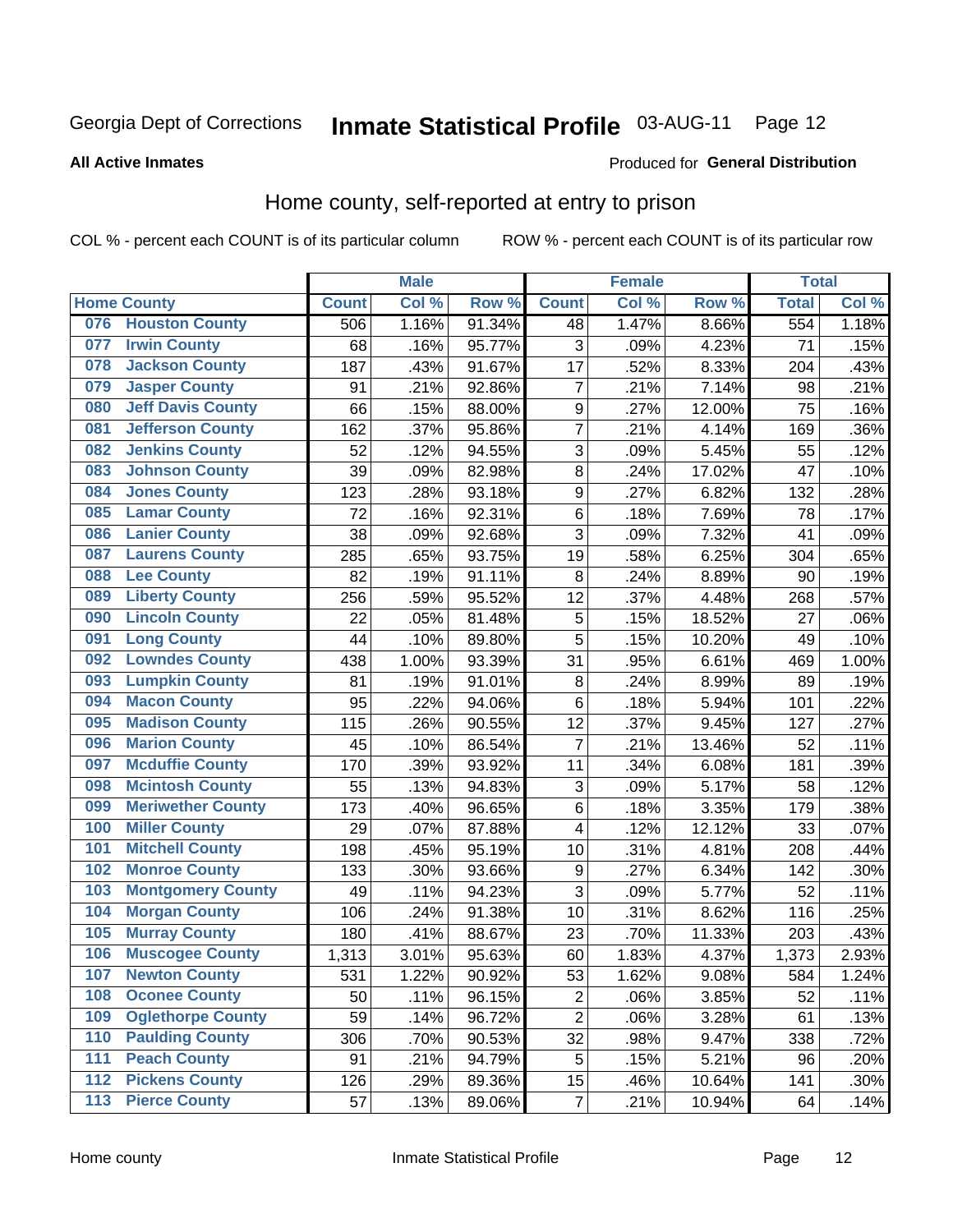#### **Inmate Statistical Profile 03-AUG-11** Page 13

#### **All Active Inmates**

#### Produced for General Distribution

### Home county, self-reported at entry to prison

COL % - percent each COUNT is of its particular column

|                                 |                  | <b>Male</b> |         |                | <b>Female</b> |        | <b>Total</b> |       |
|---------------------------------|------------------|-------------|---------|----------------|---------------|--------|--------------|-------|
| <b>Home County</b>              | <b>Count</b>     | Col %       | Row %   | <b>Count</b>   | Col %         | Row %  | <b>Total</b> | Col % |
| 114<br><b>Pike County</b>       | 58               | .13%        | 92.06%  | 5              | .15%          | 7.94%  | 63           | .13%  |
| <b>Polk County</b><br>115       | 200              | .46%        | 89.69%  | 23             | .70%          | 10.31% | 223          | .48%  |
| <b>Pulaski County</b><br>116    | 75               | .17%        | 93.75%  | 5              | .15%          | 6.25%  | 80           | .17%  |
| <b>Putnam County</b><br>117     | 134              | .31%        | 93.71%  | 9              | .27%          | 6.29%  | 143          | .30%  |
| 118<br><b>Quitman County</b>    | 13               | .03%        | 86.67%  | $\overline{2}$ | .06%          | 13.33% | 15           | .03%  |
| <b>Rabun County</b><br>119      | 43               | .10%        | 89.58%  | 5              | .15%          | 10.42% | 48           | .10%  |
| <b>Randolph County</b><br>120   | 69               | .16%        | 98.57%  | $\mathbf{1}$   | .03%          | 1.43%  | 70           | .15%  |
| <b>Richmond County</b><br>121   | 1,610            | 3.69%       | 95.21%  | 81             | 2.47%         | 4.79%  | 1,691        | 3.60% |
| <b>Rockdale County</b><br>122   | 345              | .79%        | 90.79%  | 35             | 1.07%         | 9.21%  | 380          | .81%  |
| <b>Schley County</b><br>123     | 20               | .05%        | 95.24%  | 1              | .03%          | 4.76%  | 21           | .04%  |
| <b>Screven County</b><br>124    | 124              | .28%        | 94.66%  | $\overline{7}$ | .21%          | 5.34%  | 131          | .28%  |
| <b>Seminole County</b><br>125   | 51               | .12%        | 83.61%  | 10             | .31%          | 16.39% | 61           | .13%  |
| <b>Spalding County</b><br>126   | 496              | 1.14%       | 91.51%  | 46             | 1.41%         | 8.49%  | 542          | 1.16% |
| <b>Stephens County</b><br>127   | 152              | .35%        | 91.02%  | 15             | .46%          | 8.98%  | 167          | .36%  |
| <b>Stewart County</b><br>128    | 31               | .07%        | 93.94%  | $\overline{c}$ | .06%          | 6.06%  | 33           | .07%  |
| <b>Sumter County</b><br>129     | 204              | .47%        | 96.23%  | 8              | .24%          | 3.77%  | 212          | .45%  |
| <b>Talbot County</b><br>130     | 71               | .16%        | 98.61%  | 1              | .03%          | 1.39%  | 72           | .15%  |
| <b>Taliaferro County</b><br>131 | 10               | .02%        | 100.00% |                |               |        | 10           | .02%  |
| <b>Tattnall County</b><br>132   | 156              | .36%        | 93.98%  | 10             | .31%          | 6.02%  | 166          | .35%  |
| <b>Taylor County</b><br>133     | 75               | .17%        | 92.59%  | 6              | .18%          | 7.41%  | 81           | .17%  |
| <b>Telfair County</b><br>134    | 106              | .24%        | 89.83%  | 12             | .37%          | 10.17% | 118          | .25%  |
| <b>Terrell County</b><br>135    | 65               | .15%        | 97.01%  | $\overline{2}$ | .06%          | 2.99%  | 67           | .14%  |
| <b>Thomas County</b><br>136     | $\overline{2}41$ | .55%        | 96.02%  | 10             | .31%          | 3.98%  | 251          | .53%  |
| <b>Tift County</b><br>137       | 244              | .56%        | 96.06%  | 10             | .31%          | 3.94%  | 254          | .54%  |
| <b>Toombs County</b><br>138     | 307              | .70%        | 92.75%  | 24             | .73%          | 7.25%  | 331          | .71%  |
| <b>Towns County</b><br>139      | 33               | .08%        | 82.50%  | 7              | .21%          | 17.50% | 40           | .09%  |
| <b>Treutlen County</b><br>140   | 55               | .13%        | 93.22%  | 4              | .12%          | 6.78%  | 59           | .13%  |
| <b>Troup County</b><br>141      | 502              | 1.15%       | 92.62%  | 40             | 1.22%         | 7.38%  | 542          | 1.16% |
| <b>Turner County</b><br>142     | 73               | .17%        | 92.41%  | $\,6$          | .18%          | 7.59%  | 79           | .17%  |
| <b>Twiggs County</b><br>143     | 69               | .16%        | 93.24%  | 5              | .15%          | 6.76%  | 74           | .16%  |
| <b>Union County</b><br>144      | 54               | .12%        | 85.71%  | $\overline{9}$ | .27%          | 14.29% | 63           | .13%  |
| 145<br><b>Upson County</b>      | 164              | .38%        | 92.66%  | 13             | .40%          | 7.34%  | 177          | .38%  |
| <b>Walker County</b><br>146     | 370              | .85%        | 92.50%  | 30             | .92%          | 7.50%  | 400          | .85%  |
| <b>Walton County</b><br>147     | 366              | .84%        | 91.04%  | 36             | 1.10%         | 8.96%  | 402          | .86%  |
| <b>Ware County</b><br>148       | 246              | .56%        | 93.54%  | 17             | .52%          | 6.46%  | 263          | .56%  |
| <b>Warren County</b><br>149     | 31               | .07%        | 100.00% |                |               |        | 31           | .07%  |
| <b>Washington County</b><br>150 | 160              | .37%        | 90.91%  | 16             | .49%          | 9.09%  | 176          | .38%  |
| <b>Wayne County</b><br>151      | 163              | .37%        | 91.06%  | 16             | .49%          | 8.94%  | 179          | .38%  |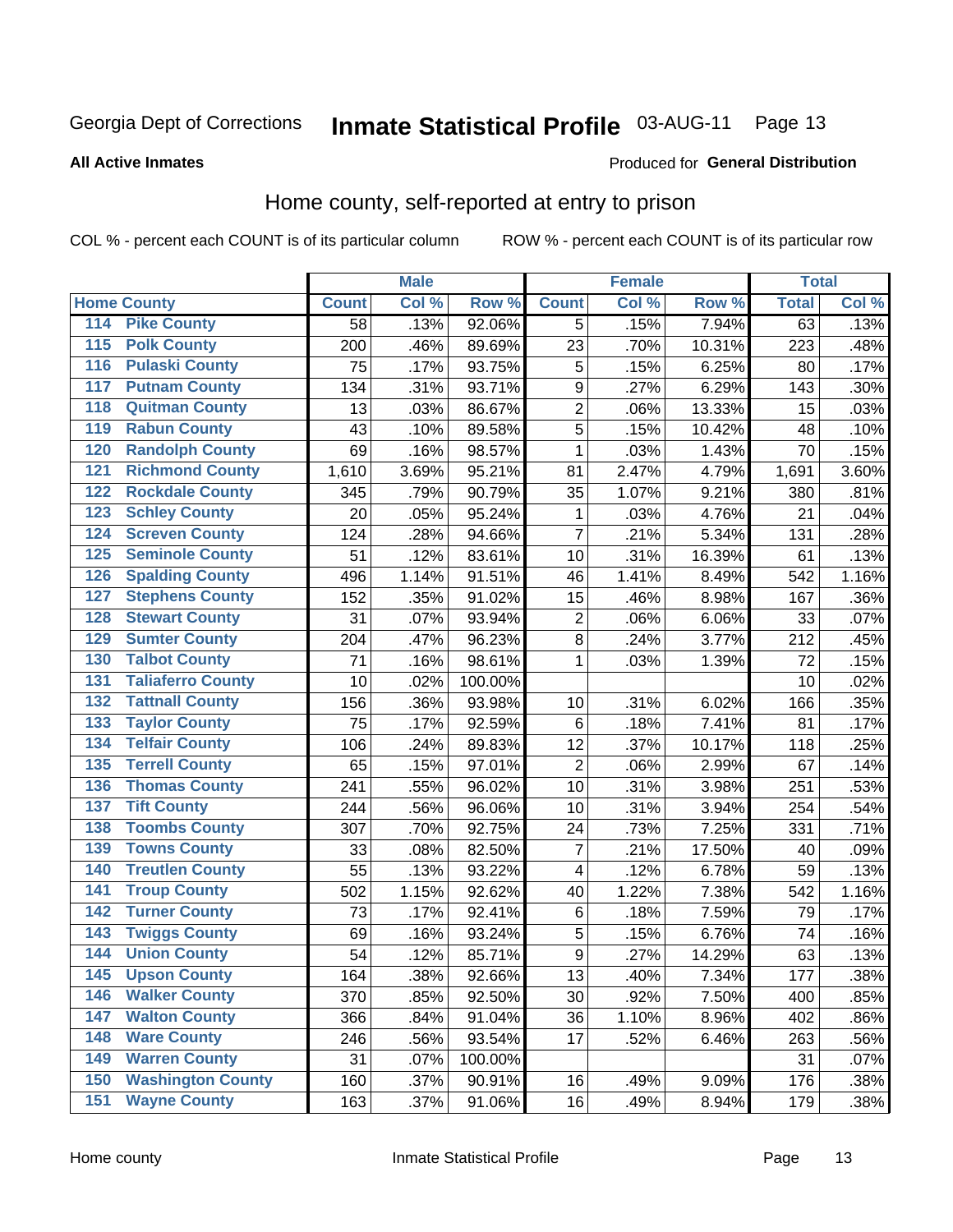## Inmate Statistical Profile 03-AUG-11 Page 14

**All Active Inmates** 

### Produced for General Distribution

### Home county, self-reported at entry to prison

COL % - percent each COUNT is of its particular column

|                                |              | <b>Male</b> |           |                 | <b>Female</b> |        | <b>Total</b> |       |
|--------------------------------|--------------|-------------|-----------|-----------------|---------------|--------|--------------|-------|
| <b>Home County</b>             | <b>Count</b> | Col %       | Row %     | <b>Count</b>    | Col %         | Row %  | <b>Total</b> | Col % |
| <b>Webster County</b><br>152   |              | $.02\%$     | 87.50%    |                 | .03%          | 12.50% | 8            | .02%  |
| <b>Wheeler County</b><br>153   | 30           | $.07\%$     | 83.33%    | 6               | .18%          | 16.67% | 36           | .08%  |
| <b>White County</b><br>154     | 86           | .20%        | 89.58%    | 10 <sup>1</sup> | .31%          | 10.42% | 96           | .20%  |
| <b>Whitfield County</b><br>155 | 511          | 1.17%       | 88.72%    | 65              | 1.99%         | 11.28% | 576          | 1.23% |
| <b>Wilcox County</b><br>156    | 55           | .13%        | 84.62%    | 10              | .31%          | 15.38% | 65           | .14%  |
| <b>Wilkes County</b><br>157    | 59           | .14%        | 95.16%    | 3               | .09%          | 4.84%  | 62           | .13%  |
| <b>Wilkinson County</b><br>158 | 50           | $.11\%$     | 92.59%    | 4               | .12%          | 7.41%  | 54           | .12%  |
| <b>Worth County</b><br>159     | 109          | .25%        | 95.61%    | 5               | .15%          | 4.39%  | 114          | .24%  |
| <b>Total Rported</b>           | 43,647       | 100%        | $93.02\%$ | 3,273           | 100%          | 6.98%  | 46,920       | 100%  |

| ported<br>NOT |        |              |              |
|---------------|--------|--------------|--------------|
| <b>Total</b>  | 43,647 | יים<br>– ' ∨ | .920<br>-41. |

| <b>Mode</b> | (most frequent) | <b>Fulton County</b> | <b>Fulton County</b> | <b>Fulton County</b> |
|-------------|-----------------|----------------------|----------------------|----------------------|
|             |                 |                      |                      |                      |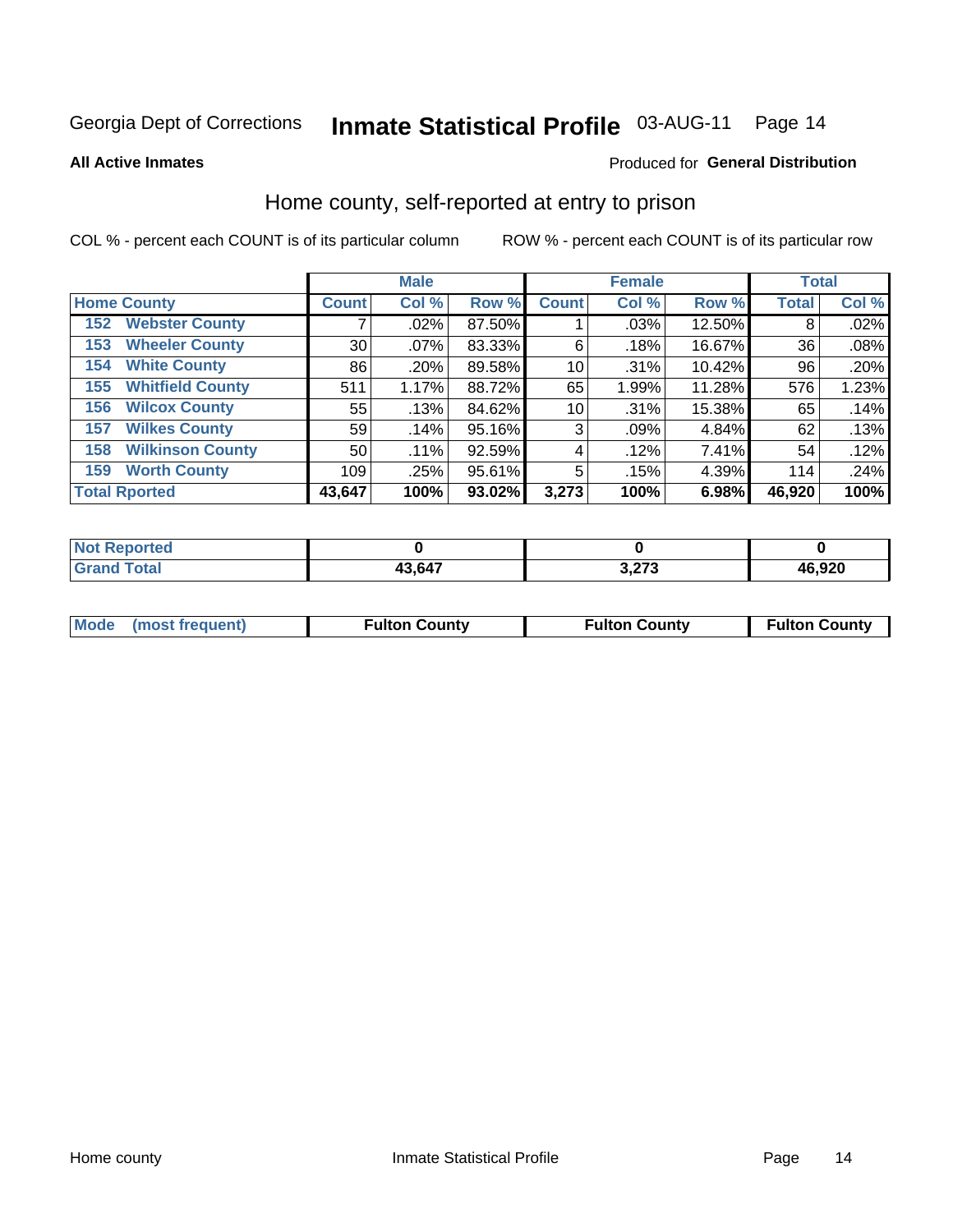## Inmate Statistical Profile 03-AUG-11 Page 15

**All Active Inmates** 

### **Produced for General Distribution**

### Socioeconomic class, self-reported at entry to prison

COL % - percent each COUNT is of its particular column

|                       |        | <b>Male</b> |        |                 | <b>Female</b> |       |        | <b>Total</b> |
|-----------------------|--------|-------------|--------|-----------------|---------------|-------|--------|--------------|
| Socioeconomic Class   | Count⊺ | Col %       | Row %  | <b>Count</b>    | Col %         | Row % | Total, | Col %        |
| <b>Welfare</b>        | 2,670  | 9.79%       | 95.15% | 136             | $10.40\%$     | 4.85% | 2,806  | 9.82%        |
| <b>Occ Employ</b>     | .062   | $3.90\%$    | 98.79% | 13 <sup>1</sup> | $.99\%$       | 1.21% | 1.075  | 3.76%        |
| <b>Minimum Std</b>    | 11.114 | 40.77%      | 96.33% | 423             | 32.34%        | 3.67% | 11,537 | 40.38%       |
| <b>Middle</b>         | 12.415 | 45.54%      | 94.40% | 736             | 56.27%        | 5.60% | 13,151 | 46.03%       |
| <b>Total Reported</b> | 27,261 | 100%        | 95.42% | 1,308           | 100%          | 4.58% | 28,569 | 100%         |

| <b>Not Reno</b><br>orted | 22,368 | 414          | 24,782 |
|--------------------------|--------|--------------|--------|
|                          | 49,629 | ררד כ<br>▎∠∠ | 53,351 |

| ____<br>_____<br>____ |
|-----------------------|
|-----------------------|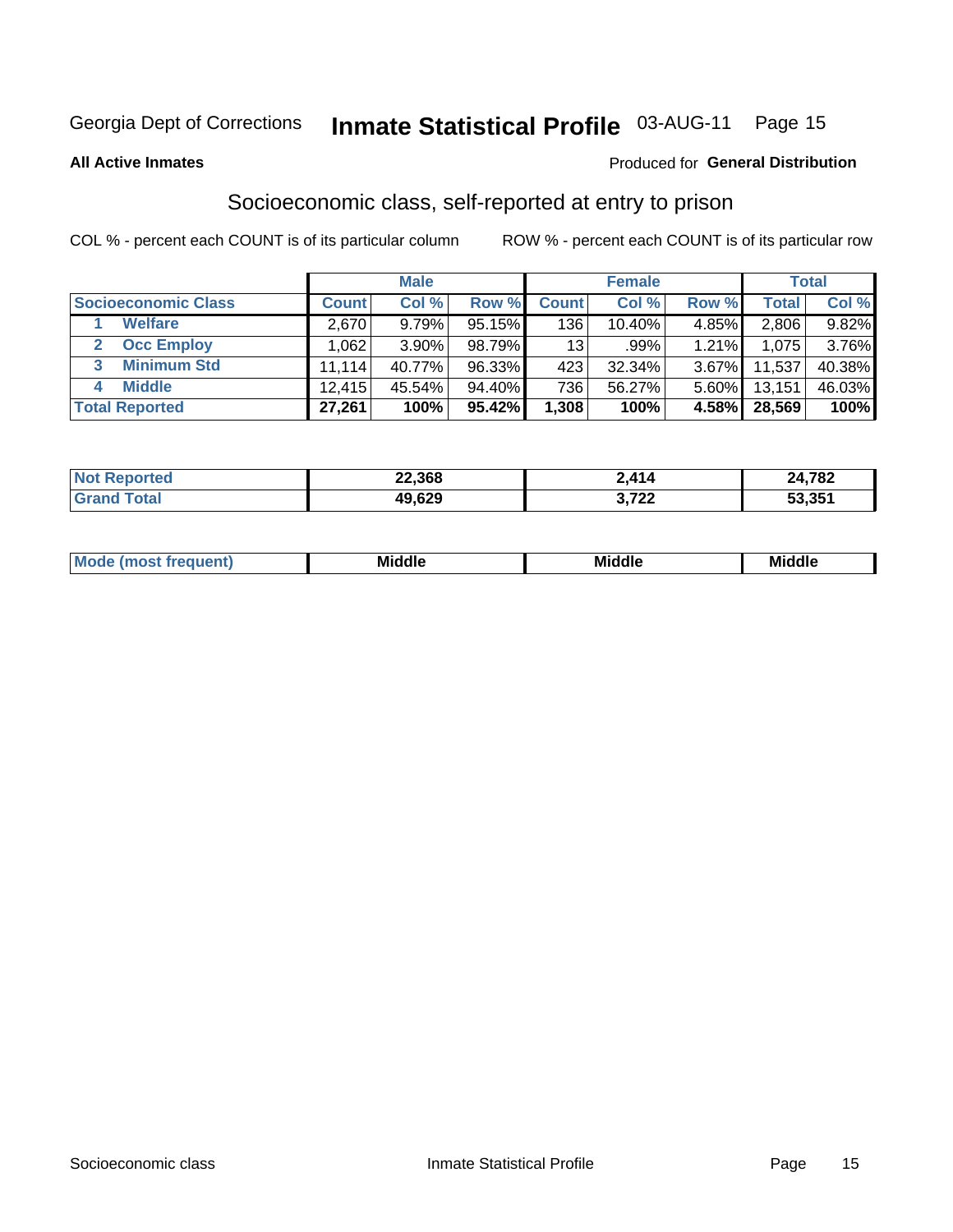## Inmate Statistical Profile 03-AUG-11 Page 16

**All Active Inmates** 

#### Produced for General Distribution

### Environment to age 16, self-reported at entry to prison

COL % - percent each COUNT is of its particular column

|                                    |              | <b>Male</b> |        |              | <b>Female</b> |          |              | <b>Total</b> |
|------------------------------------|--------------|-------------|--------|--------------|---------------|----------|--------------|--------------|
| <b>Environment to age 16</b>       | <b>Count</b> | Col %       | Row %  | <b>Count</b> | Col %         | Row %    | <b>Total</b> | Col %        |
| <b>Rural/Farm</b>                  | 1,035        | 3.77%       | 95.83% | 45           | 3.44%         | 4.17%    | 1,080,       | 3.75%        |
| <b>Rural/Nfarm</b><br>$\mathbf{2}$ | 1,486        | 5.41%       | 91.39% | 140          | 10.70%        | 8.61%    | 1,626        | 5.65%        |
| <b>S.M.S.A</b><br>3                | 9,629        | 35.06%      | 97.40% | 257          | 19.63%        | $2.60\%$ | 9,886        | 34.36%       |
| <b>Urban</b><br>4                  | 6,053        | 22.04%      | 92.89% | 463          | 35.37%        | $7.11\%$ | 6,516        | 22.65%       |
| <b>Small Town</b><br>5.            | 9,262        | 33.72%      | 95.82% | 404          | 30.86%        | 4.18%    | 9,666        | 33.59%       |
| <b>Total Reported</b>              | 27,465       | 100%        | 95.45% | 1,309        | 100%          | 4.55%    | 28,774       | 100%         |

| <b>Not Reported</b> | 22,164 | 2,413           | 24,577 |
|---------------------|--------|-----------------|--------|
| <b>Grand Total</b>  | 49,629 | ררד כ<br>3.I ZZ | 53,351 |

| Mo | M | Irhan<br>rva<br>______ | M<br>______ |
|----|---|------------------------|-------------|
|    |   |                        |             |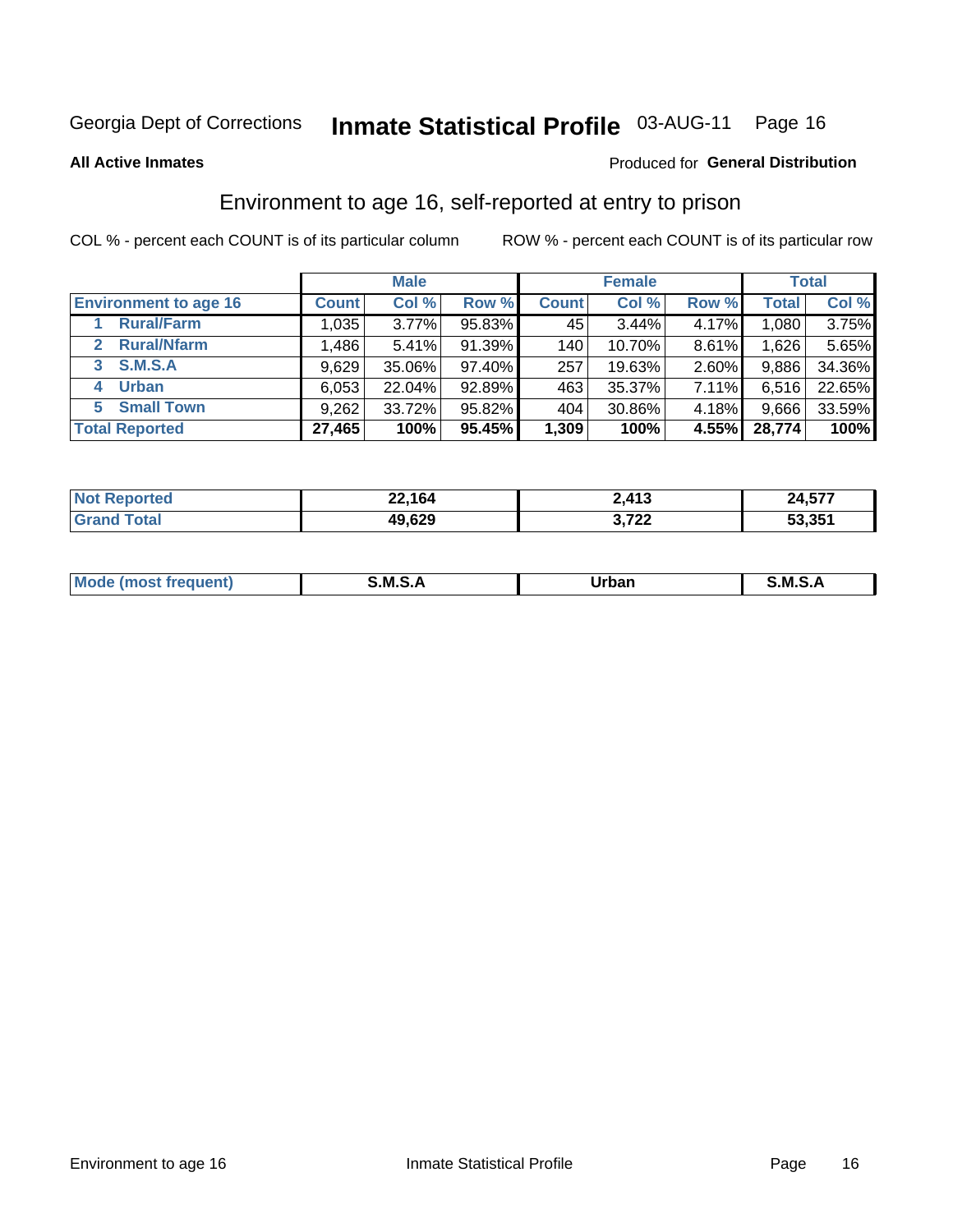## Inmate Statistical Profile 03-AUG-11 Page 17

#### **All Active Inmates**

### Produced for General Distribution

### Guardian status to age 16, self-reported at entry to prison

COL % - percent each COUNT is of its particular column

|                                  |                 | <b>Male</b> |         |              | <b>Female</b> |          |        | <b>Total</b> |
|----------------------------------|-----------------|-------------|---------|--------------|---------------|----------|--------|--------------|
| <b>Guardian Status To Age 16</b> | <b>Count</b>    | Col %       | Row %   | <b>Count</b> | Col %         | Row %    | Total  | Col %        |
| 1 Orphanage                      | 20 <sub>1</sub> | .10%        | 100.00% |              |               |          | 20     | $.10\%$      |
| 2 Father Only                    | 589             | 2.97%       | 97.68%  | 14           | 2.70%         | 2.32%    | 603    | 2.96%        |
| <b>3 Both Parents</b>            | 7,771           | 39.15%      | 97.16%  | 227          | 43.74%        | 2.84%    | 7,998  | 39.27%       |
| <b>4 Mother Only</b>             | 8,664           | 43.65%      | 98.00%  | 177          | 34.10%        | $2.00\%$ | 8,841  | 43.41%       |
| <b>6 Oth Female</b>              | 521             | 2.62%       | 97.93%  | 11           | 2.12%         | 2.07%    | 532    | 2.61%        |
| <b>7 Oth Male</b>                | 85              | .43%        | 96.59%  | 3            | .58%          | 3.41%    | 88     | .43%         |
| 8 Step-Parents                   | 190             | .96%        | 99.48%  |              | .19%          | .52%     | 191    | .94%         |
| 9 Foster Home                    | 336             | 1.69%       | 96.83%  | 11           | 2.12%         | 3.17%    | 347    | 1.70%        |
| <b>10 Grand Parents</b>          | 1,672           | 8.42%       | 95.71%  | 75           | 14.45%        | 4.29%    | 1,747  | 8.58%        |
| <b>Total Reported</b>            | 19,848          | 100%        | 97.45%  | 519          | 100%          | 2.55%    | 20,367 | 100%         |

| <b>orteg</b><br>NO | 29,781 | 3,203         | 32,984 |
|--------------------|--------|---------------|--------|
| . Gr               | 49,629 | フクク<br>J.I LL | 53,351 |

| <b>Mode (most frequent)</b> | วทIv<br>- -<br>MΩ | <b>Roth</b><br>ີ <sup>ລ</sup> າrents | l Mc<br>Only<br>- - |
|-----------------------------|-------------------|--------------------------------------|---------------------|
|                             |                   |                                      |                     |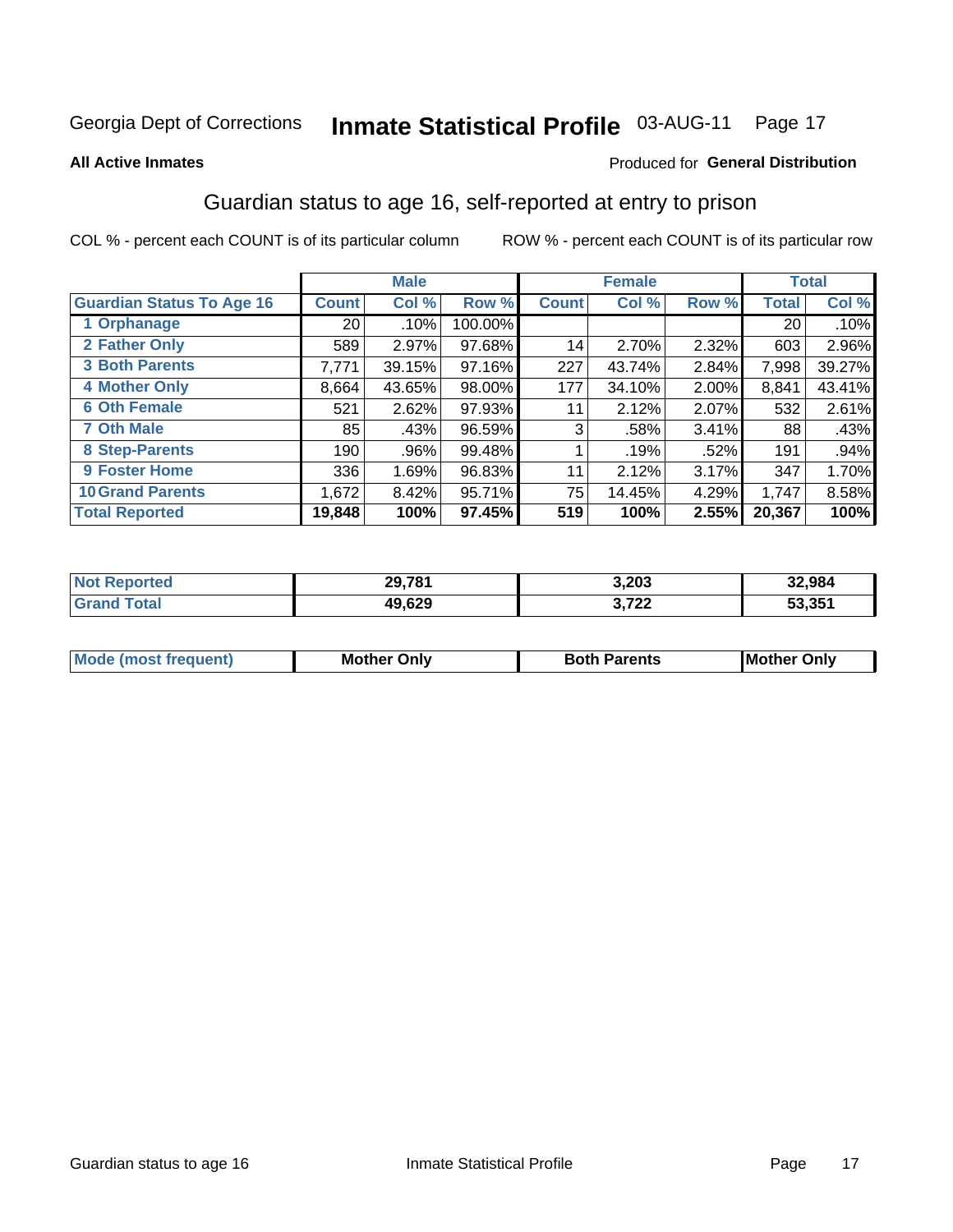#### **Inmate Statistical Profile 03-AUG-11** Page 18

### **All Active Inmates**

### Produced for General Distribution

### Employment status before prison, self-reported at entry to prison

COL % - percent each COUNT is of its particular column

|                                  |              | <b>Male</b> |        |              | <b>Female</b> |        |              | <b>Total</b> |
|----------------------------------|--------------|-------------|--------|--------------|---------------|--------|--------------|--------------|
| <b>Employment Status</b>         | <b>Count</b> | Col %       | Row %  | <b>Count</b> | Col %         | Row %  | <b>Total</b> | Col %        |
| <b>Full Time</b>                 | 20,484       | 49.26%      | 96.21% | 806          | 34.58%        | 3.79%  | 21,290       | 48.48%       |
| <b>Part Time</b><br>$\mathbf{2}$ | 3,666        | 8.82%       | 95.59% | 169          | 7.25%         | 4.41%  | 3,835        | 8.73%        |
| Unempl $<$ 6m<br>3               | 3,793        | 9.12%       | 96.17% | 151          | 6.48%         | 3.83%  | 3,944        | 8.98%        |
| Unempl > 6m<br>4                 | 7,320        | 17.60%      | 91.41% | 688          | 29.52%        | 8.59%  | 8,008        | 18.23%       |
| <b>Never Workd</b><br>5          | 3,946        | 9.49%       | 95.45% | 188          | 8.07%         | 4.55%  | 4,134        | 9.41%        |
| <b>Student</b><br>6              | 704          | 1.69%       | 89.23% | 85           | 3.65%         | 10.77% | 789          | 1.80%        |
| <b>Incapable</b>                 | 1,672        | 4.02%       | 87.27% | 244          | 10.47%        | 12.73% | 1,916        | 4.36%        |
| <b>Total Reported</b>            | 41,585       | 100%        | 94.69% | 2,331        | 100%          | 5.31%  | 43,916       | 100%         |

| <b>vorteo</b><br>NO | 3,044  | 391.،               | ,435   |
|---------------------|--------|---------------------|--------|
| $\sim$ $\sim$       | 49,629 | ממד מ<br>$\epsilon$ | 53,351 |

| Mc | ∙u∥<br>----<br>ıme | ίuΙ<br>Πmε |
|----|--------------------|------------|
|    |                    |            |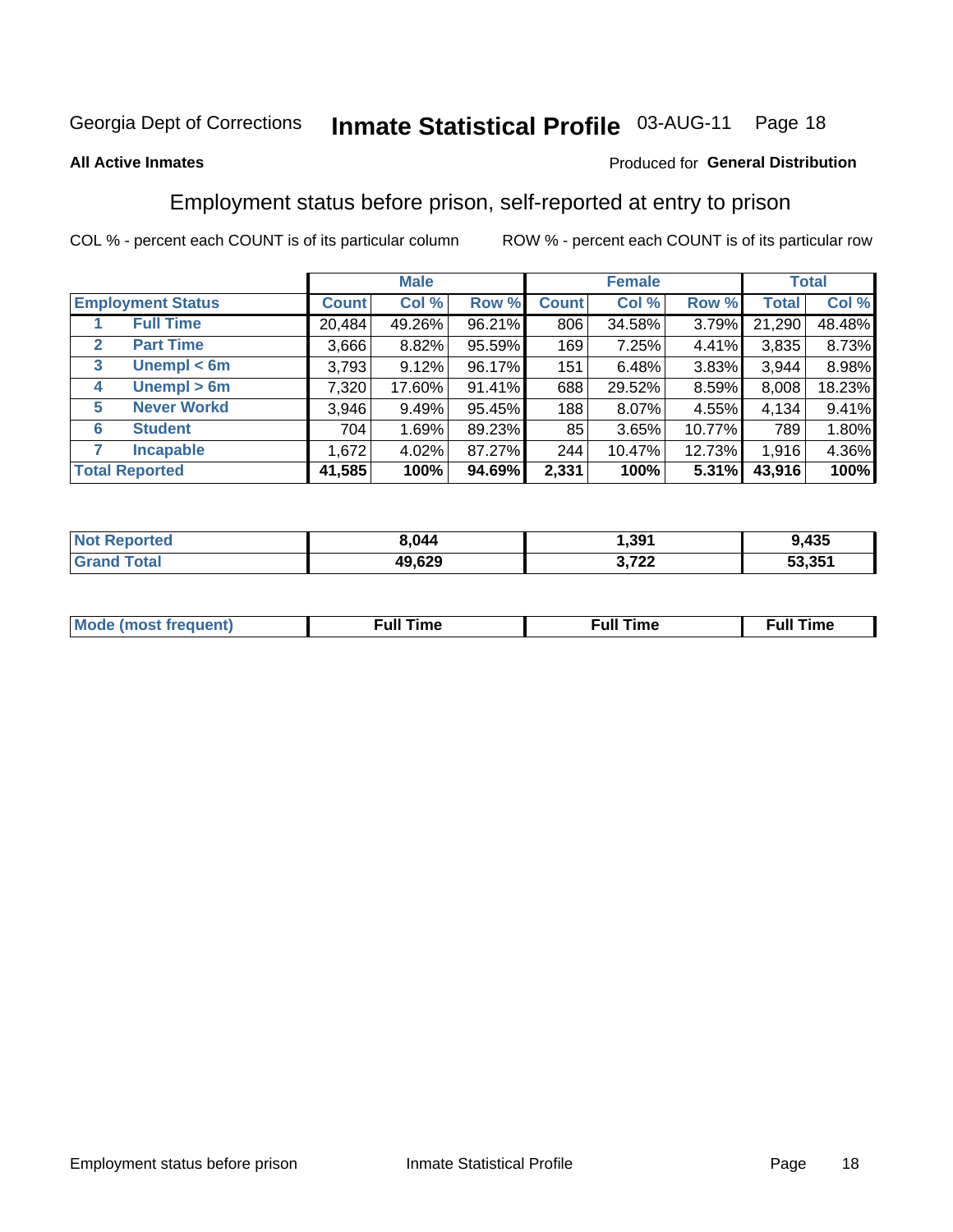### **All Active Inmates**

Produced for General Distribution

### Age at admission

COL % - percent each COUNT is of its particular column

|                         |              | <b>Male</b> |        |              | <b>Female</b> |        |              | <b>Total</b> |
|-------------------------|--------------|-------------|--------|--------------|---------------|--------|--------------|--------------|
| <b>Age At Admission</b> | <b>Count</b> | Col %       | Row %  | <b>Count</b> | Col %         | Row %  | <b>Total</b> | Col %        |
| 14                      | 15           | 0.03%       | 93.75% | 1            | 0.03%         | 6.25%  | 16           | 0.03%        |
| 15                      | 62           | 0.12%       | 98.41% | $\mathbf 1$  | 0.03%         | 1.59%  | 63           | 0.12%        |
| 16                      | 177          | 0.36%       | 95.68% | 8            | 0.21%         | 4.32%  | 185          | 0.35%        |
| $\overline{17}$         | 756          | 1.52%       | 97.17% | 22           | 0.59%         | 2.83%  | 778          | 1.46%        |
| $\overline{18}$         | 1,584        | 3.19%       | 97.54% | 40           | 1.07%         | 2.46%  | 1,624        | 3.04%        |
| 19                      | 2,203        | 4.44%       | 96.79% | 73           | 1.96%         | 3.21%  | 2,276        | 4.27%        |
| $\overline{20}$         | 2,221        | 4.48%       | 94.83% | 121          | 3.25%         | 5.17%  | 2,342        | 4.39%        |
| $\overline{21}$         | 2,246        | 4.53%       | 95.09% | 116          | 3.12%         | 4.91%  | 2,362        | 4.43%        |
| $\overline{22}$         | 2,200        | 4.43%       | 94.38% | 131          | 3.52%         | 5.62%  | 2,331        | 4.37%        |
| 23                      | 2,002        | 4.03%       | 94.30% | 121          | 3.25%         | 5.70%  | 2,123        | 3.98%        |
| $\overline{24}$         | 1,970        | 3.97%       | 93.36% | 140          | 3.76%         | 6.64%  | 2,110        | 3.96%        |
| 25                      | 1,891        | 3.81%       | 93.24% | 137          | 3.68%         | 6.76%  | 2,028        | 3.80%        |
| $\overline{26}$         | 1,806        | 3.64%       | 93.53% | 125          | 3.36%         | 6.47%  | 1,931        | 3.62%        |
| $\overline{27}$         | 1,772        | 3.57%       | 93.41% | 125          | 3.36%         | 6.59%  | 1,897        | 3.56%        |
| 28                      | 1,747        | 3.52%       | 92.78% | 136          | 3.65%         | 7.22%  | 1,883        | 3.53%        |
| 29                      | 1,658        | 3.34%       | 93.09% | 123          | 3.31%         | 6.91%  | 1,781        | 3.34%        |
| 30                      | 1,628        | 3.28%       | 92.29% | 136          | 3.65%         | 7.71%  | 1,764        | 3.31%        |
| $\overline{31}$         | 1,551        | 3.13%       | 91.50% | 144          | 3.87%         | 8.50%  | 1,695        | 3.18%        |
| 32                      | 1,422        | 2.87%       | 92.58% | 114          | 3.06%         | 7.42%  | 1,536        | 2.88%        |
| 33                      | 1,340        | 2.70%       | 92.29% | 112          | 3.01%         | 7.71%  | 1,452        | 2.72%        |
| 34                      | 1,252        | 2.52%       | 91.25% | 120          | 3.22%         | 8.75%  | 1,372        | 2.57%        |
| 35                      | 1,222        | 2.46%       | 92.58% | 98           | 2.63%         | 7.42%  | 1,320        | 2.47%        |
| 36                      | 1,204        | 2.43%       | 91.28% | 115          | 3.09%         | 8.72%  | 1,319        | 2.47%        |
| $\overline{37}$         | 1,190        | 2.40%       | 92.82% | 92           | 2.47%         | 7.18%  | 1,282        | 2.40%        |
| 38                      | 1,102        | 2.22%       | 91.45% | 103          | 2.77%         | 8.55%  | 1,205        | 2.26%        |
| 39                      | 1,089        | 2.19%       | 89.93% | 122          | 3.28%         | 10.07% | 1,211        | 2.27%        |
| 40                      | 1,079        | 2.17%       | 90.44% | 114          | 3.06%         | 9.56%  | 1,193        | 2.24%        |
| 41                      | 1,005        | 2.03%       | 89.81% | 114          | 3.06%         | 10.19% | 1,119        | 2.10%        |
| 42                      | 959          | 1.93%       | 90.56% | 100          | 2.69%         | 9.44%  | 1,059        | 1.99%        |
| 43                      | 945          | 1.90%       | 91.13% | 92           | 2.47%         | 8.87%  | 1,037        | 1.94%        |
| 44                      | 881          | 1.78%       | 90.92% | 88           | 2.36%         | 9.08%  | 969          | 1.82%        |
| 45                      | 833          | 1.68%       | 89.76% | 95           | 2.55%         | 10.24% | 928          | 1.74%        |
| 46                      | 812          | 1.64%       | 91.13% | 79           | 2.12%         | 8.87%  | 891          | 1.67%        |
| 47                      | 728          | 1.47%       | 91.11% | 71           | 1.91%         | 8.89%  | 799          | 1.50%        |
| 48                      | 686          | 1.38%       | 90.62% | 71           | 1.91%         | 9.38%  | 757          | 1.42%        |
| 49                      | 627          | 1.26%       | 92.75% | 49           | 1.32%         | 7.25%  | 676          | 1.27%        |
| 50                      | 566          | 1.14%       | 93.40% | 40           | 1.07%         | 6.60%  | 606          | 1.14%        |
| 51                      | 480          | 0.97%       | 91.95% | 42           | 1.13%         | 8.05%  | 522          | 0.98%        |
| 52                      | 442          | 0.89%       | 94.44% | 26           | 0.70%         | 5.56%  | 468          | 0.88%        |
| 53                      | 385          | 0.78%       | 89.74% | 44           | 1.18%         | 10.26% | 429          | 0.80%        |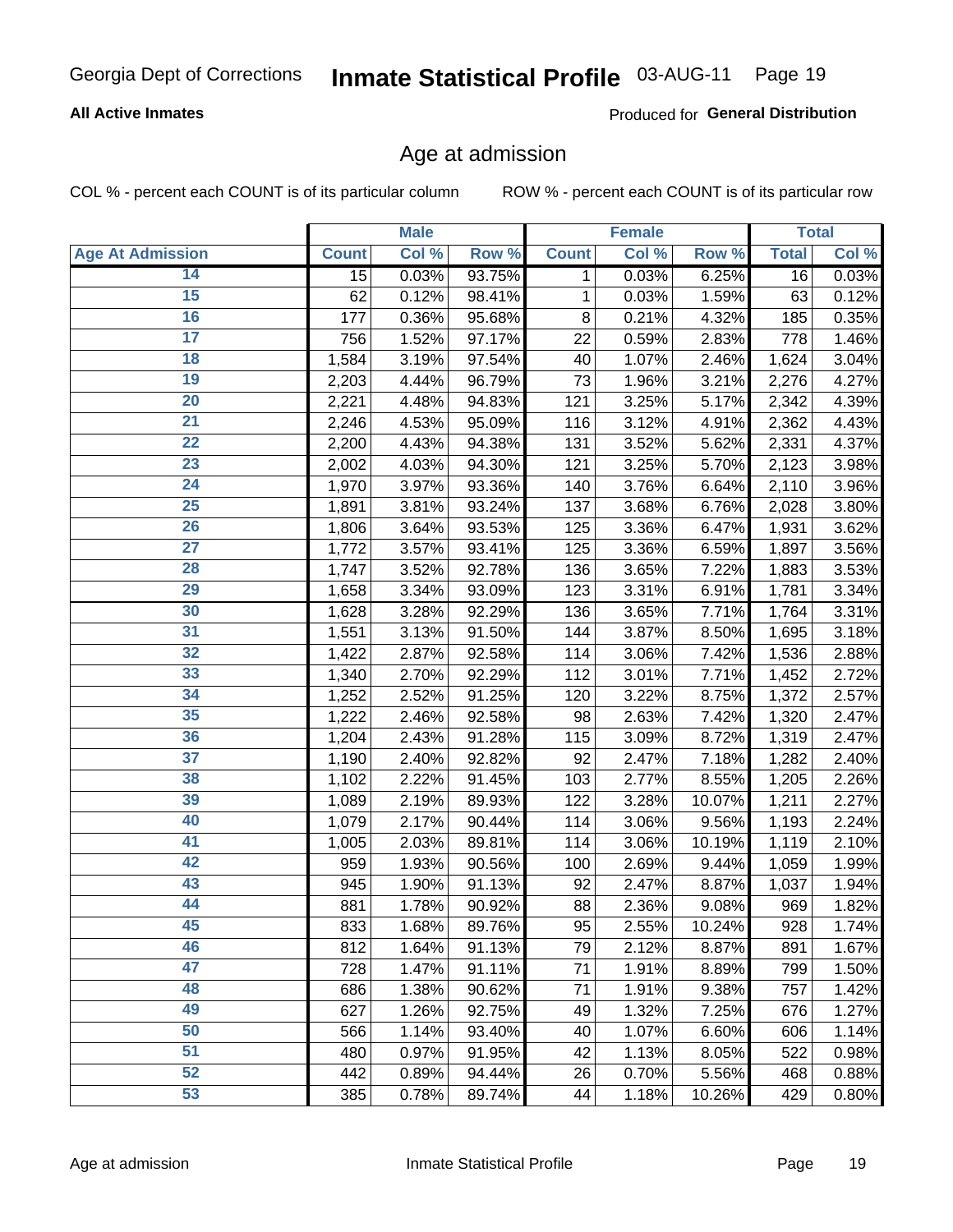### **All Active Inmates**

Produced for General Distribution

### Age at admission

COL % - percent each COUNT is of its particular column

|                         | <b>Male</b>      |       | <b>Female</b> |                 |       | <b>Total</b> |                  |       |
|-------------------------|------------------|-------|---------------|-----------------|-------|--------------|------------------|-------|
| <b>Age At Admission</b> | <b>Count</b>     | Col % | Row %         | <b>Count</b>    | Col % | Row %        | <b>Total</b>     | CoI%  |
| 54                      | $\overline{282}$ | 0.57% | 93.38%        | $\overline{20}$ | 0.54% | 6.62%        | $\overline{302}$ | 0.57% |
| $\overline{55}$         | 271              | 0.55% | 91.86%        | 24              | 0.64% | 8.14%        | 295              | 0.55% |
| 56                      | 256              | 0.52% | 94.46%        | 15              | 0.40% | 5.54%        | 271              | 0.51% |
| 57                      | 167              | 0.34% | 94.35%        | 10              | 0.27% | 5.65%        | 177              | 0.33% |
| 58                      | 151              | 0.30% | 93.21%        | 11              | 0.30% | 6.79%        | 162              | 0.30% |
| 59                      | 150              | 0.30% | 92.59%        | 12              | 0.32% | 7.41%        | 162              | 0.30% |
| 60                      | 107              | 0.22% | 95.54%        | 5               | 0.13% | 4.46%        | 112              | 0.21% |
| 61                      | 98               | 0.20% | 96.08%        | 4               | 0.11% | 3.92%        | 102              | 0.19% |
| 62                      | 78               | 0.16% | 98.73%        | 1               | 0.03% | 1.27%        | 79               | 0.15% |
| 63                      | 62               | 0.12% | 96.88%        | $\overline{2}$  | 0.05% | 3.13%        | 64               | 0.12% |
| 64                      | 50               | 0.10% | 98.04%        | 1               | 0.03% | 1.96%        | 51               | 0.10% |
| 65                      | 38               | 0.08% | 97.44%        | 1               | 0.03% | 2.56%        | 39               | 0.07% |
| 66                      | 27               | 0.05% | 93.10%        | $\overline{2}$  | 0.05% | 6.90%        | 29               | 0.05% |
| 67                      | 28               | 0.06% | 90.32%        | 3               | 0.08% | 9.68%        | 31               | 0.06% |
| 68                      | 20               | 0.04% | 90.91%        | $\overline{2}$  | 0.05% | 9.09%        | $\overline{22}$  | 0.04% |
| 69                      | 30               | 0.06% | 100.00%       |                 |       |              | 30               | 0.06% |
| 70                      | 16               | 0.03% | 88.89%        | $\overline{2}$  | 0.05% | 11.11%       | 18               | 0.03% |
| $\overline{71}$         | $\overline{7}$   | 0.01% | 100.00%       |                 |       |              | $\overline{7}$   | 0.01% |
| $\overline{72}$         | 10               | 0.02% | 76.92%        | 3               | 0.08% | 23.08%       | 13               | 0.02% |
| $\overline{73}$         | 8                | 0.02% | 100.00%       |                 |       |              | 8                | 0.01% |
| 74                      | $\,6$            | 0.01% | 100.00%       |                 |       |              | 6                | 0.01% |
| 75                      | 8                | 0.02% | 100.00%       |                 |       |              | 8                | 0.01% |
| 76                      | 8                | 0.02% | 100.00%       |                 |       |              | 8                | 0.01% |
| $\overline{77}$         | 4                | 0.01% | 80.00%        | 1               | 0.03% | 20.00%       | 5                | 0.01% |
| 78                      | 4                | 0.01% | 100.00%       |                 |       |              | 4                | 0.01% |
| 79                      | $\overline{2}$   | 0.01% | 66.67%        | 1               | 0.03% | 33.33%       | $\overline{3}$   | 0.01% |
| 82                      | $\overline{2}$   | 0.01% | 100.00%       |                 |       |              | $\overline{2}$   | 0.01% |
| <b>Total Reported</b>   | 49,628           | 100%  | 93.03%        | 3,721           | 100%  | 6.97%        | 53,349           | 100%  |

| 'Not Reported |        |                 |        |
|---------------|--------|-----------------|--------|
| Total         | 49,629 | ממד ה<br>J.I ZZ | 53,351 |

| <b>Mean</b><br>(average)       | 31.98 | 34.05    | 32.13 |
|--------------------------------|-------|----------|-------|
| Median (middle)                | 30    | ^^<br>აა | 30    |
| <b>Mode</b><br>(most frequent) |       |          |       |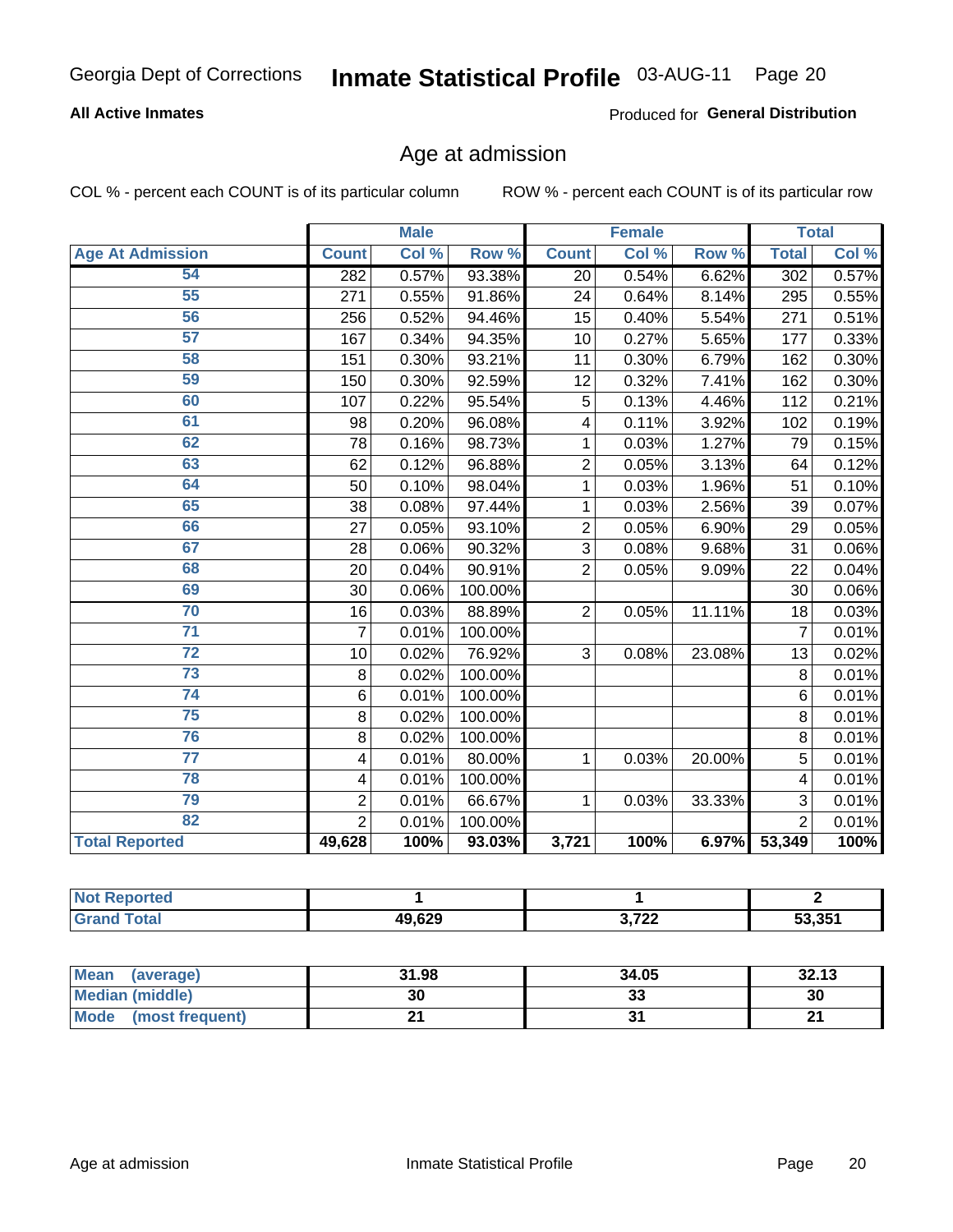### **All Active Inmates**

### Produced for General Distribution

### Height, measured at entry to prison

COL % - percent each COUNT is of its particular column

|                       | <b>Male</b>               |        |         | <b>Female</b>    |        |        | <b>Total</b> |        |
|-----------------------|---------------------------|--------|---------|------------------|--------|--------|--------------|--------|
| <b>Height</b>         | <b>Count</b>              | Col %  | Row %   | <b>Count</b>     | Col %  | Row %  | <b>Total</b> | Col %  |
| 4'10"                 | $\overline{2}$            | 0.02%  | 15.38%  | 11               | 4.85%  | 84.62% | 13           | 0.11%  |
| 4'11''                | 12                        | 0.10%  | 15.19%  | 67               | 29.52% | 84.81% | 79           | 0.65%  |
| 5'01''                | 1                         | 0.01%  | 100.00% |                  |        |        | 1            | 0.01%  |
| 5'02''                | $\overline{\mathbf{c}}$   | 0.02%  | 66.67%  | 1                | 0.44%  | 33.33% | 3            | 0.02%  |
| 5'03''                | 3                         | 0.03%  | 60.00%  | $\overline{2}$   | 0.88%  | 40.00% | 5            | 0.04%  |
| 5'04''                | 1                         | 0.01%  | 100.00% |                  |        |        | 1            | 0.01%  |
| 5'05''                | 12                        | 0.10%  | 100.00% |                  |        |        | 12           | 0.10%  |
| 5'06''                | 18                        | 0.15%  | 85.71%  | 3                | 1.32%  | 14.29% | 21           | 0.17%  |
| 5'07''                | 25                        | 0.21%  | 100.00% |                  |        |        | 25           | 0.21%  |
| 5'08''                | 19                        | 0.16%  | 100.00% |                  |        |        | 19           | 0.16%  |
| 5'09''                | 22                        | 0.19%  | 100.00% |                  |        |        | 22           | 0.18%  |
| 5'10''                | 5,810                     | 48.94% | 98.56%  | 85               | 37.44% | 1.44%  | 5,895        | 48.72% |
| 5'11''                | 5,870                     | 49.44% | 99.02%  | 58               | 25.55% | 0.98%  | 5,928        | 49.00% |
| 6'00''                | 21                        | 0.18%  | 100.00% |                  |        |        | 21           | 0.17%  |
| 6'01''                | 15                        | 0.13%  | 100.00% |                  |        |        | 15           | 0.12%  |
| 6'02''                | 13                        | 0.11%  | 100.00% |                  |        |        | 13           | 0.11%  |
| 6'03''                | $\ensuremath{\mathsf{3}}$ | 0.03%  | 100.00% |                  |        |        | 3            | 0.02%  |
| 6'04''                | 4                         | 0.03%  | 100.00% |                  |        |        | 4            | 0.03%  |
| 6'05''                | 3                         | 0.03%  | 100.00% |                  |        |        | 3            | 0.02%  |
| 6'06''                | 1                         | 0.01%  | 100.00% |                  |        |        | 1            | 0.01%  |
| 6'10''                | $\overline{4}$            | 0.03%  | 100.00% |                  |        |        | 4            | 0.03%  |
| 6'11''                | 10                        | 0.08%  | 100.00% |                  |        |        | 10           | 0.08%  |
| Seven feet +          | 1                         | 0.01%  | 100.00% |                  |        |        | 1            | 0.01%  |
| <b>Total Reported</b> | 11,872                    | 100%   | 98.12%  | $\overline{227}$ | 100%   | 1.88%  | 12,099       | 100%   |

| <b>nted</b><br>NO) | 37.757 | 3,495            | A OEO<br>⊾ن∡, ا |
|--------------------|--------|------------------|-----------------|
| <b>Total</b>       | 49,629 | ררד כ<br>J, I, Z | 53.35'          |

| <b>Mean</b><br>(average)       | 5'10'' | 5'06" | 5'10" |
|--------------------------------|--------|-------|-------|
| <b>Median (middle)</b>         | 544"   | 5'10" | 5'10" |
| <b>Mode</b><br>(most frequent) | 544"   | 5'10" | 544"  |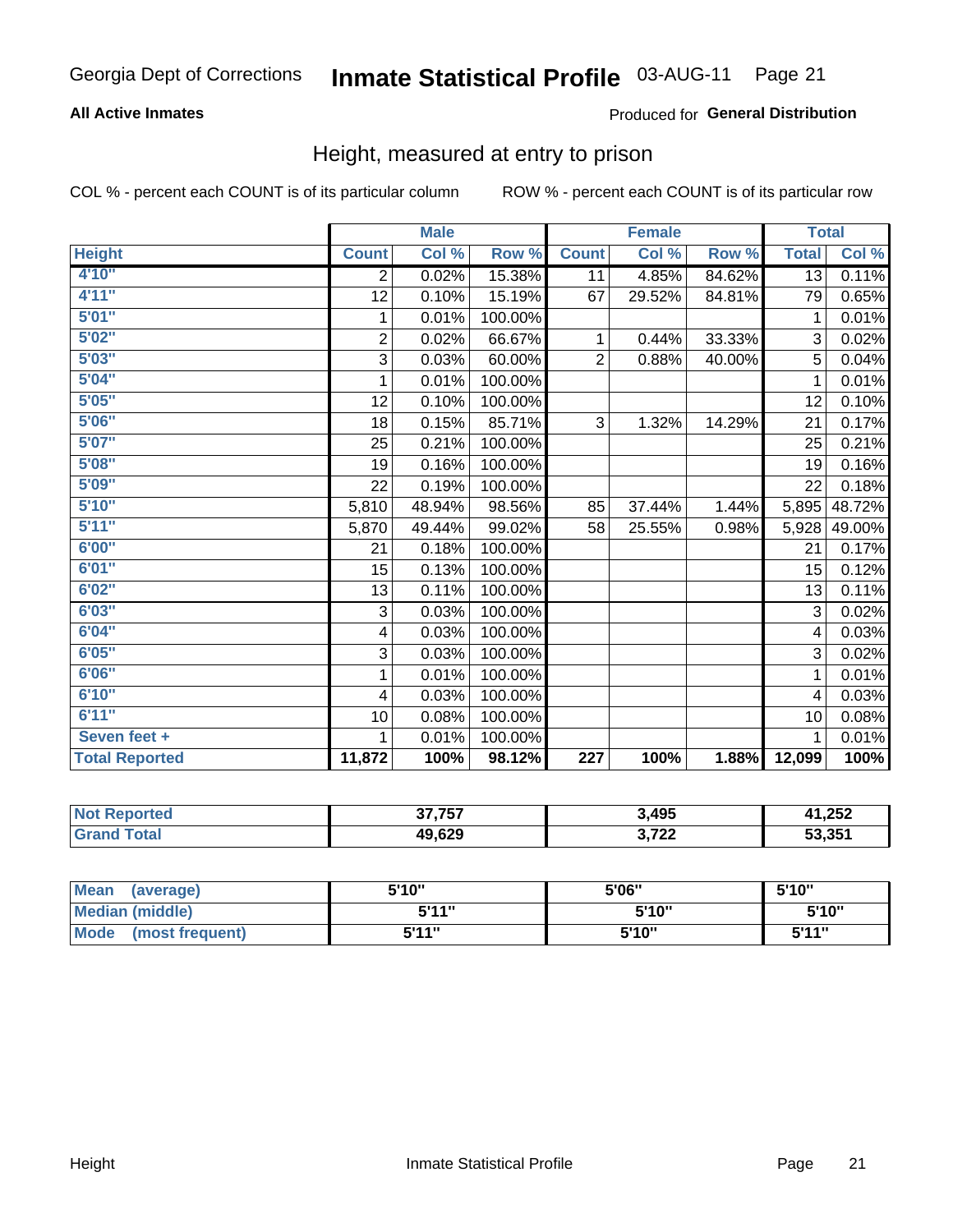### **All Active Inmates**

### Produced for General Distribution

### Weight, measured at entry to prison

COL % - percent each COUNT is of its particular column

|                        |                 | <b>Male</b> |         |                         | <b>Female</b> |        | <b>Total</b>    |                     |
|------------------------|-----------------|-------------|---------|-------------------------|---------------|--------|-----------------|---------------------|
| <b>Weight</b>          | <b>Count</b>    | Col %       | Row %   | <b>Count</b>            | Col %         | Row %  | <b>Total</b>    | Col %               |
| <b>Under 80 pounds</b> | $\overline{27}$ | 0.05%       | 100.00% |                         |               |        | $\overline{27}$ | 0.05%               |
| 80 - 89 pounds         | 10              | 0.02%       | 76.92%  | 3                       | 0.08%         | 23.08% | 13              | 0.02%               |
| 90 - 99 pounds         | 5               | 0.01%       | 31.25%  | 11                      | 0.30%         | 68.75% | 16              | 0.03%               |
| 100 - 109 pounds       | 17              | 0.03%       | 32.69%  | 35                      | 0.94%         | 67.31% | 52              | 0.10%               |
| 110 - 119 pounds       | 98              | 0.20%       | 41.35%  | 139                     | 3.75%         | 58.65% | 237             | 0.45%               |
| 120 - 129 pounds       | 415             | 0.84%       | 61.30%  | 262                     | 7.06%         | 38.70% | 677             | 1.28%               |
| 130 - 139 pounds       | 1,309           | 2.66%       | 77.64%  | 377                     | 10.16%        | 22.36% | 1,686           | 3.18%               |
| 140 - 149 pounds       | 3,197           | 6.49%       | 87.66%  | 450                     | 12.13%        | 12.34% | 3,647           | 6.88%               |
| 150 - 159 pounds       | 4,664           | 9.47%       | 92.58%  | 374                     | 10.08%        | 7.42%  | 5,038           | 9.51%               |
| 160 - 169 pounds       | 6,906           | 14.02%      | 94.09%  | 434                     | 11.70%        | 5.91%  | 7,340           | 13.86%              |
| 170 - 179 pounds       | 6,225           | 12.64%      | 95.11%  | 320                     | 8.63%         | 4.89%  | 6,545           | 12.36%              |
| 180 - 189 pounds       | 6,767           | 13.74%      | 95.06%  | 352                     | 9.49%         | 4.94%  | 7,119           | 13.44%              |
| 190 - 199 pounds       | 4,490           | 9.11%       | 95.49%  | 212                     | 5.71%         | 4.51%  | 4,702           | 8.88%               |
| 200 - 209 pounds       | 4,053           | 8.23%       | 95.50%  | 191                     | 5.15%         | 4.50%  | 4,244           | 8.01%               |
| 210 - 219 pounds       | 3,032           | 6.15%       | 96.47%  | 111                     | 2.99%         | 3.53%  | 3,143           | 5.93%               |
| 220 - 229 pounds       | 2,463           | 5.00%       | 96.17%  | 98                      | 2.64%         | 3.83%  | 2,561           | 4.83%               |
| 230 - 239 pounds       | 1,657           | 3.36%       | 95.07%  | 86                      | 2.32%         | 4.93%  | 1,743           | 3.29%               |
| 240 - 249 pounds       | 1,286           | 2.61%       | 95.19%  | 65                      | 1.75%         | 4.81%  | 1,351           | 2.55%               |
| 250 - 259 pounds       | 832             | 1.69%       | 92.75%  | 65                      | 1.75%         | 7.25%  | 897             | 1.69%               |
| 260 - 269 pounds       | 613             | 1.24%       | 93.30%  | 44                      | 1.19%         | 6.70%  | 657             | 1.24%               |
| 270 - 279 pounds       | 350             | 0.71%       | 95.11%  | 18                      | 0.49%         | 4.89%  | 368             | 0.69%               |
| 280 - 289 pounds       | 268             | 0.54%       | 93.38%  | 19                      | 0.51%         | 6.62%  | 287             | 0.54%               |
| 290 - 299 pounds       | 136             | 0.28%       | 92.52%  | 11                      | 0.30%         | 7.48%  | 147             | 0.28%               |
| 300 - 309 pounds       | 143             | 0.29%       | 92.26%  | 12                      | 0.32%         | 7.74%  | 155             | 0.29%               |
| 310 - 319 pounds       | 73              | 0.15%       | 96.05%  | 3                       | 0.08%         | 3.95%  | 76              | 0.14%               |
| 320 - 329 pounds       | 88              | 0.18%       | 95.65%  | 4                       | 0.11%         | 4.35%  | 92              | $\overline{0.17\%}$ |
| 330 - 339 pounds       | 26              | 0.05%       | 96.30%  | $\mathbf{1}$            | 0.03%         | 3.70%  | 27              | 0.05%               |
| 340 - 349 pounds       | 17              | 0.03%       | 80.95%  | $\overline{\mathbf{4}}$ | 0.11%         | 19.05% | 21              | 0.04%               |
| 350 - 359 pounds       | 36              | 0.07%       | 83.72%  | $\overline{7}$          | 0.19%         | 16.28% | 43              | 0.08%               |
| 360 - 369 pounds       | 13              | 0.03%       | 100.00% |                         |               |        | 13              | 0.02%               |
| 370 - 379 pounds       | 14              | 0.03%       | 93.33%  | 1                       | 0.03%         | 6.67%  | 15              | 0.03%               |
| 380 - 389 pounds       | $\bf 8$         | 0.02%       | 100.00% |                         |               |        | 8               | 0.02%               |
| 390 - 399 pounds       | 3               | 0.01%       | 100.00% |                         |               |        | 3               | 0.01%               |
| 400 pounds and over    | 20              | 0.04%       | 95.24%  | $\mathbf{1}$            | 0.03%         | 4.76%  | 21              | 0.04%               |
| <b>Total Reported</b>  | 49,261          | 100%        | 93.00%  | 3,710                   | 100%          | 7.00%  | 52,971          | 100%                |

| <b>Not</b><br>ported | 368    | . .            | 380    |
|----------------------|--------|----------------|--------|
|                      | 49,629 | המד י<br>9.122 | 53,351 |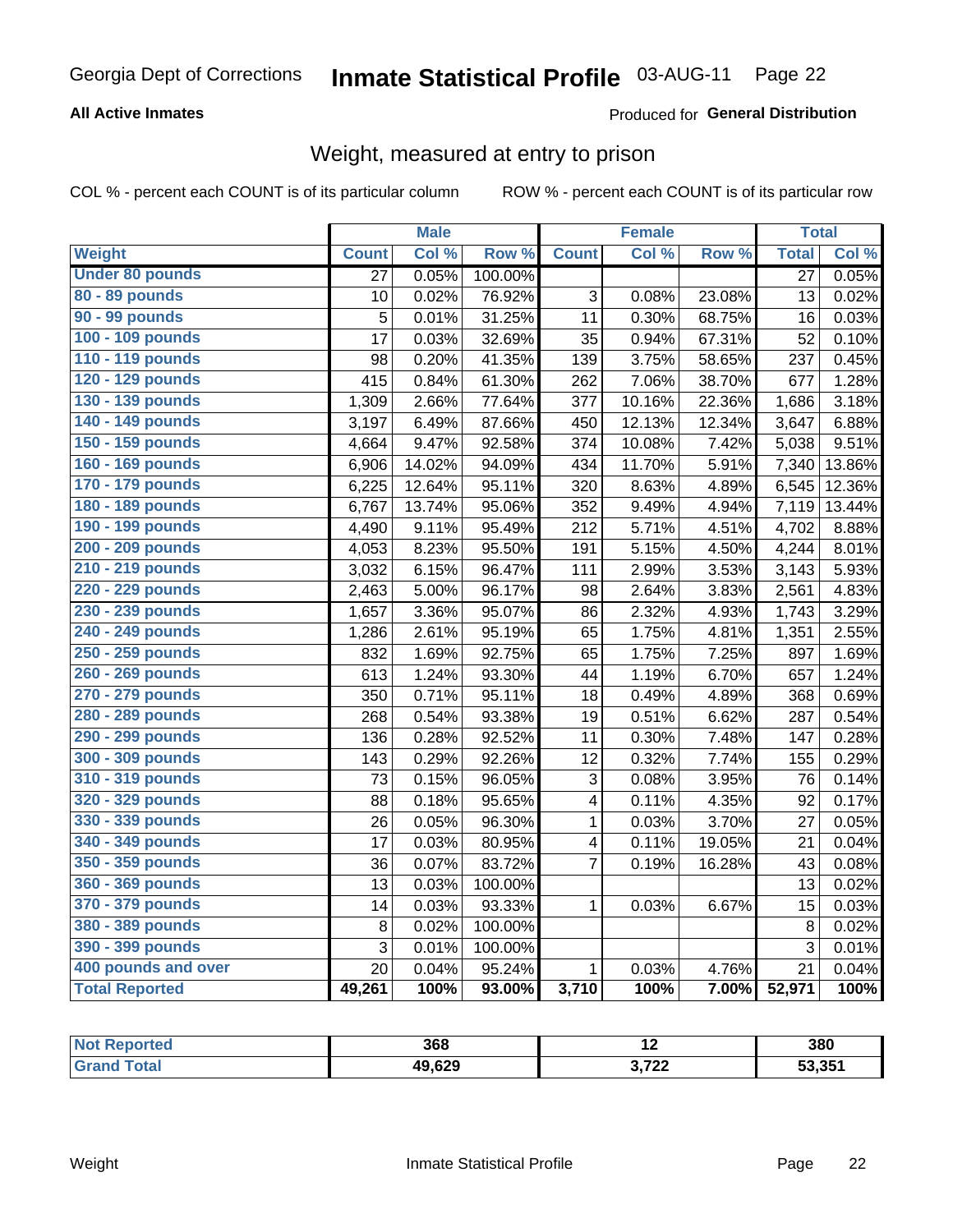### **All Active Inmates**

### Produced for General Distribution

### Weight, measured at entry to prison

COL % - percent each COUNT is of its particular column

|                          | <b>Male</b> | <b>Female</b> | Total |
|--------------------------|-------------|---------------|-------|
| <b>Mean</b><br>(average) | 186         | 169           | 184   |
| <b>Median (middle)</b>   | 180         | 162           | 180   |
| Mode<br>(most frequent)  | 180         | 140           | 180   |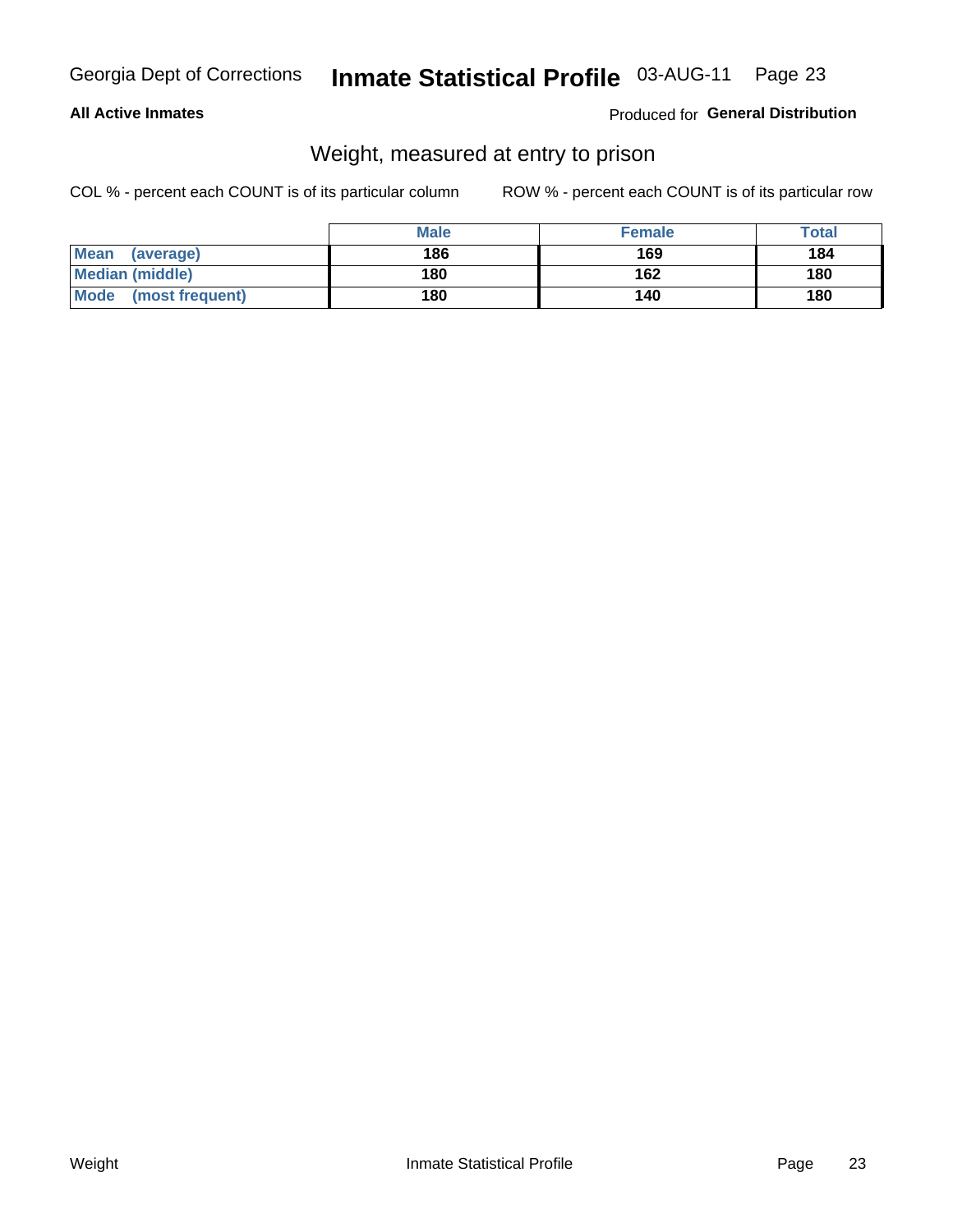#### **Inmate Statistical Profile 03-AUG-11** Page 24

### **All Active Inmates**

Produced for General Distribution

### Military service

COL % - percent each COUNT is of its particular column

|                          | <b>Male</b>  |         |             | <b>Female</b> |         |       | <b>Total</b> |        |
|--------------------------|--------------|---------|-------------|---------------|---------|-------|--------------|--------|
| <b>Military service</b>  | <b>Count</b> | Col %   | Row % Count |               | Col %   | Row % | <b>Total</b> | Col %  |
| <b>Air Force</b>         | .704         | 5.75%   | 98.33%      | 29            | 1.38%   | 1.67% | 1,733        | 5.46%  |
| 2<br>Army                | 302          | 1.02%   | 97.11%      | 9             | .43%    | 2.89% | 311          | .98%   |
| <b>Navy</b><br>3         | 572          | 1.93%   | 98.62%      | 8             | .38%    | 1.38% | 580          | 1.83%  |
| <b>Marines</b><br>4      | 34           | $.11\%$ | 100.00%     |               |         |       | 34           | .11%   |
| <b>Coast Guard</b><br>5. | 396          | 1.34%   | 99.50%      | റ             | $.09\%$ | .50%  | 398          | 1.25%  |
| <b>None</b><br>96        | 26,613       | 89.85%  | 92.82%      | 2,059         | 97.72%  | 7.18% | 28,672       | 90.37% |
| <b>Total Reported</b>    | 29,621       | 100%    | 93.36%      | 2,107         | 100%    | 6.64% | 31,728       | 100%   |

| orted<br>m. | 20,008 | <b>615</b><br>טוס. | na chn<br>. .<br>3⊿ס, |
|-------------|--------|--------------------|-----------------------|
| <b>otal</b> | 49,629 | ממד ה<br>א ו<br>.  | 53.351                |

| <b>Mode (most frequent)</b> | Force<br>Aır<br>_____ | <b>Force</b><br>Δır | orce |
|-----------------------------|-----------------------|---------------------|------|
|                             |                       |                     |      |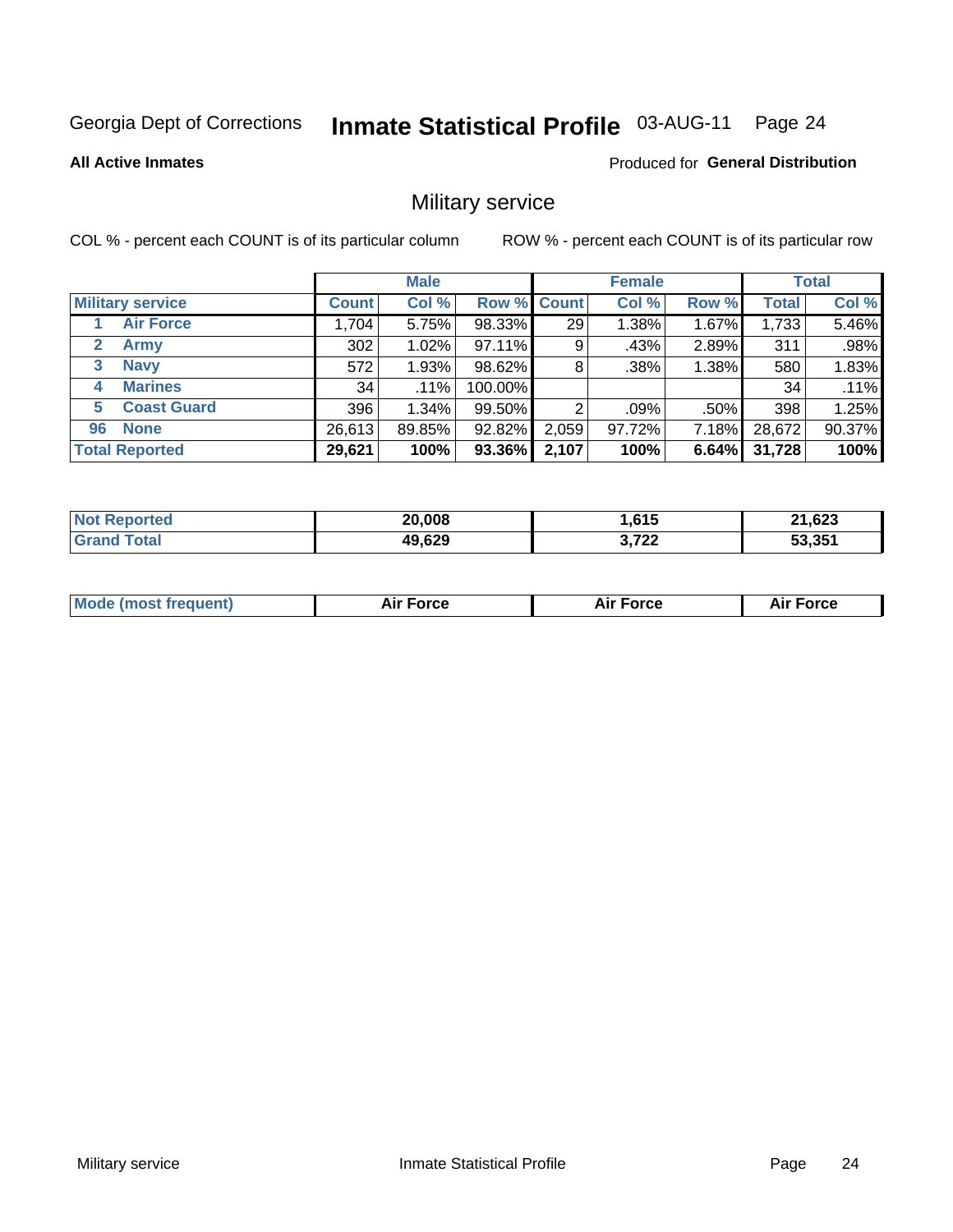## Inmate Statistical Profile 03-AUG-11 Page 25

**All Active Inmates** 

#### Produced for General Distribution

### Type of admission to prison

COL % - percent each COUNT is of its particular column

|                |                             |                  | <b>Male</b> |                    |     | <b>Female</b> |        |              | <b>Total</b> |
|----------------|-----------------------------|------------------|-------------|--------------------|-----|---------------|--------|--------------|--------------|
|                | <b>Type of Admission</b>    | <b>Count</b>     | Col %       | <b>Row % Count</b> |     | Col %         | Row %  | <b>Total</b> | Col %        |
|                | <b>Committed From Court</b> | 41,837           | 84.78%      | 93.24% 3,032       |     | 81.77%        | 6.76%  | 44,869       | 84.57%       |
| $\overline{2}$ | <b>Return Appeal/Bond</b>   | 3                | .01%        | 100.00%            |     |               |        | 3            | .01%         |
| 3              | <b>Parole Rev/New Sent</b>  | 2,617            | 5.30%       | 95.30%             | 129 | 3.48%         | 4.70%  | 2,746        | 5.18%        |
| 4              | <b>Par Rev/No New Sent</b>  | 1,066            | 2.16%       | 95.43%             | 51  | 1.38%         | 4.57%  | 1,117        | 2.11%        |
| 5              | <b>Prob Viol/Total Rev</b>  |                  | .01%        | 100.00%            |     |               |        |              | .01%         |
| 6              | <b>Prob Viol/Partial</b>    | 1,545            | 3.13%       | 87.19%             | 227 | 6.12%         | 12.81% | 1,772        | 3.34%        |
| 7              | <b>Admit Fm Other Cust</b>  | 8                | .02%        | 100.00%            |     |               |        | 8            | .02%         |
| 9              | <b>Prob Rev/Remainder</b>   | 2,201            | 4.46%       | 89.15%             | 268 | 7.23%         | 10.85% | 2,469        | 4.65%        |
| 10             | <b>New Sent/Par Rev Pnd</b> | 9                | .02%        | 100.00%            |     |               |        | 9            | .02%         |
| 11             | <b>Life W/O Parole</b>      | 15 <sub>15</sub> | .03%        | 100.00%            |     |               |        | 15           | .03%         |
| 30             | <b>Par Rev/Rsn Unknown</b>  | 22               | .04%        | 100.00%            |     |               |        | 22           | .04%         |
| 32             | <b>Pb Parole Rescinded</b>  | $\overline{c}$   | .01%        | 100.00%            |     |               |        | 2            | .01%         |
| 33             | <b>Prob Revoc/Spec Cond</b> | 6                | .01%        | 100.00%            |     |               |        | 6            | .01%         |
| 40             | <b>Par Rev/Revoc Center</b> | $\overline{7}$   | .01%        | 100.00%            |     |               |        | 7            | .01%         |
| 44             | <b>Whitworth Detention</b>  | 1                | .01%        | 100.00%            |     |               |        |              | .01%         |
| 50             | <b>Dcys At Risk</b>         |                  | .01%        | 100.00%            |     |               |        |              | .01%         |
| 97             | <b>Other</b>                | 8                | .02%        | 88.89%             |     | .03%          | 11.11% | 9            | .02%         |
|                | <b>Total Reported</b>       | 49,349           | 100%        | 93.01% 3,708       |     | 100%          | 6.99%  | 53,057       | 100%         |

| orted<br>∵NO.          | 280    | L                    | 294    |
|------------------------|--------|----------------------|--------|
| <b>Total</b><br>'Grand | 49,629 | פר פ<br>174 L<br>. ت | 53.351 |

| <b>Mode (most frequent)</b> | Court Cmmt | <b>Court Cmmt</b> | Court Cmmt |
|-----------------------------|------------|-------------------|------------|
|                             |            |                   |            |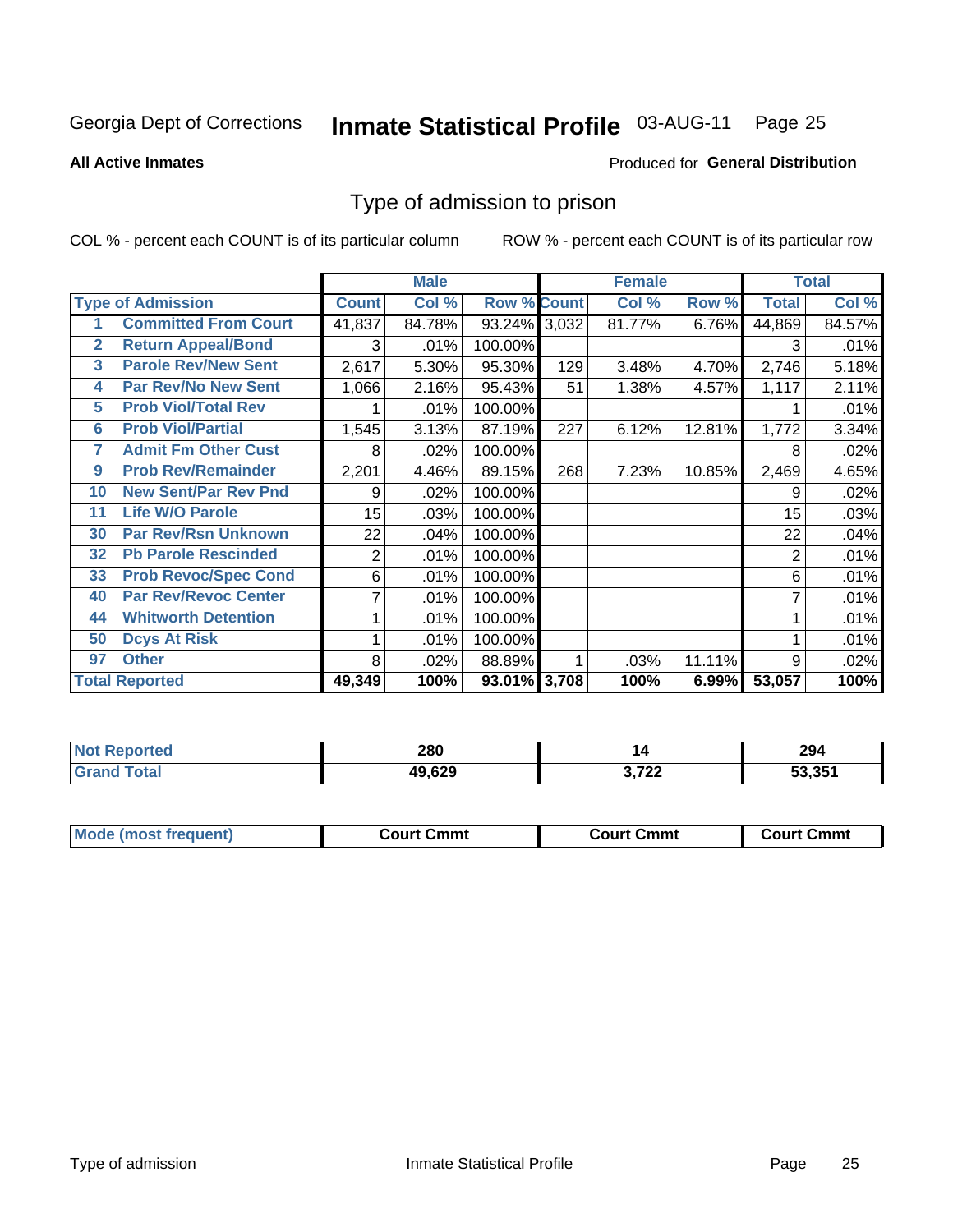## Inmate Statistical Profile 03-AUG-11 Page 26

**All Active Inmates** 

#### Produced for General Distribution

### Current / last security status

COL % - percent each COUNT is of its particular column

|                        |              | <b>Male</b> |             |       | <b>Female</b> |          |        | <b>Total</b> |
|------------------------|--------------|-------------|-------------|-------|---------------|----------|--------|--------------|
| <b>Security Status</b> | <b>Count</b> | Col %       | Row % Count |       | Col %         | Row %    | Total  | Col %        |
| 2 Trusty               | 6            | $.01\%$     | 100.00%     |       | $.00\%$       |          | 6      | .01%         |
| 3 Minimum              | 11,846       | 24.68%      | 86.04%      | 1,922 | 56.22%        | 13.96%   | 13,768 | 26.78%       |
| 4 Medium               | 27,909       | 58.15%      | 95.65%      | 1,268 | 37.09%        | 4.35%    | 29,177 | 56.75%       |
| 5 Close                | 8,146        | 16.97%      | 97.28%      | 228   | 6.67%         | $2.72\%$ | 8,374  | 16.29%       |
| 6 Maximum              | 89           | .19%        | 98.89%      |       | $.03\%$       | $1.11\%$ | 90     | .18%         |
| <b>Total Reported</b>  | 47,996       | 100%        | 93.35%      | 3,419 | 100%          | 6.65%    | 51,415 | 100%         |

| <b>Still being diagnosed</b> |        |       |        |
|------------------------------|--------|-------|--------|
| <b>Not Reported</b>          | 1,633  | 303   | 1,936  |
| <b>Grand Total</b>           | 49,629 | 3.722 | 53,351 |

|  |  | M | M<br>. | --- | в.<br>. |
|--|--|---|--------|-----|---------|
|--|--|---|--------|-----|---------|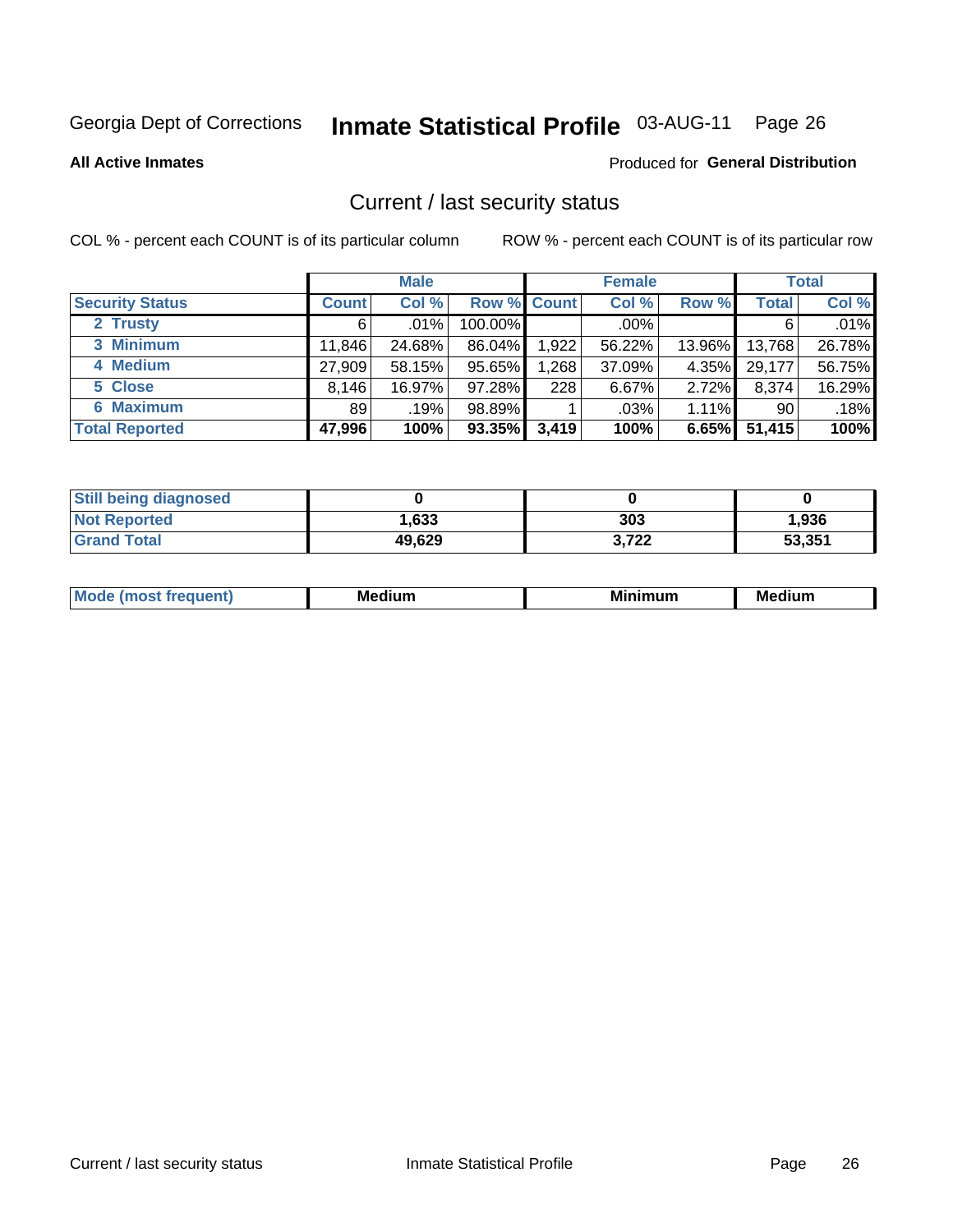## Inmate Statistical Profile 03-AUG-11 Page 27

**All Active Inmates** 

### Produced for General Distribution

### Current / last type of institution

COL % - percent each COUNT is of its particular column

|                                 |                 | <b>Male</b> |             |       | <b>Female</b> |          |              | <b>Total</b> |
|---------------------------------|-----------------|-------------|-------------|-------|---------------|----------|--------------|--------------|
| <b>Type of Institution</b>      | <b>Count</b>    | Col %       | Row % Count |       | Col %         | Row %    | <b>Total</b> | Col %        |
| <b>County Ci</b>                | 5,027           | 10.27%      | 100.00%     |       |               |          | 5,027        | 9.55%        |
| <b>State Prison</b>             | 36,204          | 73.96%      | $91.74\%$   | 3,259 | 88.85%        | $8.26\%$ | 39,463       | 75.00%       |
| <b>Transitional Center</b>      | 1,994           | 4.07%       | 89.86%      | 225   | 6.13%         | 10.14%   | 2,219        | 4.22%        |
| <b>Private Prison</b>           | 5,262           | 10.75%      | 100.00%     |       |               |          | 5,262        | 10.00%       |
| <b>Parole Revocation Center</b> | 12 <sub>1</sub> | .02%        | 100.00%     |       |               |          | 12           | .02%         |
| <b>Pre Release Center</b>       | 453             | $.93\%$     | 71.11%      | 184   | 5.02%         | 28.89%   | 637          | 1.21%        |
| <b>Total Reported</b>           | 48,952          | 100%        | 93.03%      | 3,668 | 100%          | 6.97%    | 52,620       | 100%         |

| วrted |        |       |        |  |
|-------|--------|-------|--------|--|
|       | 48,952 | 3,668 | 52,620 |  |

| <b>Mode (most frequent)</b><br><b>State Prison</b><br><b>State Prison</b><br><b>State Prison</b> |
|--------------------------------------------------------------------------------------------------|
|--------------------------------------------------------------------------------------------------|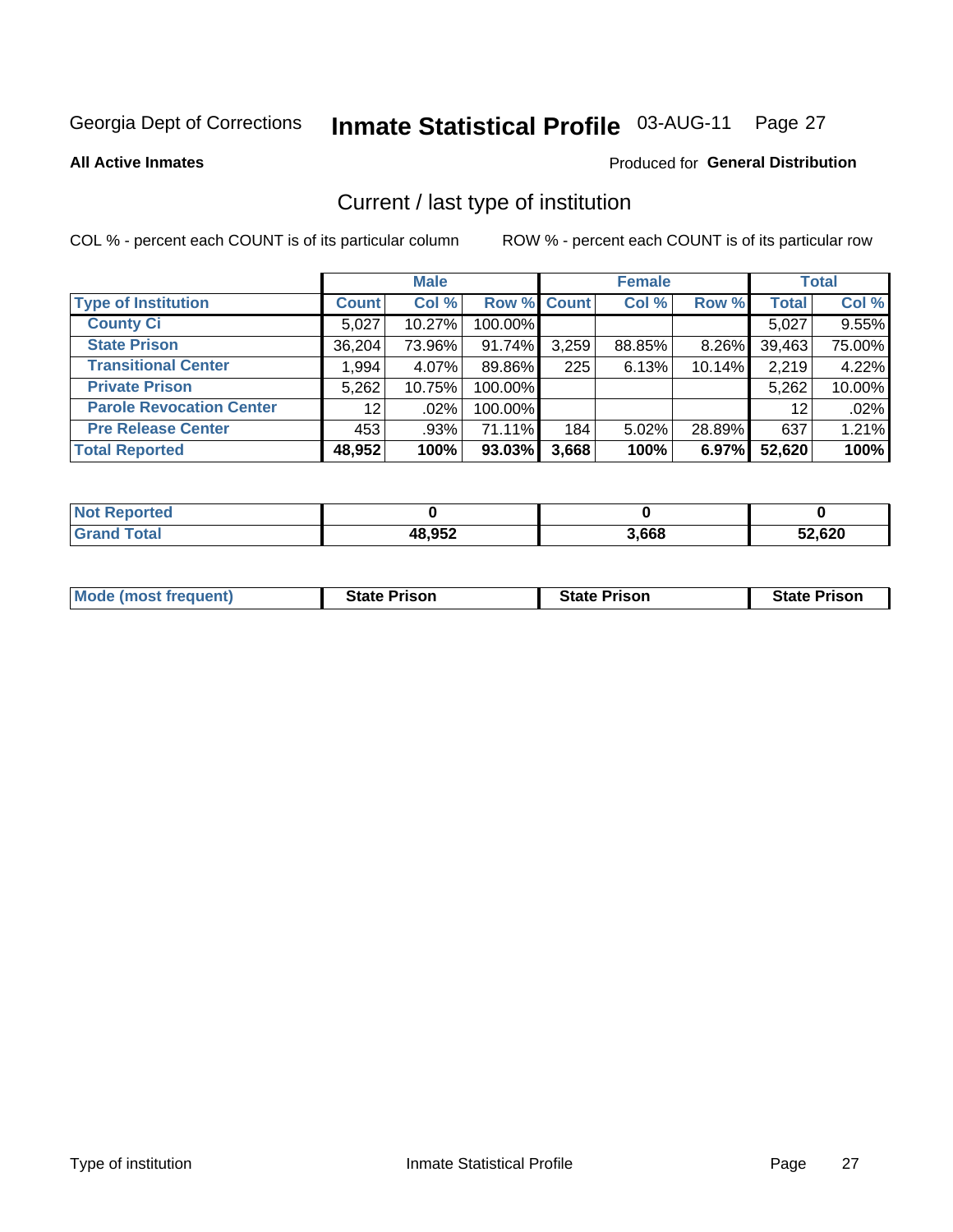## Inmate Statistical Profile 03-AUG-11 Page 28

**All Active Inmates** 

#### Produced for General Distribution

### Institution type - transitional centers

COL % - percent each COUNT is of its particular column

|                                          |                                   |              | <b>Male</b> |         |              | <b>Female</b> |         |              | <b>Total</b> |
|------------------------------------------|-----------------------------------|--------------|-------------|---------|--------------|---------------|---------|--------------|--------------|
| <b>Institution Type - Trans. Centers</b> |                                   | <b>Count</b> | Col %       | Row %   | <b>Count</b> | Col %         | Row %   | <b>Total</b> | Col %        |
| 220                                      | <b>Albany Transitional Ct</b>     | 152          | 7.62%       | 100.00% |              |               |         | 152          | 6.85%        |
| 223                                      | <b>Atl. Transitional Ctr (M)</b>  | 253          | 12.69%      | 100.00% |              |               |         | 253          | 11.40%       |
| 246                                      | <b>Augusta Tc</b>                 | 199          | 9.98%       | 100.00% |              |               |         | 199          | 8.97%        |
| 249                                      | <b>Clayton Tc</b>                 | 352          | 17.65%      | 100.00% |              |               |         | 352          | 15.86%       |
| 247                                      | <b>Coastal Tc</b>                 | 260          | 13.04%      | 100.00% |              |               |         | 260          | 11.72%       |
| 225                                      | <b>Columbus Tc</b>                | 179          | 8.98%       | 100.00% |              |               |         | 179          | 8.07%        |
| 248                                      | <b>Lagrange Tc</b>                | 151          | 7.57%       | 100.00% |              |               |         | 151          | 6.80%        |
| 231                                      | <b>Macon Transitional Ctr (M)</b> | 151          | 7.57%       | 100.00% |              |               |         | 151          | 6.80%        |
| 235                                      | <b>Metro Transitional Ctr</b>     |              |             |         | 225          | 100.00%       | 100.00% | 225          | 10.14%       |
| 233                                      | <b>Phillips T.C</b>               | 1            | .05%        | 100.00% |              |               |         |              | .05%         |
| 253                                      | Smith T.C                         | 193          | 9.68%       | 100.00% |              |               |         | 193          | 8.70%        |
| 230                                      | <b>Valdosta Tc</b>                | 103          | 5.17%       | 100.00% |              |               |         | 103          | 4.64%        |
|                                          | <b>Total Reported</b>             | 1,994        | 100%        | 89.86%  | 225          | 100%          | 10.14%  | 2,219        | 100%         |

| <b>eported</b><br><b>NOT</b><br>$\sim$ |       |           |                |
|----------------------------------------|-------|-----------|----------------|
| <b>fotal</b>                           | .994, | 00F<br>ᄯᄯ | 210<br>2,2 I J |

| Mode (most frequent) | 249 Clayton Tc | 235 Metro Transitional Ctr   249 Clayton Tc |  |  |  |
|----------------------|----------------|---------------------------------------------|--|--|--|
|                      |                |                                             |  |  |  |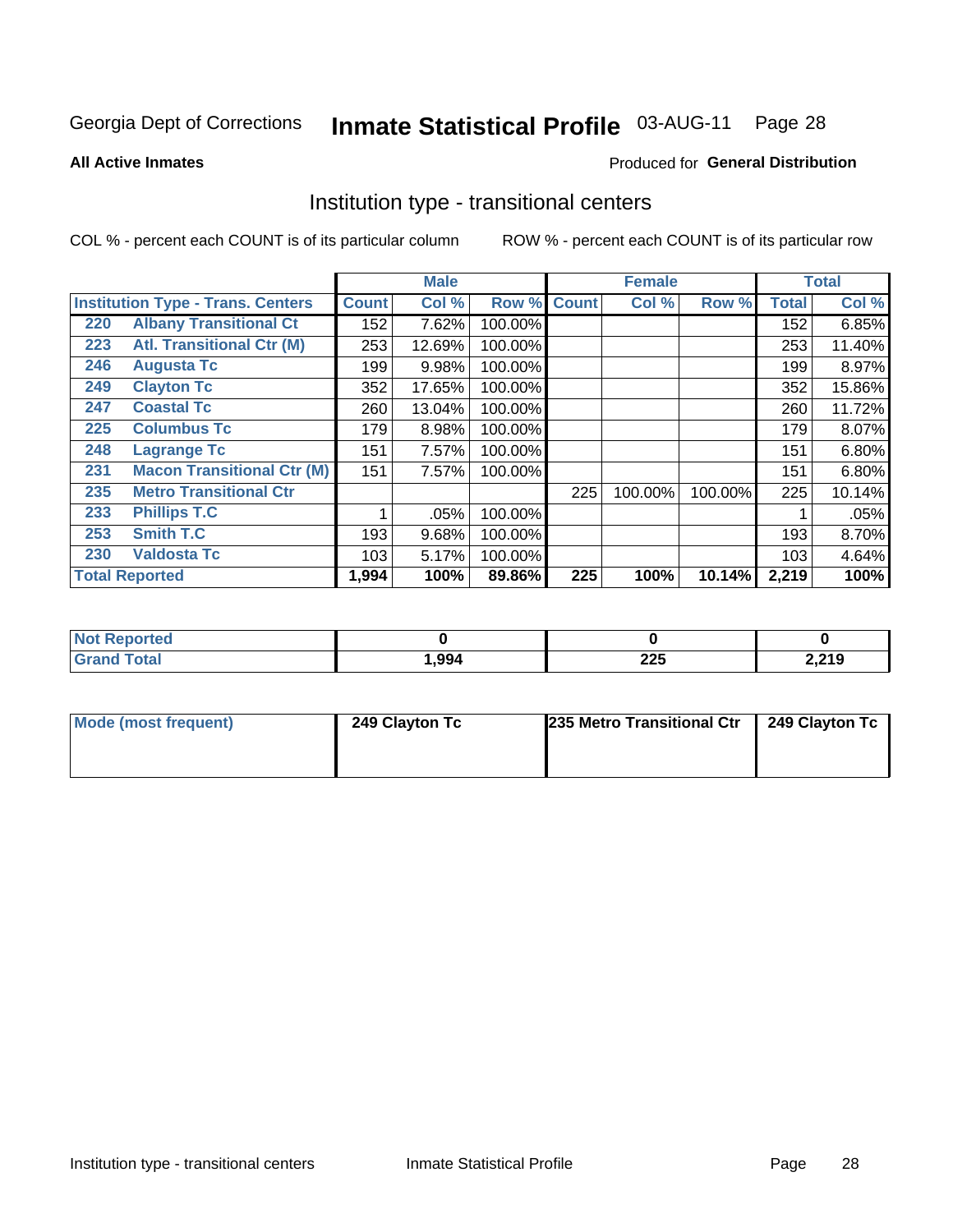#### Inmate Statistical Profile 03-AUG-11 Page 29

#### **All Active Inmates**

### Produced for General Distribution

### Institution type - mental hospitals

COL % - percent each COUNT is of its particular column

|                                                  | Male |      |                    | <b>Female</b> |  |                   | <b>Total</b> |       |
|--------------------------------------------------|------|------|--------------------|---------------|--|-------------------|--------------|-------|
| <b>Institution Type - Mental Hospitals Count</b> |      | Col% | <b>Row % Count</b> |               |  | Col % Row % Total |              | Col % |
| <b>Total Reported</b>                            |      |      |                    |               |  |                   |              |       |

| <b>Not Reported</b>   |  |  |
|-----------------------|--|--|
| <b>Total</b><br>_____ |  |  |

| Mode.<br>frequent) | <b>Nul</b><br>_____ | <b>Null</b> | <b>Null</b> |
|--------------------|---------------------|-------------|-------------|
|                    |                     |             |             |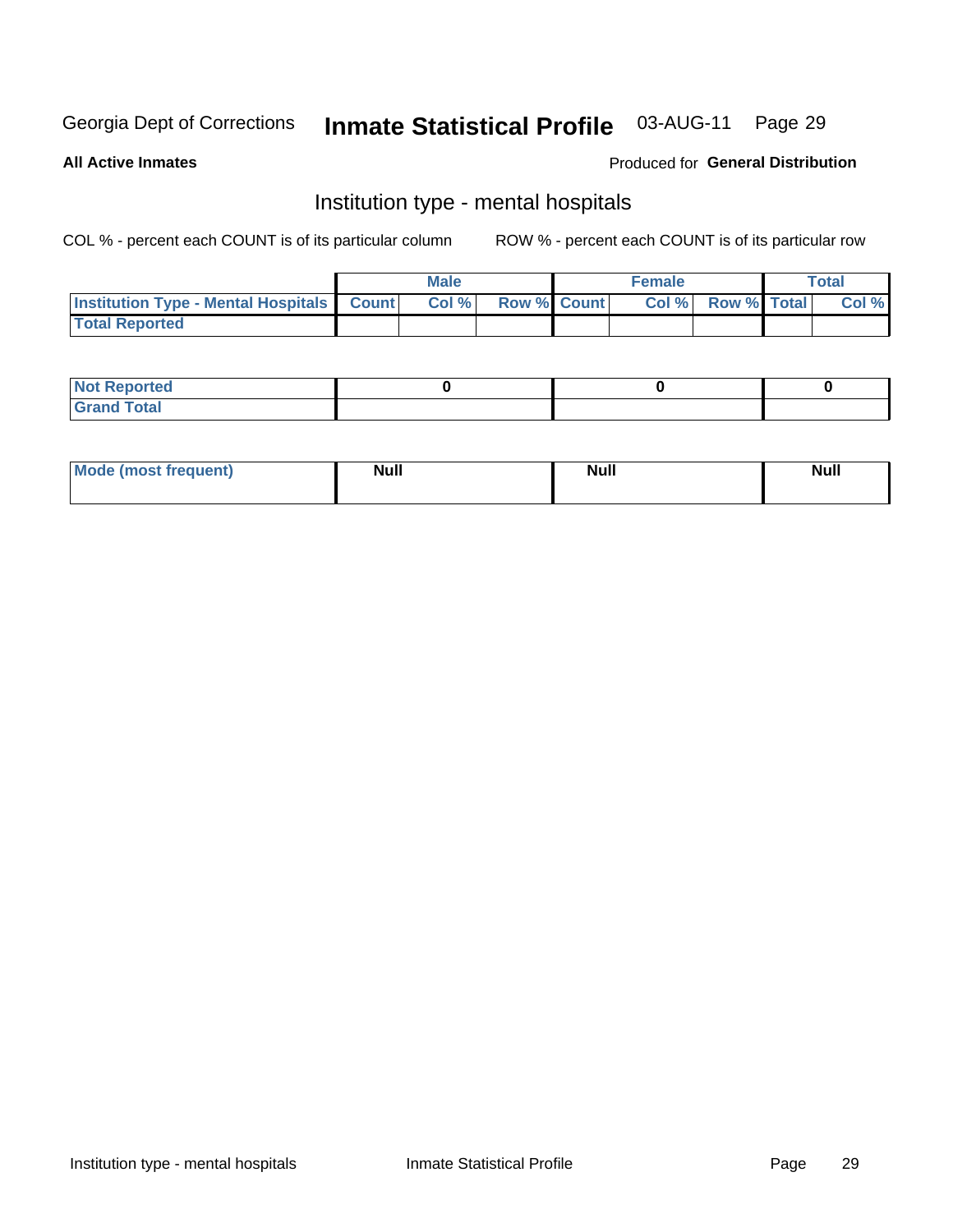## Inmate Statistical Profile 03-AUG-11 Page 30

#### **All Active Inmates**

#### Produced for General Distribution

### Institution type - county prisons

COL % - percent each COUNT is of its particular column

|                                          |              | <b>Male</b> |         |              | <b>Female</b> |               |              | <b>Total</b> |
|------------------------------------------|--------------|-------------|---------|--------------|---------------|---------------|--------------|--------------|
| <b>Institution Type - County Prisons</b> | <b>Count</b> | Col %       | Row %   | <b>Count</b> | Col %         | Row %         | <b>Total</b> | Col %        |
| <b>Bulloch County Ci</b><br>402          | 144          | 2.86%       | 100.00% |              |               |               | 144          | 2.86%        |
| <b>Carroll County Ci</b><br>404          | 246          | 4.89%       | 100.00% |              |               |               | 246          | 4.89%        |
| <b>Clarke County Ci</b><br>406           | 109          | 2.17%       | 100.00% |              |               |               | 109          | 2.17%        |
| <b>Clayton County Ci</b><br>456          | 237          | 4.71%       | 100.00% |              |               |               | 237          | 4.71%        |
| <b>Colquitt County Ci</b><br>407         | 188          | 3.74%       | 100.00% |              |               |               | 188          | 3.74%        |
| <b>Coweta County Ci</b><br>409           | 207          | 4.12%       | 100.00% |              |               |               | 207          | 4.12%        |
| <b>Decatur County Ci</b><br>411          | 221          | 4.40%       | 100.00% |              |               |               | 221          | 4.40%        |
| <b>Effingham County Ci</b><br>413        | 240          | 4.77%       | 100.00% |              |               |               | 240          | 4.77%        |
| <b>Floyd County Ci</b><br>415            | 345          | 6.86%       | 100.00% |              |               |               | 345          | 6.86%        |
| <b>Gwinnett County Ci</b><br>419         | 127          | 2.53%       | 100.00% |              |               |               | 127          | 2.53%        |
| <b>Hall County Ci</b><br>420             | 157          | 3.12%       | 100.00% |              |               |               | 157          | 3.12%        |
| <b>Harris County Ci</b><br>422           | 109          | 2.17%       | 100.00% |              |               |               | 109          | 2.17%        |
| <b>Jackson County Ci</b><br>426          | 190          | 3.78%       | 100.00% |              |               |               | 190          | 3.78%        |
| <b>Jefferson County Ci</b><br>428        | 188          | 3.74%       | 100.00% |              |               |               | 188          | 3.74%        |
| <b>Mitchell County Ci</b><br>433         | 127          | 2.53%       | 100.00% |              |               |               | 127          | 2.53%        |
| <b>Muscogee County Ci</b><br>435         | 524          | 10.42%      | 100.00% |              |               |               | 524          | 10.42%       |
| <b>Richmond County Ci</b><br>439         | 213          | 4.24%       | 100.00% |              |               |               | 213          | 4.24%        |
| <b>Screven County Ci</b><br>440          | 144          | 2.86%       | 100.00% |              |               |               | 144          | 2.86%        |
| <b>Spalding County Ci</b><br>441         | 381          | 7.58%       | 100.00% |              |               |               | 381          | 7.58%        |
| <b>Sumter County Ci</b><br>443           | 344          | 6.84%       | 100.00% |              |               |               | 344          | 6.84%        |
| <b>Terrell County Ci</b><br>444          | 135          | 2.69%       | 100.00% |              |               |               | 135          | 2.69%        |
| <b>Thomas County Ci</b><br>445           | 181          | 3.60%       | 100.00% |              |               |               | 181          | 3.60%        |
| <b>Troup County Ci</b><br>447            | 270          | 5.37%       | 100.00% |              |               |               | 270          | 5.37%        |
| <b>Total Reported</b>                    | 5,027        | 100%        | 100%    |              |               | $\frac{9}{6}$ | 5,027        | 100%         |

| <b>Not Reported</b> |       |       |
|---------------------|-------|-------|
| <b>Grand Total</b>  | E NOT | 5,027 |

| <b>Mode (most frequent)</b> | 435 Muscogee County Ci | <b>Null</b> | 435 Muscogee<br><b>County Ci</b> |
|-----------------------------|------------------------|-------------|----------------------------------|
|-----------------------------|------------------------|-------------|----------------------------------|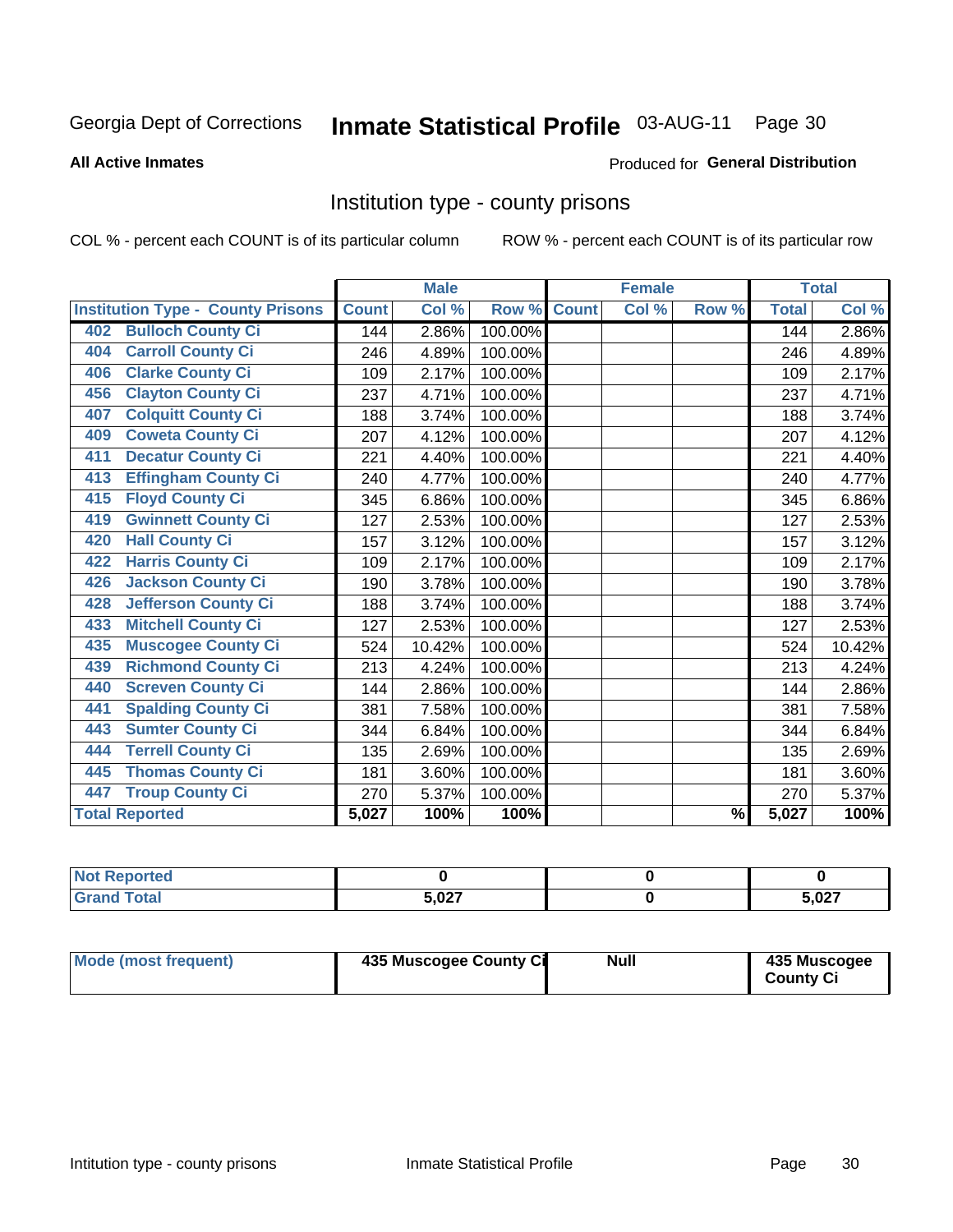## Inmate Statistical Profile 03-AUG-11 Page 31

#### **All Active Inmates**

#### Produced for General Distribution

### Institution type - state prisons

COL % - percent each COUNT is of its particular column

|                                         |              | <b>Male</b> |         |              | <b>Female</b> |         | <b>Total</b> |       |
|-----------------------------------------|--------------|-------------|---------|--------------|---------------|---------|--------------|-------|
| <b>Institution Type - State Prisons</b> | <b>Count</b> | Col %       | Row %   | <b>Count</b> | Col %         | Row %   | <b>Total</b> | Col % |
| <b>Arrendale State Prison</b><br>508    | 1            | .01%        | .07%    | 1,505        | 46.29%        | 99.93%  | 1,506        | 3.82% |
| 532<br><b>Augusta State Med.</b>        | 1,258        | 3.48%       | 99.37%  | 8            | .25%          | .63%    | 1,266        | 3.21% |
| <b>Prison</b>                           |              |             |         |              |               |         |              |       |
| <b>Autry State Prison</b><br>543        | 1,671        | 4.62%       | 100.00% |              |               |         | 1,671        | 4.24% |
| <b>Baldwin State Prison</b><br>553      | 917          | 2.53%       | 100.00% |              |               |         | 917          | 2.33% |
| <b>Burrus Corr Trn Cntr</b><br>534      | 703          | 1.94%       | 100.00% |              |               |         | 703          | 1.78% |
| <b>Calhoun State Prison</b><br>547      | 1,645        | 4.55%       | 100.00% |              |               |         | 1,645        | 4.17% |
| 531<br><b>Central State Prison</b>      | 1,114        | 3.08%       | 100.00% |              |               |         | 1,114        | 2.82% |
| <b>Coastal State Prison</b><br>523      | 1,460        | 4.03%       | 100.00% |              |               |         | 1,460        | 3.70% |
| <b>Dodge State Prison</b><br>503        | 1,215        | 3.36%       | 100.00% |              |               |         | 1,215        | 3.08% |
| <b>Dooly State Prison</b><br>548        | 1,690        | 4.67%       | 100.00% |              |               |         | 1,690        | 4.29% |
| <b>Emanuel-Swainsboro Sp</b><br>252     |              |             |         | 562          | 17.29%        | 100.00% | 562          | 1.43% |
| <b>Ga Diag &amp; Class Pris</b><br>521  | 2,238        | 6.18%       | 100.00% |              |               |         | 2,238        | 5.67% |
| <b>Ga State Prison</b><br>517           | 1,498        | 4.14%       | 100.00% |              |               |         | 1,498        | 3.80% |
| <b>Hancock State Prison</b><br>541      | 1,441        | 3.98%       | 100.00% |              |               |         | 1,441        | 3.65% |
| <b>Hays State Prison</b><br>540         | 1,675        | 4.63%       | 100.00% |              |               |         | 1,675        | 4.25% |
| <b>Johnson State Prison</b><br>545      | 1,548        | 4.28%       | 100.00% |              |               |         | 1,548        | 3.93% |
| <b>Lee State Prison</b><br>510          | 759          | 2.10%       | 100.00% |              |               |         | 759          | 1.92% |
| 564<br><b>Long State Prison</b>         | 226          | .62%        | 100.00% |              |               |         | 226          | .57%  |
| 549<br><b>Macon State Prison</b>        | 1,751        | 4.84%       | 100.00% |              |               |         | 1,751        | 4.44% |
| <b>Metro State Prison (W)</b><br>554    |              |             |         | 3            | .09%          | 100.00% | 3            | .01%  |
| 509<br><b>Montgomery State Prison</b>   | 412          | 1.14%       | 100.00% |              |               |         | 412          | 1.04% |
| <b>Phillips State Prison</b><br>505     | 1,152        | 3.18%       | 100.00% |              |               |         | 1,152        | 2.92% |
| <b>Pulaski State Prison (W)</b><br>557  |              |             |         | 1,173        | 36.08%        | 100.00% | 1,173        | 2.97% |
| <b>Rogers State Prison</b><br>533       | 1,477        | 4.08%       | 100.00% |              |               |         | 1,477        | 3.75% |
| <b>Rutledge State Prison</b><br>530     | 621          | 1.72%       | 100.00% |              |               |         | 621          | 1.57% |
| <b>Smith State Prison</b><br>550        | 1,611        | 4.45%       | 100.00% |              |               |         | 1,611        | 4.08% |
| <b>Telfair State Prison</b><br>542      | 1,287        | 3.56%       | 100.00% |              |               |         | 1,287        | 3.26% |
| 537<br><b>Valdosta State Prison</b>     | 1,395        | 3.86%       | 100.00% |              |               |         | 1,395        | 3.54% |
| <b>Walker State Prison</b><br>506       | 421          | 1.16%       | 100.00% |              |               |         | 421          | 1.07% |
| <b>Ware State Prison</b><br>501         | 1,602        | 4.43%       | 100.00% |              |               |         | 1,602        | 4.06% |
| <b>Washington Sp</b><br>552             | 1,547        | 4.28%       | 100.00% |              |               |         | 1,547        | 3.92% |
| <b>Wilcox State Prison</b><br>546       | 1,851        | 5.12%       | 100.00% |              |               |         | 1,851        | 4.69% |
| <b>Total Reported</b>                   | 36,186       | 100%        | 91.76%  | 3,251        | 100%          | 8.24%   | 39,437       | 100%  |

| <b>Reported</b><br><b>NOT</b> P |        |       |                  |
|---------------------------------|--------|-------|------------------|
| <b>Total</b>                    | 36,186 | 3,251 | 107<br>20<br>45, |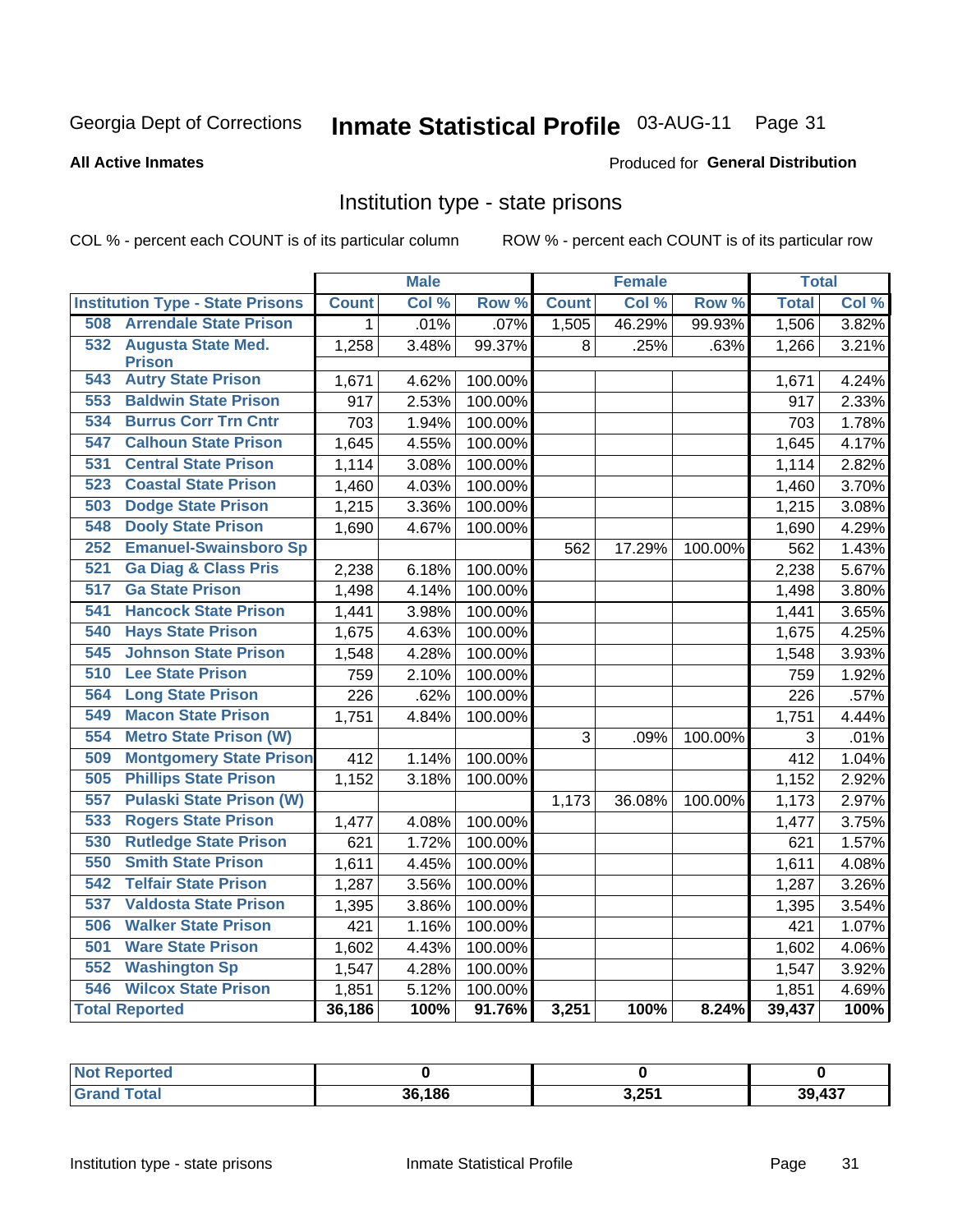## Inmate Statistical Profile 03-AUG-11 Page 32

#### **All Active Inmates**

#### Produced for General Distribution

### Institution type - state prisons

COL % - percent each COUNT is of its particular column

|                      | <b>Male</b>                         | <b>Female</b>                     | Total                              |
|----------------------|-------------------------------------|-----------------------------------|------------------------------------|
| Mode (most frequent) | <b>521 Ga Diag &amp; Class Pris</b> | <b>508 Arrendale State Prison</b> | 521 Ga Diag &<br><b>Class Pris</b> |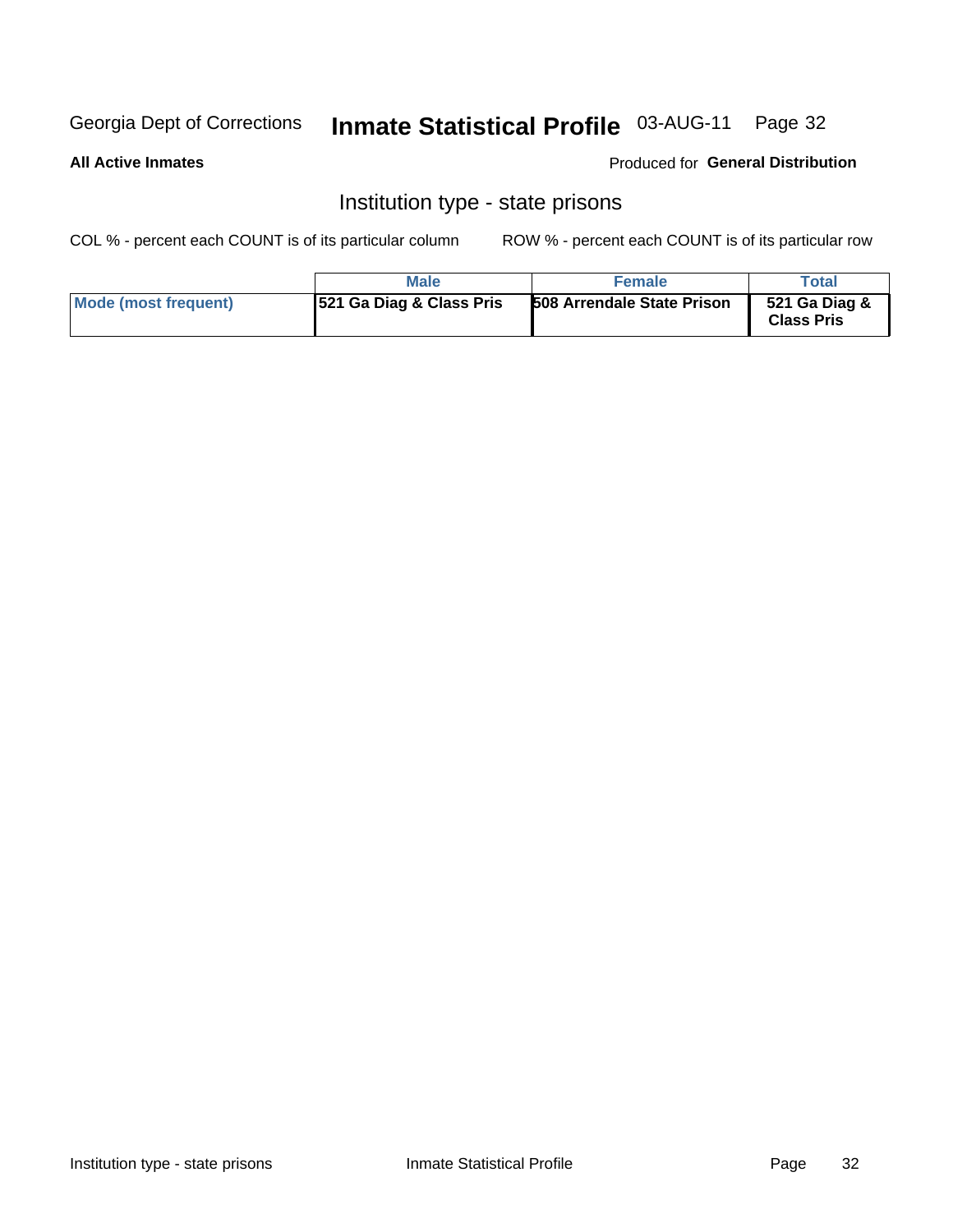## Inmate Statistical Profile 03-AUG-11 Page 32

**All Active Inmates** 

### Produced for General Distribution

### Institution type - private prisons

COL % - percent each COUNT is of its particular column

|                                           | <b>Male</b>  |        |                    | <b>Female</b> |      |       | <b>Total</b> |        |
|-------------------------------------------|--------------|--------|--------------------|---------------|------|-------|--------------|--------|
| <b>Institution Type - Private Prisons</b> | <b>Count</b> | Col%   | <b>Row % Count</b> |               | Col% | Row % | <b>Total</b> | Col %  |
| 569<br><b>Coffee Corr Facility</b>        | 2,637        |        | 50.11% 100.00%     |               |      |       | 2.637        | 50.11% |
| <b>Wheeler Corr Facility</b><br>571       | 2.625        | 49.89% | 100.00%            |               |      |       | 2,625        | 49.89% |
| <b>Total Reported</b>                     | 5.262        | 100%   | $100\%$            |               |      | %I    | 5,262        | 100%   |

| portea<br>Nr    |       |       |
|-----------------|-------|-------|
| $int^{\bullet}$ | 5,262 | 5,262 |

| Mode (most frequent) | <b>569 Coffee Corr Facility</b> | <b>Null</b> | 569 Coffee Corr<br><b>Facility</b> |
|----------------------|---------------------------------|-------------|------------------------------------|
|----------------------|---------------------------------|-------------|------------------------------------|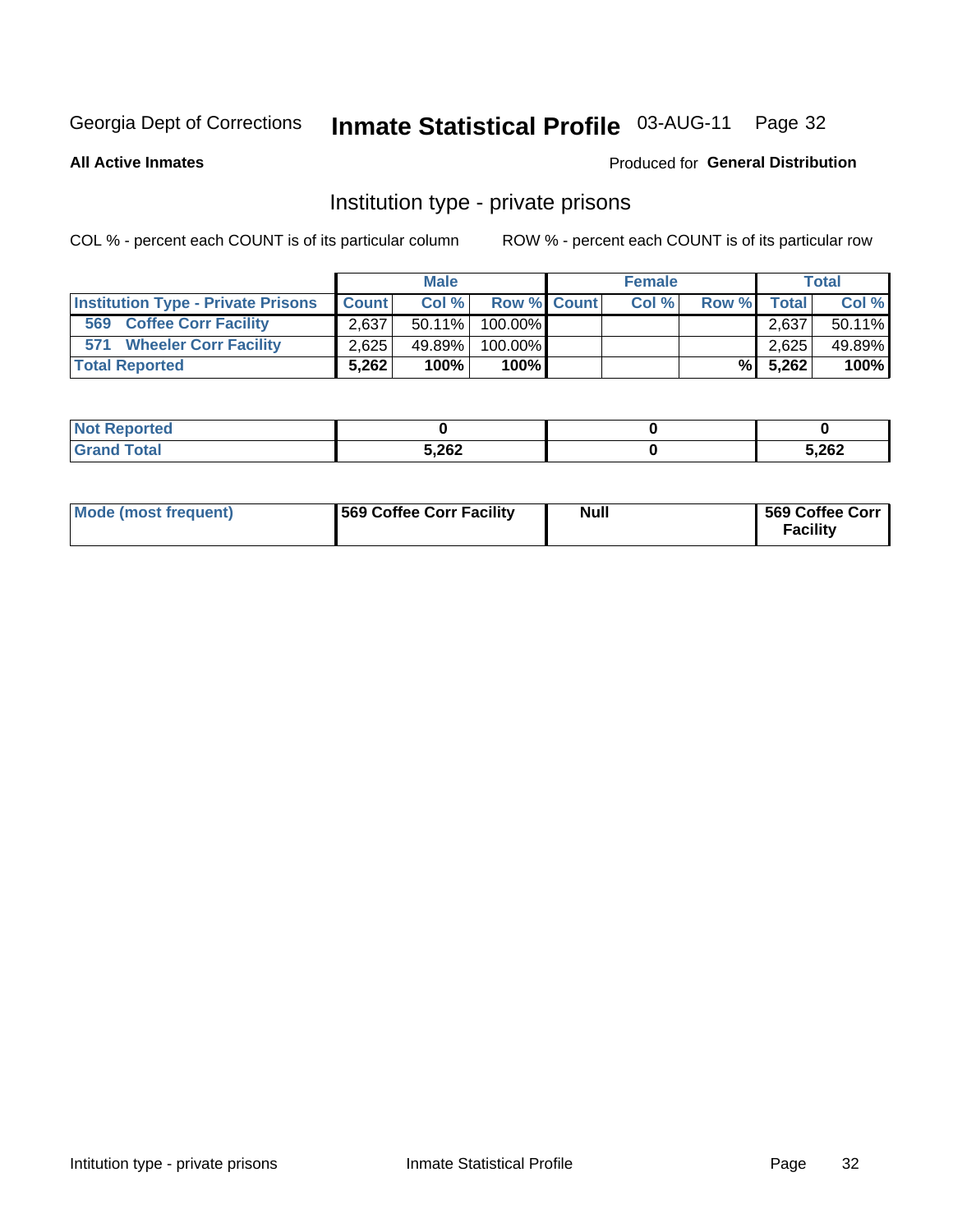## Inmate Statistical Profile 03-AUG-11 Page 33

**All Active Inmates** 

### **Produced for General Distribution**

## Institution type - pre-release centers

COL % - percent each COUNT is of its particular column

|                                                   |     | <b>Male</b> |            |              | <b>Female</b> |         |       | <b>Total</b> |
|---------------------------------------------------|-----|-------------|------------|--------------|---------------|---------|-------|--------------|
| <b>Institution Type - Prison Annexe   Count  </b> |     | Col %       | Row %      | <b>Count</b> | Col %         | Row %   | Total | Col %        |
| 7507 Appling Prc                                  | 228 | 50.33%      | $100.00\%$ |              |               |         | 228   | 35.79%       |
| 7546 Turner Prc                                   | 223 | 49.23%      | $100.00\%$ |              |               |         | 223   | 35.01%       |
| <b>7538 West Central</b>                          |     |             |            | 184          | $100.00\%$    | 100.00% | 184   | 28.89%       |
| 7572 Wilkes Prc                                   |     | $.44\%$     | 100.00%    |              |               |         |       | .31%         |
| <b>Total Reported</b>                             | 453 | 100%        | 71.11%     | 184          | 100%          | 28.89%  | 637   | 100%         |

| rtea<br>. |                             |                      |            |
|-----------|-----------------------------|----------------------|------------|
| _____     | $\overline{1}$<br>433<br>__ | 184<br>$\sim$ $\sim$ | ~~~<br>יטע |

| Mode (most frequent) | 7507 Appling Prc | 7538 West Central | <b>7507 Appling Prc</b> |
|----------------------|------------------|-------------------|-------------------------|
|----------------------|------------------|-------------------|-------------------------|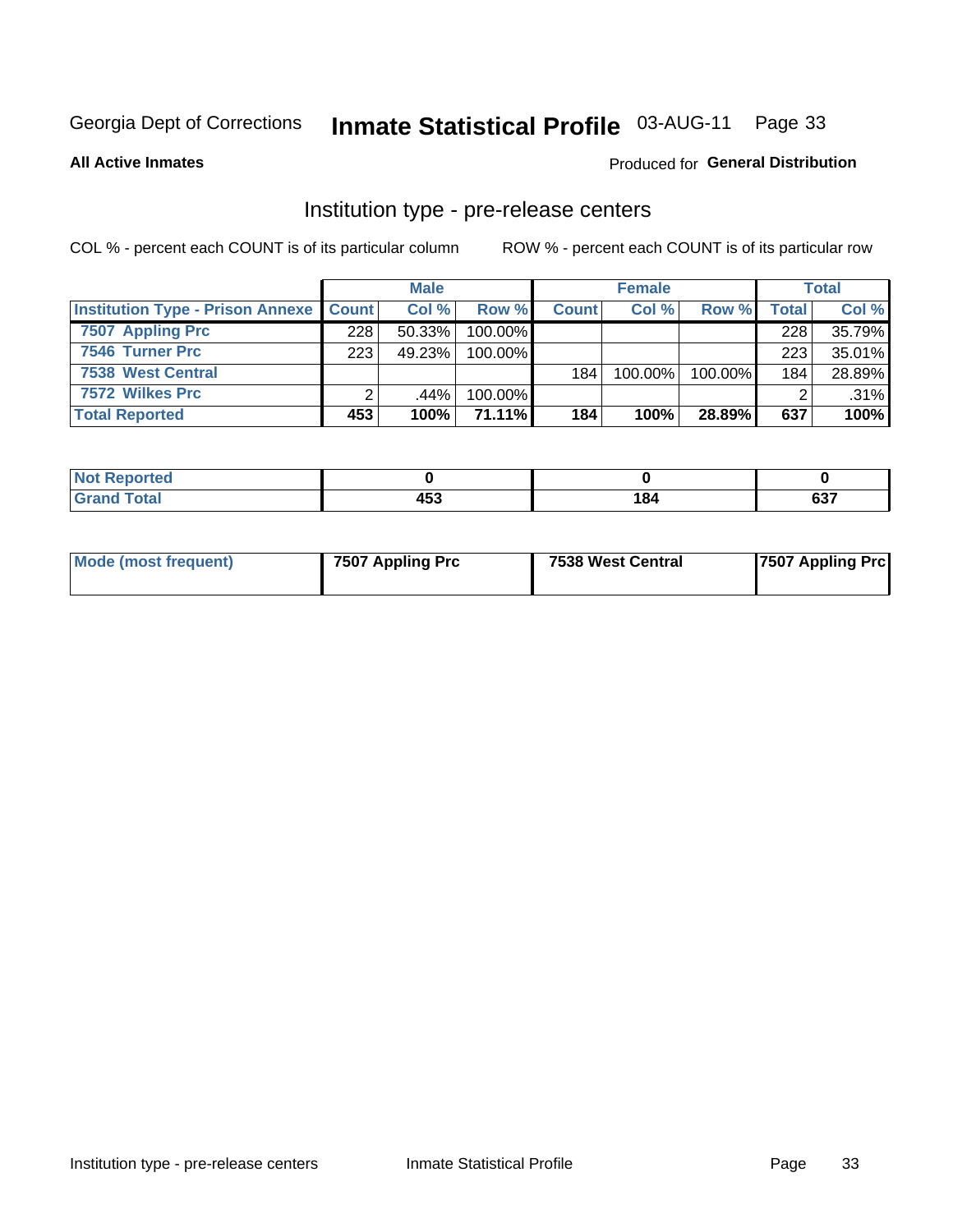## Inmate Statistical Profile 03-AUG-11 Page 34

**All Active Inmates** 

### Produced for General Distribution

### Institution type - inmate boot camp

COL % - percent each COUNT is of its particular column

|                                      |              | <b>Male</b> |             | <b>Female</b> |             | Total |
|--------------------------------------|--------------|-------------|-------------|---------------|-------------|-------|
| <b>Institution Type - Boot Camps</b> | <b>Count</b> | Col %       | Row % Count | Col%          | Row % Total | Col % |
| <b>Total Rported</b>                 |              |             |             |               |             |       |

| <b>Not Reported</b><br>, , , , , |  |  |
|----------------------------------|--|--|
| Total<br><b>C</b> <sub>He</sub>  |  |  |

| <b>AhoM</b>       | <b>Null</b> | <b>Null</b> | Ab d' |
|-------------------|-------------|-------------|-------|
| <b>"requent</b> ) |             |             | _____ |
|                   |             |             |       |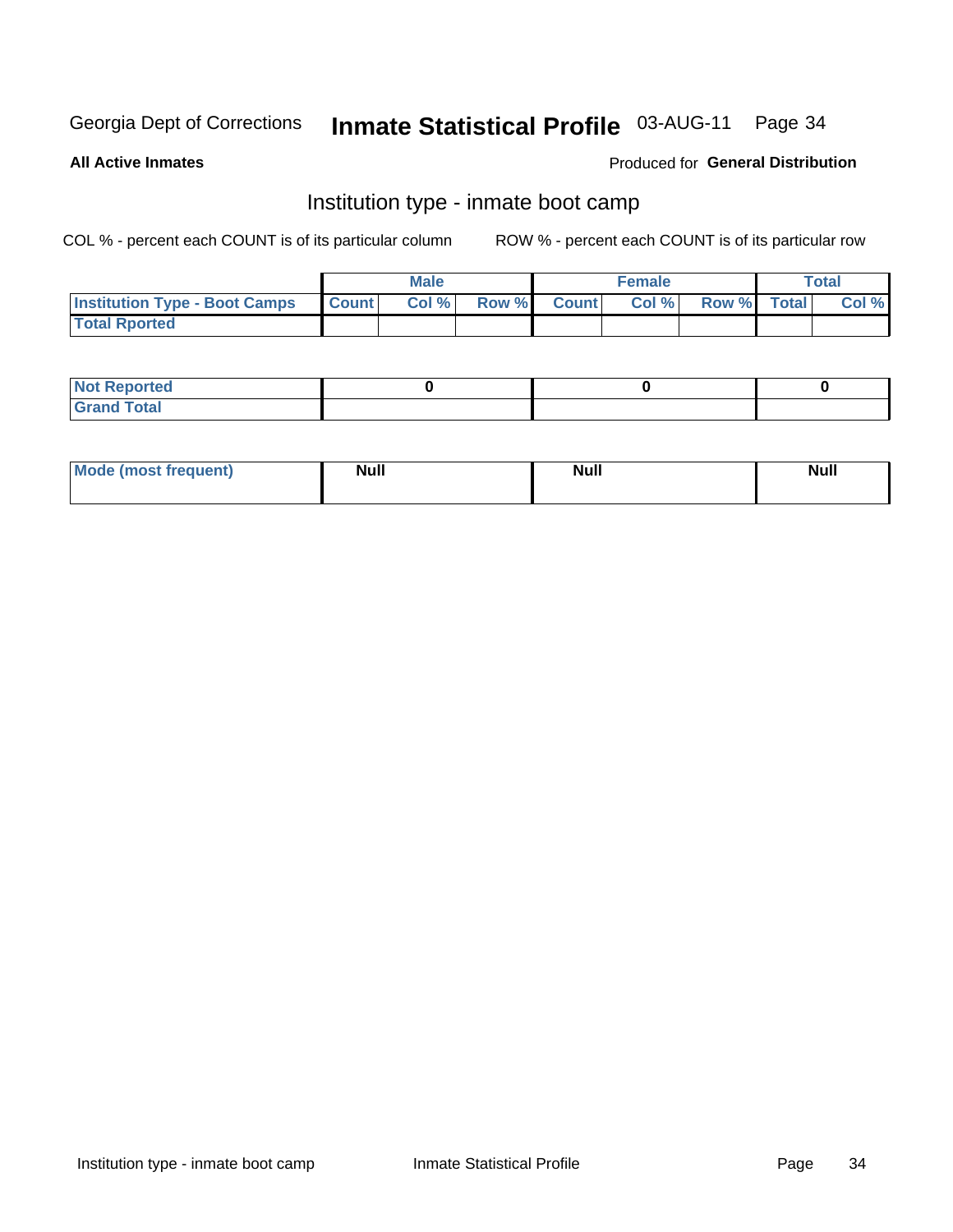## Inmate Statistical Profile 03-AUG-11 Page 35

#### **All Active Inmates**

#### Produced for General Distribution

### Number of disciplinary reports

COL % - percent each COUNT is of its particular column

|                                       |              | <b>Male</b> |             |       | <b>Female</b> |       |        | <b>Total</b> |
|---------------------------------------|--------------|-------------|-------------|-------|---------------|-------|--------|--------------|
| <b>Number of Disciplinary Reports</b> | <b>Count</b> | Col %       | Row % Count |       | Col %         | Row % | Total  | Col %        |
|                                       | 21,871       | 44.07%      | $90.55\%$   | 2,282 | 61.31%        | 9.45% | 24,153 | 45.27%       |
|                                       | 4,768        | 9.61%       | 93.36%      | 339   | 9.11%         | 6.64% | 5,107  | 9.57%        |
|                                       | 4,052        | 8.16%       | 93.36%      | 288   | 7.74%         | 6.64% | 4,340  | 8.13%        |
| 3                                     | 2,220        | 4.47%       | 94.47%      | 130   | 3.49%         | 5.53% | 2,350  | 4.40%        |
|                                       | 2,105        | 4.24%       | 94.69%      | 118   | 3.17%         | 5.31% | 2,223  | 4.17%        |
| 5                                     | .497         | 3.02%       | 95.59%      | 69    | 1.85%         | 4.41% | 1,566  | 2.94%        |
| <b>More Than 5</b>                    | 13,116       | 26.43%      | 96.36%      | 496   | 13.33%        | 3.64% | 13,612 | 25.51%       |
| <b>Total Reported</b>                 | 49,629       | 100%        | 93.02%      | 3,722 | 100%          | 6.98% | 53,351 | 100%         |

| orted<br>NO1 |        |                     |        |
|--------------|--------|---------------------|--------|
| Total        | 49,629 | רמד כ<br>1 L.L<br>ີ | 53.351 |

| Mean (average)       | 5.87 | 2.85 | 5.66 |
|----------------------|------|------|------|
| Median (middle)      |      |      |      |
| Mode (most frequent) |      |      |      |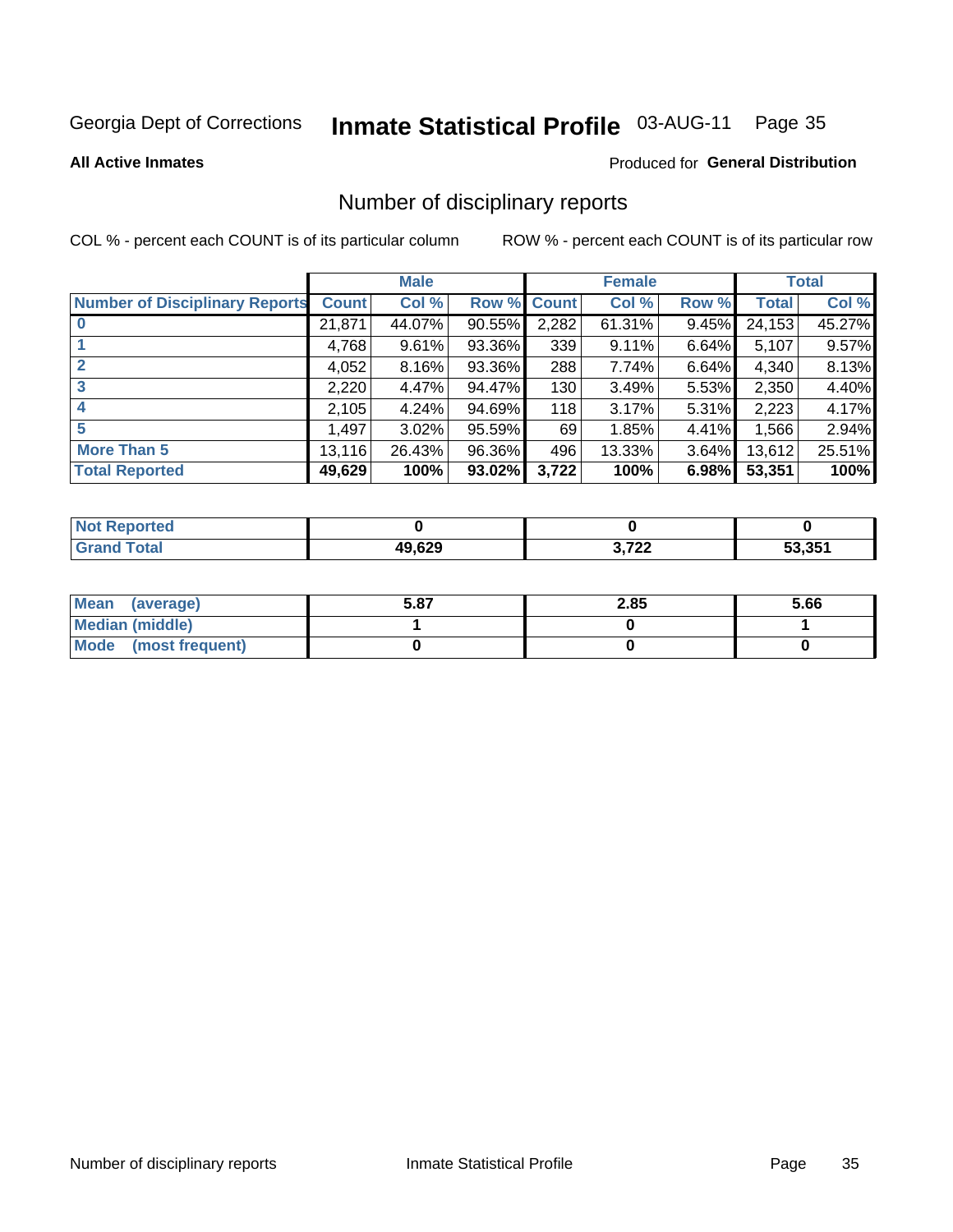# Inmate Statistical Profile 03-AUG-11 Page 36

#### **All Active Inmates**

# **Produced for General Distribution**

# Number of transfers

COL % - percent each COUNT is of its particular column

|                            |         | <b>Male</b> |        |              | <b>Female</b> |          |              | <b>Total</b> |
|----------------------------|---------|-------------|--------|--------------|---------------|----------|--------------|--------------|
| <b>Number of Transfers</b> | Count l | Col %       | Row %  | <b>Count</b> | Col %         | Row %    | <b>Total</b> | Col %        |
|                            | 3,789   | 7.63%       | 87.83% | 525          | 14.11%        | 12.17%   | 4,314        | 8.09%        |
|                            | 11,097  | 22.36%      | 91.69% | 1,006        | 27.03%        | $8.31\%$ | 12,103       | 22.69%       |
| $\mathbf{2}$               | 9,825   | 19.80%      | 90.73% | 1,004        | 26.97%        | $9.27\%$ | 10,829       | 20.30%       |
| 3                          | 6,593   | 13.28%      | 92.13% | 563          | 15.13%        | $7.87\%$ | 7,156        | 13.41%       |
| 4                          | 4,664   | $9.40\%$    | 93.73% | 312          | 8.38%         | $6.27\%$ | 4,976        | 9.33%        |
| 5                          | 3,725   | 7.51%       | 96.05% | 153          | 4.11%         | 3.95%    | 3,878        | 7.27%        |
| <b>More Than 5</b>         | 9,936   | 20.02%      | 98.42% | 159          | 4.27%         | $1.58\%$ | 10,095       | 18.92%       |
| <b>Total Reported</b>      | 49,629  | 100%        | 93.02% | 3,722        | 100%          | 6.98%    | 53,351       | 100.0%       |

| <b>Not Reported</b> |        |                    |        |
|---------------------|--------|--------------------|--------|
| <b>Total</b>        | 49,629 | רמד כ<br>1 L.L<br> | 53.351 |

| Mean (average)       | 3.54 | າ 4 າ | 3.44 |
|----------------------|------|-------|------|
| Median (middle)      |      |       |      |
| Mode (most frequent) |      |       |      |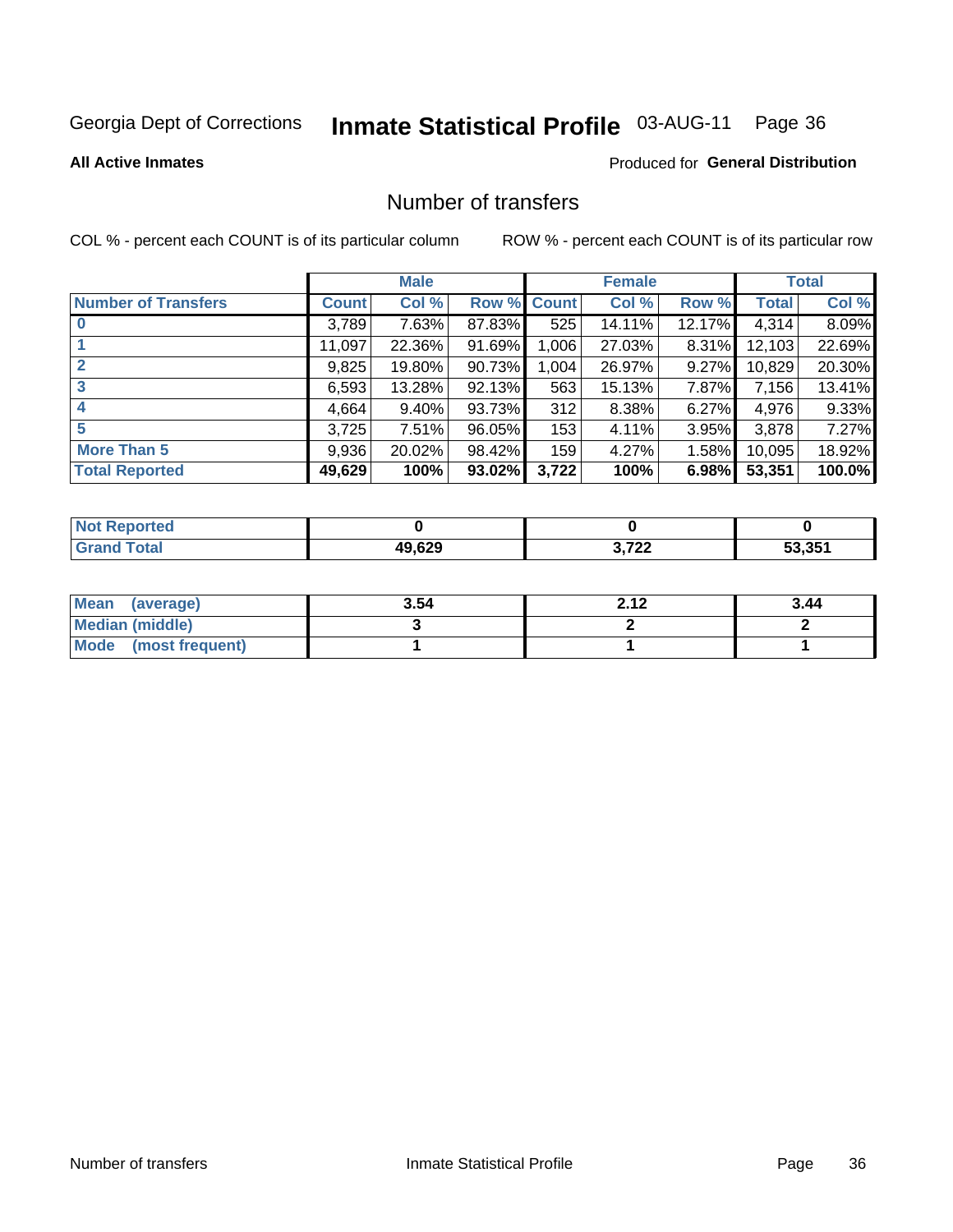# Inmate Statistical Profile 03-AUG-11 Page 37

**All Active Inmates** 

#### Produced for General Distribution

# Number of escapes

COL % - percent each COUNT is of its particular column

|                          |              | <b>Male</b> |             |       | <b>Female</b> |          |        | <b>Total</b> |
|--------------------------|--------------|-------------|-------------|-------|---------------|----------|--------|--------------|
| <b>Number of Escapes</b> | <b>Count</b> | Col %       | Row % Count |       | Col %         | Row %    | Total  | Col %        |
|                          | 49,351       | 99.44%      | 93.00%      | 3,716 | 99.84%        | 7.00%    | 53,067 | 99.47%       |
|                          | 150          | $0.30\%$    | 99.34%      |       | 0.03%         | $0.66\%$ | 151    | 0.28%        |
|                          | 117          | 0.24%       | 95.90%      | 5     | 0.13%         | 4.10%    | 122    | 0.23%        |
|                          | 9            | 0.02%       | 100.00%     |       |               |          | 9      | 0.02%        |
|                          |              | 0.01%       | 100.00%     |       |               |          |        | 0.01%        |
| <b>Total Reported</b>    | 49,629       | 100%        | $93.02\%$   | 3,722 | 100%          | 6.98%    | 53,351 | 100.0%       |

| <b>Not Reported</b> |        |                      |        |
|---------------------|--------|----------------------|--------|
| <b>Total</b>        | 49.629 | רמד כ<br>w.<br>1 L.L | 53.351 |

| Mean (average)         |  | .0 |
|------------------------|--|----|
| <b>Median (middle)</b> |  |    |
| Mode (most frequent)   |  |    |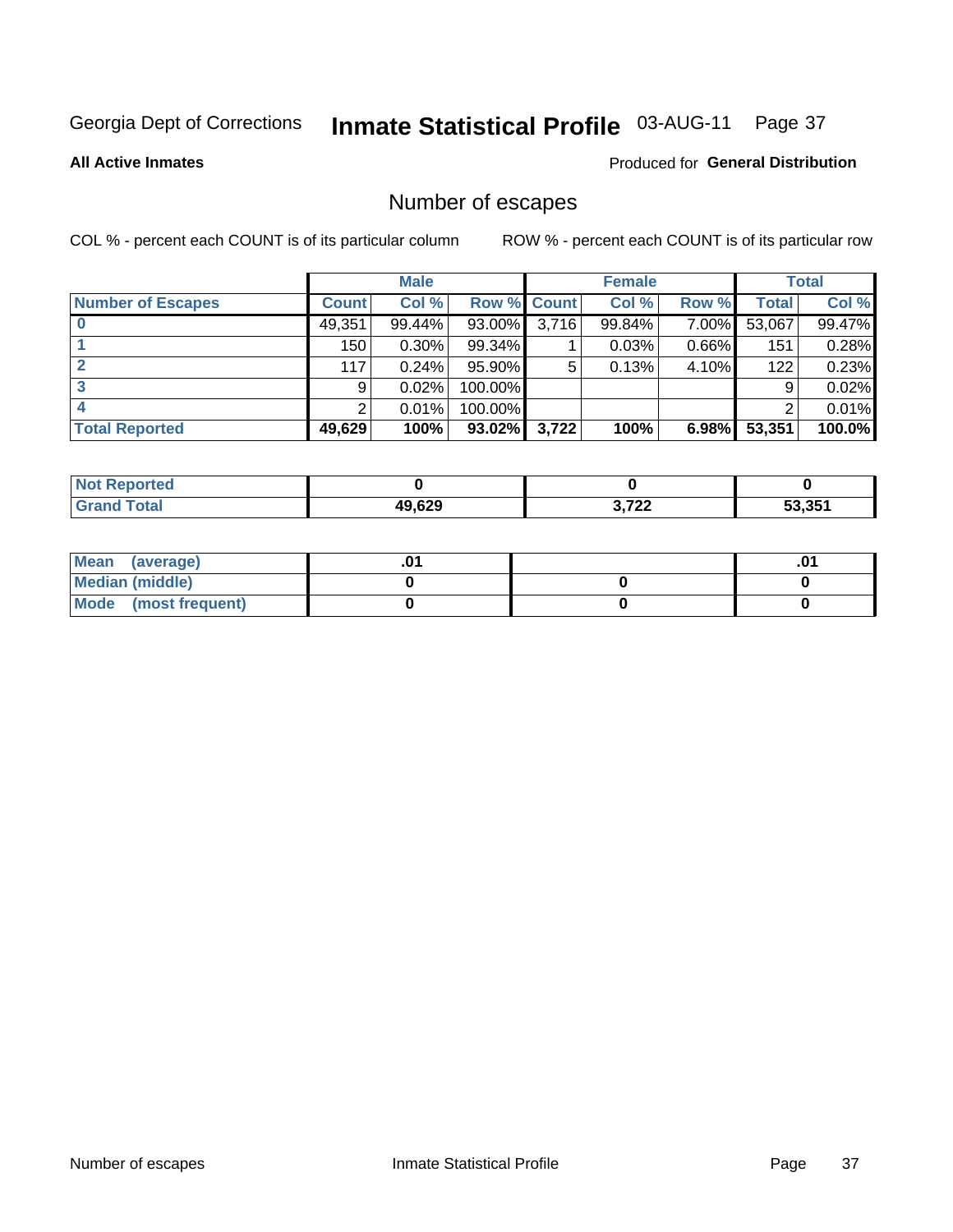# Inmate Statistical Profile 03-AUG-11 Page 38

**All Active Inmates** 

#### Produced for General Distribution

# Split sentences - Probation to follow

COL % - percent each COUNT is of its particular column

|                            |              | <b>Male</b> |                    | <b>Female</b> |       |                 | <b>Total</b> |
|----------------------------|--------------|-------------|--------------------|---------------|-------|-----------------|--------------|
| <b>Probation to follow</b> | <b>Count</b> | Col%        | <b>Row % Count</b> | Col %         | Row % | <b>Total</b>    | Col %        |
| <b>Yes</b>                 | 26.962       | 54.33%      | $92.43\%$ 2.208    | 59.32%        |       | 7.57% 29,170    | 54.68%       |
| <b>No</b>                  | 22.667       | 45.67%      | $93.74\%$ 1,514    | 40.68%        |       | $6.26\%$ 24,181 | 45.32%       |
| <b>Total Reported</b>      | 49,629       | 100%        | $93.02\%$ 3,722    | 100%          |       | 6.98% 53,351    | 100%         |

|  |  | 49.629 | ^ מחד<br>.122 | 53.351 |
|--|--|--------|---------------|--------|
|--|--|--------|---------------|--------|

| reauent)<br>Yes<br>v.c<br>0٥<br>.<br>. .<br>$\sim$ |  | <b>Mode</b> |  |  |  |
|----------------------------------------------------|--|-------------|--|--|--|
|----------------------------------------------------|--|-------------|--|--|--|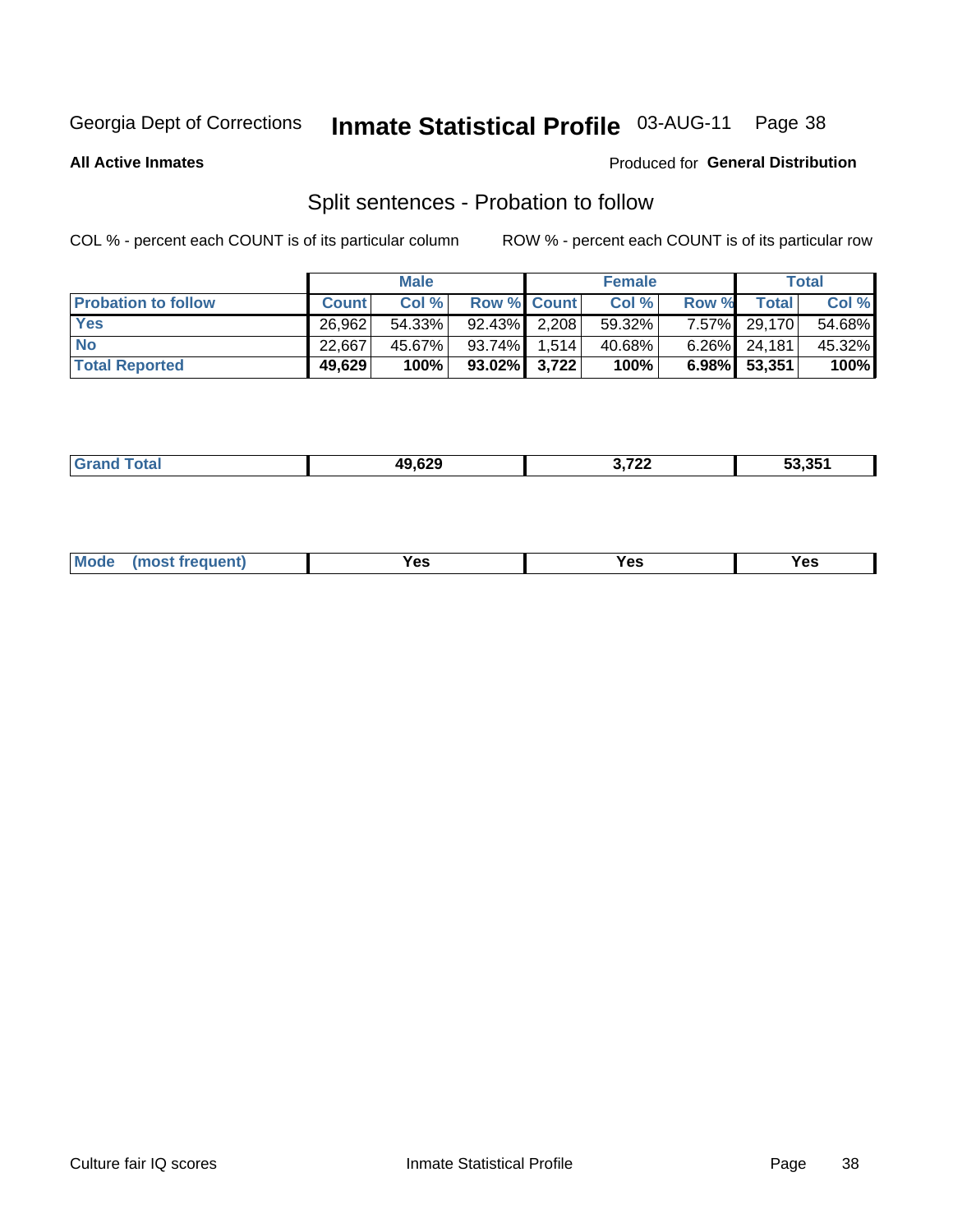# Inmate Statistical Profile 03-AUG-11 Page 39

**All Active Inmates** 

#### Produced for General Distribution

# Probable future release type of still active inmates

COL % - percent each COUNT is of its particular column

|                                         |              | <b>Male</b> |                    |     | <b>Female</b> |          | <b>Total</b> |        |
|-----------------------------------------|--------------|-------------|--------------------|-----|---------------|----------|--------------|--------|
| <b>Probable Future Release Type</b>     | <b>Count</b> | Col %       | <b>Row % Count</b> |     | Col%          | Row %    | <b>Total</b> | Col %  |
| <b>Paroled with probation to follow</b> | 4,213        | 8.51%       | 94.53%             | 244 | 6.57%         | $5.47\%$ | 4,457        | 8.37%  |
| Paroled w/o probation to follow         | 2,960        | 5.98%       | 95.95%             | 125 | 3.37%         | $4.05\%$ | 3,085        | 5.79%  |
| <b>Maxout with probation to follow</b>  | 22,208       | 44.84%      | 91.93% 1.949       |     | 52.48%        | 8.07%    | 24,157       | 45.38% |
| <b>Maxout w/o probation to follow</b>   | 12,763       | 25.77%      | 92.26% 1,071       |     | 28.84%        | 7.74%    | 13,834       | 25.99% |
| Life, LWOP or death sentence            | 7,379        | 14.90%      | 95.78%             | 325 | 8.75%         | $4.22\%$ | 7,704        | 14.47% |
| <b>Total Reported</b>                   | 49,523       | 100%        | $93.02\%$ 3,714    |     | 100%          | 6.98%    | 53,237       | 100%   |

| ased |                 |    |                      |
|------|-----------------|----|----------------------|
|      | 49522<br>19,JZJ | 74 | $E_2$ $22$<br>33,Z31 |

| <b>Mode (most frequent)</b> | Maxout with PROB follow   Maxout with PROB follow   Maxout with PROB |        |
|-----------------------------|----------------------------------------------------------------------|--------|
|                             |                                                                      | follow |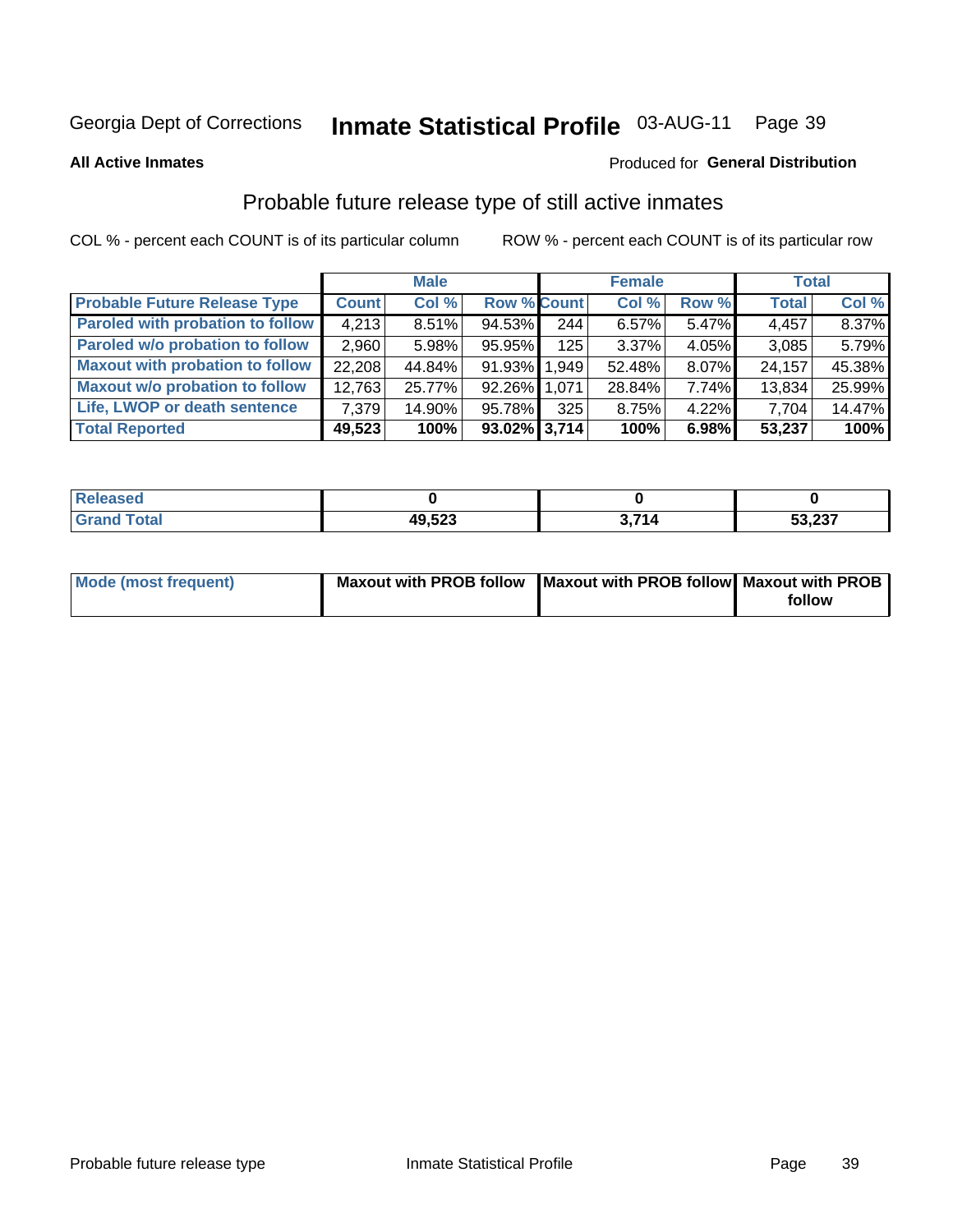### **All Active Inmates**

## **Produced for General Distribution**

# Time served in current (or last) institution

COL % - percent each COUNT is of its particular column

|                            |              | <b>Male</b> |        |              | <b>Female</b> |        |              | <b>Total</b> |
|----------------------------|--------------|-------------|--------|--------------|---------------|--------|--------------|--------------|
| <b>Time In Institution</b> | <b>Count</b> | Col %       | Row %  | <b>Count</b> | Col %         | Row %  | <b>Total</b> | Col %        |
| 0 to 3 months              | 12,730       | 25.65%      | 91.45% | 1,190        | 31.97%        | 8.55%  | 13,920       | 26.09%       |
| 3.01 to 6 months           | 8,258        | 16.64%      | 87.80% | 1,147        | 30.82%        | 12.20% | 9,405        | 17.63%       |
| 6.01 to 9 months           | 4,499        | 9.07%       | 95.02% | 236          | 6.34%         | 4.98%  | 4,735        | 8.88%        |
| 9.01 to 12 months          | 4,729        | 9.53%       | 95.04% | 247          | 6.64%         | 4.96%  | 4,976        | 9.33%        |
| 12.01 to 18 months         | 6,052        | 12.19%      | 94.68% | 340          | 9.13%         | 5.32%  | 6,392        | 11.98%       |
| <b>18.01 to 24 months</b>  | 3,288        | 6.63%       | 95.66% | 149          | 4.00%         | 4.34%  | 3,437        | 6.44%        |
| 2.01 to 3 years            | 4,487        | 9.04%       | 96.91% | 143          | 3.84%         | 3.09%  | 4,630        | 8.68%        |
| $3.01$ to 4 years          | 1,894        | 3.82%       | 96.19% | 75           | 2.02%         | 3.81%  | 1,969        | 3.69%        |
| 4.01 to 5 years            | 968          | 1.95%       | 95.37% | 47           | 1.26%         | 4.63%  | 1,015        | 1.90%        |
| 5.01 to 6 years            | 704          | 1.42%       | 94.37% | 42           | 1.13%         | 5.63%  | 746          | 1.40%        |
| 6.01 to 7 years            | 476          | 0.96%       | 88.97% | 59           | 1.59%         | 11.03% | 535          | 1.00%        |
| 7.01 to 8 years            | 363          | 0.73%       | 97.32% | 10           | 0.27%         | 2.68%  | 373          | 0.70%        |
| $8.01$ to 9 years          | 268          | 0.54%       | 97.81% | 6            | 0.16%         | 2.19%  | 274          | 0.51%        |
| 9.01 to 10 years           | 226          | 0.46%       | 97.84% | 5            | 0.13%         | 2.16%  | 231          | 0.43%        |
| Over 10 years              | 687          | 1.38%       | 96.35% | 26           | 0.70%         | 3.65%  | 713          | 1.34%        |
| <b>Total Reported</b>      | 49,629       | 100%        | 93.02% | 3,722        | 100%          | 6.98%  | 53,351       | 100%         |

| orted<br><b>NOT</b> |        |       |        |
|---------------------|--------|-------|--------|
| .'ntal              | 49,629 | ההי ה | 53 351 |

| <b>Mean</b><br>(average) | 19 months | 11 months | 18 months |
|--------------------------|-----------|-----------|-----------|
| Median (middle)          | 9 months  | 4 months  | 8 months  |
| Mode (most frequent)     | 0 months  | months    | months    |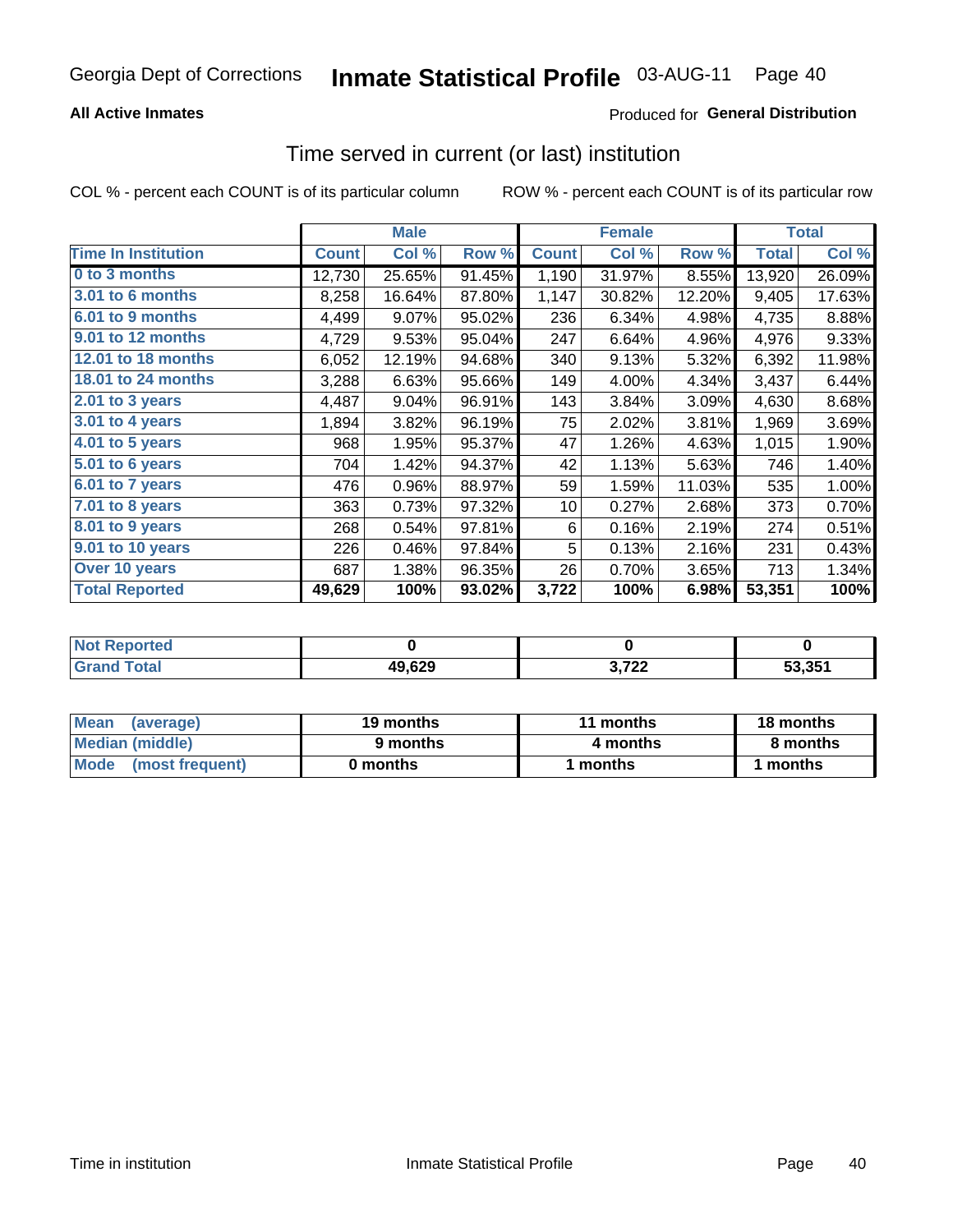#### Inmate Statistical Profile 03-AUG-11 Page 41

#### **All Active Inmates**

#### Produced for General Distribution

# Highest grade level attained

COL % - percent each COUNT is of its particular column

|                              |              | <b>Male</b> |         |                | <b>Female</b>             |        |              | <b>Total</b> |
|------------------------------|--------------|-------------|---------|----------------|---------------------------|--------|--------------|--------------|
| <b>Grade Level</b>           | <b>Count</b> | Col %       | Row %   | <b>Count</b>   | $\overline{\text{Col}}$ % | Row %  | <b>Total</b> | Col %        |
| No school at all             | 31           | 0.06%       | 100.00% |                |                           |        | 31           | 0.06%        |
| Grade 1                      | 42           | 0.09%       | 95.45%  | $\overline{c}$ | 0.06%                     | 4.55%  | 44           | 0.09%        |
| <b>Grade 2</b>               | 86           | 0.18%       | 97.73%  | $\overline{2}$ | 0.06%                     | 2.27%  | 88           | 0.17%        |
| <b>Grade 3</b>               | 114          | 0.24%       | 91.94%  | 10             | 0.28%                     | 8.06%  | 124          | 0.24%        |
| Grade 4                      | 144          | 0.30%       | 93.51%  | 10             | 0.28%                     | 6.49%  | 154          | 0.30%        |
| Grade 5                      | 187          | 0.39%       | 92.57%  | 15             | 0.42%                     | 7.43%  | 202          | 0.39%        |
| Grade 6                      | 721          | 1.51%       | 95.62%  | 33             | 0.92%                     | 4.38%  | 754          | 1.47%        |
| <b>Grade 7</b>               | 970          | 2.03%       | 94.17%  | 60             | 1.68%                     | 5.83%  | 1,030        | 2.01%        |
| <b>Grade 8</b>               | 3,480        | 7.28%       | 93.65%  | 236            | 6.60%                     | 6.35%  | 3,716        | 7.24%        |
| Grade 9                      | 6,133        | 12.84%      | 94.75%  | 340            | 9.51%                     | 5.25%  | 6,473        | 12.61%       |
| Grade 10                     | 8,221        | 17.21%      | 95.03%  | 430            | 12.02%                    | 4.97%  | 8,651        | 16.85%       |
| Grade 11                     | 8,060        | 16.87%      | 95.13%  | 413            | 11.55%                    | 4.87%  | 8,473        | 16.50%       |
| <b>Grade 12 or GED</b>       | 14,544       | 30.44%      | 92.35%  | 1,204          | 33.66%                    | 7.65%  | 15,748       | 30.67%       |
| <b>Some tech school</b>      | 327          | 0.68%       | 82.16%  | 71             | 1.98%                     | 17.84% | 398          | 0.78%        |
| <b>Completed tech school</b> | 354          | 0.74%       | 86.55%  | 55             | 1.54%                     | 13.45% | 409          | 0.80%        |
| College, 1 year              | 1,296        | 2.71%       | 85.54%  | 219            | 6.12%                     | 14.46% | 1,515        | 2.95%        |
| College, 2 year              | 1,815        | 3.80%       | 85.90%  | 298            | 8.33%                     | 14.10% | 2,113        | 4.11%        |
| College, 3 year              | 473          | 0.99%       | 89.41%  | 56             | 1.57%                     | 10.59% | 529          | 1.03%        |
| <b>Bachelor's degree</b>     | 622          | 1.30%       | 86.15%  | 100            | 2.80%                     | 13.85% | 722          | 1.41%        |
| <b>Master's degree</b>       | 110          | 0.23%       | 85.27%  | 19             | 0.53%                     | 14.73% | 129          | 0.25%        |
| Ph.D. degree                 | 19           | 0.04%       | 95.00%  | 1              | 0.03%                     | 5.00%  | 20           | 0.04%        |
| Law degree                   | 14           | 0.03%       | 82.35%  | 3              | 0.08%                     | 17.65% | 17           | 0.03%        |
| <b>Some medical school</b>   | $\mathbf{1}$ | 0.01%       | 100.00% |                |                           |        | 1            | 0.01%        |
| <b>Medical degree</b>        | 8            | 0.02%       | 100.00% |                |                           |        | 8            | 0.02%        |
| <b>Total Reported</b>        | 47,772       | 100%        | 93.03%  | 3,577          | 100.0%                    | 6.97%  | 51,349       | 100.0%       |

| ,857                       | 145          | 2,002  |
|----------------------------|--------------|--------|
| 10 G <sub>20</sub><br>.uzj | ממד מ<br>- - | 52 251 |

| <b>Mean</b><br>(average)       | 10.74           | 11.35           | 10.78           |
|--------------------------------|-----------------|-----------------|-----------------|
| Median (middle)                | Grade 11        | Grade 12 or GED | Grade 11        |
| <b>Mode</b><br>(most frequent) | Grade 12 or GED | Grade 12 or GED | Grade 12 or GED |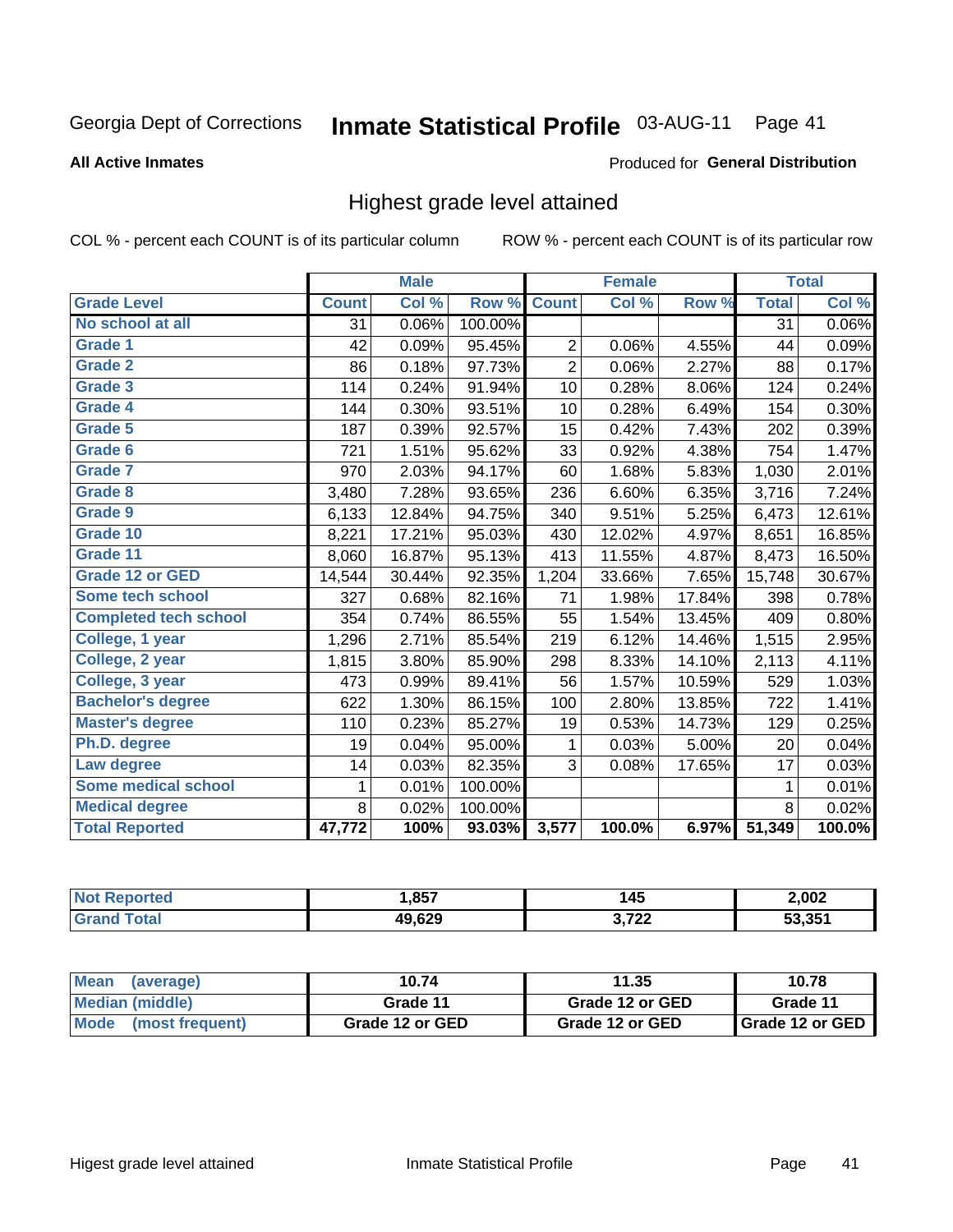# Inmate Statistical Profile 03-AUG-11 Page 42

#### **All Active Inmates**

### **Produced for General Distribution**

# Culture fair IQ scores

COL % - percent each COUNT is of its particular column

|                       |                 | <b>Male</b> |                    |       | <b>Female</b> |        |              | <b>Total</b> |
|-----------------------|-----------------|-------------|--------------------|-------|---------------|--------|--------------|--------------|
| <b>IQ Scores</b>      | <b>Count</b>    | Col %       | <b>Row % Count</b> |       | Col %         | Row %  | <b>Total</b> | Col %        |
| $60 - 69$             | 1,171           | 3.22%       | 96.06%             | 48    | 2.25%         | 3.94%  | 1,219        | 3.17%        |
| $70 - 79$             | 2,923           | 8.04%       | 93.90%             | 190   | 8.92%         | 6.10%  | 3,113        | 8.09%        |
| $80 - 89$             | 5,505           | 15.14%      | 91.31%             | 524   | 24.61%        | 8.69%  | 6,029        | 15.67%       |
| $90 - 99$             | 9,541           | 26.24%      | 92.98%             | 720   | 33.82%        | 7.02%  | 10,261       | 26.66%       |
| $100 - 109$           | 9,789           | 26.93%      | 97.03%             | 300   | 14.09%        | 2.97%  | 10,089       | 26.22%       |
| $110 - 119$           | 6,113           | 16.81%      | 97.65%             | 147   | 6.90%         | 2.35%  | 6,260        | 16.27%       |
| $120 - 129$           | 1,247           | 3.43%       | 91.69%             | 113   | 5.31%         | 8.31%  | 1,360        | 3.53%        |
| $130 - 139$           | 55              | 0.15%       | 47.41%             | 61    | 2.87%         | 52.59% | 116          | 0.30%        |
| 140 & Up              | 12 <sup>°</sup> | 0.03%       | 31.58%             | 26    | 1.22%         | 68.42% | 38           | 0.10%        |
| <b>Total Reported</b> | 36,356          | 100%        | 94.47%             | 2,129 | 100%          | 5.53%  | 38,485       | 100.0%       |

| <b>Not Reported</b>         | 12,609 | 416.، | 14,025 |
|-----------------------------|--------|-------|--------|
| <b>Not Valid (under 60)</b> | 664    | 177   | 841    |
| <b>Grand Total</b>          | 49,629 | 3,722 | 53,351 |

| <b>Mean</b><br>(average) | 98  | 96 | 98 |
|--------------------------|-----|----|----|
| <b>Median (middle)</b>   | 99  | 94 | 99 |
| Mode<br>(most frequent)  | 103 | 94 | 99 |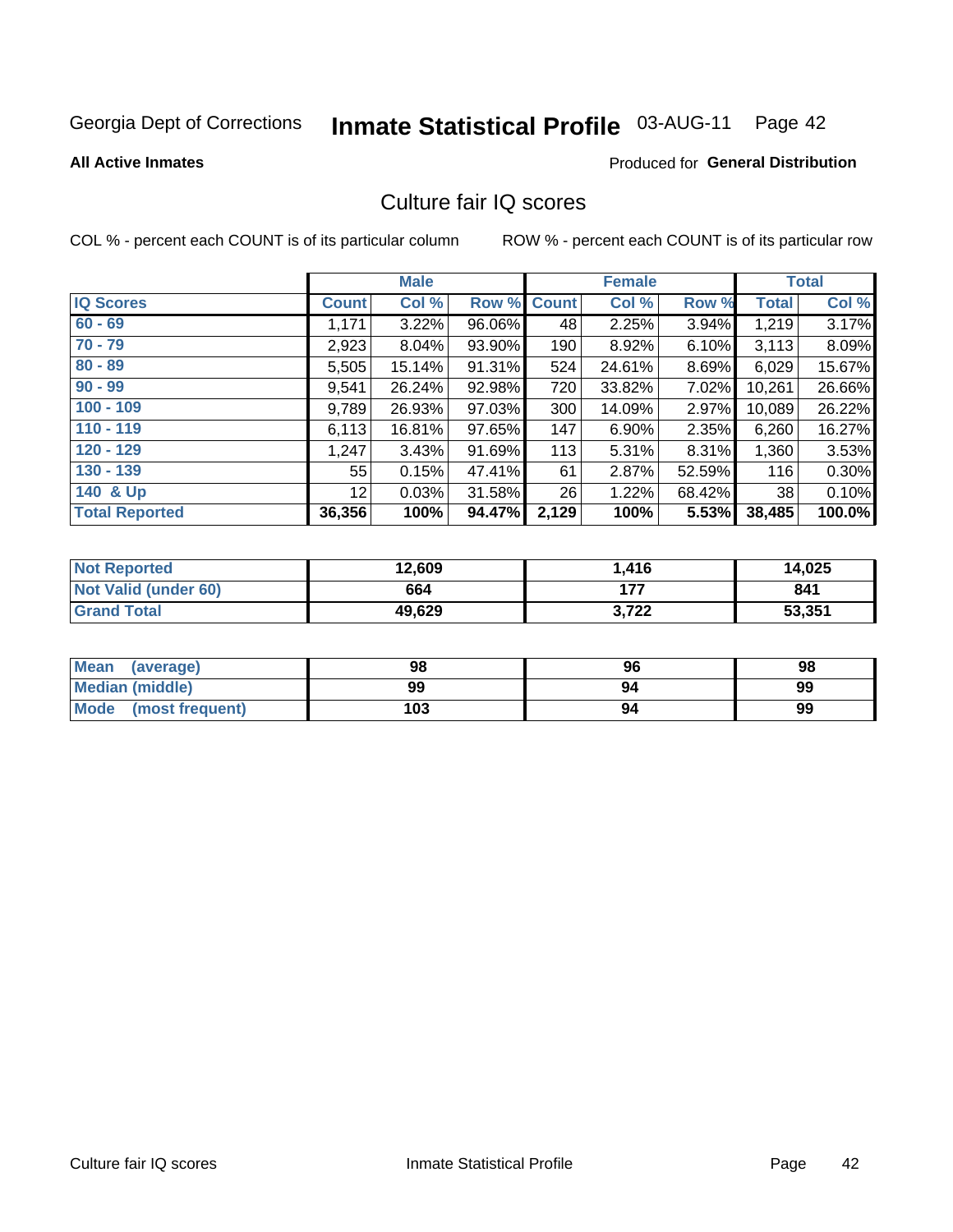#### **Inmate Statistical Profile 03-AUG-11** Page 43

**All Active Inmates** 

#### Produced for General Distribution

# Wide Range Achievement Test (WRAT) reading score

COL % - percent each COUNT is of its particular column

|                           |              | <b>Male</b> |        |              | <b>Female</b> |       |              | <b>Total</b> |
|---------------------------|--------------|-------------|--------|--------------|---------------|-------|--------------|--------------|
| <b>WRAT Reading Score</b> | <b>Count</b> | Col %       | Row %  | <b>Count</b> | Col %         | Row % | <b>Total</b> | Col %        |
| $0.1$ to $0.9$            | 789          | 2.13%       | 98.38% | 13           | 0.56%         | 1.62% | 802          | 2.04%        |
| 1.0 to 1.9                | 939          | 2.54%       | 97.71% | 22           | 0.95%         | 2.29% | 961          | 2.45%        |
| 2.0 to 2.9                | 1,640        | 4.44%       | 96.87% | 53           | 2.30%         | 3.13% | 1,693        | 4.31%        |
| 3.0 to 3.9                | 3,053        | 8.26%       | 96.10% | 124          | 5.37%         | 3.90% | 3,177        | 8.09%        |
| 4.0 to 4.9                | 3,528        | 9.55%       | 95.35% | 172          | 7.46%         | 4.65% | 3,700        | 9.42%        |
| 5.0 to 5.9                | 3,088        | 8.35%       | 95.63% | 141          | 6.11%         | 4.37% | 3,229        | 8.22%        |
| 6.0 to 6.9                | 3,222        | 8.72%       | 94.85% | 175          | 7.59%         | 5.15% | 3,397        | 8.65%        |
| 7.0 to 7.9                | 1,471        | 3.98%       | 95.21% | 74           | 3.21%         | 4.79% | 1,545        | 3.93%        |
| 8.0 to 8.9                | 2,904        | 7.86%       | 94.50% | 169          | 7.33%         | 5.50% | 3,073        | 7.83%        |
| 9.0 to 9.9                | 2,208        | 5.97%       | 95.79% | 97           | 4.20%         | 4.21% | 2,305        | 5.87%        |
| 10.0 to 10.9              | 2,112        | 5.71%       | 93.62% | 144          | 6.24%         | 6.38% | 2,256        | 5.75%        |
| 11.0 to 11.9              | 2,665        | 7.21%       | 92.70% | 210          | 9.10%         | 7.30% | 2,875        | 7.32%        |
| 12.0 to 12.9              | 7,851        | 21.24%      | 91.27% | 751          | 32.55%        | 8.73% | 8,602        | 21.91%       |
| 13                        | 1,490        | 4.03%       | 90.19% | 162          | 7.02%         | 9.81% | 1,652        | 4.21%        |
| <b>Total Reported</b>     | 36,960       | 100%        | 94.12% | 2,307        | 100%          | 5.88% | 39,267       | 100%         |

| <b>rteg</b><br>NO | 12,669 | . 415                  | 14,084 |
|-------------------|--------|------------------------|--------|
| int               | 49.629 | ימד י<br>J.I <i>ll</i> | 53,351 |

| <b>Mean</b><br>(average)       | 8.06       | 9.44 | 8.14 |
|--------------------------------|------------|------|------|
| <b>Median (middle)</b>         | י ה<br>0.Z | 10.8 | O.A  |
| <b>Mode</b><br>(most frequent) | 12.9       | 12.9 | 12.9 |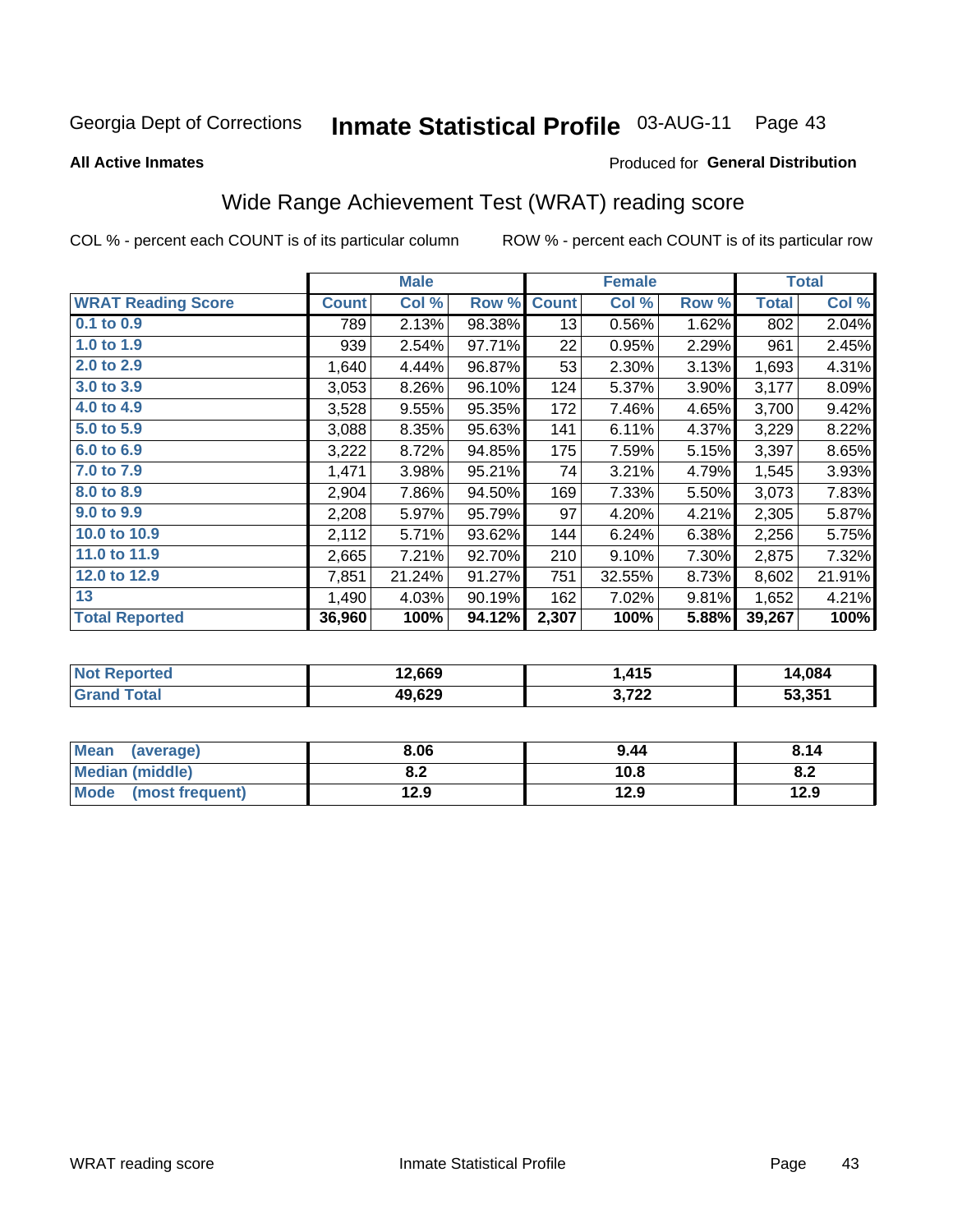#### Inmate Statistical Profile 03-AUG-11 Page 44

**All Active Inmates** 

#### Produced for General Distribution

# Wide Range Achievement Test (WRAT) math score

COL % - percent each COUNT is of its particular column

|                              |              | <b>Male</b> |        |                | <b>Female</b> |        |              | <b>Total</b> |
|------------------------------|--------------|-------------|--------|----------------|---------------|--------|--------------|--------------|
| <b>WRAT Mathematic Score</b> | <b>Count</b> | Col %       | Row %  | <b>Count</b>   | Col %         | Row %  | <b>Total</b> | Col %        |
| 0.1 to 0.9                   | 121          | 0.33%       | 98.37% | $\overline{2}$ | 0.09%         | 1.63%  | 123          | 0.31%        |
| 1.0 to 1.9                   | 272          | 0.74%       | 97.14% | 8              | 0.35%         | 2.86%  | 280          | 0.71%        |
| 2.0 to 2.9                   | 922          | 2.49%       | 95.74% | 41             | 1.78%         | 4.26%  | 963          | 2.45%        |
| 3.0 to 3.9                   | 2,154        | 5.83%       | 96.46% | 79             | 3.42%         | 3.54%  | 2,233        | 5.69%        |
| 4.0 to 4.9                   | 4,513        | 12.21%      | 95.61% | 207            | 8.97%         | 4.39%  | 4,720        | 12.02%       |
| 5.0 to 5.9                   | 5,439        | 14.71%      | 95.27% | 270            | 11.70%        | 4.73%  | 5,709        | 14.54%       |
| 6.0 to 6.9                   | 8,144        | 22.03%      | 94.57% | 468            | 20.29%        | 5.43%  | 8,612        | 21.93%       |
| 7.0 to 7.9                   | 4,015        | 10.86%      | 95.14% | 205            | 8.89%         | 4.86%  | 4,220        | 10.75%       |
| 8.0 to 8.9                   | 3,230        | 8.74%       | 92.31% | 269            | 11.66%        | 7.69%  | 3,499        | 8.91%        |
| 9.0 to 9.9                   | 2,415        | 6.53%       | 93.53% | 167            | 7.24%         | 6.47%  | 2,582        | 6.57%        |
| 10.0 to 10.9                 | 1,053        | 2.85%       | 96.69% | 36             | 1.56%         | 3.31%  | 1,089        | 2.77%        |
| 11.0 to 11.9                 | 1,341        | 3.63%       | 91.29% | 128            | 5.55%         | 8.71%  | 1,469        | 3.74%        |
| 12.0 to 12.9                 | 3,164        | 8.56%       | 88.78% | 400            | 17.34%        | 11.22% | 3,564        | 9.07%        |
| 13                           | 183          | $0.50\%$    | 87.14% | 27             | 1.17%         | 12.86% | 210          | 0.53%        |
| <b>Total Reported</b>        | 36,966       | 100%        | 94.13% | 2,307          | 100.0%        | 5.87%  | 39,273       | 100%         |
|                              |              |             |        |                |               |        |              |              |
| <b>Not Reported</b>          |              | 12683       |        |                | 1415          |        |              | 14 078       |

| .<br>.<br>n. | 12.663 | 415, ،          | - n70<br>ıД<br>4.V / 0 |
|--------------|--------|-----------------|------------------------|
| . Gr         | 49,629 | פרד י<br>J.I LL | 53,351                 |
|              |        |                 |                        |

| <b>Mean</b><br>(average) | 7 4 4 | 8.03 | 717 |
|--------------------------|-------|------|-----|
| <b>Median (middle)</b>   | כ.ס   |      | o.o |
| Mode (most frequent)     | 6.9   | 12.9 | 6.9 |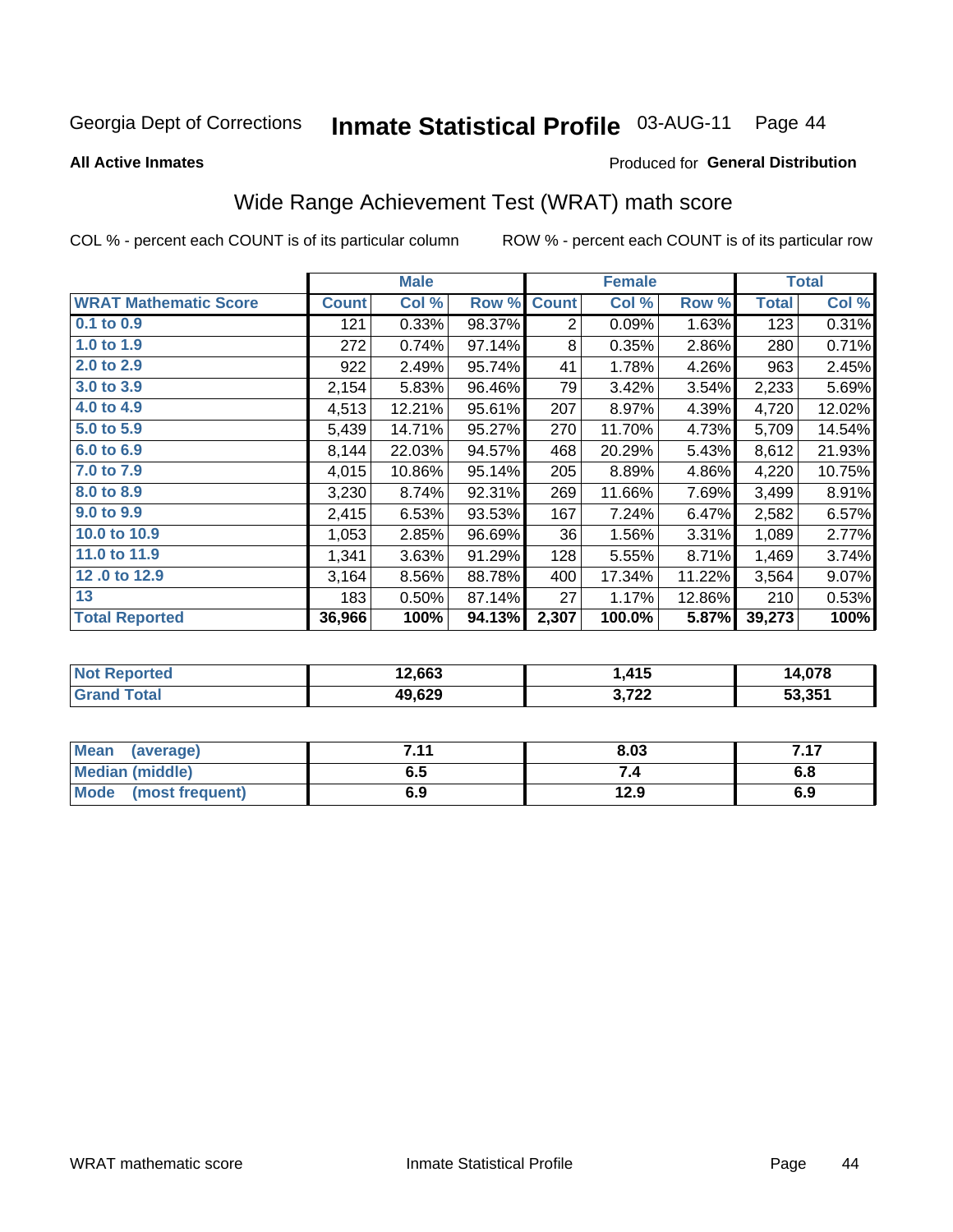#### Inmate Statistical Profile 03-AUG-11 Page 45

Produced for General Distribution

#### **All Active Inmates**

# Wide Range Achievement Test (WRAT) spelling score

COL % - percent each COUNT is of its particular column

|                            |              | <b>Male</b> |        |                 | <b>Female</b> |        |              | <b>Total</b> |
|----------------------------|--------------|-------------|--------|-----------------|---------------|--------|--------------|--------------|
| <b>WRAT Spelling Score</b> | <b>Count</b> | Col %       | Row %  | <b>Count</b>    | Col %         | Row %  | <b>Total</b> | Col %        |
| $0.1$ to $0.9$             | 909          | 2.46%       | 98.70% | 12 <sub>2</sub> | 0.52%         | 1.30%  | 921          | 2.35%        |
| 1.0 to 1.9                 | 1,429        | 3.87%       | 98.35% | 24              | 1.04%         | 1.65%  | 1,453        | 3.70%        |
| 2.0 to 2.9                 | 2,373        | 6.42%       | 98.02% | 48              | 2.08%         | 1.98%  | 2,421        | 6.16%        |
| 3.0 to 3.9                 | 3,011        | 8.15%       | 97.07% | 91              | 3.94%         | 2.93%  | 3,102        | 7.90%        |
| 4.0 to 4.9                 | 3,050        | 8.25%       | 96.89% | 98              | 4.24%         | 3.11%  | 3,148        | 8.02%        |
| 5.0 to 5.9                 | 4,336        | 11.73%      | 95.84% | 188             | 8.14%         | 4.16%  | 4,524        | 11.52%       |
| 6.0 to 6.9                 | 3,867        | 10.46%      | 95.20% | 195             | 8.45%         | 4.80%  | 4,062        | 10.34%       |
| 7.0 to 7.9                 | 3,151        | 8.52%       | 94.17% | 195             | 8.45%         | 5.83%  | 3,346        | 8.52%        |
| 8.0 to 8.9                 | 2,898        | 7.84%       | 93.67% | 196             | 8.49%         | 6.33%  | 3,094        | 7.88%        |
| 9.0 to 9.9                 | 2,161        | 5.85%       | 94.45% | 127             | 5.50%         | 5.55%  | 2,288        | 5.83%        |
| 10.0 to 10.9               | 2,014        | 5.45%       | 94.51% | 117             | 5.07%         | 5.49%  | 2,131        | 5.43%        |
| 11.0 to 11.9               | 2,111        | 5.71%       | 92.47% | 172             | 7.45%         | 7.53%  | 2,283        | 5.81%        |
| 12.0 to 12.9               | 4,981        | 13.47%      | 86.99% | 745             | 32.27%        | 13.01% | 5,726        | 14.58%       |
| 13                         | 675          | 1.83%       | 86.98% | 101             | 4.37%         | 13.02% | 776          | 1.98%        |
| <b>Total Reported</b>      | 36,966       | 100%        | 94.12% | 2,309           | 100.0%        | 5.88%  | 39,275       | 100.0%       |
|                            |              |             |        |                 |               |        |              |              |

| <b>Not Reported</b> | 12,663 | . 413 | 14,076 |
|---------------------|--------|-------|--------|
| <b>Grand Total</b>  | 49,629 | 3,722 | 53,351 |

| <b>Mean</b><br>(average) | 7.23 | 9.33 | 7.36 |
|--------------------------|------|------|------|
| Median (middle)          |      | ס.פ  |      |
| Mode<br>(most frequent)  | 12.9 | 12.9 | 12.9 |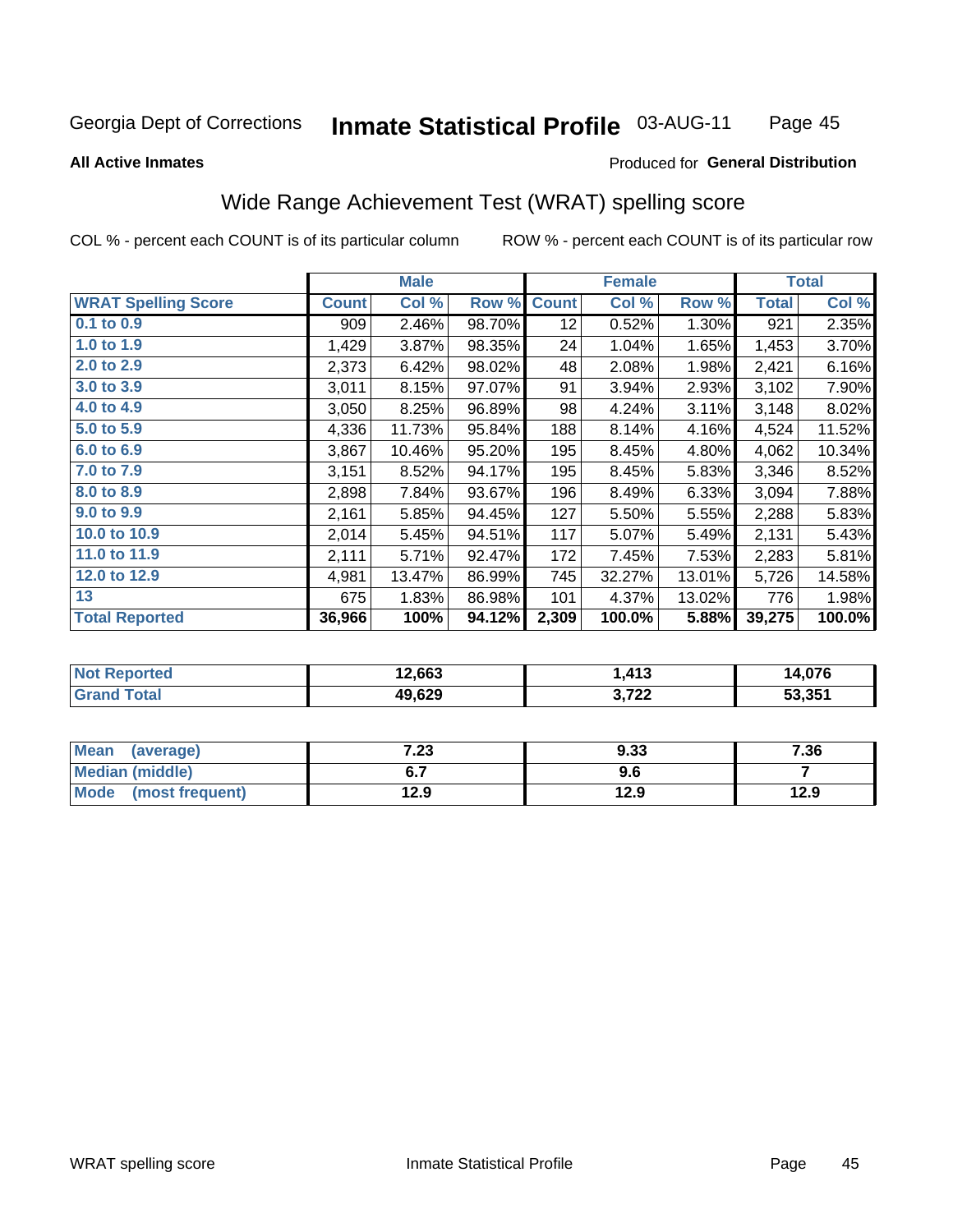#### **All Active Inmates**

#### Produced for General Distribution

# Scope of substance abuse - summary

COL % - percent each COUNT is of its particular column

|                        |              | <b>Male</b> |           |              | <b>Female</b> |          |              | <b>Total</b> |
|------------------------|--------------|-------------|-----------|--------------|---------------|----------|--------------|--------------|
| <b>Substance Abuse</b> | <b>Count</b> | Col %       | Row %     | <b>Count</b> | Col %         | Row %    | <b>Total</b> | Col %        |
| <b>None</b>            | 31,288       | $63.04\%$   | 91.57%    | 2,882        | 77.43%        | 8.43%    | 34, 170      | 64.05%       |
| <b>Drugs only</b>      | 9.996        | 20.14%      | 93.88%    | 652          | 17.52%        | $6.12\%$ | 10,648       | 19.96%       |
| <b>Alcohol only</b>    | 2,085        | $4.20\%$    | 98.07%    | 41           | 1.10%         | 1.93%    | 2,126        | 3.98%        |
| Drugs and alcohol      | 6,260        | 12.61%      | $97.71\%$ | 147          | 3.95%         | 2.29%    | 6,407        | 12.01%       |
| <b>Total Reported</b>  | 49,629       | 100%        | $93.02\%$ | 3,722        | 100%          | 6.98%    | 53,351       | 100%         |

| <b>Not Reported</b> |        |                 |        |
|---------------------|--------|-----------------|--------|
| <b>Grand Total</b>  | 49,629 | רמד מ<br>J.I 22 | 53,351 |

| nuem | <b>Mo</b> | None | <b>None</b> | None |
|------|-----------|------|-------------|------|
|------|-----------|------|-------------|------|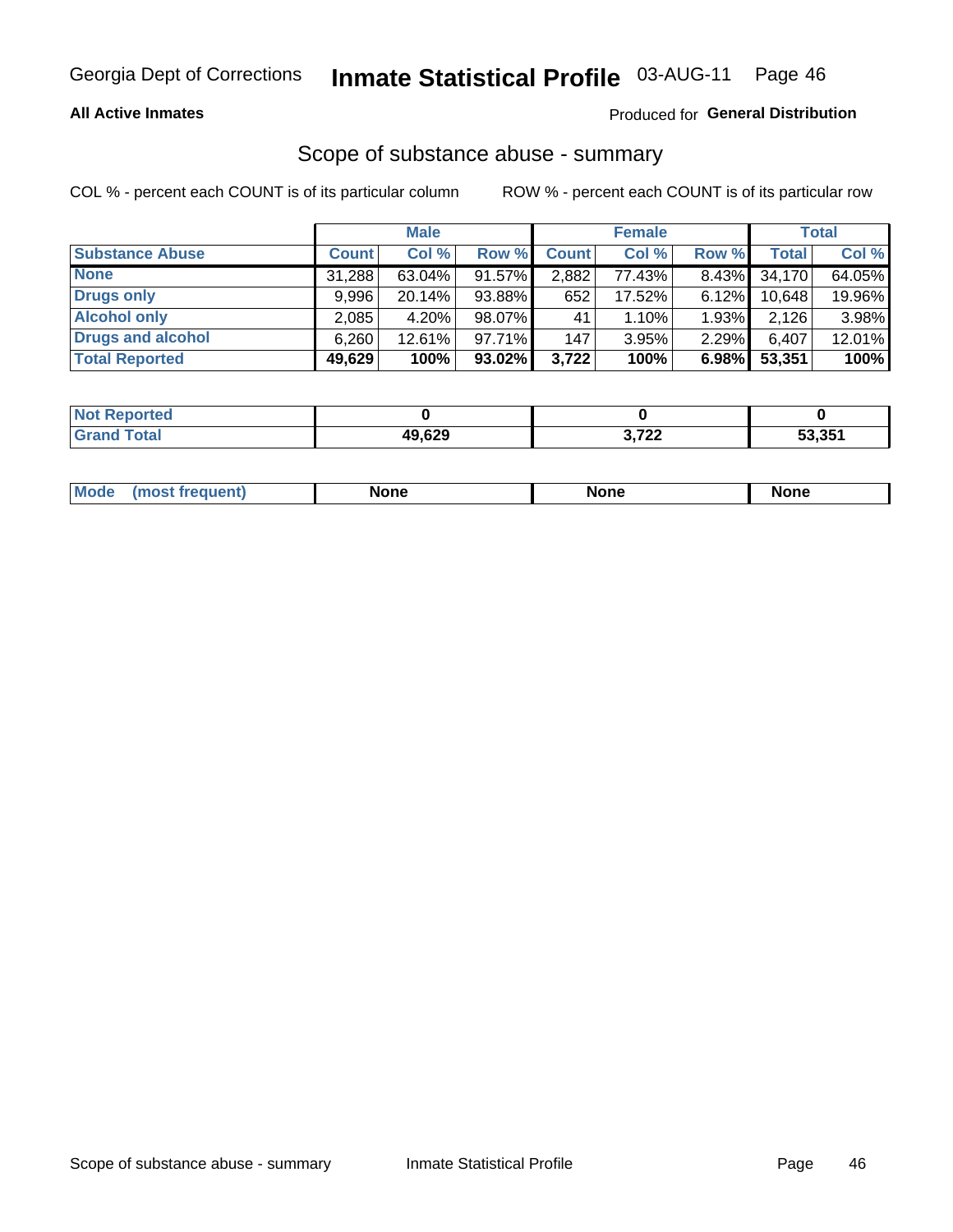### **All Active Inmates**

## **Produced for General Distribution**

## Scope of substance abuse - detail

COL % - percent each COUNT is of its particular column

|                                      |              | <b>Male</b> |        |              | <b>Female</b> |       |              | <b>Total</b> |
|--------------------------------------|--------------|-------------|--------|--------------|---------------|-------|--------------|--------------|
| <b>Substance Abuse</b>               | <b>Count</b> | Col %       | Row %  | <b>Count</b> | Col %         | Row % | <b>Total</b> | Col %        |
| No drug or alcohol problems          | 31,288       | 63.04%      | 91.57% | 2,882        | 77.43%        | 8.43% | 34,170       | 64.05%       |
| Drug addiction but no alcohol        | 175          | 0.35%       | 90.67% | 18           | 0.48%         | 9.33% | 193          | 0.36%        |
| <b>Drug addiction and alcohol</b>    | 77           | 0.16%       | 98.72% |              | 0.03%         | 1.28% | 78           | 0.15%        |
| <b>labuse</b>                        |              |             |        |              |               |       |              |              |
| <b>Drug addiction and alcoholism</b> | 59           | 0.12%       | 96.72% | 2            | 0.05%         | 3.28% | 61           | 0.11%        |
| No drug problem but alcohol          | 1,729        | 3.48%       | 99.08% | 16           | 0.43%         | 0.92% | 1,745        | 3.27%        |
| <b>labuse</b>                        |              |             |        |              |               |       |              |              |
| No drug problem but alcoholism       | 356          | 0.72%       | 93.44% | 25           | 0.67%         | 6.56% | 381          | 0.71%        |
| Drug experiment but no alcohol       | 4,884        | 9.84%       | 96.96% | 153          | 4.11%         | 3.04% | 5,037        | 9.44%        |
| <b>Drug experiment &amp; alcohol</b> | 983          | 1.98%       | 98.60% | 14           | 0.38%         | 1.40% | 997          | 1.87%        |
| <b>labuse</b>                        |              |             |        |              |               |       |              |              |
| Drug experiment & alcoholism         | 302          | 0.61%       | 95.87% | 13           | 0.35%         | 4.13% | 315          | 0.59%        |
| Drug abuse but no alcohol            | 4,937        | 9.95%       | 91.12% | 481          | 12.92%        | 8.88% | 5,418        | 10.16%       |
| Drug abuse and alcohol abuse         | 4,120        | 8.30%       | 98.66% | 56           | 1.50%         | 1.34% | 4,176        | 7.83%        |
| <b>Drug abuse and alcoholism</b>     | 719          | 1.45%       | 92.18% | 61           | 1.64%         | 7.82% | 780          | 1.46%        |
| <b>Total Reported</b>                | 49,629       | 100%        | 93.02% | 3,722        | 100%          | 6.98% | 53,351       | 100%         |

| <b>rtea</b><br><b>N</b> |        |                 |        |
|-------------------------|--------|-----------------|--------|
|                         | 49,629 | 2.722<br>J.I LL | 53,351 |

| Mode (most frequent) | No drug or alcohol problems No drug or alcohol problems No drug or alcohol |          |
|----------------------|----------------------------------------------------------------------------|----------|
|                      |                                                                            | problems |
|                      |                                                                            |          |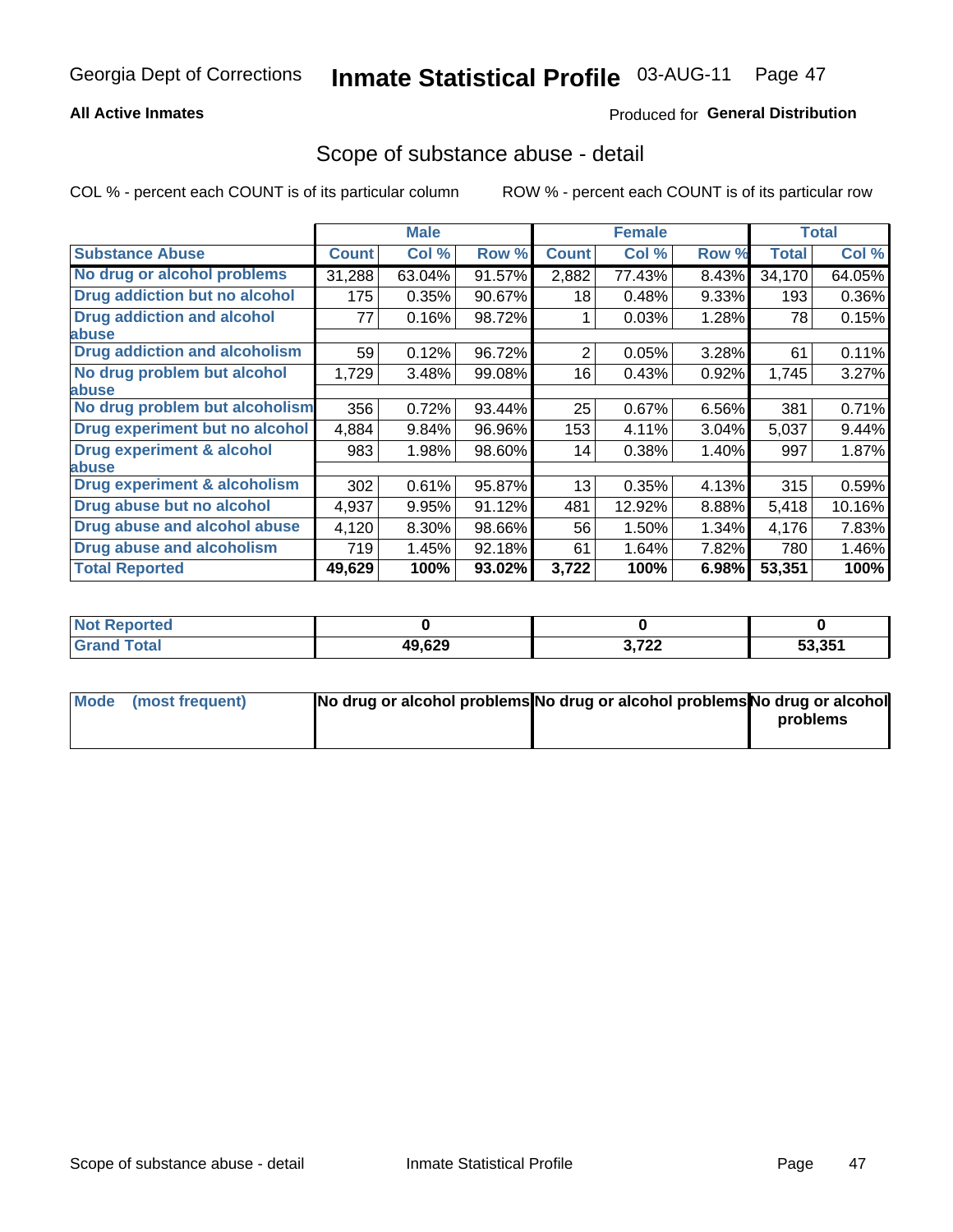# Inmate Statistical Profile 03-AUG-11 Page 48

**All Active Inmates** 

### **Produced for General Distribution**

# Current / last mental health treatment level

COL % - percent each COUNT is of its particular column

|                                    |              | <b>Male</b> |         |              | <b>Female</b> |        |              | <b>Total</b> |
|------------------------------------|--------------|-------------|---------|--------------|---------------|--------|--------------|--------------|
| <b>Mental Health Treatment Lev</b> | <b>Count</b> | Col %       | Row %   | <b>Count</b> | Col %         | Row %  | <b>Total</b> | Col %        |
| 1 No problem at current time       | 1,911        | 18.16%      | 97.15%  | 56           | 3.28%         | 2.85%  | 1,967        | 16.08%       |
| 2 Receiving outpatient             | 6,839        | 64.98%      | 80.94%  | 1,610        | 94.21%        | 19.06% | 8,449        | 69.06%       |
| <b>Treatment</b>                   |              |             |         |              |               |        |              |              |
| 3 Inpatient, moderate              | 1,357        | 12.89%      | 97.84%  | 30           | 1.76%         | 2.16%  | 1,387        | 11.34%       |
| <b>Treatment</b>                   |              |             |         |              |               |        |              |              |
| 4 Inpatient, intensive             | 387          | 3.68%       | 96.75%  | 13           | 0.76%         | 3.25%  | 400          | 3.27%        |
| <b>Treatment</b>                   |              |             |         |              |               |        |              |              |
| <b>5 Undergoing crisis</b>         | 26           | 0.25%       | 100.00% |              |               |        | 26           | 0.21%        |
| <b>stabilization</b>               |              |             |         |              |               |        |              |              |
| <b>6 Hospital for criminally</b>   | 5            | 0.05%       | 100.00% |              |               |        | 5            | 0.04%        |
| <b>Tinsane</b>                     |              |             |         |              |               |        |              |              |
| <b>Total Evaluated</b>             | 10,525       | 100%        | 86.03%  | 1,709        | 100%          | 13.97% | 12,234       | 100%         |

| Never had MH evaluation | 39,104 | 2,013 | 1,117  |
|-------------------------|--------|-------|--------|
| <b>Grand Total</b>      | 49,629 | 3.722 | 53,351 |

| <b>Median (middle)</b>         | <b>Receiving outpatient</b><br>treatment | <b>Receiving outpatient</b><br>treatment | <b>Receiving</b><br>outpatient<br>treatment |  |  |
|--------------------------------|------------------------------------------|------------------------------------------|---------------------------------------------|--|--|
| <b>Mode</b><br>(most frequent) | <b>Receiving outpatient</b><br>treatment | <b>Receiving outpatient</b><br>treatment | Receiving<br>outpatient<br>treatment        |  |  |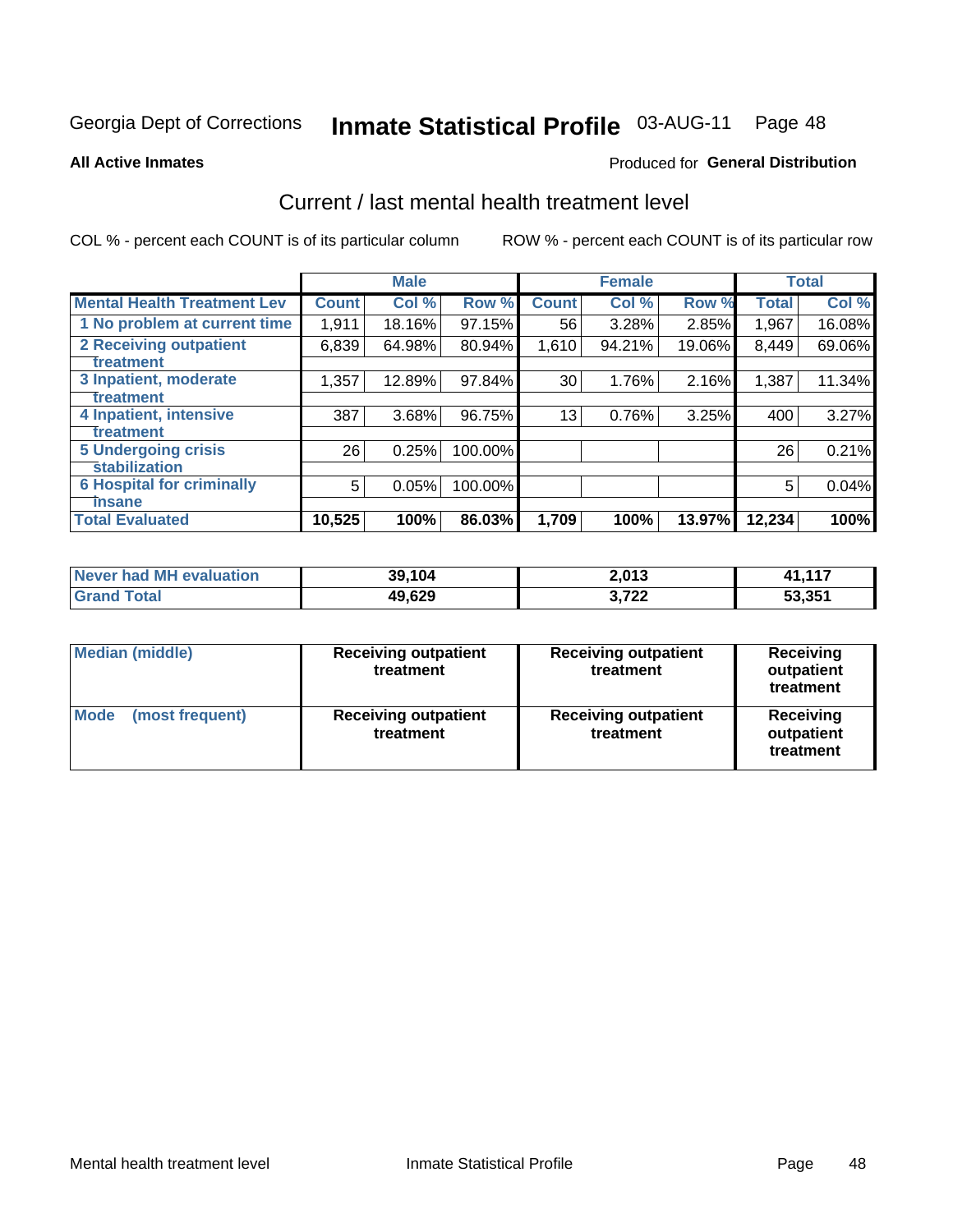#### **All Active Inmates**

### Produced for General Distribution

# PULHESDWIT medical scale - 'P' overall condition ('P'hysical)

COL % - percent each COUNT is of its particular column

|                                  |              | <b>Male</b> |        |              | <b>Female</b> |         |              | <b>Total</b> |
|----------------------------------|--------------|-------------|--------|--------------|---------------|---------|--------------|--------------|
| 'P' Overall Condition            | <b>Count</b> | Col %       | Row %  | <b>Count</b> | Col %         | Row %   | <b>Total</b> | Col %        |
| 1 No medical illness             | 34,420       | 74.98%      | 94.59% | 1,967        | 56.64%        | 5.41%   | 36,387       | 73.69%       |
| 2 Well-controlled chronic        | 10,088       | 21.98%      | 87.91% | 1,388        | 39.97%        | 12.09%  | 11,476       | 23.24%       |
| <b>illness</b>                   |              |             |        |              |               |         |              |              |
| 3 Poorly-controlled chronic      | 1,282        | 2.79%       | 94.82% | 70           | 2.02%         | 5.18%   | 1,352        | 2.74%        |
| <b>illness</b>                   |              |             |        |              |               |         |              |              |
| 4 Significant problems requiring | 106          | 0.23%       | 92.17% | 9            | 0.26%         | 7.83%   | 115          | 0.23%        |
| special housing                  |              |             |        |              |               |         |              |              |
| 5 Terminal illness, < 6 months   | 8            | 0.02%       | 88.89% |              | 0.03%         | 11.11%  | 9            | 0.02%        |
| to live                          |              |             |        |              |               |         |              |              |
| Inmate is pregnant<br>6          |              |             |        | 38           | 1.09%         | 100.00% | 38           | 0.08%        |
| <b>Total Reported</b>            | 45,904       | 100%        | 92.97% | 3,473        | 100%          | 7.03%   | 49,377       | 100%         |

| тес | ? フクド<br>1 LJ | 249       | 07A<br>. <i>.</i> |
|-----|---------------|-----------|-------------------|
|     | 10.000<br>⊶ט⊾ | フヘヘ<br>LL | 53.351            |

| Mode | (most frequent) | 1 No medical illness | 1 No medical illness | 1 No medical<br>illness |
|------|-----------------|----------------------|----------------------|-------------------------|
|------|-----------------|----------------------|----------------------|-------------------------|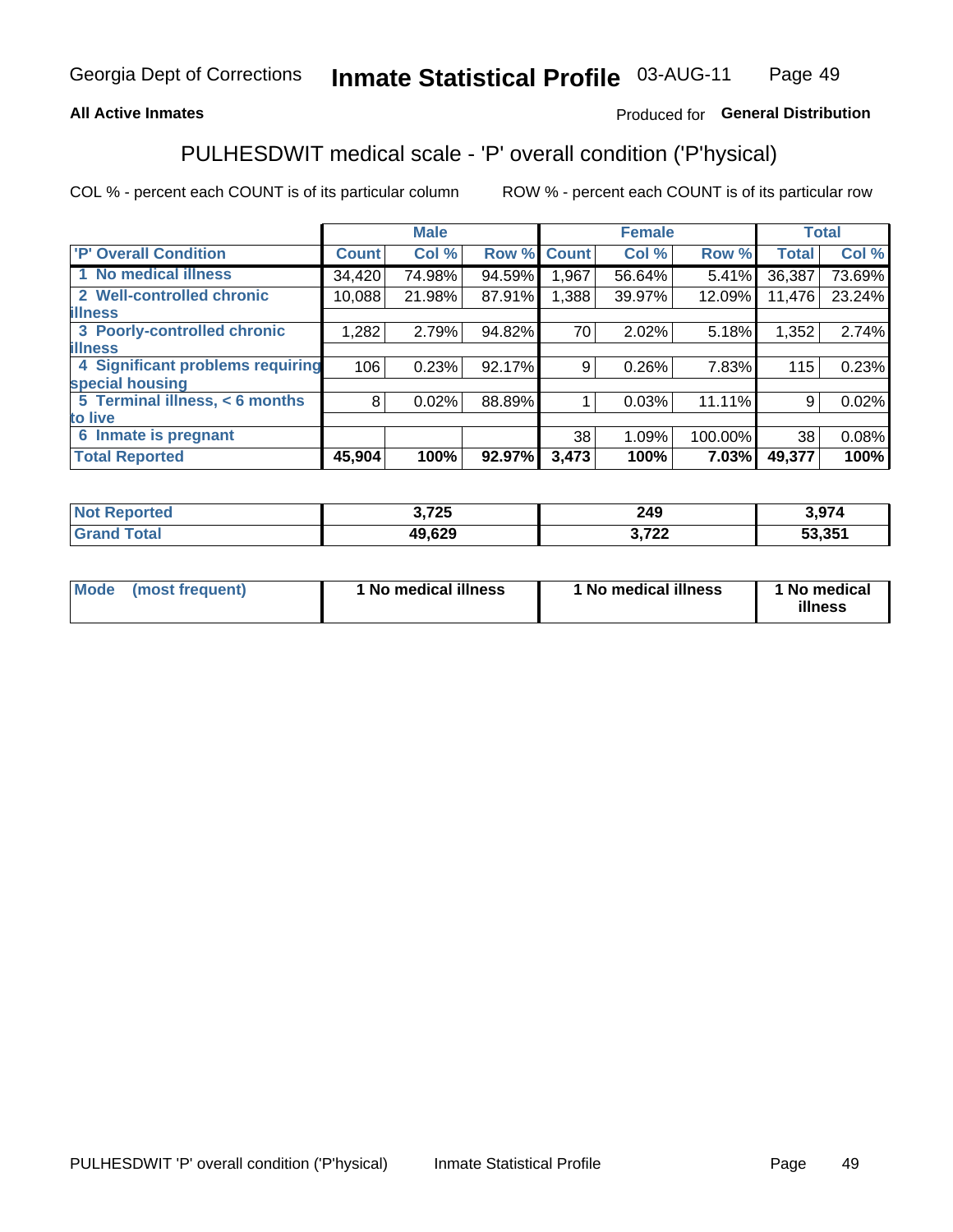#### **All Active Inmates**

### Produced for General Distribution

# PULHESDWIT medical scale - 'U' upper body

COL % - percent each COUNT is of its particular column

|                              |              | <b>Male</b> |         |              | <b>Female</b> |        |              | <b>Total</b> |
|------------------------------|--------------|-------------|---------|--------------|---------------|--------|--------------|--------------|
| <b>U' Upper Body</b>         | <b>Count</b> | Col %       | Row %   | <b>Count</b> | Col %         | Row %  | <b>Total</b> | Col %        |
| 1 Upper bones, joints,       | 43,886       | 95.79%      | 93.11%  | 3,249        | 93.44%        | 6.89%  | 47,135       | 95.63%       |
| muscles all OK               |              |             |         |              |               |        |              |              |
| 2 One or both arms minimally | 1,618        | 3.53%       | 88.61%  | 208          | 5.98%         | 11.39% | 1,826        | 3.70%        |
| limited                      |              |             |         |              |               |        |              |              |
| 3 One or both arms           | 263          | 0.57%       | 94.27%  | 16           | 0.46%         | 5.73%  | 279          | 0.57%        |
| <b>moderately limited</b>    |              |             |         |              |               |        |              |              |
| 4 One arm disabled,          | 44           | 0.10%       | 91.67%  | 4            | 0.12%         | 8.33%  | 48           | 0.10%        |
| paralyzed, or amputated      |              |             |         |              |               |        |              |              |
| 5 Both arms disabled,        | 3            | 0.01%       | 100.00% |              |               |        | 3            | 0.01%        |
| paralyzed, or amputated      |              |             |         |              |               |        |              |              |
| <b>Total Reported</b>        | 45,814       | 100%        | 92.95%  | 3,477        | 100%          | 7.05%  | 49,291       | 100.0%       |

| <b>Not Reported</b> | 3,815  | 245           | 4,060  |
|---------------------|--------|---------------|--------|
| <b>Grand Total</b>  | 49,629 | フクク<br>J.I 44 | 53,351 |

| Mode (most frequent) | 1 Upper bones, joints,<br>muscles all OK | 1 Upper bones, joints,<br>muscles all OK | 1 Upper bones,<br>joints, muscles all<br>ΟK |
|----------------------|------------------------------------------|------------------------------------------|---------------------------------------------|
|----------------------|------------------------------------------|------------------------------------------|---------------------------------------------|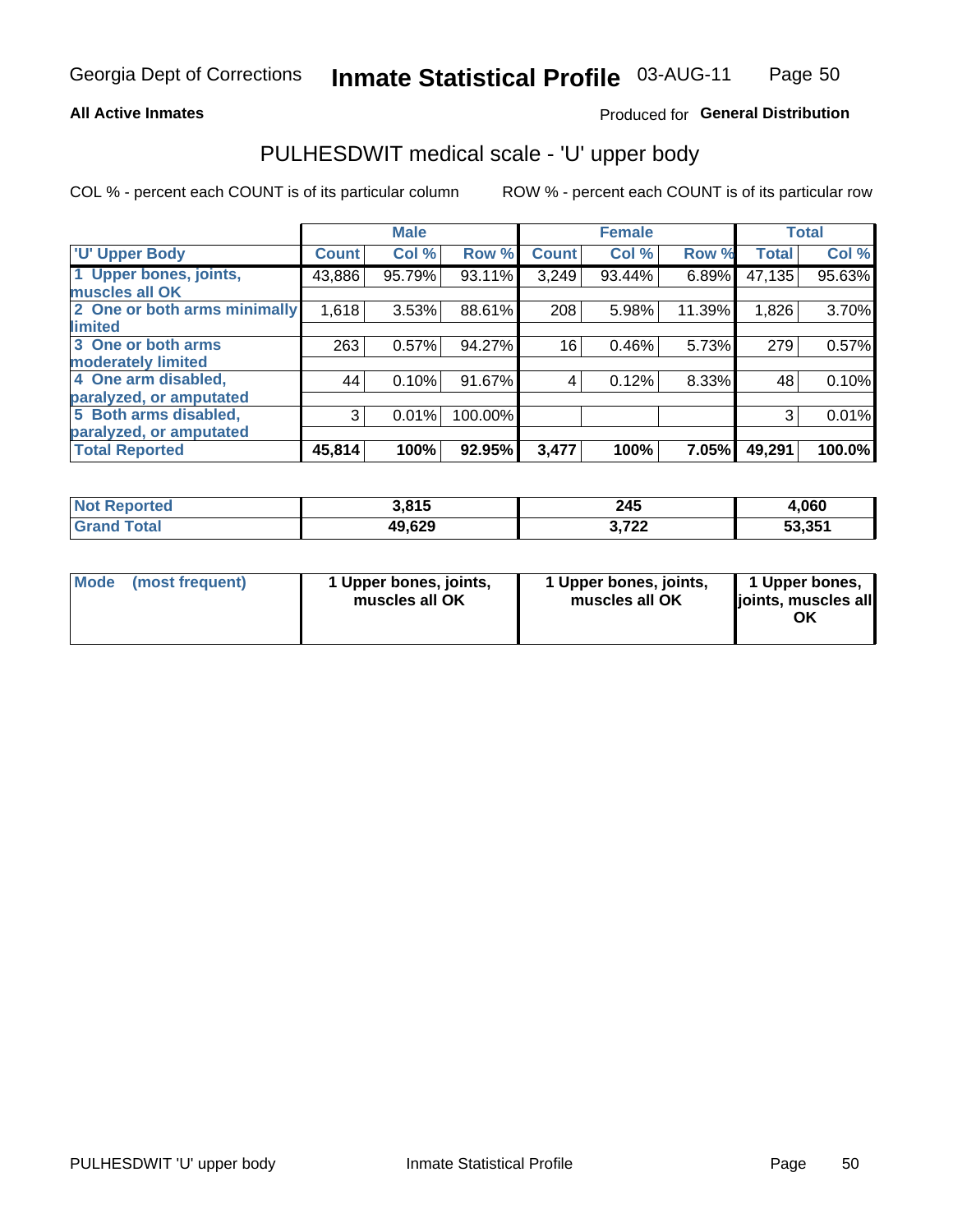#### **All Active Inmates**

## Produced for General Distribution

# PULHESDWIT medical scale - 'L' lower body

COL % - percent each COUNT is of its particular column

|                                |              | <b>Male</b> |        |              | <b>Female</b> |        |                 | <b>Total</b> |
|--------------------------------|--------------|-------------|--------|--------------|---------------|--------|-----------------|--------------|
| 'L' Lower Body                 | <b>Count</b> | Col %       | Row %  | <b>Count</b> | Col %         | Row %  | <b>Total</b>    | Col %        |
| 1 Lower bones, joints,         | 40,731       | 88.90%      | 93.68% | 2,746        | 78.98%        | 6.32%  | 43,477          | 88.20%       |
| muscles all OK                 |              |             |        |              |               |        |                 |              |
| 2 One or both legs minimally   | 4,298        | 9.38%       | 86.06% | 696          | 20.02%        | 13.94% | 4,994           | 10.13%       |
| limited                        |              |             |        |              |               |        |                 |              |
| 3 One or both legs             | 674          | 1.47%       | 96.29% | 26           | 0.75%         | 3.71%  | 700             | 1.42%        |
| moderately limited             |              |             |        |              |               |        |                 |              |
| 4 One leg disabled, paralyzed, | 106          | 0.23%       | 93.81% | 7            | 0.20%         | 6.19%  | 113             | 0.23%        |
| or amputated                   |              |             |        |              |               |        |                 |              |
| 5 Both legs disabled,          | 10           | 0.02%       | 83.33% | 2            | 0.06%         | 16.67% | 12 <sup>2</sup> | 0.02%        |
| paralyzed, or amputated        |              |             |        |              |               |        |                 |              |
| <b>Total Reported</b>          | 45,819       | 100%        | 92.95% | 3,477        | 100%          | 7.05%  | 49,296          | 100%         |

| <b>Not Reported</b>   | 3,810  | 245           | 1,055  |
|-----------------------|--------|---------------|--------|
| <b>Total</b><br>Grand | 49,629 | 700<br>J.I LL | 53,351 |

| Mode | (most frequent) | 1 Lower bones, joints,<br>muscles all OK | I Lower bones, joints,<br>muscles all OK | 1 Lower bones,<br>joints, muscles all<br>ΟK |
|------|-----------------|------------------------------------------|------------------------------------------|---------------------------------------------|
|------|-----------------|------------------------------------------|------------------------------------------|---------------------------------------------|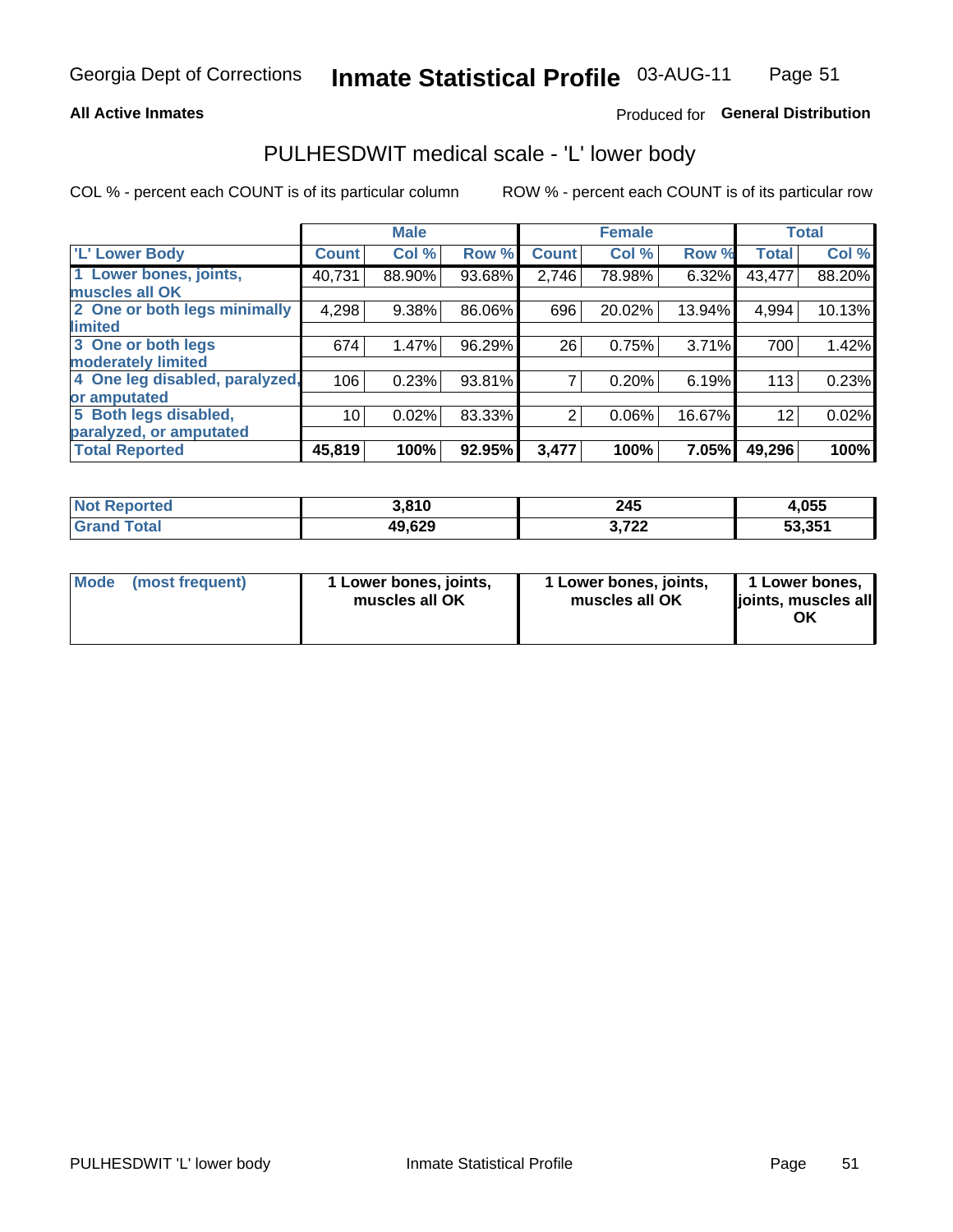#### **All Active Inmates**

### Produced for General Distribution

# PULHESDWIT medical scale - 'H' hearing

COL % - percent each COUNT is of its particular column

|                                |              | <b>Male</b> |             |       | <b>Female</b> |       | <b>Total</b> |        |
|--------------------------------|--------------|-------------|-------------|-------|---------------|-------|--------------|--------|
| <b>'H' Hearing</b>             | <b>Count</b> | Col %       | Row % Count |       | Col %         | Row % | <b>Total</b> | Col %  |
| 1 Normal hearing both ears     | 45,278       | 98.85%      | 92.94%      | 3,437 | 98.85%        | 7.06% | 48,715       | 98.85% |
| 2 Some loss in one ear with    | 412          | 0.90%       | 91.76%      | 37    | 1.06%         | 8.24% | 449          | 0.91%  |
| other OK, or mild loss in both |              |             |             |       |               |       |              |        |
| 3 Total loss in one ear with   | 83           | 0.18%       | 97.65%      | 2     | 0.06%         | 2.35% | 85           | 0.17%  |
| mild loss in other             |              |             |             |       |               |       |              |        |
| 4 Severe loss in both ears     | 17           | 0.04%       | 100.00%     |       |               |       | 17           | 0.03%  |
| 5 Total loss in both ears,     | 15           | 0.03%       | 93.75%      |       | 0.03%         | 6.25% | 16           | 0.03%  |
| requiring special housing      |              |             |             |       |               |       |              |        |
| <b>Total Reported</b>          | 45,805       | 100%        | $92.94\%$   | 3,477 | 100%          | 7.06% | 49,282       | 100%   |

| чес | 3,824  | 245<br>$\sim$            | ,069   |
|-----|--------|--------------------------|--------|
|     | 49,629 | 2.722<br>), I <i>l</i> i | 53,351 |

| Mode (most frequent) | 1 Normal hearing both ears 1 Normal hearing both ears 1 Normal hearing | both ears |
|----------------------|------------------------------------------------------------------------|-----------|
|                      |                                                                        |           |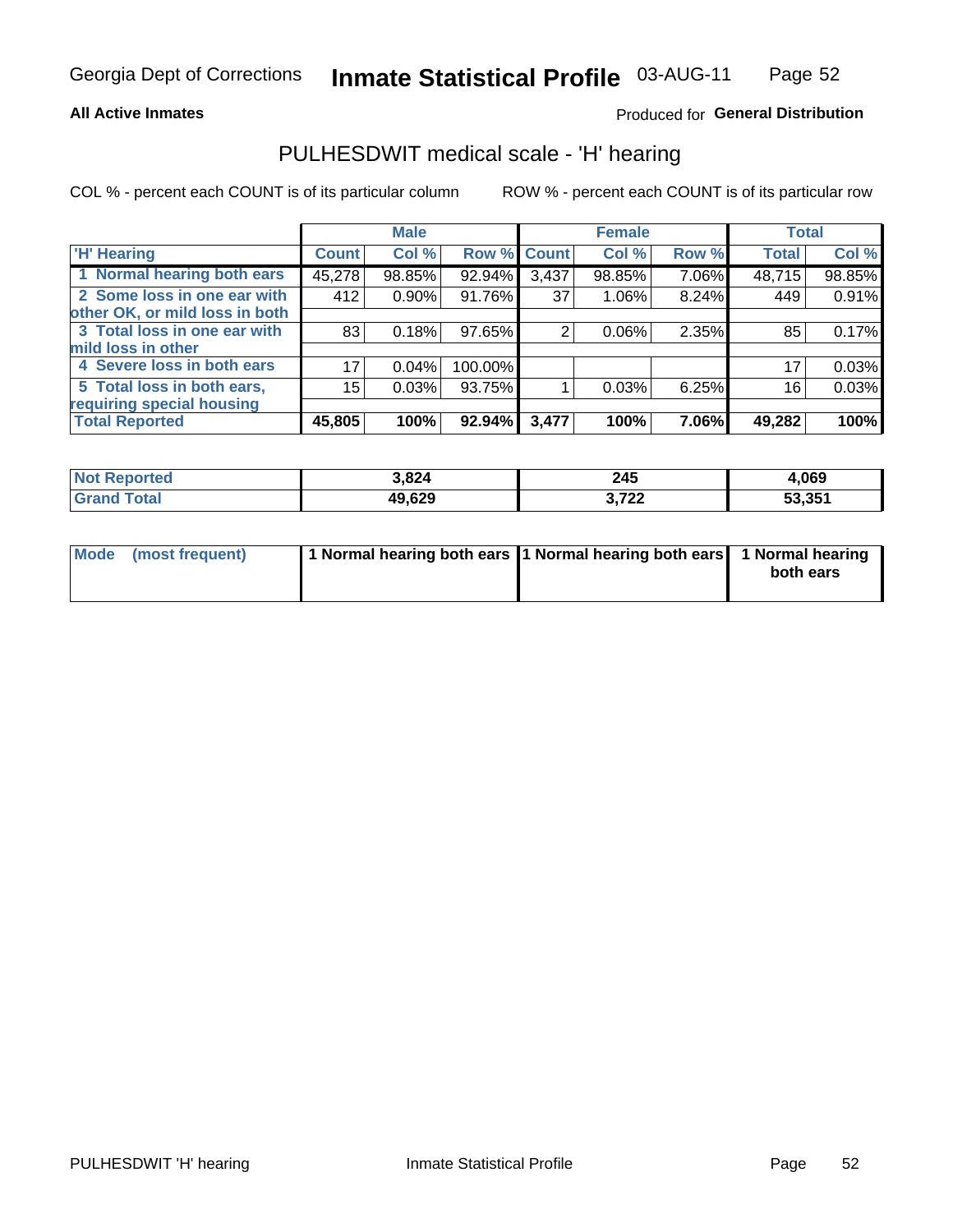#### **All Active Inmates**

### Produced for General Distribution

## PULHESDWIT medical scale - 'E' vision

COL % - percent each COUNT is of its particular column

|                                 |              | <b>Male</b> |        |              | <b>Female</b> |        |              | <b>Total</b> |
|---------------------------------|--------------|-------------|--------|--------------|---------------|--------|--------------|--------------|
| 'E' Vision                      | <b>Count</b> | Col %       | Row %  | <b>Count</b> | Col %         | Row %  | <b>Total</b> | Col %        |
| 1 Correctable to 20/40 in both  | 37,412       | 83.16%      | 94.88% | 2,020        | 58.13%        | 5.12%  | 39,432       | 81.37%       |
| eyes                            |              |             |        |              |               |        |              |              |
| 2 Correctable to 20/70 in one   | 6,679        | 14.85%      | 83.65% | 1,305        | 37.55%        | 16.35% | 7,984        | 16.48%       |
| eye, may be blind in other      |              |             |        |              |               |        |              |              |
| 3 Correctable to 20/200 in one  | 760          | 1.69%       | 84.54% | 139          | 4.00%         | 15.46% | 899          | 1.86%        |
| eye, may be blind in other      |              |             |        |              |               |        |              |              |
| 4 One eye not correctable to    | 120          | 0.27%       | 92.31% | 10           | 0.29%         | 7.69%  | 130          | 0.27%        |
| 20/200, other may be blind      |              |             |        |              |               |        |              |              |
| 5 Blind in both eyes, requiring | 15           | 0.03%       | 93.75% |              | 0.03%         | 6.25%  | 16           | 0.03%        |
| special housing                 |              |             |        |              |               |        |              |              |
| <b>Total Reported</b>           | 44,986       | 100%        | 92.83% | 3,475        | 100%          | 7.17%  | 48,461       | 100.0%       |

| <b>Not Reported</b> | .643   | 247            | 4,890  |
|---------------------|--------|----------------|--------|
| <b>Total</b>        | 49,629 | ממד פ<br>J.ILL | 53.351 |

| Mode (most frequent) | 1 Correctable to 20/40 in both<br>eves | 1 Correctable to 20/40 in   1 Correctable to  <br>both eves | 20/40 in both eyes |
|----------------------|----------------------------------------|-------------------------------------------------------------|--------------------|
|                      |                                        |                                                             |                    |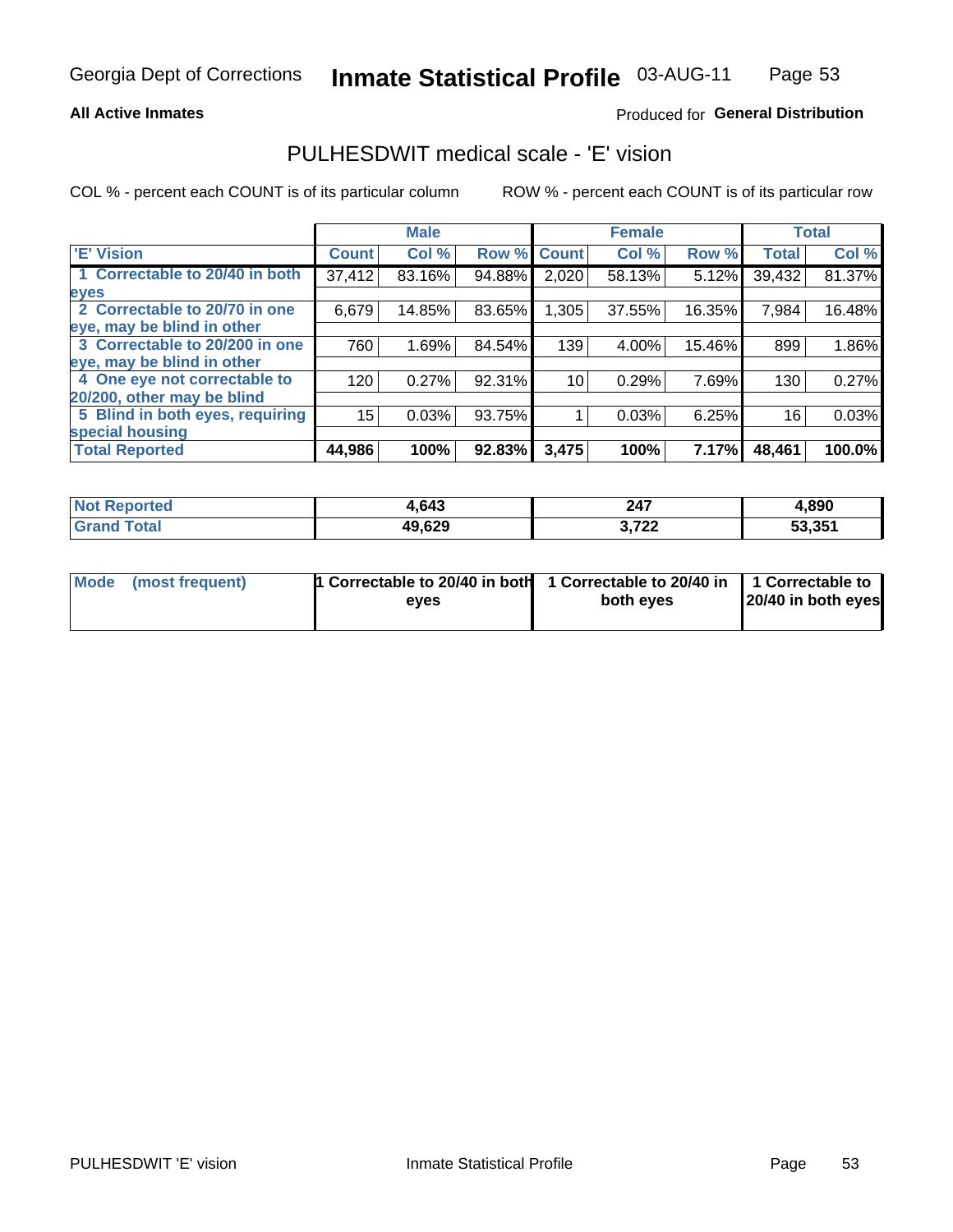#### **All Active Inmates**

## Produced for General Distribution

# PULHESDWIT medical scale - 'S' pSychiatric

COL % - percent each COUNT is of its particular column

|                                        |              | <b>Male</b> |         |             | <b>Female</b> |        |              | <b>Total</b> |
|----------------------------------------|--------------|-------------|---------|-------------|---------------|--------|--------------|--------------|
| 'S' pSychiatric                        | <b>Count</b> | Col %       |         | Row % Count | Col %         | Row %  | <b>Total</b> | Col %        |
| 1 No impairment or disorders           | 39,228       | 86.13%      | 95.12%  | 2,011       | 58.51%        | 4.88%  | 41,239       | 84.19%       |
| 2 Stable, or in remission, or          | 4,856        | 10.66%      | 77.62%  | 1,400       | 40.73%        | 22.38% | 6,256        | 12.77%       |
| mild impairment or retardation         |              |             |         |             |               |        |              |              |
| 3 Requires moderate inpatient          | 1,199        | 2.63%       | 98.44%  | 19          | 0.55%         | 1.56%  | 1,218        | 2.49%        |
| treatment                              |              |             |         |             |               |        |              |              |
| 4 Requires intensive inpatient         | 242          | 0.53%       | 97.19%  |             | 0.20%         | 2.81%  | 249          | 0.51%        |
| treatment                              |              |             |         |             |               |        |              |              |
| <b>5 Requires Crisis Stabilization</b> | 22           | 0.05%       | 100.00% |             |               |        | 22           | 0.04%        |
| Unit (CSU) inpatient care              |              |             |         |             |               |        |              |              |
| <b>Total Reported</b>                  | 45,547       | 100%        | 92.98%  | 3,437       | 100%          | 7.02%  | 48,984       | 100%         |

| <b>Not Reported</b> | 4,082  | 285             | 4,367  |
|---------------------|--------|-----------------|--------|
| $\tau$ otal<br>Grar | 49,629 | 2.722<br>J.I 44 | 53,351 |

| Mode            | <b>1 No impairment or disorders</b> | 1 No impairment or | 1 No impairment or |
|-----------------|-------------------------------------|--------------------|--------------------|
| (most frequent) |                                     | disorders          | disorders          |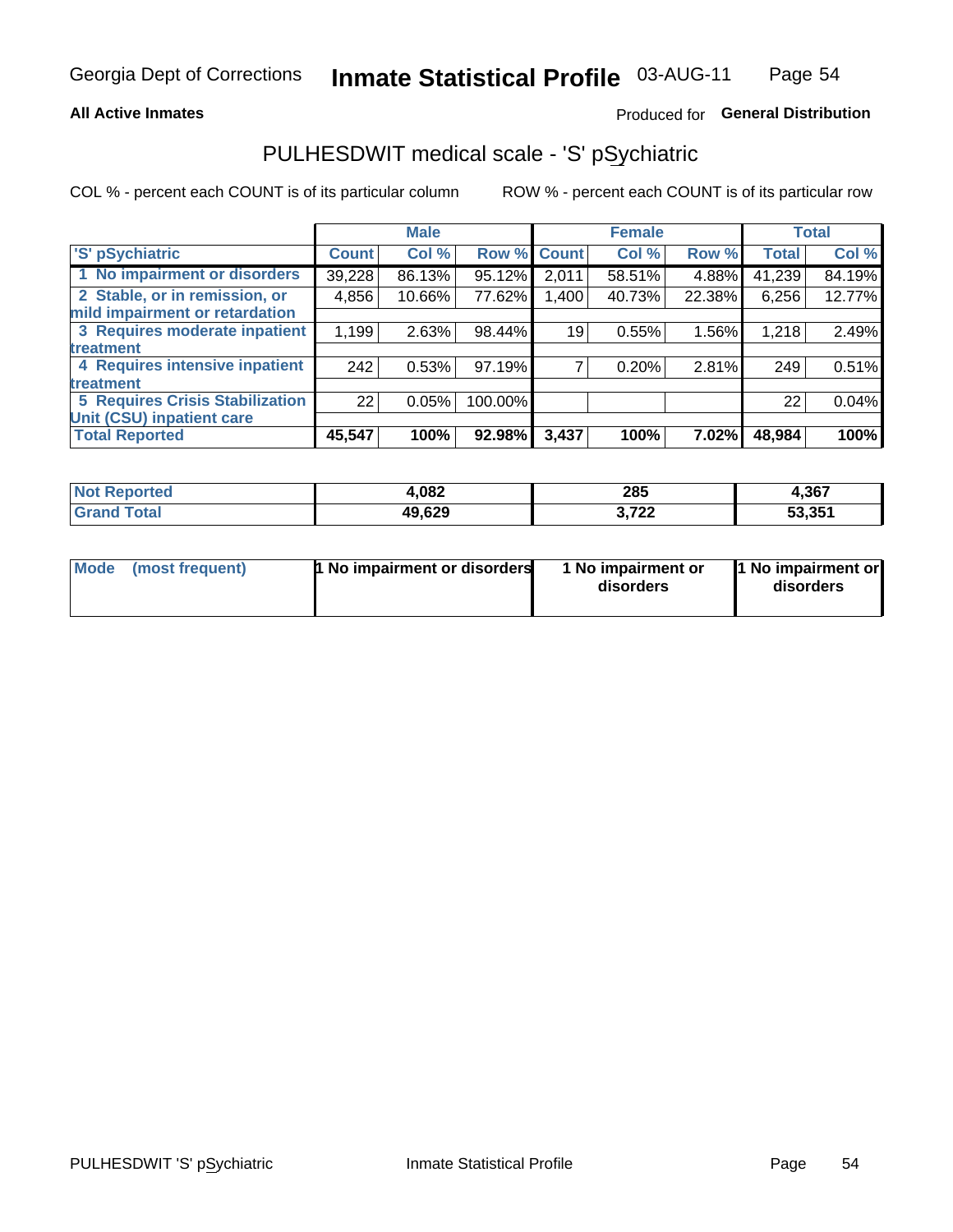#### **All Active Inmates**

### Produced for General Distribution

# PULHESDWIT medical scale - 'D' dental

COL % - percent each COUNT is of its particular column

|                                 |              | <b>Male</b> |         |              | <b>Female</b> |       |              | <b>Total</b> |
|---------------------------------|--------------|-------------|---------|--------------|---------------|-------|--------------|--------------|
| <b>D'</b> Dental                | <b>Count</b> | Col %       | Row %   | <b>Count</b> | Col %         | Row % | <b>Total</b> | Col %        |
| 1 Minimal routine dental health | 20,987       | 48.55%      | 91.03%  | 2,069        | 60.30%        | 8.97% | 23,056       | 49.41%       |
| <b>needs</b>                    |              |             |         |              |               |       |              |              |
| 2 Moderate cavities and/or gum  | 15,361       | 35.54%      | 93.09%  | 1,140        | 33.23%        | 6.91% | 16,501       | 35.37%       |
| disease                         |              |             |         |              |               |       |              |              |
| 3 Extensive gum disease         | 6,863        | 15.88%      | 96.88%  | 221          | 6.44%         | 3.12% | 7,084        | 15.18%       |
| and/or widespread decay         |              |             |         |              |               |       |              |              |
| 4 Urgent need for dental        | 15           | 0.03%       | 93.75%  |              | 0.03%         | 6.25% | 16           | 0.03%        |
| <b>services</b>                 |              |             |         |              |               |       |              |              |
| 5 Life-threatening disease or   |              | 0.01%       | 100.00% |              |               |       |              | 0.01%        |
| extreme pain or infection       |              |             |         |              |               |       |              |              |
| <b>Total Reported</b>           | 43,227       | 100%        | 92.65%  | 3,431        | 100%          | 7.35% | 46,658       | 100%         |

| <b>Not Reported</b>     | 6,402  | 291            | 6,693  |
|-------------------------|--------|----------------|--------|
| <b>Total</b><br>' Grand | 49,629 | פמד פ<br>J.IZZ | 53,351 |

| 1 Minimal routine dental<br>Mode<br>(most frequent)<br>health needs | 1 Minimal routine dental 1 Minimal routine<br>health needs | dental health<br>needs |
|---------------------------------------------------------------------|------------------------------------------------------------|------------------------|
|---------------------------------------------------------------------|------------------------------------------------------------|------------------------|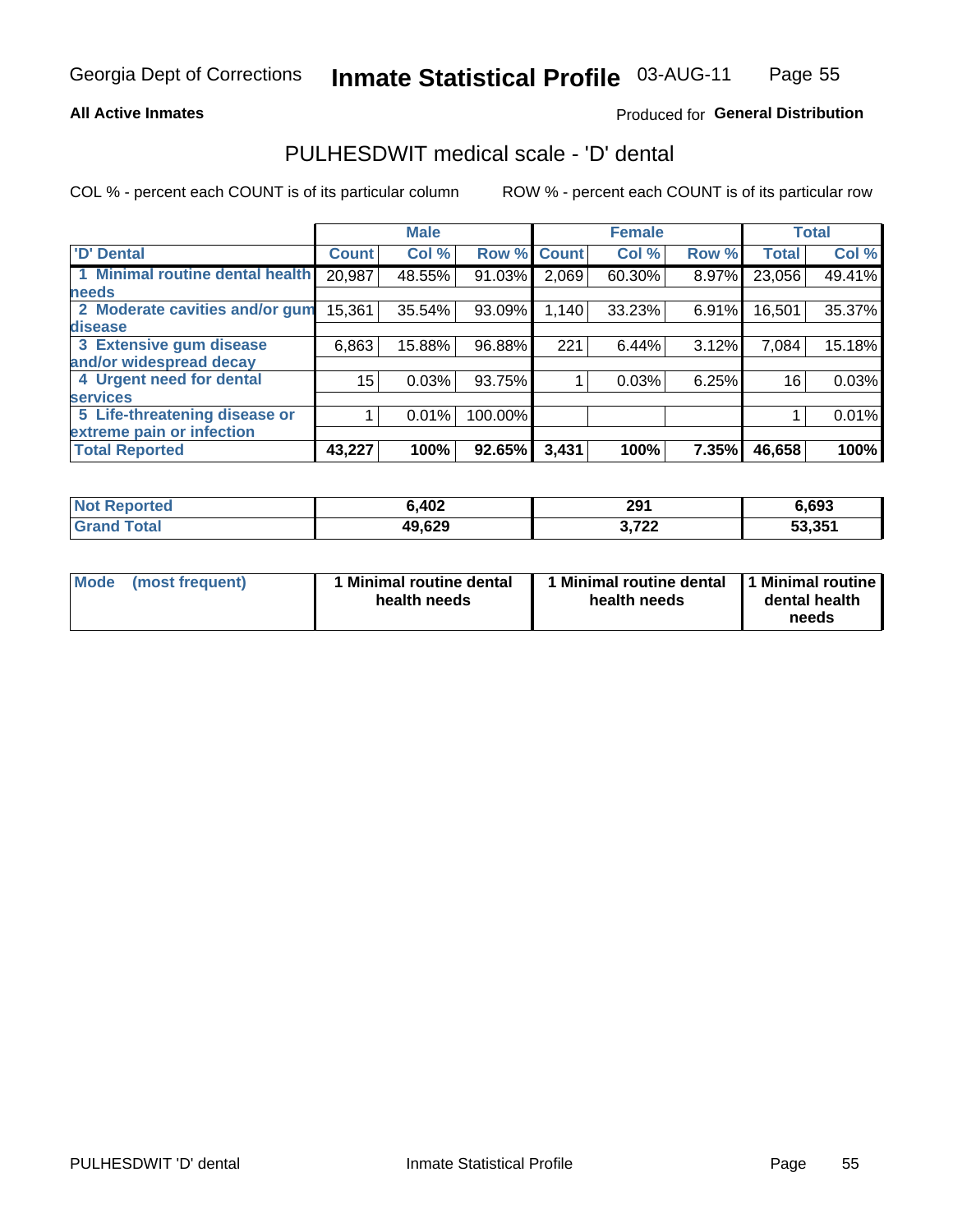#### **All Active Inmates**

## Produced for General Distribution

# PULHESDWIT medical scale - 'W' work ability

COL % - percent each COUNT is of its particular column

|                                 |              | <b>Male</b> |        |              | <b>Female</b> |        |              | <b>Total</b> |
|---------------------------------|--------------|-------------|--------|--------------|---------------|--------|--------------|--------------|
| <b>W' work ability</b>          | <b>Count</b> | Col %       | Row %  | <b>Count</b> | Col %         | Row %  | <b>Total</b> | Col %        |
| 1 Unrestricted work or activity | 38,190       | 83.37%      | 93.46% | 2,673        | 76.88%        | 6.54%  | 40,863       | 82.91%       |
| 2 Minor restrictions on type of | 6,029        | 13.16%      | 89.78% | 686          | 19.73%        | 10.22% | 6,715        | 13.62%       |
| <b>work</b>                     |              |             |        |              |               |        |              |              |
| 3 Moderate restrictions on type | 1,100        | 2.40%       | 94.66% | 62           | 1.78%         | 5.34%  | 1,162        | 2.36%        |
| lof work                        |              |             |        |              |               |        |              |              |
| 4 Major restrictions on type of | 348          | 0.76%       | 87.44% | 50           | 1.44%         | 12.56% | 398          | 0.81%        |
| <b>work</b>                     |              |             |        |              |               |        |              |              |
| 5 Cannot work under any         | 142          | 0.31%       | 95.95% | 6            | 0.17%         | 4.05%  | 148          | 0.30%        |
| <b>circumstances</b>            |              |             |        |              |               |        |              |              |
| <b>Total Reported</b>           | 45,809       | 100%        | 92.95% | 3,477        | 100%          | 7.05%  | 49,286       | 100%         |

| <b>Not Reported</b>   | 3,820  | 245             | 4,065  |
|-----------------------|--------|-----------------|--------|
| Total<br><b>Grand</b> | 49,629 | 2.722<br>J.I LL | 53,351 |

| Mode            | 1 Unrestricted work or | 1 Unrestricted work or | 1 Unrestricted   |
|-----------------|------------------------|------------------------|------------------|
| (most frequent) | activity               | activity               | work or activity |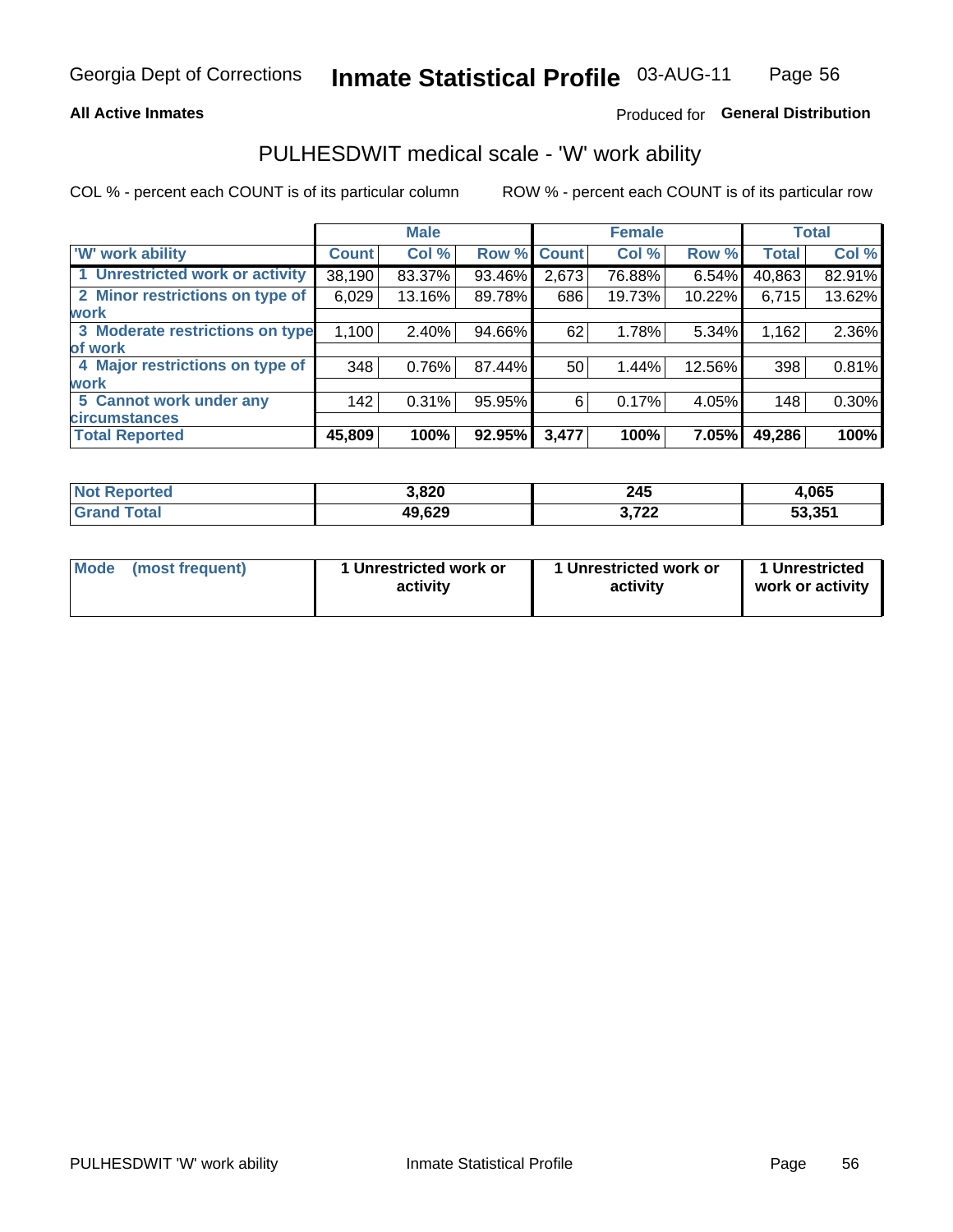#### **All Active Inmates**

### Produced for General Distribution

# PULHESDWIT medical scale - 'I' impairment

COL % - percent each COUNT is of its particular column

|                                                              |              | <b>Male</b> |         |             | <b>Female</b> |        |              | <b>Total</b> |
|--------------------------------------------------------------|--------------|-------------|---------|-------------|---------------|--------|--------------|--------------|
| <b>T' Impairment</b>                                         | <b>Count</b> | Col %       |         | Row % Count | Col %         | Row %  | <b>Total</b> | Col %        |
| 1 No impairments or<br>disabilities                          | 45,518       | 99.43%      | 92.98%  | 3,439       | 98.96%        | 7.02%  | 48,957       | 99.40%       |
| 2 Wheelchair-bound but<br>otherwise OK                       | 172          | 0.38%       | 86.00%  | 28          | 0.81%         | 14.00% | 200          | 0.41%        |
| <b>3 Needs low-level Assisted</b><br>Living (level I)        | 32           | 0.07%       | 88.89%  | 4           | 0.12%         | 11.11% | 36           | 0.07%        |
| 4 Needs moderate Assisted<br><b>Living (level II)</b>        | 6            | 0.01%       | 100.00% |             |               |        | 6            | 0.01%        |
| <b>5 Needs maximal Assisted</b><br><b>Living (level III)</b> | 51           | 0.11%       | 92.73%  | 4           | 0.12%         | 7.27%  | 55           | 0.11%        |
| <b>Total Reported</b>                                        | 45,779       | 100%        | 92.94%  | 3,475       | 100%          | 7.06%  | 49,254       | 100%         |

| oorted<br>' NOT | 3,850  | 247                      | 4,097  |
|-----------------|--------|--------------------------|--------|
| <b>otal</b>     | 49,629 | フヘヘ<br>$\sim$ i 44<br>v. | 53,351 |

| Mode | (most frequent) | 1 No impairments or<br>disabilities | 1 No impairments or<br>disabilities | 1 No impairments<br>or disabilities |
|------|-----------------|-------------------------------------|-------------------------------------|-------------------------------------|
|------|-----------------|-------------------------------------|-------------------------------------|-------------------------------------|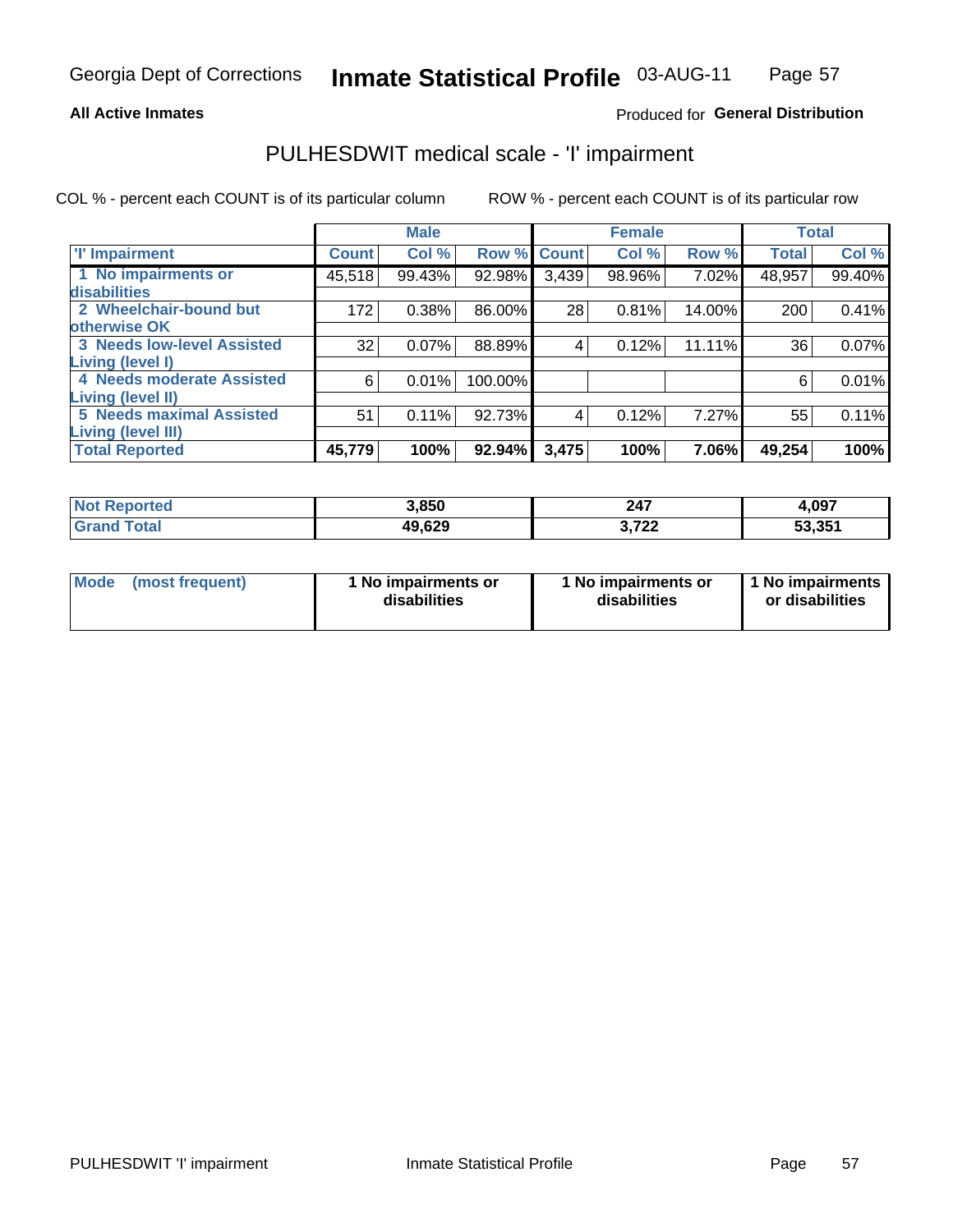#### **All Active Inmates**

### Produced fo General Distribution

# PULHESDWIT medical scale - 'T' transportability

COL % - percent each COUNT is of its particular column

|                              |                 | <b>Male</b> |                    |       | <b>Female</b> |        | <b>Total</b> |        |
|------------------------------|-----------------|-------------|--------------------|-------|---------------|--------|--------------|--------|
| <b>T' Transportability</b>   | <b>Count</b>    | Col %       | <b>Row % Count</b> |       | Col %         | Row %  | <b>Total</b> | Col %  |
| 1 Can be transported in any  | 45,619          | 99.63%      | 92.97%             | 3,450 | 99.60%        | 7.03%  | 49,069       | 99.63% |
| ordinary approved vehicle    |                 |             |                    |       |               |        |              |        |
| 2 Wheelchair-bound, not      | 62              | 0.14%       | 87.32%             | 9     | 0.26%         | 12.68% | 71           | 0.14%  |
| needing special vehicle      |                 |             |                    |       |               |        |              |        |
| 3 Wheelchair-bound, requires | 13 <sub>1</sub> | 0.03%       | 100.00%            |       |               |        | 13           | 0.03%  |
| special vehicle              |                 |             |                    |       |               |        |              |        |
| 4 Needs specially-equipped   | 4               | 0.01%       | 100.00%            |       |               |        | 4            | 0.01%  |
| medical vehicle              |                 |             |                    |       |               |        |              |        |
| <b>5 Requires ambulance</b>  | 89              | 0.19%       | 94.68%             | 5     | 0.14%         | 5.32%  | 94           | 0.19%  |
| transport                    |                 |             |                    |       |               |        |              |        |
| <b>Total Reported</b>        | 45,787          | 100%        | 92.97%             | 3,464 | 100%          | 7.03%  | 49,251       | 100%   |

| <b>Not</b><br><b>Reported</b> | 3,842  | 258           | 4,100  |
|-------------------------------|--------|---------------|--------|
| <b>ota</b> l                  | 49,629 | 700<br>J.I 44 | 53,351 |

|  | Mode (most frequent) | 1 Can be transported in any 1 Can be transported in any<br>ordinary approved vehicle   ordinary approved vehicle   transported in any |  | 1 Can be<br>  ordinary approved  <br>vehicle |
|--|----------------------|---------------------------------------------------------------------------------------------------------------------------------------|--|----------------------------------------------|
|--|----------------------|---------------------------------------------------------------------------------------------------------------------------------------|--|----------------------------------------------|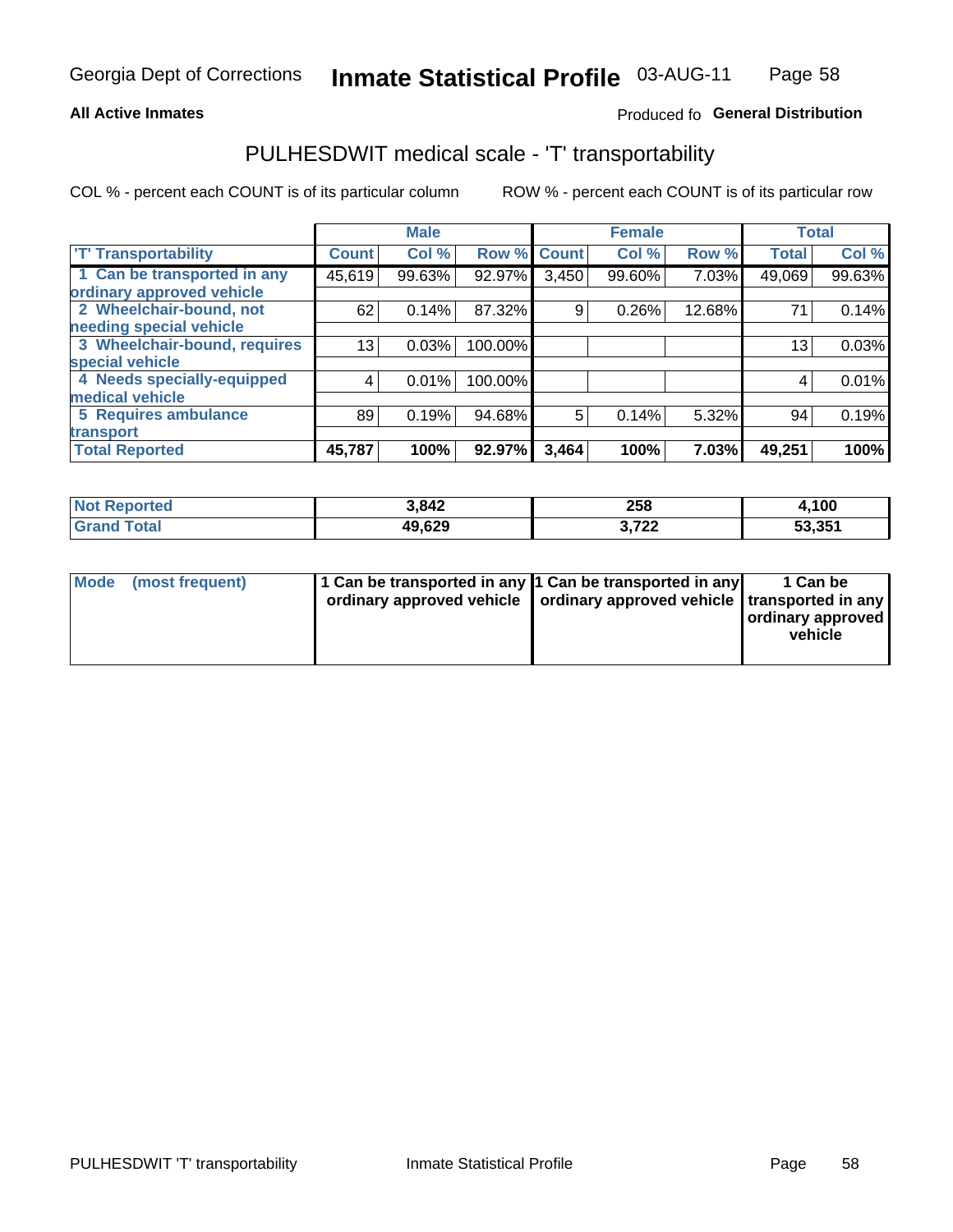#### **All Active Inmates**

### Produced for General Distribution

## Criminality in family, self-reported

COL % - percent each COUNT is of its particular column

|                              |              | <b>Male</b> |           |              | <b>Female</b> |        |                 | Total  |
|------------------------------|--------------|-------------|-----------|--------------|---------------|--------|-----------------|--------|
| <b>Criminality In Family</b> | <b>Count</b> | Col%        | Row %     | <b>Count</b> | Col%          | Row %  | <b>Total</b>    | Col %  |
| Yes, criminality in family   | 6.634        | $22.88\%$   | $92.42\%$ | 544          | 40.90%        | 7.58%I | 7.178           | 23.67% |
| No criminality in family     | 22.367       | 77.12%      | 96.61%    | 786          | 59.10%        |        | $3.39\%$ 23,153 | 76.33% |
| <b>Total Reported</b>        | 29,001       | 100%        | 95.62%    | 1,330        | 100%          |        | 4.38% 30,331    | 100%   |

| <b>Not</b><br>Reported | 20,628 | 2,392              | 23,020 |
|------------------------|--------|--------------------|--------|
| <b>ofa</b>             | 49,629 | っへへ<br>1 L L<br>v. | 53,351 |

|  | Mode (most frequent) | No criminality in family | No criminality in family | No criminality in<br>family |
|--|----------------------|--------------------------|--------------------------|-----------------------------|
|--|----------------------|--------------------------|--------------------------|-----------------------------|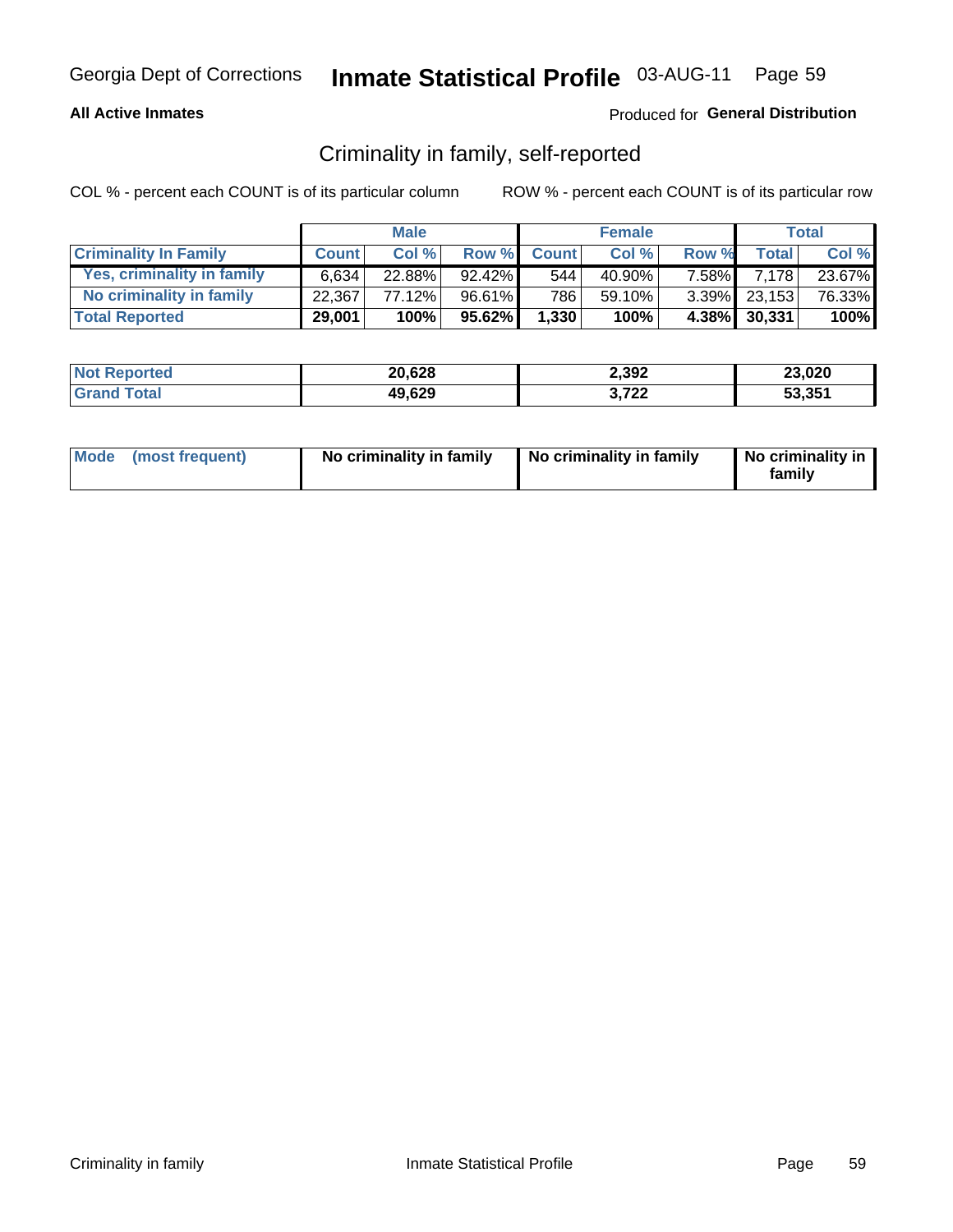#### **All Active Inmates**

### Produced for General Distribution

## Alcoholism in family, self-reported

COL % - percent each COUNT is of its particular column

|                             |              | <b>Male</b> |        |              | <b>Female</b> |                |              | Total   |
|-----------------------------|--------------|-------------|--------|--------------|---------------|----------------|--------------|---------|
| <b>Alcoholism In Family</b> | <b>Count</b> | Col%        | Row %  | <b>Count</b> | Col %         | Row %          | <b>Total</b> | Col %   |
| Yes, alcoholism in family   | 4.176        | $14.40\%$   | 92.47% | 340          | 25.56%        | 7.53% <b>I</b> | 4.516        | 14.89%  |
| No alcoholism in family     | 24,825       | $85.60\%$   | 96.17% | 990          | 74.44%        |                | 3.83% 25,815 | 85.11%  |
| <b>Total Reported</b>       | 29,001       | 100%        | 95.62% | 1,330        | 100%          |                | 4.38% 30,331 | $100\%$ |

| <b>Not Reported</b> | 20,628 | 2,392              | 23,020 |
|---------------------|--------|--------------------|--------|
| <b>Srand Total</b>  | 49,629 | フクク<br>1 L L<br>v. | 53,351 |

|  | Mode (most frequent) | No alcoholism in family | No alcoholism in family | No alcoholism in<br>family |
|--|----------------------|-------------------------|-------------------------|----------------------------|
|--|----------------------|-------------------------|-------------------------|----------------------------|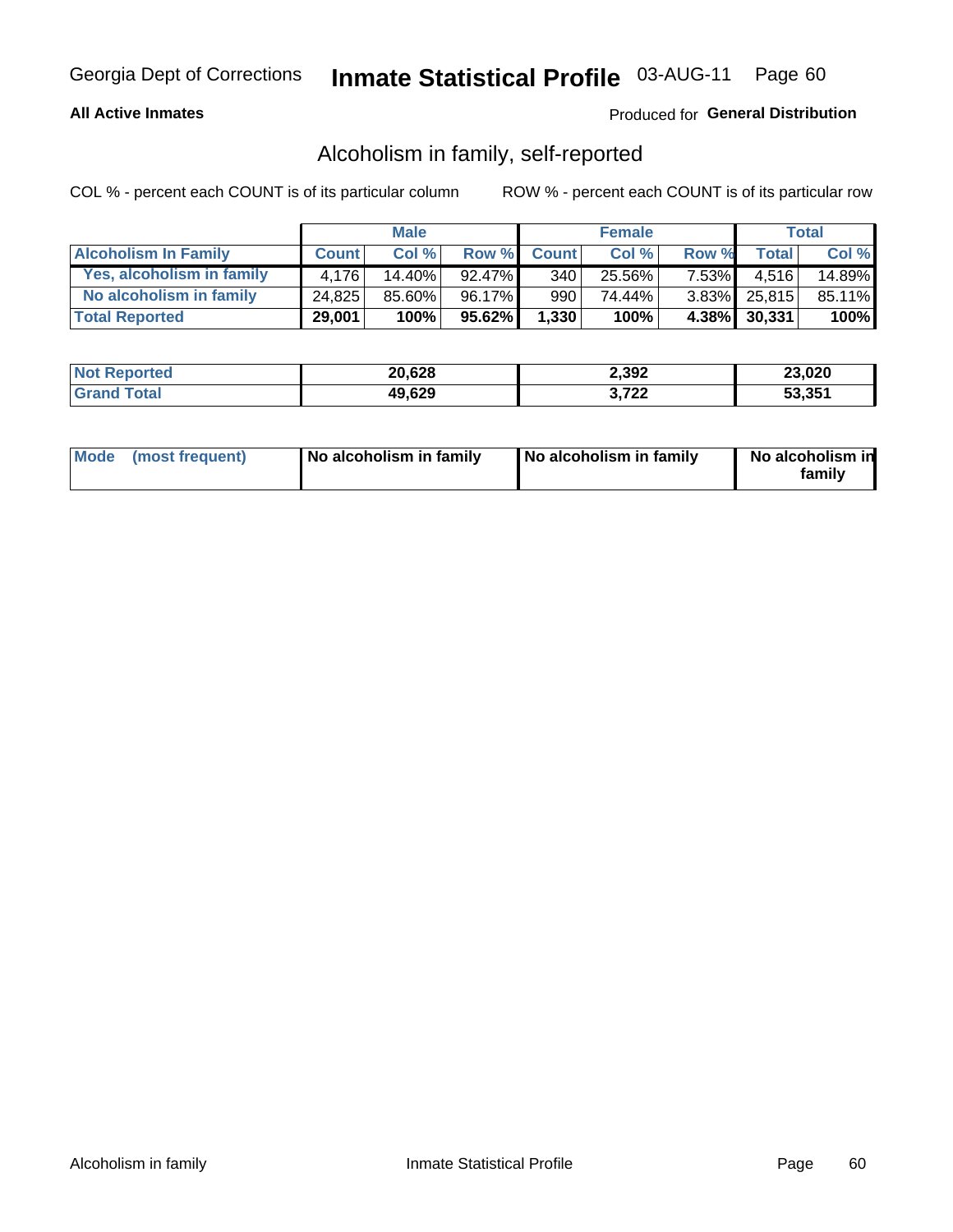#### **All Active Inmates**

### Produced for General Distribution

## Drug abuse in family, self-reported

COL % - percent each COUNT is of its particular column

|                           |              | <b>Male</b> |           |              | <b>Female</b> |        |              | Total    |
|---------------------------|--------------|-------------|-----------|--------------|---------------|--------|--------------|----------|
| Drug Abuse In Family      | <b>Count</b> | Col%        | Row %     | <b>Count</b> | Col%          | Row %  | <b>Total</b> | Col %    |
| Yes, drug abuse in family | 2,341        | $8.07\%$    | 88.81%    | 295          | 22.18%        | 11.19% | 2,636        | $8.69\%$ |
| No drug abuse in family   | 26,660       | 91.93%      | 96.26%    | 1,035        | 77.82%        |        | 3.74% 27,695 | 91.31%   |
| <b>Total Reported</b>     | 29,001       | 100%        | $95.62\%$ | 1,330        | 100%          |        | 4.38% 30,331 | 100%     |

| <b>Not Reported</b> | 20,628 | 2,392              | 23,020 |
|---------------------|--------|--------------------|--------|
| <b>Srand Total</b>  | 49,629 | フクク<br>1 L L<br>v. | 53,351 |

|  | Mode (most frequent) | No drug abuse in family | No drug abuse in family | No drug abuse in<br>familv |
|--|----------------------|-------------------------|-------------------------|----------------------------|
|--|----------------------|-------------------------|-------------------------|----------------------------|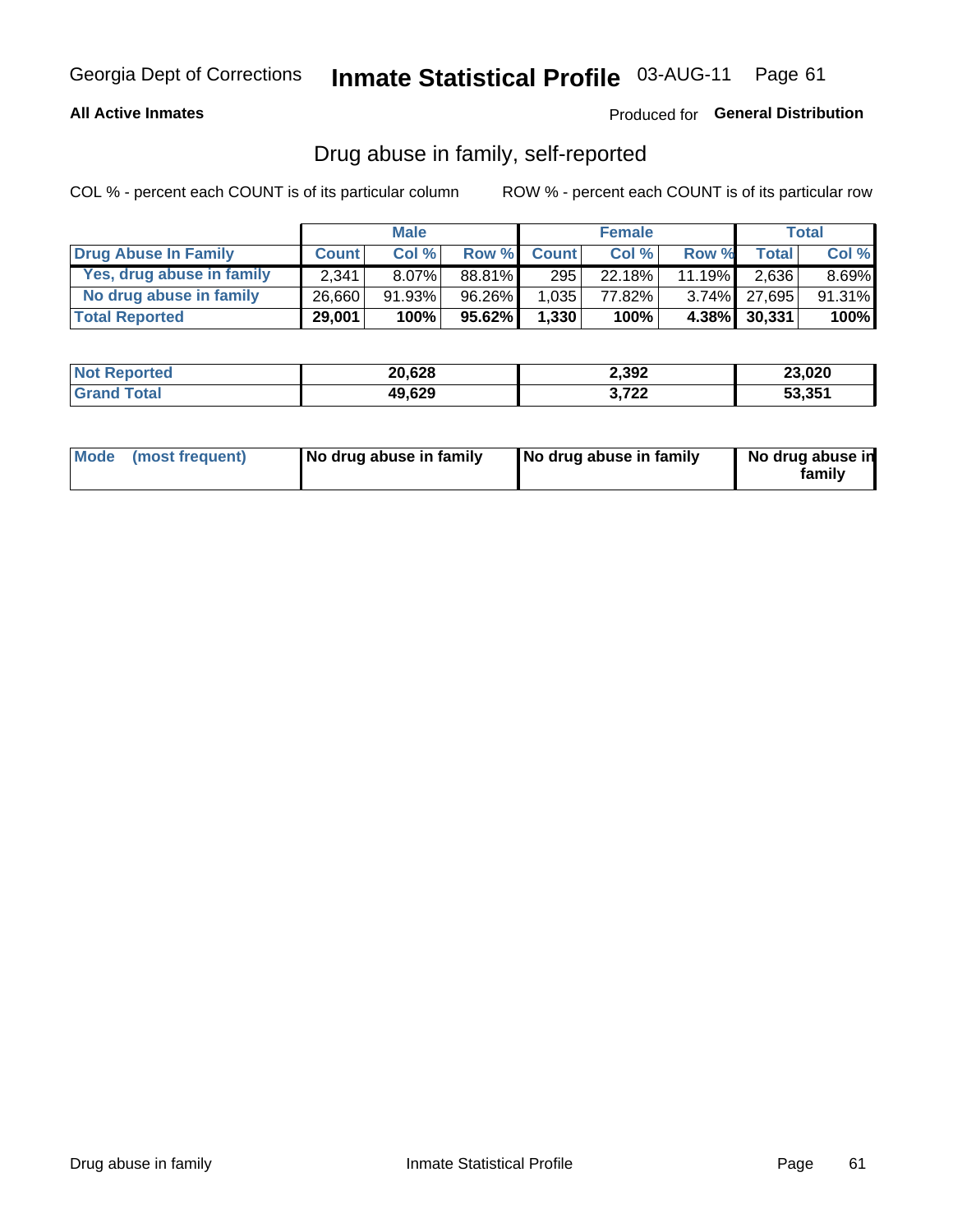#### **All Active Inmates**

### Produced for General Distribution

## Subjected to frequent beatings, self-reported

COL % - percent each COUNT is of its particular column

|                            |              | <b>Male</b> |        |              | <b>Female</b> |          |              | Total  |
|----------------------------|--------------|-------------|--------|--------------|---------------|----------|--------------|--------|
| <b>Frequent beatings</b>   | <b>Count</b> | Col %       | Row %  | <b>Count</b> | Col %         | Row %    | <b>Total</b> | Col %  |
| Yes, subjected to frequent | ا 286.1      | 4.43%       | 85.73% | 214          | 16.09%        | 14.27%   | 1,500        | 4.95%  |
| beatings                   |              |             |        |              |               |          |              |        |
| Not subjected to frequent  | 27.715       | 95.57%      | 96.13% | 1,116        | 83.91%        | $3.87\%$ | 28,831       | 95.05% |
| beatings                   |              |             |        |              |               |          |              |        |
| <b>Total Reported</b>      | 29,001       | 100%        | 95.62% | 1,330        | 100%          | 4.38%    | 30,331       | 100%   |

| <b>Not Reported</b> | 20,628 | 2,392         | 23,020 |
|---------------------|--------|---------------|--------|
| <b>Grand Total</b>  | 49,629 | 700<br>J.I 44 | 53,351 |

| Mode (most frequent) | Not subjected to frequent<br>beatings | Not subjected to frequent<br>beatings | Not subjected to<br><b>frequent beatings</b> |
|----------------------|---------------------------------------|---------------------------------------|----------------------------------------------|
|                      |                                       |                                       |                                              |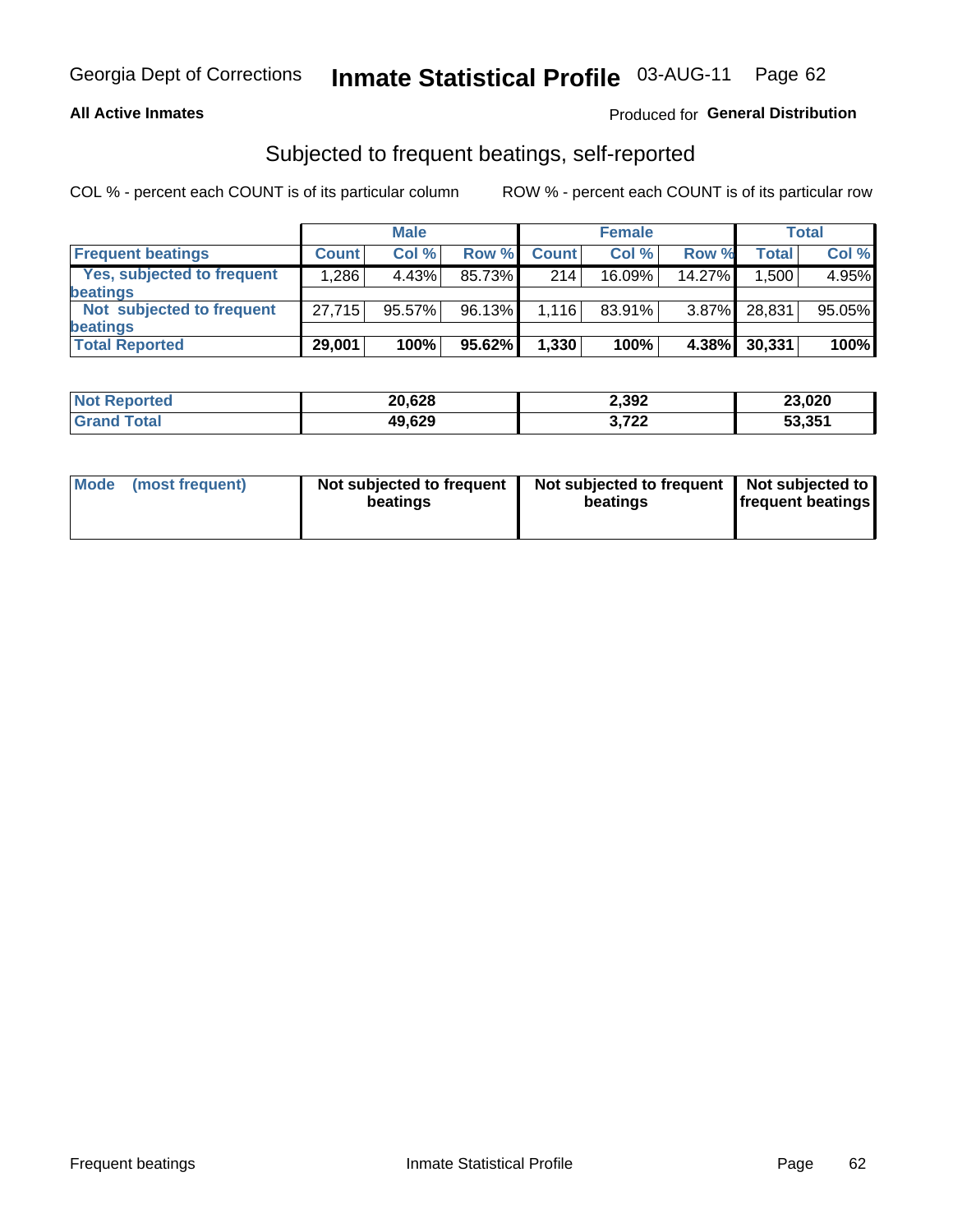#### **All Active Inmates**

## Produced for General Distribution

## Father absent during inmate's childhood

COL % - percent each COUNT is of its particular column

|                           |              | <b>Male</b> |           |              | <b>Female</b> |          |              | Total  |
|---------------------------|--------------|-------------|-----------|--------------|---------------|----------|--------------|--------|
| <b>Father Absent</b>      | <b>Count</b> | Col%        | Row %     | <b>Count</b> | Col %         | Row %    | <b>Total</b> | Col %  |
| Yes, father was absent    | 14.062       | 48.49%      | 96.53%    | 506          | 38.05%        | $3.47\%$ | 14.568       | 48.03% |
| No, father was not absent | 14.939       | 51.51%      | 94.77%I   | 824          | 61.95%        | $5.23\%$ | 15,763       | 51.97% |
| <b>Total Reported</b>     | 29,001       | 100%        | $95.62\%$ | 1,330        | 100%          |          | 4.38% 30,331 | 100%   |

| <b>Not Reported</b> | 20,628 | 2,392              | 23,020 |
|---------------------|--------|--------------------|--------|
| <b>Srand Total</b>  | 49,629 | フクク<br>1 L L<br>v. | 53,351 |

|  | Mode (most frequent) |  | No, father was not absent No, father was not absent No, father was not | absent |
|--|----------------------|--|------------------------------------------------------------------------|--------|
|--|----------------------|--|------------------------------------------------------------------------|--------|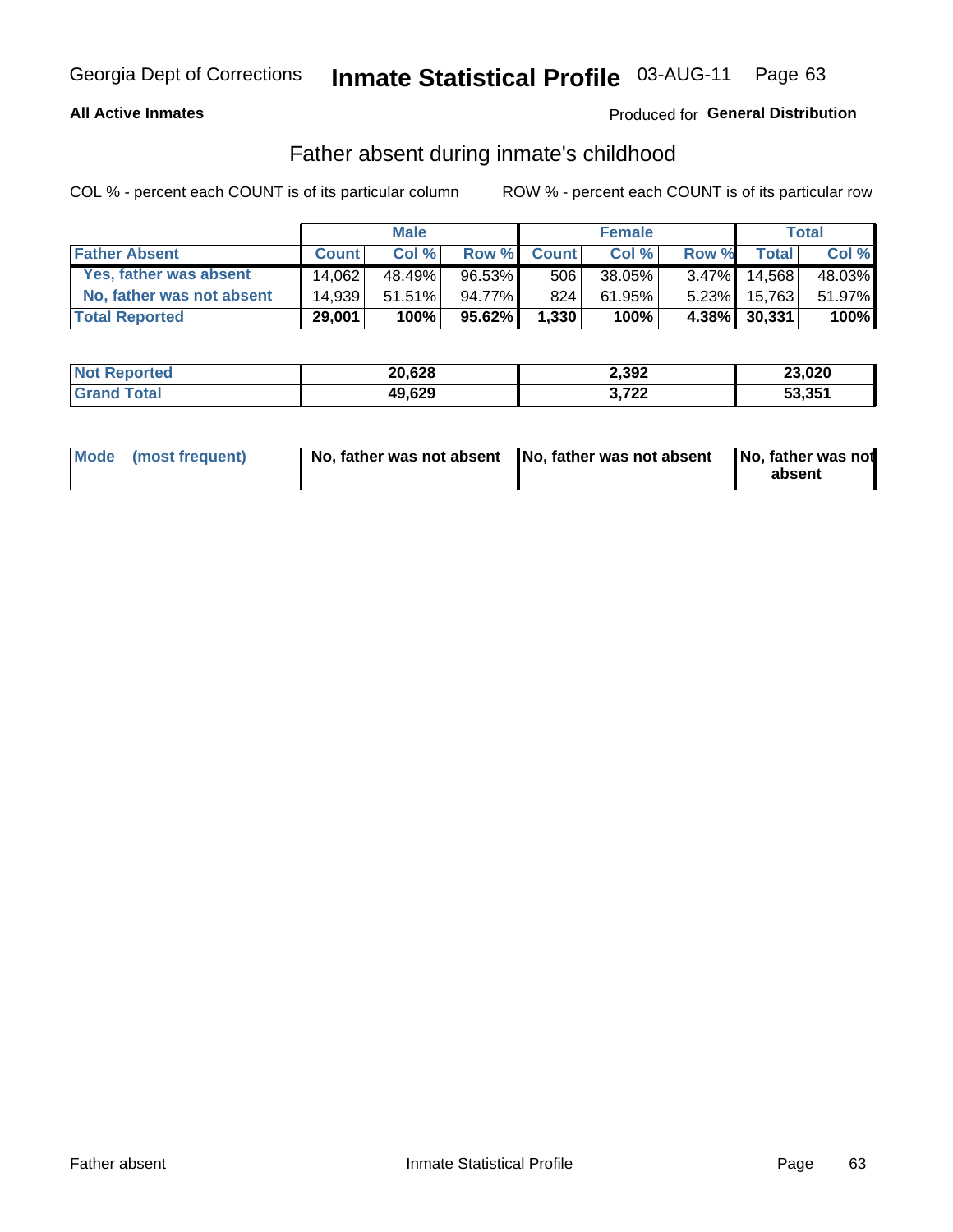#### **All Active Inmates**

## Produced for General Distribution

## Mother absent during inmate's childhood

COL % - percent each COUNT is of its particular column

|                           |              | <b>Male</b> |           |                  | <b>Female</b> |          |              | Total  |
|---------------------------|--------------|-------------|-----------|------------------|---------------|----------|--------------|--------|
| <b>Mother Absent</b>      | <b>Count</b> | Col%        | Row %     | <b>Count</b>     | Col %         | Row %    | <b>Total</b> | Col %  |
| Yes, mother was absent    | 3.716        | 12.81%      | $95.55\%$ | 173 <sup>1</sup> | 13.01%        | $4.45\%$ | 3,889        | 12.82% |
| No, mother was not absent | 25,285       | 87.19%      | 95.62%    | 1.157            | 86.99%        | $4.38\%$ | 26,442       | 87.18% |
| <b>Total Reported</b>     | 29,001       | 100%        | $95.62\%$ | 1,330            | 100%          |          | 4.38% 30,331 | 100%   |

| <b>Not Reported</b> | 20,628 | 2,392          | 23,020 |
|---------------------|--------|----------------|--------|
| <b>Tota</b>         | 49,629 | - 700<br>3,7ZZ | 53.351 |

| Mode (most frequent) | No, mother was not absent   No, mother was not absent   No, mother was | not absent |
|----------------------|------------------------------------------------------------------------|------------|
|                      |                                                                        |            |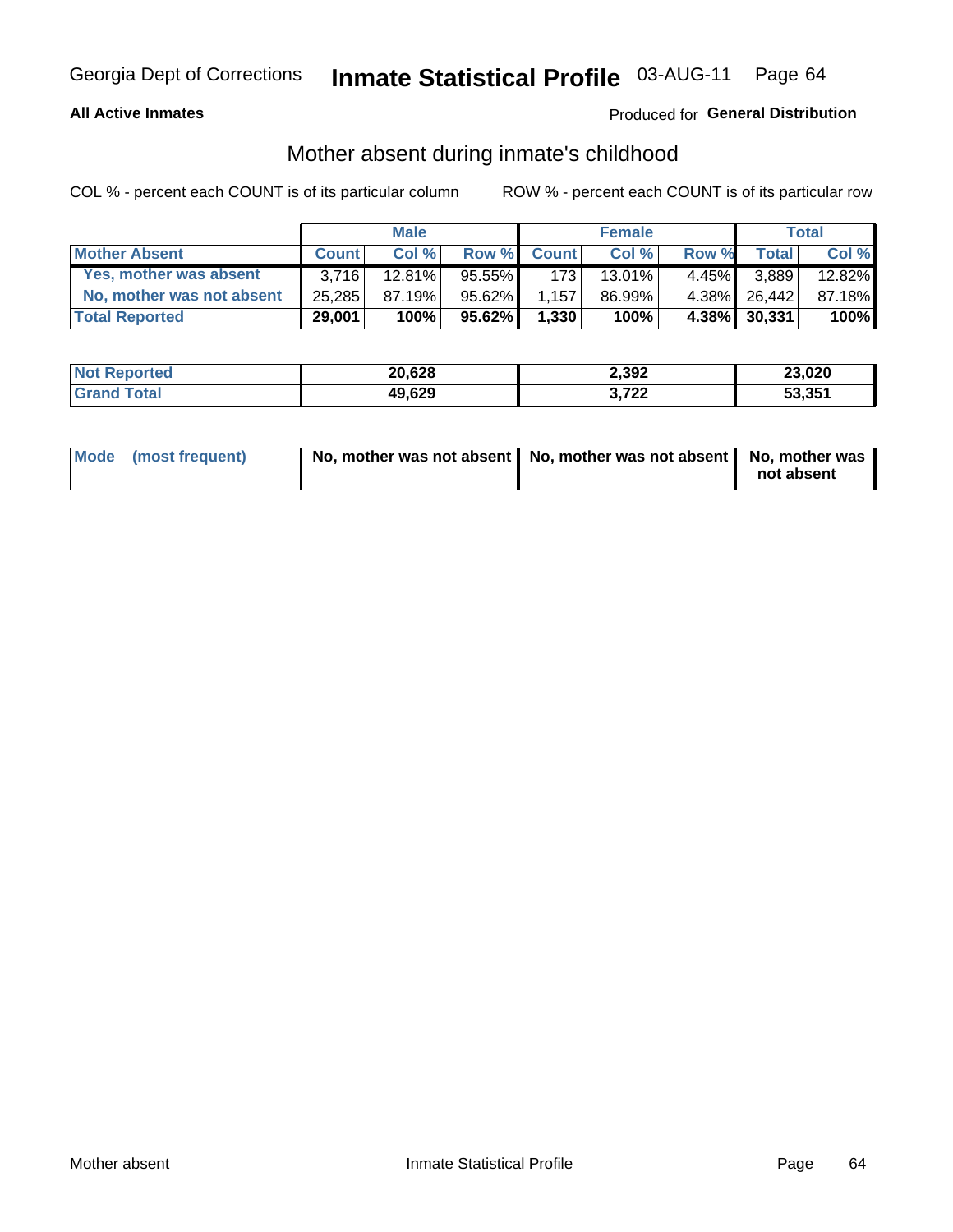#### **All Active Inmates**

### Produced for General Distribution

## Inmate diagnosed as manipulative

COL % - percent each COUNT is of its particular column

|                       |              | <b>Male</b> |        |              | <b>Female</b> |          |              | Total  |
|-----------------------|--------------|-------------|--------|--------------|---------------|----------|--------------|--------|
| <b>Manipulative</b>   | <b>Count</b> | Col %       | Row %  | <b>Count</b> | Col%          | Row %    | <b>Total</b> | Col %  |
| Yes, manipulative     | 5.581        | $20.41\%$   | 99.57% | 24           | 1.81%         | $0.43\%$ | 5.605        | 19.54% |
| No, not manipulative  | 21.770       | 79.59%      | 94.35% | 1,304        | 98.19%        | $5.65\%$ | 23.074       | 80.46% |
| <b>Total Reported</b> | 27,351       | 100%        | 95.37% | 1,328        | 100%          | $4.63\%$ | 28,679       | 100%   |

| <b>Not Reported</b>      | 22,278 | 2,394           | 24,672 |
|--------------------------|--------|-----------------|--------|
| <b>∣Grand T</b><br>™otal | 49,629 | רמד כ<br>J.I LL | 53,351 |

| Mode | (most frequent) | No, not manipulative | No, not manipulative | No. not<br><b>I</b> manipulative |
|------|-----------------|----------------------|----------------------|----------------------------------|
|------|-----------------|----------------------|----------------------|----------------------------------|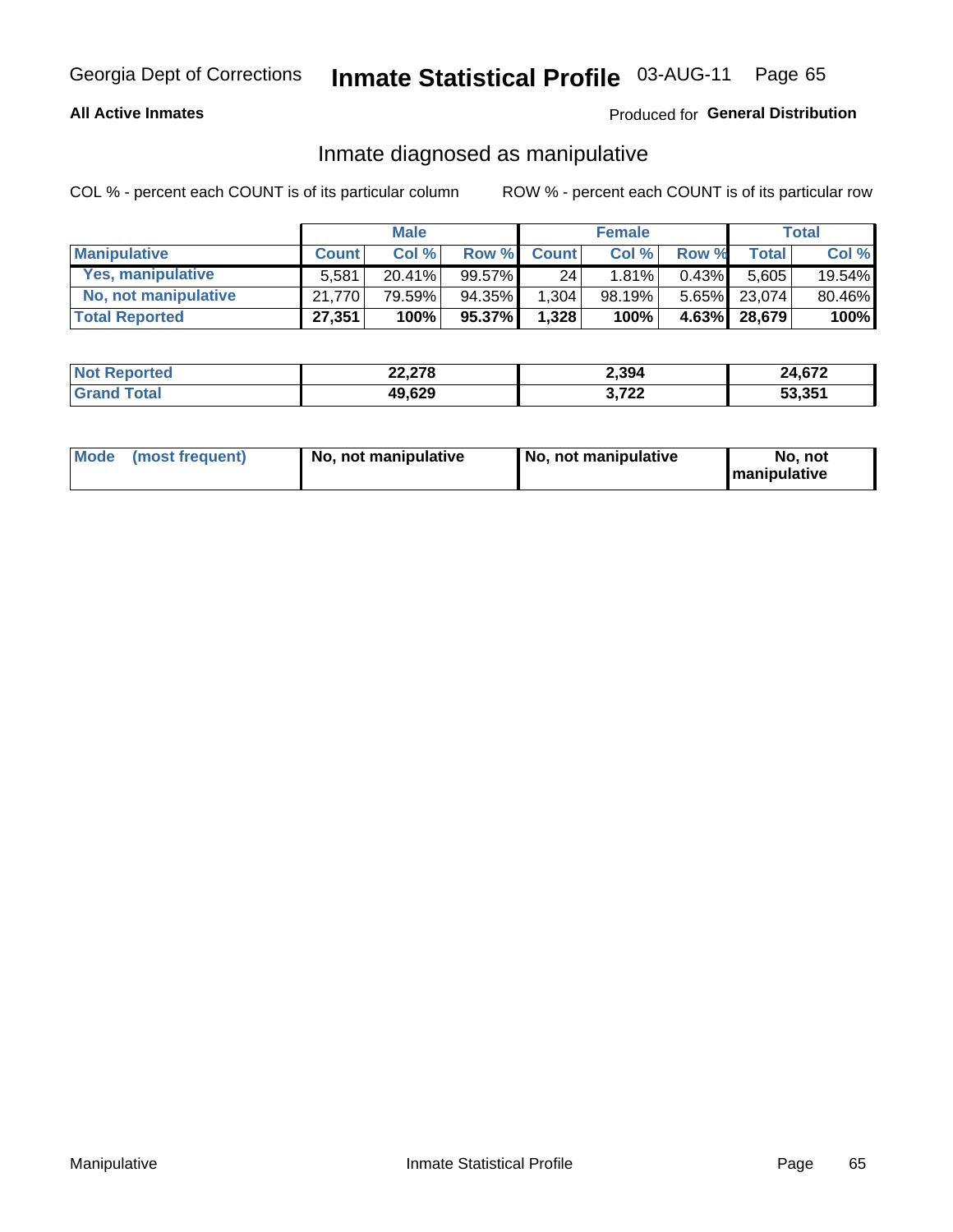#### **All Active Inmates**

Produced for General Distribution

## Inmate diagnosed as assaultive

COL % - percent each COUNT is of its particular column

|                           |              | <b>Male</b> |        |              | <b>Female</b> |          |              | Total  |
|---------------------------|--------------|-------------|--------|--------------|---------------|----------|--------------|--------|
| <b>Assaultive</b>         | <b>Count</b> | Col %       | Row %  | <b>Count</b> | Col %         | Row %    | <b>Total</b> | Col %  |
| Yes, assaultive           | 14.731       | 53.86%      | 95.69% | 663          | 49.92%        | 4.31%    | 15,394       | 53.68% |
| <b>No, not assaultive</b> | 12,620       | $46.14\%$   | 94.99% | 665          | 50.08%        | $5.01\%$ | 13,285       | 46.32% |
| <b>Total Reported</b>     | 27,351       | 100%        | 95.37% | 1,328        | 100%          |          | 4.63% 28,679 | 100%   |

| <b>Not</b>       | 22,278 | 2,394              | 24,672 |
|------------------|--------|--------------------|--------|
| n <sub>tan</sub> | 49,629 | っへへ<br>1 L L<br>v. | 53.351 |

| Mode (most frequent) | Yes, assaultive | No, not assaultive | <b>Yes, assaultive</b> |
|----------------------|-----------------|--------------------|------------------------|
|----------------------|-----------------|--------------------|------------------------|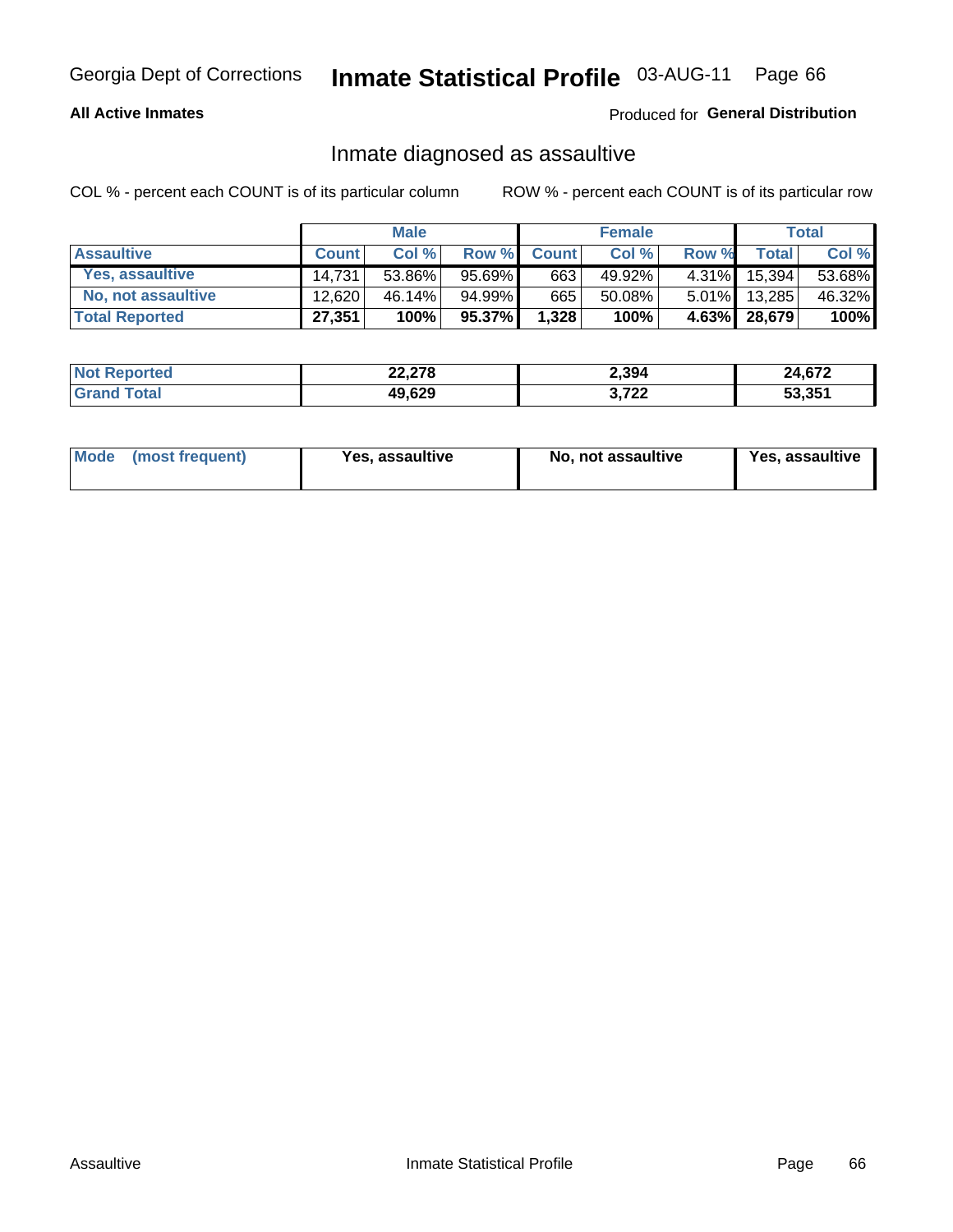#### Inmate Statistical Profile 03-AUG-11 Page 67

**All Active Inmates** 

### **Produced for General Distribution**

# Number of prior Georgia incarcerations

COL % - percent each COUNT is of its particular column

|                                       |              | <b>Male</b> |             |       | <b>Female</b> |       |        | <b>Total</b> |
|---------------------------------------|--------------|-------------|-------------|-------|---------------|-------|--------|--------------|
| <b>Num of Prior GA Incarcerations</b> | <b>Count</b> | Col %       | Row % Count |       | Col %         | Row % | Total  | Col %        |
| $\bf{0}$                              | 28,993       | 58.42%      | 91.59%      | 2,662 | 71.52%        | 8.41% | 31,655 | 59.33%       |
|                                       | 8,601        | 17.33%      | 94.75%      | 477   | 12.82%        | 5.25% | 9,078  | 17.02%       |
| $\mathbf{2}$                          | 4,813        | 9.70%       | 94.84%      | 262   | 7.04%         | 5.16% | 5,075  | 9.51%        |
| 3                                     | 2,916        | 5.88%       | $95.92\%$   | 124   | 3.33%         | 4.08% | 3,040  | 5.70%        |
| $\boldsymbol{4}$                      | 1,793        | 3.61%       | 95.37%      | 87    | 2.34%         | 4.63% | 1,880  | 3.52%        |
| 5                                     | 1,090        | 2.20%       | 95.95%      | 46    | 1.24%         | 4.05% | 1,136  | 2.13%        |
| <b>More Than 5</b>                    | 1,423        | 2.87%       | 95.70%      | 64    | 1.72%         | 4.30% | 1,487  | 2.79%        |
| <b>Total Reported</b>                 | 49,629       | 100%        | 93.02%      | 3,722 | 100.0%        | 6.98% | 53,351 | 100%         |

| <b>Not</b><br>Reported         |        |                |        |
|--------------------------------|--------|----------------|--------|
| <b>⊺otal</b><br><b>'</b> Gran∟ | 49,629 | רמד כ<br>$-66$ | 53,351 |

| Mean (average)       | .00 | .oa | .98 |
|----------------------|-----|-----|-----|
| Median (middle)      |     |     |     |
| Mode (most frequent) |     |     |     |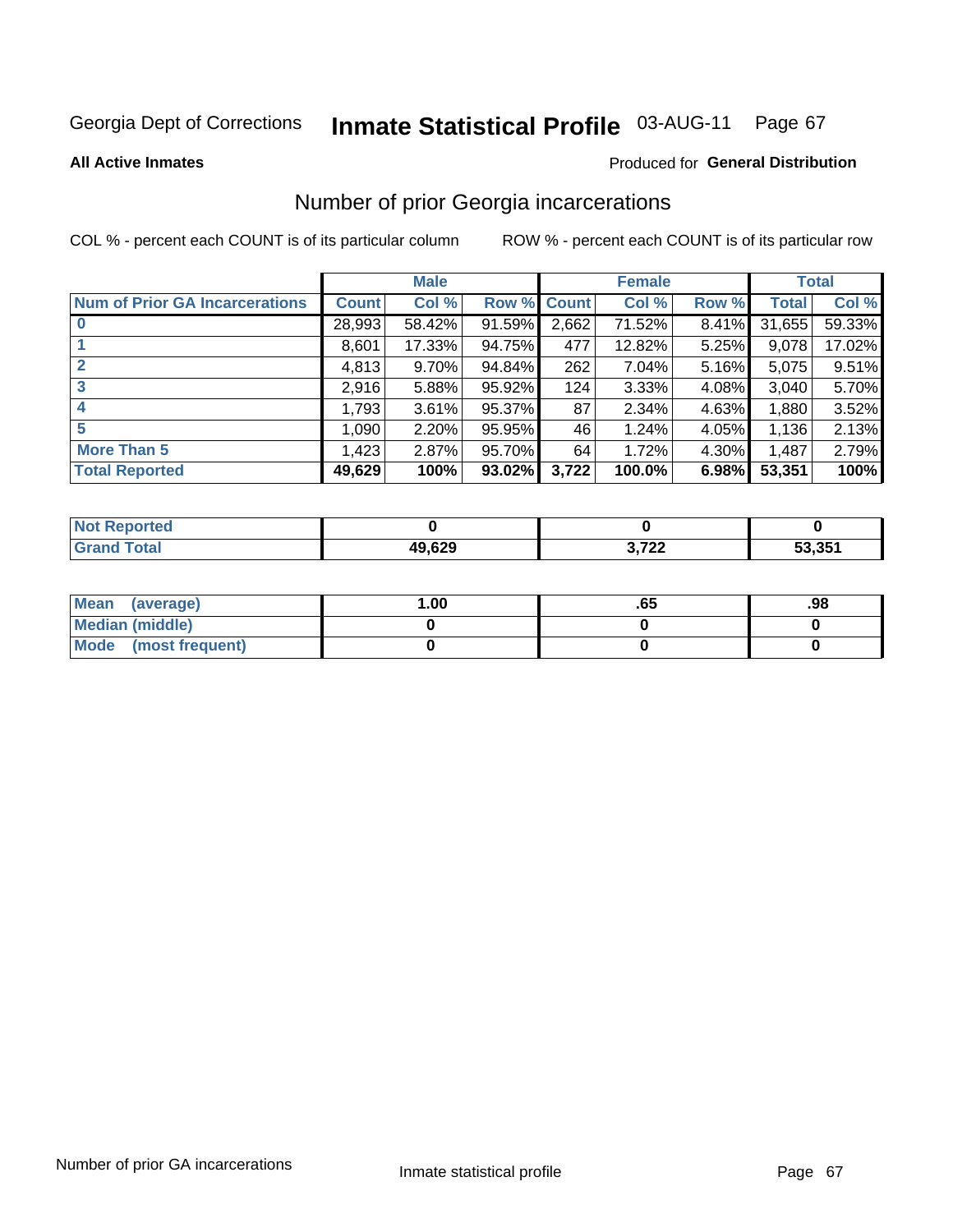#### **Inmate Statistical Profile 03-AUG-11** Page 68

#### **All Active Inmates**

#### Produced for General Distribution

## Prison sentence in years

COL % - percent each COUNT is of its particular column

ROW % - percent each COUNT is of its particular row

|                                 | <b>Male</b>  |        |         |              | <b>Female</b> | <b>Total</b> |              |        |
|---------------------------------|--------------|--------|---------|--------------|---------------|--------------|--------------|--------|
| <b>Prison Sentence In Years</b> | <b>Count</b> | Col %  | Row %   | <b>Count</b> | Col %         | Row %        | <b>Total</b> | Col %  |
| $0 - 1$                         | 1,774        | 3.57%  | 88.74%  | 225          | 6.05%         | 11.26%       | 1,999        | 3.75%  |
| $1.1 - 2$                       | 3,526        | 7.10%  | 87.49%  | 504          | 13.54%        | 12.51%       | 4,030        | 7.55%  |
| $2.1 - 3$                       | 3,940        | 7.94%  | 87.36%  | 570          | 15.31%        | 12.64%       | 4,510        | 8.45%  |
| $3.1 - 4$                       | 2,778        | 5.60%  | 90.05%  | 307          | 8.25%         | 9.95%        | 3,085        | 5.78%  |
| $4.1 - 5$                       | 4,985        | 10.04% | 91.00%  | 493          | 13.25%        | $9.00\%$     | 5,478        | 10.27% |
| $5.1 - 6$                       | 1,985        | 4.00%  | 91.60%  | 182          | 4.89%         | 8.40%        | 2,167        | 4.06%  |
| $6.1 - 7$                       | 1,887        | 3.80%  | 93.00%  | 142          | 3.82%         | 7.00%        | 2,029        | 3.80%  |
| $7.1 - 8$                       | 1,765        | 3.56%  | 94.08%  | 111          | 2.98%         | 5.92%        | 1,876        | 3.52%  |
| $8.1 - 9$                       | 920          | 1.85%  | 95.04%  | 48           | 1.29%         | 4.96%        | 968          | 1.81%  |
| $9.1 - 10$                      | 5,760        | 11.61% | 94.58%  | 330          | 8.87%         | 5.42%        | 6,090        | 11.41% |
| $10.1 - 12$                     | 2,375        | 4.79%  | 95.53%  | 111          | 2.98%         | 4.47%        | 2,486        | 4.66%  |
| $12.1 - 15$                     | 3,758        | 7.57%  | 96.46%  | 138          | 3.71%         | 3.54%        | 3,896        | 7.30%  |
| $15.1 - 20$                     | 3,687        | 7.43%  | 96.24%  | 144          | 3.87%         | 3.76%        | 3,831        | 7.18%  |
| 20.1 - Over                     | 3,105        | 6.26%  | 97.12%  | 92           | 2.47%         | 2.88%        | 3,197        | 5.99%  |
| <b>Life</b>                     | 6,645        | 13.39% | 95.52%  | 312          | 8.38%         | 4.48%        | 6,957        | 13.04% |
| <b>Life Without Parole</b>      | 640          | 1.29%  | 98.16%  | 12           | 0.32%         | 1.84%        | 652          | 1.22%  |
| <b>Death</b>                    | 96           | 0.19%  | 98.97%  |              | 0.03%         | 1.03%        | 97           | 0.18%  |
| <b>Youthful Offenders</b>       | 3            | 0.01%  | 100.00% |              |               |              | 3            | 0.01%  |
| <b>Total Reported</b>           | 49,629       | 100%   | 93.02%  | 3,722        | 100.0%        | 6.98%        | 53,351       | 100%   |

| <b>Not Reported</b>      |        |           |        |
|--------------------------|--------|-----------|--------|
| A <sub>1</sub><br>. Caro | 19,629 | המדי<br>. | 53,351 |

#### **Determinate (numeric) sentences only**

| <b>Mea</b> | $\sim$ $\sim$<br>14.V. | $\sim$<br>א⊽.וי<br>----- | 3.99 |
|------------|------------------------|--------------------------|------|
|            |                        |                          |      |

All sentences (including determinate), with life, life without parole, and death sentences figured at 45 years

| <b>Mea</b><br><br>20.32<br>.96<br>- 74<br>ZZ.UJ<br>___<br>____<br>___ |
|-----------------------------------------------------------------------|
|-----------------------------------------------------------------------|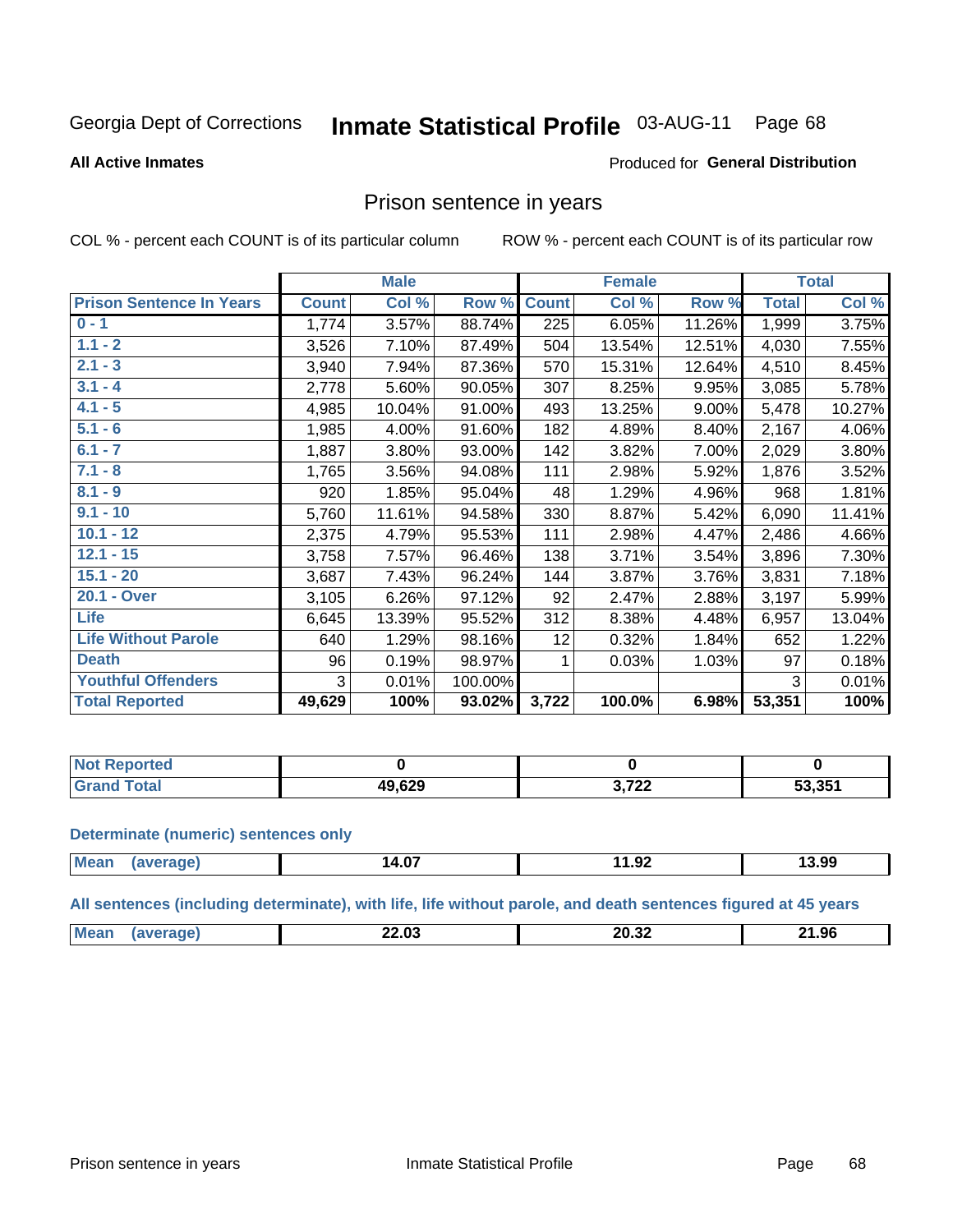#### Inmate Statistical Profile 03-AUG-11 Page 69

#### **All Active Inmates**

#### **Produced for General Distribution**

# Primary offense, broken out into felonies vs misdemeanors

COL % - percent each COUNT is of its particular column

|                                  | <b>Male</b>  |        |           | <b>Female</b>      |        |        | Total   |         |
|----------------------------------|--------------|--------|-----------|--------------------|--------|--------|---------|---------|
| <b>Felonies and Misdemeanors</b> | <b>Count</b> | Col%   |           | <b>Row % Count</b> | Col%   | Row %  | Total,  | Col %   |
| <b>Felonies</b>                  | 48,534       | 99.98% | $93.21\%$ | 3,534              | 99.92% | 6.79%  | 52,068  | 99.98%  |
| <b>Misdemeanors</b>              | 9            | .02%   | 75.00%    | າ                  | .08%   | 25.00% | $12 \,$ | $.02\%$ |
| <b>Total Reported</b>            | 48,543       | 100%   | $93.21\%$ | 3,537              | 100%   | 6.79%  | 52,080  | 100%    |

| ted<br>NO | 1086   | 185    | , , , ,<br>14 I I |
|-----------|--------|--------|-------------------|
| ⊺ota.     | 10 G20 | ,0 700 | 3.351             |

| Mo | ____ | 11 C.S<br>. | onies<br>. |
|----|------|-------------|------------|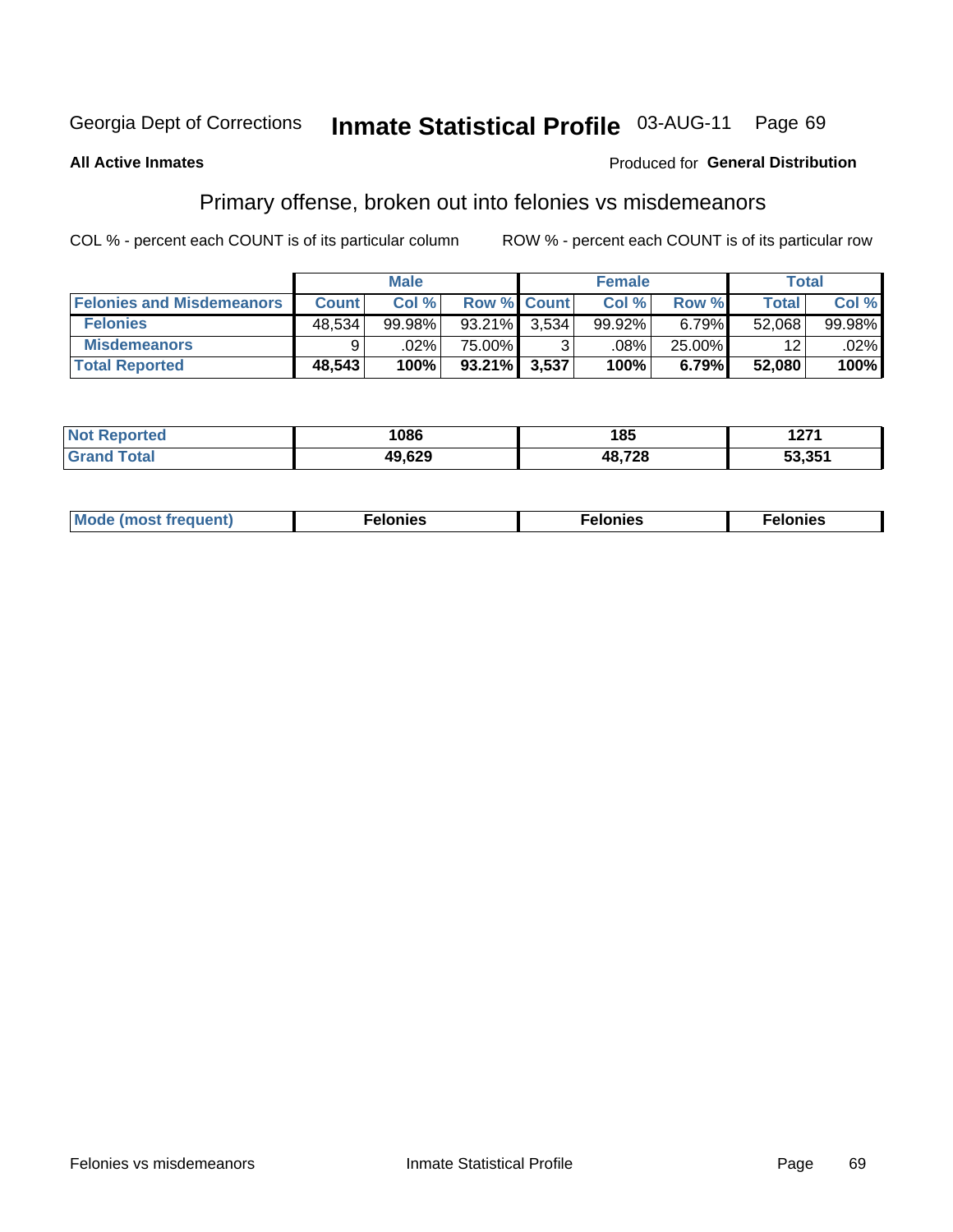#### **Inmate Statistical Profile 03-AUG-11** Page 70

#### **All Active Inmates**

#### Produced for General Distribution

# Primary offense, broken out into six broad crime categories

COL % - percent each COUNT is of its particular column

|                                  | <b>Male</b>  |                                 |        | <b>Female</b>      |         |        | <b>Total</b> |        |
|----------------------------------|--------------|---------------------------------|--------|--------------------|---------|--------|--------------|--------|
| <b>Crime Categories</b>          | <b>Count</b> | Col %                           |        | <b>Row % Count</b> | Col %   | Row %  | <b>Total</b> | Col %  |
| <b>Violent</b>                   | 23,094       | 47.57%                          | 94.37% | 1,377              | 38.93%  | 5.63%  | 24,471       | 46.99% |
| <b>Sex Crime</b><br>$\mathbf{2}$ | 7,641        | 15.74%                          | 98.59% | 109                | 3.08%   | 1.41%  | 7,750        | 14.88% |
| $\mathbf{3}$<br><b>Property</b>  | 9,009        | 18.56%                          | 88.63% | 1,156              | 32.68%  | 11.37% | 10,165       | 19.52% |
| <b>Drug</b><br>4                 | 6,757        | 13.92%                          | 89.81% | 767                | 21.69%  | 10.19% | 7,524        | 14.45% |
| <b>Habit/DUI</b><br>5            | 120          | .25%                            | 94.49% |                    | $.20\%$ | 5.51%  | 127          | .24%   |
| <b>Other</b><br>6                | 1,922        | 3.96%                           | 94.08% | 121                | 3.42%   | 5.92%  | 2,043        | 3.92%  |
| <b>Total Reported</b>            | 48,543       | 3,537<br>93.21%<br>100%<br>100% |        | 6.79%              | 52,080  | 100%   |              |        |

| rtea<br>NO | 1086   | 185                   | ィヘフィ<br>141 I   |
|------------|--------|-----------------------|-----------------|
|            | 49.629 | ההדי<br>J.I <i>ll</i> | 53 351<br>JJ.JJ |

| Mo<br>uent)<br>nos | .<br>/iolent | <br>Violent | - --<br><b>Tiolent</b> |
|--------------------|--------------|-------------|------------------------|
|                    |              |             |                        |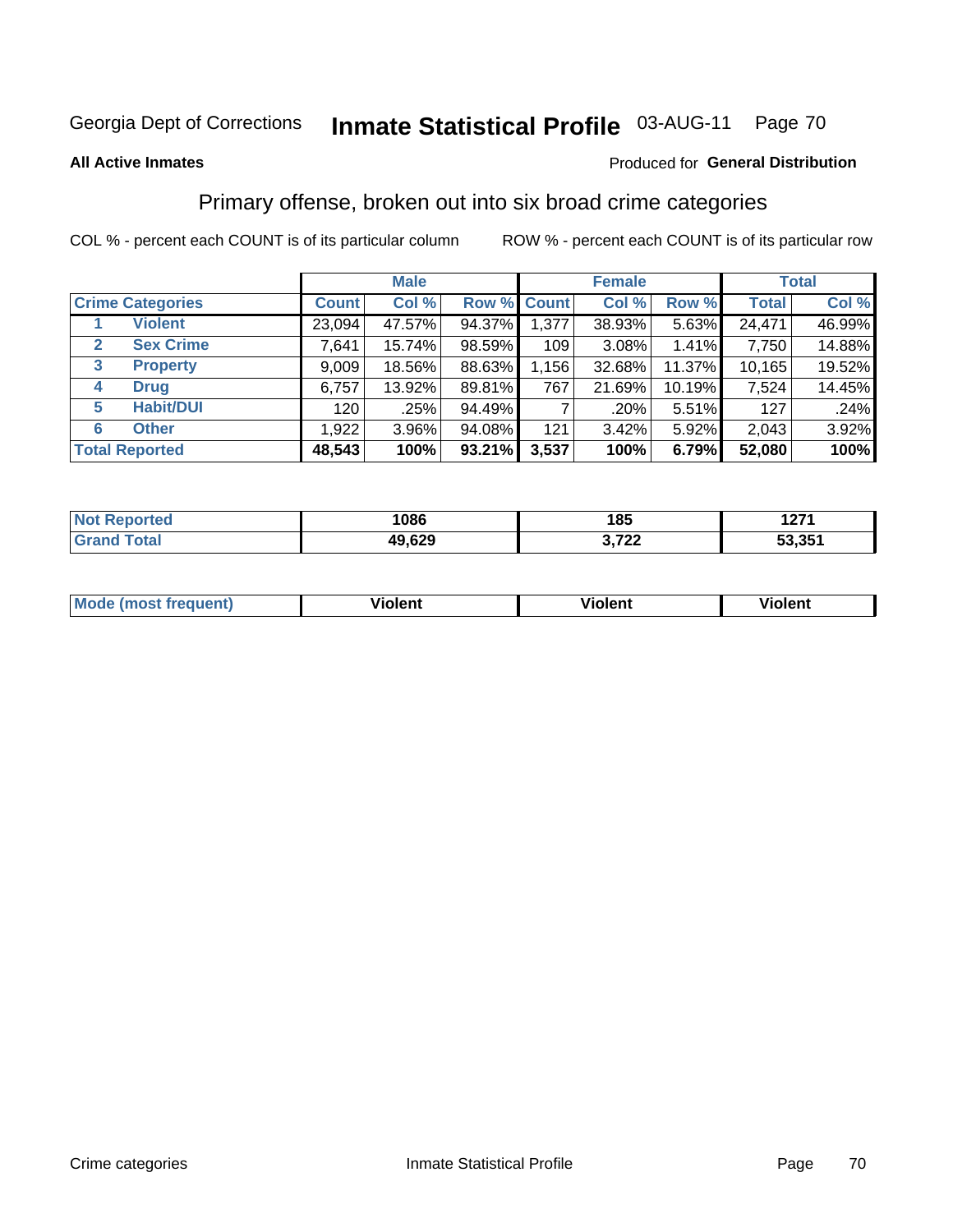# Inmate Statistical Profile 03-AUG-11 Page 71

**Produced for General Distribution** 

#### **All Active Inmates**

# Primary offense, detailed offense code

COL % - percent each COUNT is of its particular column

|      |                                           |                | <b>Male</b> |         |                | <b>Female</b>       |         |                | <b>Total</b> |
|------|-------------------------------------------|----------------|-------------|---------|----------------|---------------------|---------|----------------|--------------|
|      | <b>Primary Offense</b>                    | <b>Count</b>   | Col %       | Row %   | <b>Count</b>   | Col %               | Row %   | <b>Total</b>   | Col %        |
| 25   | <b>Simple Battery</b>                     | 2              | .01%        | 100.00% |                |                     |         | 2              | .01%         |
| 37   | <b>Cruelty To Children</b>                |                |             |         | $\mathbf{1}$   | .03%                | 100.00% | $\mathbf{1}$   | .01%         |
| 43   | <b>Theft By Taking</b>                    | 1              | .01%        | 100.00% |                |                     |         | 1              | .01%         |
| 45   | <b>Burglary</b>                           | $\mathbf 1$    | .01%        | 100.00% |                |                     |         | 1              | .01%         |
| 52   | <b>Bad Checks</b>                         |                |             |         | $\mathbf{1}$   | .03%                | 100.00% | 1              | .01%         |
| 72   | <b>Dui</b>                                | 1              | .01%        | 50.00%  | $\mathbf{1}$   | .03%                | 50.00%  | $\overline{2}$ | .01%         |
| 73   | <b>Obstr Of Law Enf Officer</b>           | $\mathbf{1}$   | .01%        | 100.00% |                |                     |         | $\mathbf{1}$   | .01%         |
| 105  | <b>Family Violence Battery</b>            | 1              | .01%        | 100.00% |                |                     |         | 1              | .01%         |
| 341  | <b>Reckless Driving</b>                   | $\mathbf{1}$   | .01%        | 100.00% |                |                     |         | 1              | .01%         |
| 410  | <b>Viol Motor Veh License/P</b>           | $\mathbf 1$    | .01%        | 100.00% |                |                     |         | $\mathbf{1}$   | .01%         |
| 1100 | <b>Misc Homicide Offense</b>              | 11             | .02%        | 84.62%  | $\overline{2}$ | .06%                | 15.38%  | 13             | .02%         |
| 1101 | <b>Murder</b>                             | 4,998          | 10.30%      | 94.36%  | 299            | 8.45%               | 5.64%   | 5,297          | 10.17%       |
| 1102 | <b>Voluntary Manslaughter</b>             | 1,031          | 2.12%       | 89.42%  | 122            | 3.45%               | 10.58%  | 1,153          | 2.21%        |
| 1103 | <b>Involuntary Manslaughter</b>           | 118            | .24%        | 84.29%  | 22             | .62%                | 15.71%  | 140            | .27%         |
| 1118 | <b>Feticide By Vehicle</b>                | 2              | .01%        | 40.00%  | 3              | .08%                | 60.00%  | 5              | .01%         |
| 1119 | <b>Vol Manslaughter Of</b>                | $\overline{2}$ | .01%        | 100.00% |                |                     |         | $\overline{2}$ | .01%         |
|      | <b>Fetus</b>                              |                |             |         |                |                     |         |                |              |
| 1120 | <b>Reckless Abandonment</b>               | $\overline{2}$ | .01%        | 100.00% |                |                     |         | 2              | .01%         |
| 1121 | <b>Feticide</b>                           | $\overline{2}$ | .01%        | 100.00% |                |                     |         | $\overline{2}$ | .01%         |
| 1123 | <b>Vehicular Homicide</b>                 | 326            | .67%        | 88.35%  | 43             | $\overline{1.22\%}$ | 11.65%  | 369            | .71%         |
| 1124 | <b>Homicide By Vessel</b>                 | 18             | .04%        | 78.26%  | 5              | .14%                | 21.74%  | 23             | .04%         |
| 1125 | <b>Conceal Death Of</b><br><b>Another</b> | 6              | .01%        | 75.00%  | $\overline{2}$ | .06%                | 25.00%  | $\,8\,$        | .02%         |
| 1190 | <b>Atmpt Murder</b>                       | 27             | .06%        | 96.43%  | $\mathbf{1}$   | .03%                | 3.57%   | 28             | .05%         |
| 1191 | <b>Murder, Conspire To</b>                | 7              | .01%        | 77.78%  | $\overline{2}$ | .06%                | 22.22%  | 9              | .02%         |
|      | <b>Commit</b>                             |                |             |         |                |                     |         |                |              |
| 1300 | <b>Misc Assault/Battery</b>               | 11             | .02%        | 91.67%  | $\mathbf{1}$   | .03%                | 8.33%   | 12             | .02%         |
| 1301 | <b>Family Violence Battery</b>            | 101            | .21%        | 98.06%  | $\overline{2}$ | .06%                | 1.94%   | 103            | .20%         |
| 1302 | <b>Aggrav Assault</b>                     | 4,451          | 9.17%       | 94.60%  | 254            | 7.18%               | 5.40%   | 4,705          | 9.03%        |
| 1303 | <b>Atmpt Aggrav Assault</b>               | 5              | .01%        | 71.43%  | $\overline{2}$ | .06%                | 28.57%  | 7              | .01%         |
| 1304 | <b>Aggravated Assault On</b>              | 4              | .01%        | 100.00% |                |                     |         | 4              | .01%         |
| 1305 | $65+$<br><b>Aggrav Battery</b>            | 882            | 1.82%       | 93.33%  | 63             | 1.78%               | 6.67%   | 945            | 1.81%        |
| 1306 | <b>Misc Family Violence</b>               | $\overline{2}$ | .01%        | 100.00% |                |                     |         | $\overline{2}$ | .01%         |
| 1307 | <b>Terrorist Threats &amp; Acts</b>       | 376            | .77%        | 97.16%  | 11             | .31%                | 2.84%   | 387            | .74%         |
| 1308 | <b>False Imprisonment</b>                 | 187            | .39%        | 98.42%  | 3              | .08%                | 1.58%   | 190            | .36%         |
| 1309 | <b>False Impris Color Legal</b>           | 1              | .01%        | 100.00% |                |                     |         | $\mathbf 1$    | .01%         |
| 1311 | <b>Kidnapping</b>                         | 1,549          | 3.19%       | 96.93%  | 49             | 1.39%               | 3.07%   | 1,598          | 3.07%        |
| 1312 | <b>Interference With</b>                  | 9 <sup>1</sup> | .02%        | 81.82%  | $\overline{2}$ | .06%                | 18.18%  | 11             | .02%         |
|      | <b>Custody</b>                            |                |             |         |                |                     |         |                |              |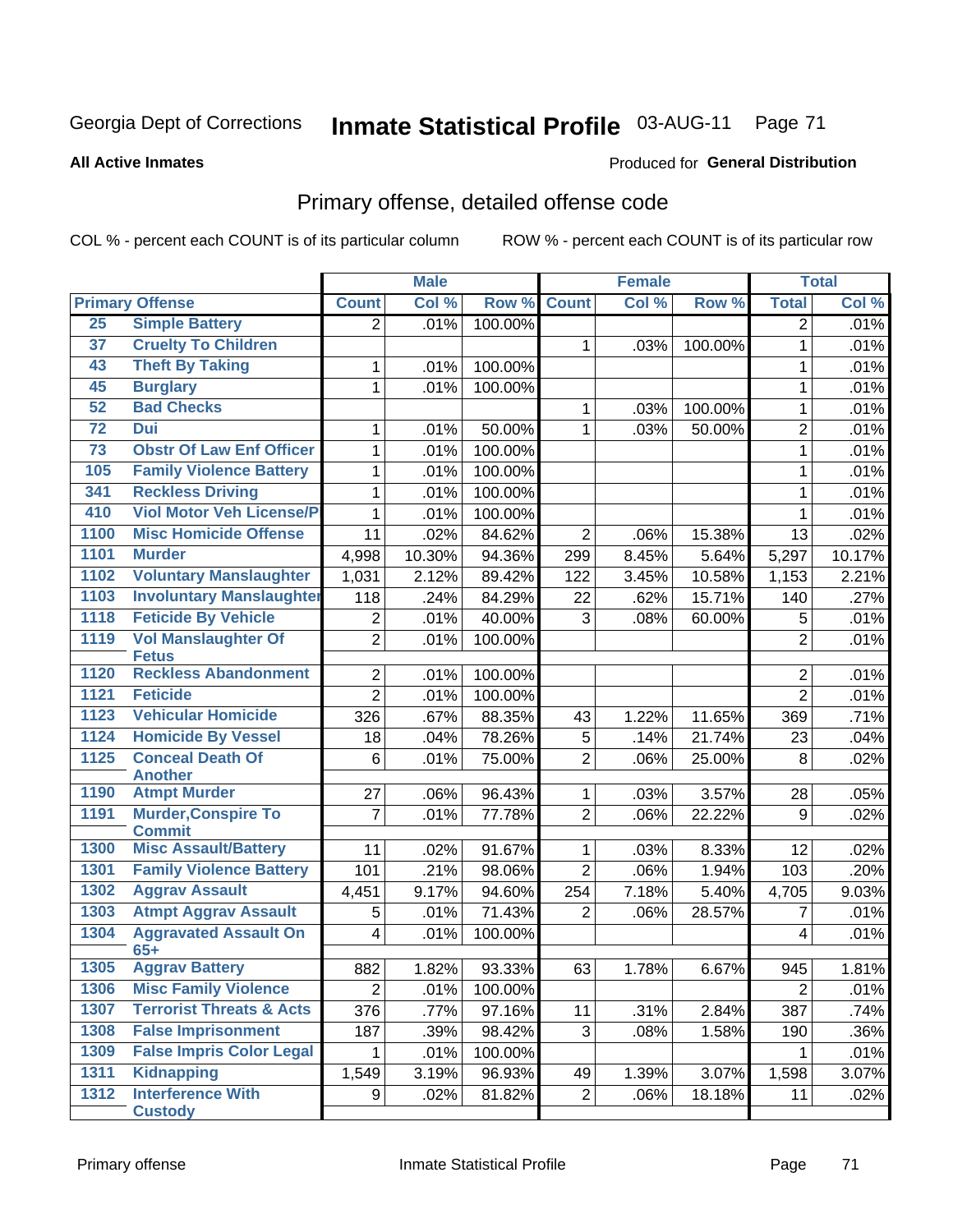# Inmate Statistical Profile 03-AUG-11 Page 72

**All Active Inmates** 

### Produced for General Distribution

# Primary offense, detailed offense code

COL % - percent each COUNT is of its particular column

|      |                                              |              | <b>Male</b> |         |                         | <b>Female</b> |         |                | <b>Total</b> |
|------|----------------------------------------------|--------------|-------------|---------|-------------------------|---------------|---------|----------------|--------------|
|      | <b>Primary Offense</b>                       | <b>Count</b> | Col %       | Row %   | <b>Count</b>            | Col %         | Row %   | <b>Total</b>   | Col %        |
| 1314 | <b>Aggrav Assault Peace</b>                  | 283          | .58%        | 94.65%  | 16                      | .45%          | 5.35%   | 299            | .57%         |
| 1315 | <b>Ofcr</b><br><b>Aggrav Battery Peace</b>   | 18           | .04%        | 90.00%  | $\overline{2}$          | .06%          | 10.00%  | 20             | .04%         |
|      | <b>Ofcr</b>                                  |              |             |         |                         |               |         |                |              |
| 1316 | <b>Simple Battery</b>                        | 20           | .04%        | 100.00% |                         |               |         | 20             | .04%         |
| 1317 | <b>Reck Cond Infected</b>                    | 10           | .02%        | 90.91%  | 1                       | .03%          | 9.09%   | 11             | .02%         |
|      | <b>Person</b>                                |              |             |         |                         |               |         |                |              |
| 1318 | <b>Injury By Vehicle</b>                     | 104          | .21%        | 90.43%  | 11                      | .31%          | 9.57%   | 115            | .22%         |
| 1320 | <b>Stalking</b>                              | 5            | .01%        | 100.00% |                         |               |         | 5              | .01%         |
| 1321 | <b>Aggrav Stalking</b>                       | 237          | .49%        | 96.73%  | 8                       | .23%          | 3.27%   | 245            | .47%         |
| 1390 | <b>Atmpt Kidnap</b>                          | 4            | .01%        | 100.00% |                         |               |         | 4              | .01%         |
| 1400 | <b>Arson Misc</b>                            | 1            | .01%        | 100.00% |                         |               |         | 1              | .01%         |
| 1401 | <b>Arson 1st Degree</b>                      | 86           | .18%        | 81.13%  | 20                      | .57%          | 18.87%  | 106            | .20%         |
| 1402 | <b>Arson 2nd Degree</b>                      | 13           | .03%        | 100.00% |                         |               |         | 13             | .02%         |
| 1403 | <b>Arson 3rd Degree</b>                      | $\mathbf{1}$ | .01%        | 100.00% |                         |               |         | 1              | .01%         |
| 1404 | <b>Crmnl Poss Explosives</b>                 | $\mathbf{1}$ | .01%        | 100.00% |                         |               |         | 1              | .01%         |
| 1501 | <b>Crmnl Damage 1st</b>                      | 24           | .05%        | 92.31%  | $\overline{2}$          | .06%          | 7.69%   | 26             | .05%         |
|      | <b>Degree</b>                                |              |             |         |                         |               |         |                |              |
| 1502 | <b>Crmnl Damage 2nd</b>                      | 95           | .20%        | 95.00%  | 5                       | .14%          | 5.00%   | 100            | .19%         |
| 1504 | <b>Degree</b><br><b>Damage, Destroy Secr</b> | 1            | .01%        | 100.00% |                         |               |         | 1              | .01%         |
|      | <b>Prop</b>                                  |              |             |         |                         |               |         |                |              |
| 1506 | <b>Alter Id</b>                              | $\mathbf{1}$ | .01%        | 100.00% |                         |               |         | 1              | .01%         |
| 1601 | <b>Burglary</b>                              | 5,137        | 10.58%      | 96.22%  | 202                     | 5.71%         | 3.78%   | 5,339          | 10.25%       |
| 1602 | <b>Poss Tools Commit</b>                     | 38           | .08%        | 97.44%  | 1                       | .03%          | 2.56%   | 39             | .07%         |
|      | <b>Crime</b>                                 |              |             |         |                         |               |         |                |              |
| 1690 | <b>Atmpt Burglary</b>                        | 35           | .07%        | 97.22%  | 1                       | .03%          | 2.78%   | 36             | .07%         |
| 1700 | <b>Misc Forgery</b>                          | 1            | .01%        | 100.00% |                         |               |         | 1              | .01%         |
| 1701 | <b>Forgery 1st Degree</b>                    | 1,046        | 2.15%       | 72.99%  | 387                     | 10.94%        | 27.01%  | 1,433          | 2.75%        |
| 1702 | <b>Forgery 2nd Degree</b>                    | 28           | .06%        | 80.00%  | 7                       | .20%          | 20.00%  | 35             | .07%         |
| 1704 | <b>Bad Checks</b>                            | 7            | .01%        | 63.64%  | $\overline{\mathbf{4}}$ | .11%          | 36.36%  | 11             | .02%         |
| 1750 | <b>Fraudulent Checks</b>                     | 5            | .01%        | 83.33%  | 1                       | .03%          | 16.67%  | 6              | .01%         |
| 1751 | <b>Theft Credit Card</b>                     | 17           | .04%        | 77.27%  | $\overline{5}$          | .14%          | 22.73%  | 22             | .04%         |
| 1752 | <b>Forgery Credit Card</b>                   |              |             |         | $\overline{1}$          | .03%          | 100.00% | $\overline{1}$ | .01%         |
| 1753 | <b>Fraudulent Credit Card</b>                | 63           | .13%        | 65.63%  | 33                      | .93%          | 34.38%  | 96             | .18%         |
| 1755 | <b>Recv Gds, Srvs Fraud</b>                  |              |             |         | $\mathbf{1}$            | .03%          | 100.00% | 1              | .01%         |
|      | <b>Obtnd</b>                                 |              |             |         |                         |               |         |                |              |
| 1756 | <b>Financial Identity Fraud</b>              | 46           | .09%        | 58.97%  | 32                      | .90%          | 41.03%  | 78             | .15%         |
| 1759 | <b>Telecommunications</b><br><b>Fraud</b>    | 1            | .01%        | 100.00% |                         |               |         | $\mathbf 1$    | .01%         |
| 1760 | <b>Computer Pornography</b>                  | 39           | .08%        | 100.00% |                         |               |         | 39             | .07%         |
|      |                                              |              |             |         |                         |               |         |                |              |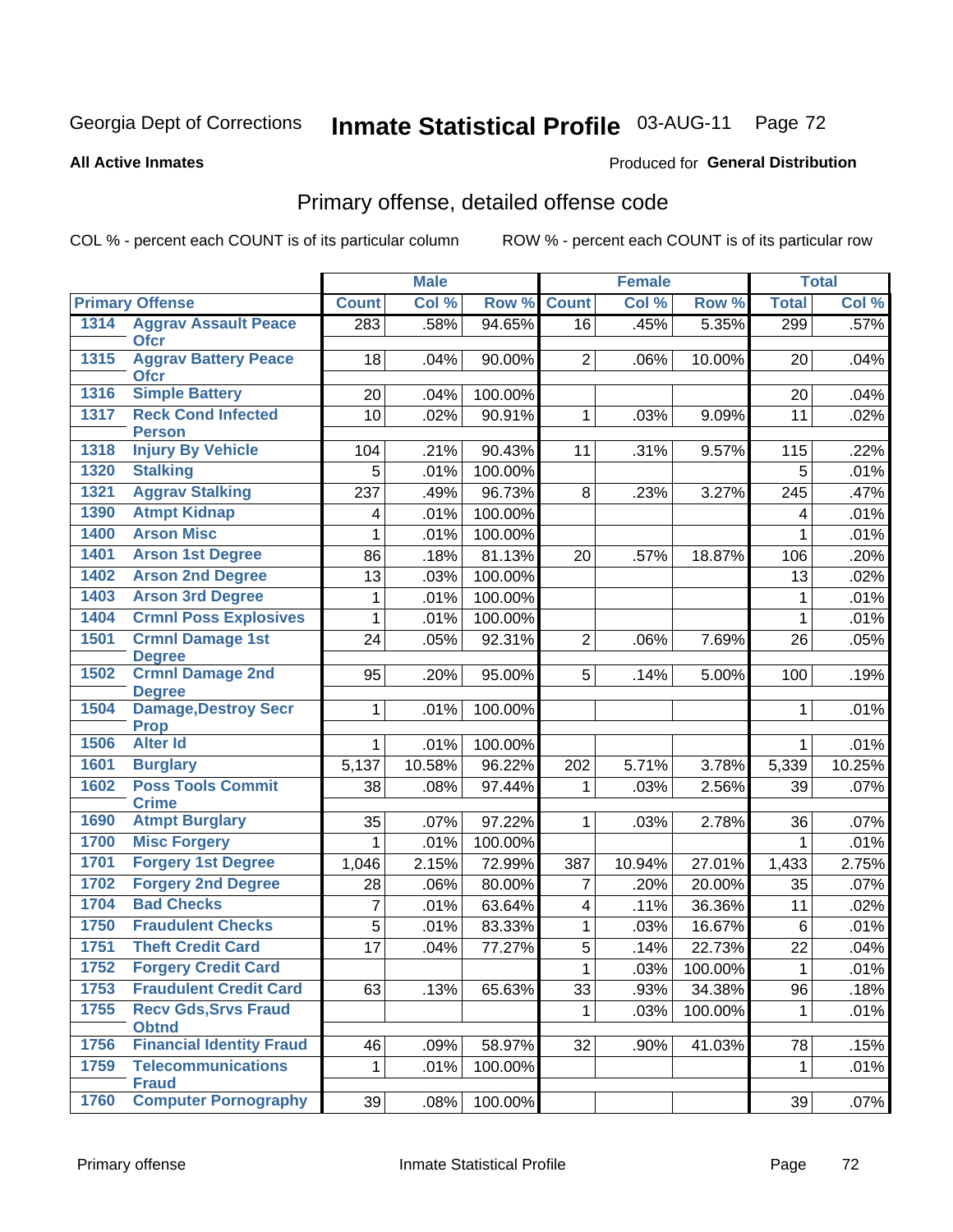# Inmate Statistical Profile 03-AUG-11 Page 73

#### **All Active Inmates**

### Produced for General Distribution

# Primary offense, detailed offense code

COL % - percent each COUNT is of its particular column

|      |                                            |                 | <b>Male</b> |         |                         | <b>Female</b> |         |                 | <b>Total</b> |
|------|--------------------------------------------|-----------------|-------------|---------|-------------------------|---------------|---------|-----------------|--------------|
|      | <b>Primary Offense</b>                     | <b>Count</b>    | Col %       | Row %   | <b>Count</b>            | Col %         | Row %   | <b>Total</b>    | Col %        |
| 1761 | <b>Computer Theft</b>                      | 3               | .01%        | 20.00%  | $\overline{12}$         | .34%          | 80.00%  | $\overline{15}$ | .03%         |
| 1762 | <b>Computer Trespass</b>                   | $\mathbf{1}$    | .01%        | 100.00% |                         |               |         | 1               | .01%         |
| 1796 | <b>Fraudulent Access</b>                   | $\overline{2}$  | .01%        | 100.00% |                         |               |         | $\overline{2}$  | .01%         |
|      | <b>Compute</b>                             |                 |             |         |                         |               |         |                 |              |
| 1799 | <b>Misc Fraud</b>                          | 10              | .02%        | 71.43%  | 4                       | .11%          | 28.57%  | 14              | .03%         |
| 1802 | <b>Theft By Taking</b>                     | 830             | 1.71%       | 82.75%  | 173                     | 4.89%         | 17.25%  | 1,003           | 1.93%        |
| 1803 | <b>Theft By Deception</b>                  | 45              | .09%        | 80.36%  | 11                      | .31%          | 19.64%  | 56              | .11%         |
| 1804 | <b>Theft By Extortion</b>                  | $\overline{2}$  | .01%        | 100.00% |                         |               |         | $\overline{2}$  | .01%         |
| 1805 | <b>Theft Of Lost Property</b>              | $\mathbf{1}$    | .01%        | 100.00% |                         |               |         | $\mathbf{1}$    | .01%         |
| 1806 | <b>Theft By Rec Stolen Prop</b>            | 795             | 1.64%       | 93.75%  | 53                      | 1.50%         | 6.25%   | 848             | 1.63%        |
| 1807 | <b>Theft Of Services</b>                   | 6               | .01%        | 85.71%  | 1                       | .03%          | 14.29%  | $\overline{7}$  | .01%         |
| 1808 | <b>Theft By Conversion</b>                 | 27              | .06%        | 77.14%  | 8                       | .23%          | 22.86%  | 35              | .07%         |
| 1811 | <b>Convsn Paymnts Real</b>                 | $\mathbf 1$     | .01%        | 100.00% |                         |               |         | 1               | .01%         |
|      | <b>Propy</b>                               |                 |             |         |                         |               |         |                 |              |
| 1812 | <b>Atmpt Theft By Taking</b>               | 9               | .02%        | 100.00% |                         |               |         | 9               | .02%         |
| 1813 | <b>Theft Motorveh Or Part</b>              | 68              | .14%        | 93.15%  | 5                       | .14%          | 6.85%   | 73              | .14%         |
| 1815 | <b>Theft Bring Prop In State</b>           | $\overline{7}$  | .01%        | 100.00% |                         |               |         | 7               | .01%         |
| 1816 | <b>Theft Recv Prop Out</b><br><b>State</b> |                 |             |         | 1                       | .03%          | 100.00% | 1               | .01%         |
| 1821 | <b>Theft By Shoplifting</b>                | 372             | .77%        | 68.76%  | 169                     | 4.78%         | 31.24%  | 541             | 1.04%        |
| 1880 | <b>Entering Vehicle</b>                    | 133             | .27%        | 99.25%  | 1                       | .03%          | .75%    | 134             | .26%         |
| 1901 | <b>Robbery</b>                             | 1,612           | 3.32%       | 93.83%  | 106                     | 3.00%         | 6.17%   | 1,718           | 3.30%        |
| 1902 | <b>Armed Robbery</b>                       | 5,262           | 10.84%      | 96.85%  | 171                     | 4.83%         | 3.15%   | 5,433           | 10.43%       |
| 1903 | <b>Robbery By Force</b>                    | 253             | .52%        | 90.36%  | 27                      | .76%          | 9.64%   | 280             | .54%         |
| 1904 | <b>Robbery By Intimidation</b>             | 279             | .57%        | 93.31%  | 20                      | .57%          | 6.69%   | 299             | .57%         |
| 1905 | <b>Robbery By Sudden</b>                   | 118             | .24%        | 92.19%  | 10                      | .28%          | 7.81%   | 128             | .25%         |
|      | <b>Snatch</b>                              |                 |             |         |                         |               |         |                 |              |
| 1911 | <b>Hijacking Motor Vehicle</b>             | 40              | .08%        | 100.00% |                         |               |         | 40              | .08%         |
| 1991 | <b>Atmpt Robbery</b>                       | 33              | .07%        | 97.06%  | 1                       | .03%          | 2.94%   | 34              | .07%         |
| 1992 | <b>Atmpt Armed Robbery</b>                 | 76              | .16%        | 92.68%  | 6                       | .17%          | 7.32%   | 82              | .16%         |
| 2000 | <b>Misc Sexual Offense</b>                 | $\overline{17}$ | .04%        | 100.00% |                         |               |         | 17              | .03%         |
| 2001 | <b>Rape</b>                                | 1,749           | 3.60%       | 99.77%  | $\overline{\mathbf{4}}$ | .11%          | .23%    | 1,753           | 3.37%        |
| 2002 | <b>Sodomy</b>                              | 20              | .04%        | 95.24%  | $\mathbf{1}$            | .03%          | 4.76%   | 21              | .04%         |
| 2003 | <b>Aggrav Sodomy</b>                       | 211             | .43%        | 99.53%  | 1                       | .03%          | .47%    | 212             | .41%         |
| 2004 | <b>Bestiality</b>                          | 3               | .01%        | 100.00% |                         |               |         | 3               | .01%         |
| 2006 | <b>Incest</b>                              | 173             | .36%        | 97.74%  | 4                       | .11%          | 2.26%   | 177             | .34%         |
| 2007 | <b>Bigamy</b>                              |                 |             |         | 1                       | .03%          | 100.00% | 1               | .01%         |
| 2009 | <b>Aggrav Sexual Battery</b>               | 180             | .37%        | 99.45%  | 1                       | .03%          | .55%    | 181             | .35%         |
| 2011 | <b>Sexual Battery</b>                      | 135             | .28%        | 100.00% |                         |               |         | 135             | .26%         |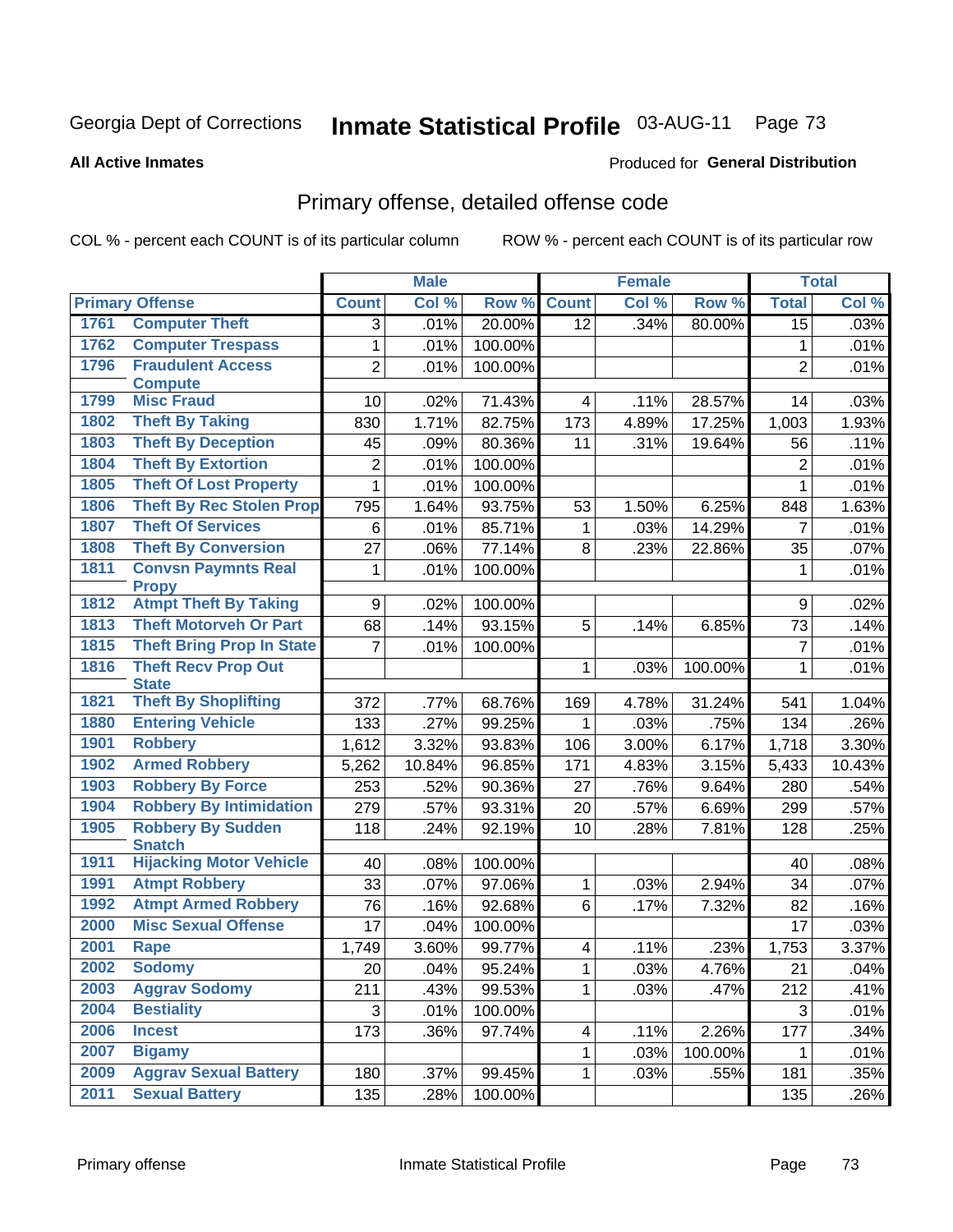# Inmate Statistical Profile 03-AUG-11 Page 74

#### **All Active Inmates**

### Produced for General Distribution

# Primary offense, detailed offense code

COL % - percent each COUNT is of its particular column

|      |                                            | <b>Male</b><br><b>Female</b> |       |         |                | <b>Total</b>               |          |                |       |
|------|--------------------------------------------|------------------------------|-------|---------|----------------|----------------------------|----------|----------------|-------|
|      | <b>Primary Offense</b>                     | <b>Count</b>                 | Col % | Row %   | <b>Count</b>   | $\overline{\text{Col }^0}$ | Row %    | <b>Total</b>   | Col % |
| 2016 | <b>Pimping A Minor Under</b>               | 5 <sup>1</sup>               | .01%  | 83.33%  | 1 <sup>1</sup> | .03%                       | 16.67%   | 6              | .01%  |
|      | 18                                         |                              |       |         |                |                            |          |                |       |
| 2017 | <b>Pandering By</b><br><b>Compulsion</b>   | $\mathbf 1$                  | .01%  | 100.00% |                |                            |          | 1              | .01%  |
| 2018 | <b>Statutory Rape</b>                      | 724                          | 1.49% | 98.64%  | 10             | .28%                       | 1.36%    | 734            | 1.41% |
| 2019 | <b>Child Molestation</b>                   | 2,430                        | 5.01% | 97.75%  | 56             | 1.58%                      | 2.25%    | 2,486          | 4.77% |
| 2020 | <b>Enticing Child-Indec</b>                | 83                           | .17%  | 96.51%  | 3              | .08%                       | 3.49%    | 86             | .17%  |
|      | <b>Purp</b>                                |                              |       |         |                |                            |          |                |       |
| 2021 | <b>Aggrav Child Molestation</b>            | 1,279                        | 2.63% | 98.46%  | 20             | .57%                       | 1.54%    | 1,299          | 2.49% |
| 2022 | <b>Necrophilia</b>                         | 1                            | .01%  | 100.00% |                |                            |          | 1              | .01%  |
| 2023 | Sexl/Assit/Agn/Pers/Cstdy                  | 6                            | .01%  | 100.00% |                |                            |          | 6              | .01%  |
| 2025 | <b>Solicit Sodomy From</b>                 | $\overline{\mathbf{4}}$      | .01%  | 100.00% |                |                            |          | 4              | .01%  |
|      | <b>Minor</b>                               |                              |       |         |                |                            |          |                |       |
| 2026 | <b>Sex Offender Fail Registr</b>           | 330                          | .68%  | 98.21%  | 6              | .17%                       | 1.79%    | 336            | .65%  |
| 2028 | <b>Sex Offender Fail To</b><br><b>Move</b> | $\overline{7}$               | .01%  | 100.00% |                |                            |          | $\overline{7}$ | .01%  |
| 2090 | <b>Entice Child, Attempted</b>             | 5                            | .01%  | 100.00% |                |                            |          | 5              | .01%  |
| 2091 | <b>Atmpt Rape</b>                          | 24                           | .05%  | 100.00% |                |                            |          | 24             | .05%  |
| 2092 | <b>Atmpt Sodomy</b>                        | $\overline{2}$               | .01%  | 100.00% |                |                            |          | 2              | .01%  |
| 2093 | <b>Atmpt Aggrav Sodomy</b>                 | $\overline{3}$               | .01%  | 100.00% |                |                            |          | 3              | .01%  |
| 2094 | <b>Atmpt Child Molestation</b>             | 23                           | .05%  | 100.00% |                |                            |          | 23             | .04%  |
| 2095 | <b>Agg Aslt W Intnt To Rape</b>            | 44                           | .09%  | 100.00% |                |                            |          | 44             | .08%  |
| 2096 | <b>Aggrav Ch Molest, Atmpt</b>             | 3                            | .01%  | 100.00% |                |                            |          | 3              | .01%  |
| 2097 | <b>Statutory Rape, Atmpt</b>               | $\overline{2}$               | .01%  | 100.00% |                |                            |          | $\overline{2}$ | .01%  |
| 2098 | <b>Incest, Atmpt</b>                       | $\mathbf{1}$                 | .01%  | 100.00% |                |                            |          | $\mathbf{1}$   | .01%  |
| 2099 | <b>Agg Sex Battery Atmpt</b>               | $\overline{2}$               | .01%  | 100.00% |                |                            |          | $\overline{2}$ | .01%  |
| 2100 | <b>Misc Obscenity</b>                      | $\overline{3}$               | .01%  | 100.00% |                |                            |          | 3              | .01%  |
| 2200 | <b>Misc Public Order</b>                   | 1                            | .01%  | 100.00% |                |                            |          | 1              | .01%  |
| 2202 | <b>Insurrection</b>                        | 1                            | .01%  | 100.00% |                |                            |          | 1              | .01%  |
| 2205 | <b>False Swearng Writtn</b>                | 11                           | .02%  | 78.57%  | 3              | .08%                       | 21.43%   | 14             | .03%  |
|      | <b>Stmt</b>                                |                              |       |         |                |                            |          |                |       |
| 2301 | <b>Bribery Govt Officer</b>                | 1                            | .01%  | 100.00% |                |                            |          | 1              | .01%  |
| 2302 | <b>Viol Oath Public Offcr</b>              | $\overline{2}$               | .01%  | 100.00% |                |                            |          | $\overline{2}$ | .01%  |
| 2307 | <b>Defrauding State</b>                    | 1.                           | .01%  | 50.00%  | 1.             | .03%                       | 50.00%   | 2              | .01%  |
| 2311 | <b>False Certificates</b>                  |                              |       |         | $\mathbf{1}$   | .03%                       | 100.00%  | 1              | .01%  |
| 2313 | <b>Influencing Witness</b>                 | $\overline{4}$               | .01%  | 66.67%  | $\overline{2}$ | .06%                       | 33.33%   | 6              | .01%  |
| 2314 | <b>Obstr Of Law Enf Officer</b>            | 501                          | 1.03% | 93.64%  | 34             | .96%                       | $6.36\%$ | 535            | 1.03% |
| 2315 | <b>Tampering With</b><br><b>Evidence</b>   | 6                            | .01%  | 66.67%  | $\mathbf{3}$   | .08%                       | 33.33%   | 9              | .02%  |
| 2316 | <b>Fleeing/Eluding Police</b>              | 162                          | .33%  | 94.74%  | 9 <sup>1</sup> | .25%                       | 5.26%    | 171            | .33%  |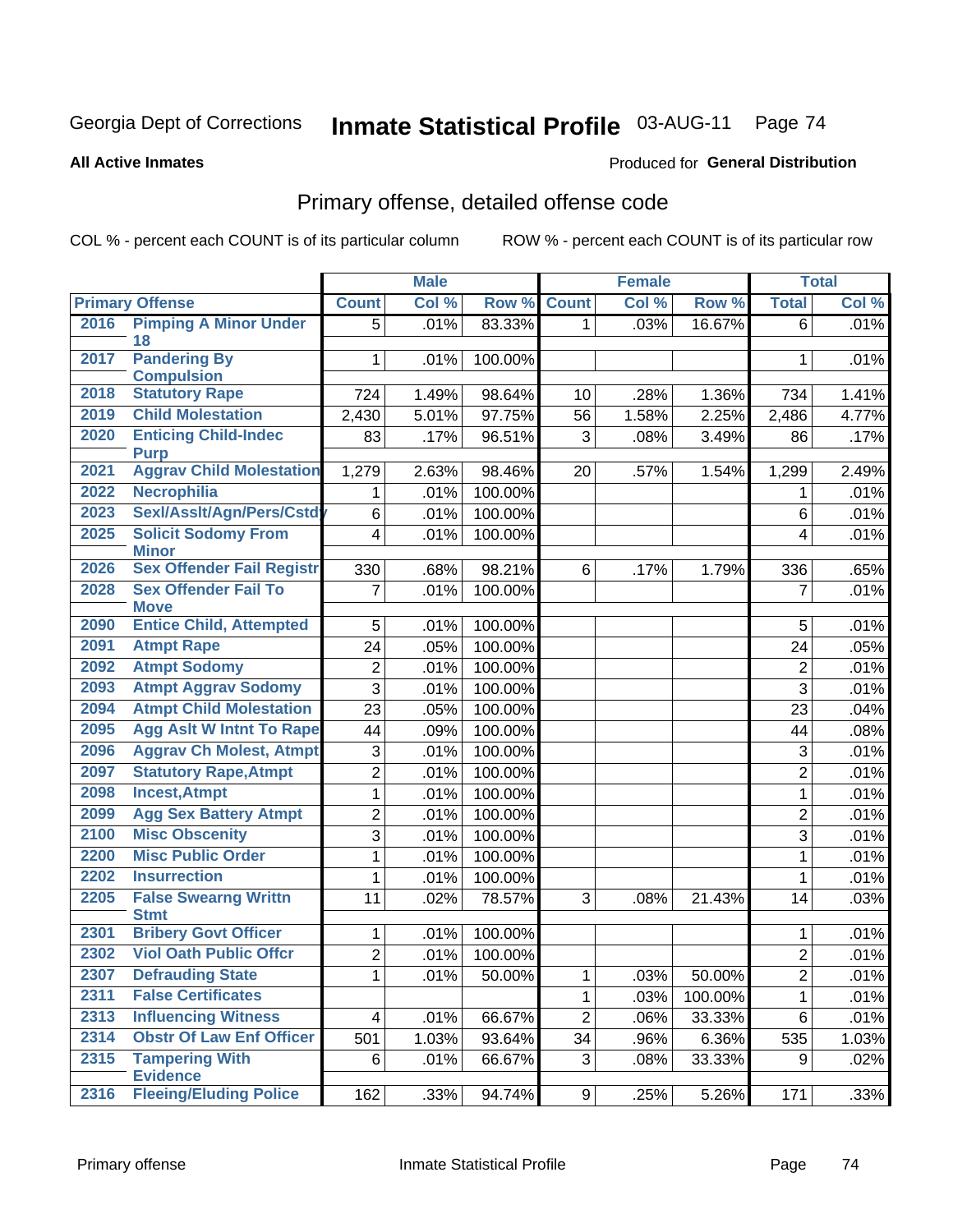# Inmate Statistical Profile 03-AUG-11 Page 75

#### **All Active Inmates**

### Produced for General Distribution

# Primary offense, detailed offense code

COL % - percent each COUNT is of its particular column

| Col %<br>Col %<br>Col %<br>Row %<br><b>Primary Offense</b><br><b>Count</b><br>Row %<br><b>Count</b><br><b>Total</b><br>2401<br><b>Perjury</b><br>100.00%<br>.01%<br>.01%<br>1<br>1<br><b>False Swearing</b><br>2402<br>7<br>77.78%<br>.01%<br>$\overline{2}$<br>22.22%<br>$\boldsymbol{9}$<br>.02%<br>.06%<br>2404<br><b>Impersonation</b><br>3<br>$\mathbf{3}$<br>.01%<br>100.00%<br>.01%<br><b>Impersonating Officer</b><br>2405<br>$\overline{3}$<br>.01%<br>75.00%<br>.01%<br>25.00%<br>4<br>$\mathbf{1}$<br>.03%<br>2406<br><b>Barratry</b><br>$\mathbf{1}$<br>.01%<br>100.00%<br>$\mathbf{1}$<br>.01%<br><b>False Statements Govt</b><br>2408<br>28<br>37<br>.06%<br>75.68%<br>9<br>24.32%<br>.07%<br>.25%<br>2409<br><b>Unauth Represtn Peace</b><br>.01%<br>100.00%<br>1<br>.01%<br>1<br><b>Impersntng In Legal</b><br>2411<br>100.00%<br>.01%<br>1<br>.01%<br>$\mathbf{1}$<br><b>Procd</b><br>2501<br><b>Escape</b><br>53<br>89.83%<br>.11%<br>.11%<br>6<br>.17%<br>10.17%<br>59<br><b>Hindering Appreh Or Pun</b><br>2503<br>.01%<br>50.00%<br>.01%<br>1<br>.03%<br>50.00%<br>$\overline{2}$<br>1<br><b>Mutiny In Penal Inst</b><br>2507<br>$\overline{2}$<br>$\overline{2}$<br>.01%<br>100.00%<br>.01%<br><b>Bail Jumping</b><br>2511<br>$\overline{3}$<br>5<br>.01%<br>60.00%<br>$\boldsymbol{2}$<br>40.00%<br>.01%<br>.06%<br><b>False Public Alarm</b><br>2609<br>$\mathbf 1$<br>.01%<br>100.00%<br>$\mathbf{1}$<br>.01%<br>2613<br><b>Crmnl Interfere Govt</b><br>.05%<br>26<br>.05%<br>92.86%<br>$\overline{2}$<br>.06%<br>7.14%<br>28<br><b>Prop</b><br><b>Removal Baggage, Cargo</b><br>2761<br>$\mathbf{1}$<br>.01%<br>.03%<br>100.00%<br>1<br><b>Etc</b><br><b>Cruelty To Children</b><br>2801<br>71.84%<br>.59%<br>2.46%<br>28.16%<br>222<br>.46%<br>87<br>309<br><b>Atmpt Cruelty To</b><br>2802<br>1<br>.01%<br>100.00%<br>.01%<br>1<br><b>Children</b><br>2803<br><b>Manufact Meth Near</b><br>72.22%<br>13<br>5<br>27.78%<br>.03%<br>.03%<br>.14%<br>18<br><b>Child</b><br><b>Cruelty To Elder Person</b><br>2811<br>64.00%<br>16<br>.03%<br>36.00%<br>.05%<br>9<br>.25%<br>25<br><b>Sex Exploitation Child</b><br>2843<br>$\overline{2}$<br>116<br>98.31%<br>118<br>.24%<br>.23%<br>.06%<br>1.69%<br><b>Carry Concealed Weapon</b><br>2901<br>5<br>.01%<br>100.00%<br>5<br>.01%<br><b>Poss Of Firearm Dur</b><br>2910<br>354<br>.73%<br>96.46%<br>13<br>.37%<br>3.54%<br>367<br>.70%<br><b>Crime</b><br><b>Poss Knife During Crime</b><br>2911<br>80.00%<br>.01%<br>.01%<br>$\mathbf{1}$<br>.03%<br>20.00%<br>5<br>$\overline{\mathbf{4}}$<br><b>Poss Of Certain</b><br>2912<br>20<br>.04%<br>.04%<br>100.00%<br>20<br><b>Weapons</b><br><b>Poss Firearm 1st</b><br>2913<br>87<br>95.60%<br>.17%<br>.18%<br>$\overline{4}$<br>.11%<br>4.40%<br>91<br><b>Offender</b><br><b>Poss Firearm Convct</b><br>2914<br>98.18%<br>1.82%<br>809<br>1.67%<br>15<br>.42%<br>824<br><b>Felon</b><br><b>Carry Weapon At School</b><br>2915<br>100.00%<br>$\overline{\mathbf{4}}$<br>.01%<br>.01%<br>4<br><b>Guard Line</b><br>2963<br>$\overline{7}$<br>11<br>.01%<br>63.64%<br>4 <br>.11%<br>36.36%<br>.02%<br><b>W/Weapon/Drugs</b><br>Poss Wpn, Drugs By<br>2965<br>34<br>.07%<br>91.89%<br>3 <br>8.11%<br>37<br>.07%<br>.08%<br><b>Prisnr</b><br><b>Destroy/Injur Police Dog</b><br>2967<br>.01%<br>100.00%<br>.01%<br>1<br>1 |      |                           |   | <b>Male</b> |         | <b>Female</b> | <b>Total</b> |      |
|----------------------------------------------------------------------------------------------------------------------------------------------------------------------------------------------------------------------------------------------------------------------------------------------------------------------------------------------------------------------------------------------------------------------------------------------------------------------------------------------------------------------------------------------------------------------------------------------------------------------------------------------------------------------------------------------------------------------------------------------------------------------------------------------------------------------------------------------------------------------------------------------------------------------------------------------------------------------------------------------------------------------------------------------------------------------------------------------------------------------------------------------------------------------------------------------------------------------------------------------------------------------------------------------------------------------------------------------------------------------------------------------------------------------------------------------------------------------------------------------------------------------------------------------------------------------------------------------------------------------------------------------------------------------------------------------------------------------------------------------------------------------------------------------------------------------------------------------------------------------------------------------------------------------------------------------------------------------------------------------------------------------------------------------------------------------------------------------------------------------------------------------------------------------------------------------------------------------------------------------------------------------------------------------------------------------------------------------------------------------------------------------------------------------------------------------------------------------------------------------------------------------------------------------------------------------------------------------------------------------------------------------------------------------------------------------------------------------------------------------------------------------------------------------------------------------------------------------------------------------------------------------------------------------------------------------------------------------------------------------------------------------------------------------------------------------------------------------------------------------------------------------------------------------------------------------------------------------------------------------------------------------------------------------------------------------------------------------|------|---------------------------|---|-------------|---------|---------------|--------------|------|
|                                                                                                                                                                                                                                                                                                                                                                                                                                                                                                                                                                                                                                                                                                                                                                                                                                                                                                                                                                                                                                                                                                                                                                                                                                                                                                                                                                                                                                                                                                                                                                                                                                                                                                                                                                                                                                                                                                                                                                                                                                                                                                                                                                                                                                                                                                                                                                                                                                                                                                                                                                                                                                                                                                                                                                                                                                                                                                                                                                                                                                                                                                                                                                                                                                                                                                                                              |      |                           |   |             |         |               |              |      |
|                                                                                                                                                                                                                                                                                                                                                                                                                                                                                                                                                                                                                                                                                                                                                                                                                                                                                                                                                                                                                                                                                                                                                                                                                                                                                                                                                                                                                                                                                                                                                                                                                                                                                                                                                                                                                                                                                                                                                                                                                                                                                                                                                                                                                                                                                                                                                                                                                                                                                                                                                                                                                                                                                                                                                                                                                                                                                                                                                                                                                                                                                                                                                                                                                                                                                                                                              |      |                           |   |             |         |               |              |      |
|                                                                                                                                                                                                                                                                                                                                                                                                                                                                                                                                                                                                                                                                                                                                                                                                                                                                                                                                                                                                                                                                                                                                                                                                                                                                                                                                                                                                                                                                                                                                                                                                                                                                                                                                                                                                                                                                                                                                                                                                                                                                                                                                                                                                                                                                                                                                                                                                                                                                                                                                                                                                                                                                                                                                                                                                                                                                                                                                                                                                                                                                                                                                                                                                                                                                                                                                              |      |                           |   |             |         |               |              |      |
|                                                                                                                                                                                                                                                                                                                                                                                                                                                                                                                                                                                                                                                                                                                                                                                                                                                                                                                                                                                                                                                                                                                                                                                                                                                                                                                                                                                                                                                                                                                                                                                                                                                                                                                                                                                                                                                                                                                                                                                                                                                                                                                                                                                                                                                                                                                                                                                                                                                                                                                                                                                                                                                                                                                                                                                                                                                                                                                                                                                                                                                                                                                                                                                                                                                                                                                                              |      |                           |   |             |         |               |              |      |
|                                                                                                                                                                                                                                                                                                                                                                                                                                                                                                                                                                                                                                                                                                                                                                                                                                                                                                                                                                                                                                                                                                                                                                                                                                                                                                                                                                                                                                                                                                                                                                                                                                                                                                                                                                                                                                                                                                                                                                                                                                                                                                                                                                                                                                                                                                                                                                                                                                                                                                                                                                                                                                                                                                                                                                                                                                                                                                                                                                                                                                                                                                                                                                                                                                                                                                                                              |      |                           |   |             |         |               |              |      |
|                                                                                                                                                                                                                                                                                                                                                                                                                                                                                                                                                                                                                                                                                                                                                                                                                                                                                                                                                                                                                                                                                                                                                                                                                                                                                                                                                                                                                                                                                                                                                                                                                                                                                                                                                                                                                                                                                                                                                                                                                                                                                                                                                                                                                                                                                                                                                                                                                                                                                                                                                                                                                                                                                                                                                                                                                                                                                                                                                                                                                                                                                                                                                                                                                                                                                                                                              |      |                           |   |             |         |               |              |      |
|                                                                                                                                                                                                                                                                                                                                                                                                                                                                                                                                                                                                                                                                                                                                                                                                                                                                                                                                                                                                                                                                                                                                                                                                                                                                                                                                                                                                                                                                                                                                                                                                                                                                                                                                                                                                                                                                                                                                                                                                                                                                                                                                                                                                                                                                                                                                                                                                                                                                                                                                                                                                                                                                                                                                                                                                                                                                                                                                                                                                                                                                                                                                                                                                                                                                                                                                              |      |                           |   |             |         |               |              |      |
|                                                                                                                                                                                                                                                                                                                                                                                                                                                                                                                                                                                                                                                                                                                                                                                                                                                                                                                                                                                                                                                                                                                                                                                                                                                                                                                                                                                                                                                                                                                                                                                                                                                                                                                                                                                                                                                                                                                                                                                                                                                                                                                                                                                                                                                                                                                                                                                                                                                                                                                                                                                                                                                                                                                                                                                                                                                                                                                                                                                                                                                                                                                                                                                                                                                                                                                                              |      |                           |   |             |         |               |              |      |
|                                                                                                                                                                                                                                                                                                                                                                                                                                                                                                                                                                                                                                                                                                                                                                                                                                                                                                                                                                                                                                                                                                                                                                                                                                                                                                                                                                                                                                                                                                                                                                                                                                                                                                                                                                                                                                                                                                                                                                                                                                                                                                                                                                                                                                                                                                                                                                                                                                                                                                                                                                                                                                                                                                                                                                                                                                                                                                                                                                                                                                                                                                                                                                                                                                                                                                                                              |      |                           |   |             |         |               |              |      |
|                                                                                                                                                                                                                                                                                                                                                                                                                                                                                                                                                                                                                                                                                                                                                                                                                                                                                                                                                                                                                                                                                                                                                                                                                                                                                                                                                                                                                                                                                                                                                                                                                                                                                                                                                                                                                                                                                                                                                                                                                                                                                                                                                                                                                                                                                                                                                                                                                                                                                                                                                                                                                                                                                                                                                                                                                                                                                                                                                                                                                                                                                                                                                                                                                                                                                                                                              |      |                           |   |             |         |               |              |      |
|                                                                                                                                                                                                                                                                                                                                                                                                                                                                                                                                                                                                                                                                                                                                                                                                                                                                                                                                                                                                                                                                                                                                                                                                                                                                                                                                                                                                                                                                                                                                                                                                                                                                                                                                                                                                                                                                                                                                                                                                                                                                                                                                                                                                                                                                                                                                                                                                                                                                                                                                                                                                                                                                                                                                                                                                                                                                                                                                                                                                                                                                                                                                                                                                                                                                                                                                              |      |                           |   |             |         |               |              |      |
|                                                                                                                                                                                                                                                                                                                                                                                                                                                                                                                                                                                                                                                                                                                                                                                                                                                                                                                                                                                                                                                                                                                                                                                                                                                                                                                                                                                                                                                                                                                                                                                                                                                                                                                                                                                                                                                                                                                                                                                                                                                                                                                                                                                                                                                                                                                                                                                                                                                                                                                                                                                                                                                                                                                                                                                                                                                                                                                                                                                                                                                                                                                                                                                                                                                                                                                                              |      |                           |   |             |         |               |              |      |
|                                                                                                                                                                                                                                                                                                                                                                                                                                                                                                                                                                                                                                                                                                                                                                                                                                                                                                                                                                                                                                                                                                                                                                                                                                                                                                                                                                                                                                                                                                                                                                                                                                                                                                                                                                                                                                                                                                                                                                                                                                                                                                                                                                                                                                                                                                                                                                                                                                                                                                                                                                                                                                                                                                                                                                                                                                                                                                                                                                                                                                                                                                                                                                                                                                                                                                                                              |      |                           |   |             |         |               |              |      |
|                                                                                                                                                                                                                                                                                                                                                                                                                                                                                                                                                                                                                                                                                                                                                                                                                                                                                                                                                                                                                                                                                                                                                                                                                                                                                                                                                                                                                                                                                                                                                                                                                                                                                                                                                                                                                                                                                                                                                                                                                                                                                                                                                                                                                                                                                                                                                                                                                                                                                                                                                                                                                                                                                                                                                                                                                                                                                                                                                                                                                                                                                                                                                                                                                                                                                                                                              |      |                           |   |             |         |               |              |      |
| 1.58%                                                                                                                                                                                                                                                                                                                                                                                                                                                                                                                                                                                                                                                                                                                                                                                                                                                                                                                                                                                                                                                                                                                                                                                                                                                                                                                                                                                                                                                                                                                                                                                                                                                                                                                                                                                                                                                                                                                                                                                                                                                                                                                                                                                                                                                                                                                                                                                                                                                                                                                                                                                                                                                                                                                                                                                                                                                                                                                                                                                                                                                                                                                                                                                                                                                                                                                                        |      |                           |   |             |         |               |              |      |
|                                                                                                                                                                                                                                                                                                                                                                                                                                                                                                                                                                                                                                                                                                                                                                                                                                                                                                                                                                                                                                                                                                                                                                                                                                                                                                                                                                                                                                                                                                                                                                                                                                                                                                                                                                                                                                                                                                                                                                                                                                                                                                                                                                                                                                                                                                                                                                                                                                                                                                                                                                                                                                                                                                                                                                                                                                                                                                                                                                                                                                                                                                                                                                                                                                                                                                                                              |      |                           |   |             |         |               |              |      |
|                                                                                                                                                                                                                                                                                                                                                                                                                                                                                                                                                                                                                                                                                                                                                                                                                                                                                                                                                                                                                                                                                                                                                                                                                                                                                                                                                                                                                                                                                                                                                                                                                                                                                                                                                                                                                                                                                                                                                                                                                                                                                                                                                                                                                                                                                                                                                                                                                                                                                                                                                                                                                                                                                                                                                                                                                                                                                                                                                                                                                                                                                                                                                                                                                                                                                                                                              |      |                           |   |             |         |               |              |      |
|                                                                                                                                                                                                                                                                                                                                                                                                                                                                                                                                                                                                                                                                                                                                                                                                                                                                                                                                                                                                                                                                                                                                                                                                                                                                                                                                                                                                                                                                                                                                                                                                                                                                                                                                                                                                                                                                                                                                                                                                                                                                                                                                                                                                                                                                                                                                                                                                                                                                                                                                                                                                                                                                                                                                                                                                                                                                                                                                                                                                                                                                                                                                                                                                                                                                                                                                              |      |                           |   |             |         |               |              |      |
|                                                                                                                                                                                                                                                                                                                                                                                                                                                                                                                                                                                                                                                                                                                                                                                                                                                                                                                                                                                                                                                                                                                                                                                                                                                                                                                                                                                                                                                                                                                                                                                                                                                                                                                                                                                                                                                                                                                                                                                                                                                                                                                                                                                                                                                                                                                                                                                                                                                                                                                                                                                                                                                                                                                                                                                                                                                                                                                                                                                                                                                                                                                                                                                                                                                                                                                                              |      |                           |   |             |         |               |              |      |
|                                                                                                                                                                                                                                                                                                                                                                                                                                                                                                                                                                                                                                                                                                                                                                                                                                                                                                                                                                                                                                                                                                                                                                                                                                                                                                                                                                                                                                                                                                                                                                                                                                                                                                                                                                                                                                                                                                                                                                                                                                                                                                                                                                                                                                                                                                                                                                                                                                                                                                                                                                                                                                                                                                                                                                                                                                                                                                                                                                                                                                                                                                                                                                                                                                                                                                                                              |      |                           |   |             |         |               |              |      |
|                                                                                                                                                                                                                                                                                                                                                                                                                                                                                                                                                                                                                                                                                                                                                                                                                                                                                                                                                                                                                                                                                                                                                                                                                                                                                                                                                                                                                                                                                                                                                                                                                                                                                                                                                                                                                                                                                                                                                                                                                                                                                                                                                                                                                                                                                                                                                                                                                                                                                                                                                                                                                                                                                                                                                                                                                                                                                                                                                                                                                                                                                                                                                                                                                                                                                                                                              |      |                           |   |             |         |               |              |      |
|                                                                                                                                                                                                                                                                                                                                                                                                                                                                                                                                                                                                                                                                                                                                                                                                                                                                                                                                                                                                                                                                                                                                                                                                                                                                                                                                                                                                                                                                                                                                                                                                                                                                                                                                                                                                                                                                                                                                                                                                                                                                                                                                                                                                                                                                                                                                                                                                                                                                                                                                                                                                                                                                                                                                                                                                                                                                                                                                                                                                                                                                                                                                                                                                                                                                                                                                              |      |                           |   |             |         |               |              |      |
|                                                                                                                                                                                                                                                                                                                                                                                                                                                                                                                                                                                                                                                                                                                                                                                                                                                                                                                                                                                                                                                                                                                                                                                                                                                                                                                                                                                                                                                                                                                                                                                                                                                                                                                                                                                                                                                                                                                                                                                                                                                                                                                                                                                                                                                                                                                                                                                                                                                                                                                                                                                                                                                                                                                                                                                                                                                                                                                                                                                                                                                                                                                                                                                                                                                                                                                                              |      |                           |   |             |         |               |              |      |
|                                                                                                                                                                                                                                                                                                                                                                                                                                                                                                                                                                                                                                                                                                                                                                                                                                                                                                                                                                                                                                                                                                                                                                                                                                                                                                                                                                                                                                                                                                                                                                                                                                                                                                                                                                                                                                                                                                                                                                                                                                                                                                                                                                                                                                                                                                                                                                                                                                                                                                                                                                                                                                                                                                                                                                                                                                                                                                                                                                                                                                                                                                                                                                                                                                                                                                                                              |      |                           |   |             |         |               |              |      |
|                                                                                                                                                                                                                                                                                                                                                                                                                                                                                                                                                                                                                                                                                                                                                                                                                                                                                                                                                                                                                                                                                                                                                                                                                                                                                                                                                                                                                                                                                                                                                                                                                                                                                                                                                                                                                                                                                                                                                                                                                                                                                                                                                                                                                                                                                                                                                                                                                                                                                                                                                                                                                                                                                                                                                                                                                                                                                                                                                                                                                                                                                                                                                                                                                                                                                                                                              |      |                           |   |             |         |               |              |      |
|                                                                                                                                                                                                                                                                                                                                                                                                                                                                                                                                                                                                                                                                                                                                                                                                                                                                                                                                                                                                                                                                                                                                                                                                                                                                                                                                                                                                                                                                                                                                                                                                                                                                                                                                                                                                                                                                                                                                                                                                                                                                                                                                                                                                                                                                                                                                                                                                                                                                                                                                                                                                                                                                                                                                                                                                                                                                                                                                                                                                                                                                                                                                                                                                                                                                                                                                              |      |                           |   |             |         |               |              |      |
|                                                                                                                                                                                                                                                                                                                                                                                                                                                                                                                                                                                                                                                                                                                                                                                                                                                                                                                                                                                                                                                                                                                                                                                                                                                                                                                                                                                                                                                                                                                                                                                                                                                                                                                                                                                                                                                                                                                                                                                                                                                                                                                                                                                                                                                                                                                                                                                                                                                                                                                                                                                                                                                                                                                                                                                                                                                                                                                                                                                                                                                                                                                                                                                                                                                                                                                                              |      |                           |   |             |         |               |              |      |
|                                                                                                                                                                                                                                                                                                                                                                                                                                                                                                                                                                                                                                                                                                                                                                                                                                                                                                                                                                                                                                                                                                                                                                                                                                                                                                                                                                                                                                                                                                                                                                                                                                                                                                                                                                                                                                                                                                                                                                                                                                                                                                                                                                                                                                                                                                                                                                                                                                                                                                                                                                                                                                                                                                                                                                                                                                                                                                                                                                                                                                                                                                                                                                                                                                                                                                                                              |      |                           |   |             |         |               |              |      |
|                                                                                                                                                                                                                                                                                                                                                                                                                                                                                                                                                                                                                                                                                                                                                                                                                                                                                                                                                                                                                                                                                                                                                                                                                                                                                                                                                                                                                                                                                                                                                                                                                                                                                                                                                                                                                                                                                                                                                                                                                                                                                                                                                                                                                                                                                                                                                                                                                                                                                                                                                                                                                                                                                                                                                                                                                                                                                                                                                                                                                                                                                                                                                                                                                                                                                                                                              |      |                           |   |             |         |               |              |      |
|                                                                                                                                                                                                                                                                                                                                                                                                                                                                                                                                                                                                                                                                                                                                                                                                                                                                                                                                                                                                                                                                                                                                                                                                                                                                                                                                                                                                                                                                                                                                                                                                                                                                                                                                                                                                                                                                                                                                                                                                                                                                                                                                                                                                                                                                                                                                                                                                                                                                                                                                                                                                                                                                                                                                                                                                                                                                                                                                                                                                                                                                                                                                                                                                                                                                                                                                              |      |                           |   |             |         |               |              |      |
|                                                                                                                                                                                                                                                                                                                                                                                                                                                                                                                                                                                                                                                                                                                                                                                                                                                                                                                                                                                                                                                                                                                                                                                                                                                                                                                                                                                                                                                                                                                                                                                                                                                                                                                                                                                                                                                                                                                                                                                                                                                                                                                                                                                                                                                                                                                                                                                                                                                                                                                                                                                                                                                                                                                                                                                                                                                                                                                                                                                                                                                                                                                                                                                                                                                                                                                                              |      |                           |   |             |         |               |              |      |
|                                                                                                                                                                                                                                                                                                                                                                                                                                                                                                                                                                                                                                                                                                                                                                                                                                                                                                                                                                                                                                                                                                                                                                                                                                                                                                                                                                                                                                                                                                                                                                                                                                                                                                                                                                                                                                                                                                                                                                                                                                                                                                                                                                                                                                                                                                                                                                                                                                                                                                                                                                                                                                                                                                                                                                                                                                                                                                                                                                                                                                                                                                                                                                                                                                                                                                                                              |      |                           |   |             |         |               |              |      |
|                                                                                                                                                                                                                                                                                                                                                                                                                                                                                                                                                                                                                                                                                                                                                                                                                                                                                                                                                                                                                                                                                                                                                                                                                                                                                                                                                                                                                                                                                                                                                                                                                                                                                                                                                                                                                                                                                                                                                                                                                                                                                                                                                                                                                                                                                                                                                                                                                                                                                                                                                                                                                                                                                                                                                                                                                                                                                                                                                                                                                                                                                                                                                                                                                                                                                                                                              | 2971 | <b>Cruelty To Animals</b> | 6 | .01%        | 100.00% |               | 6            | .01% |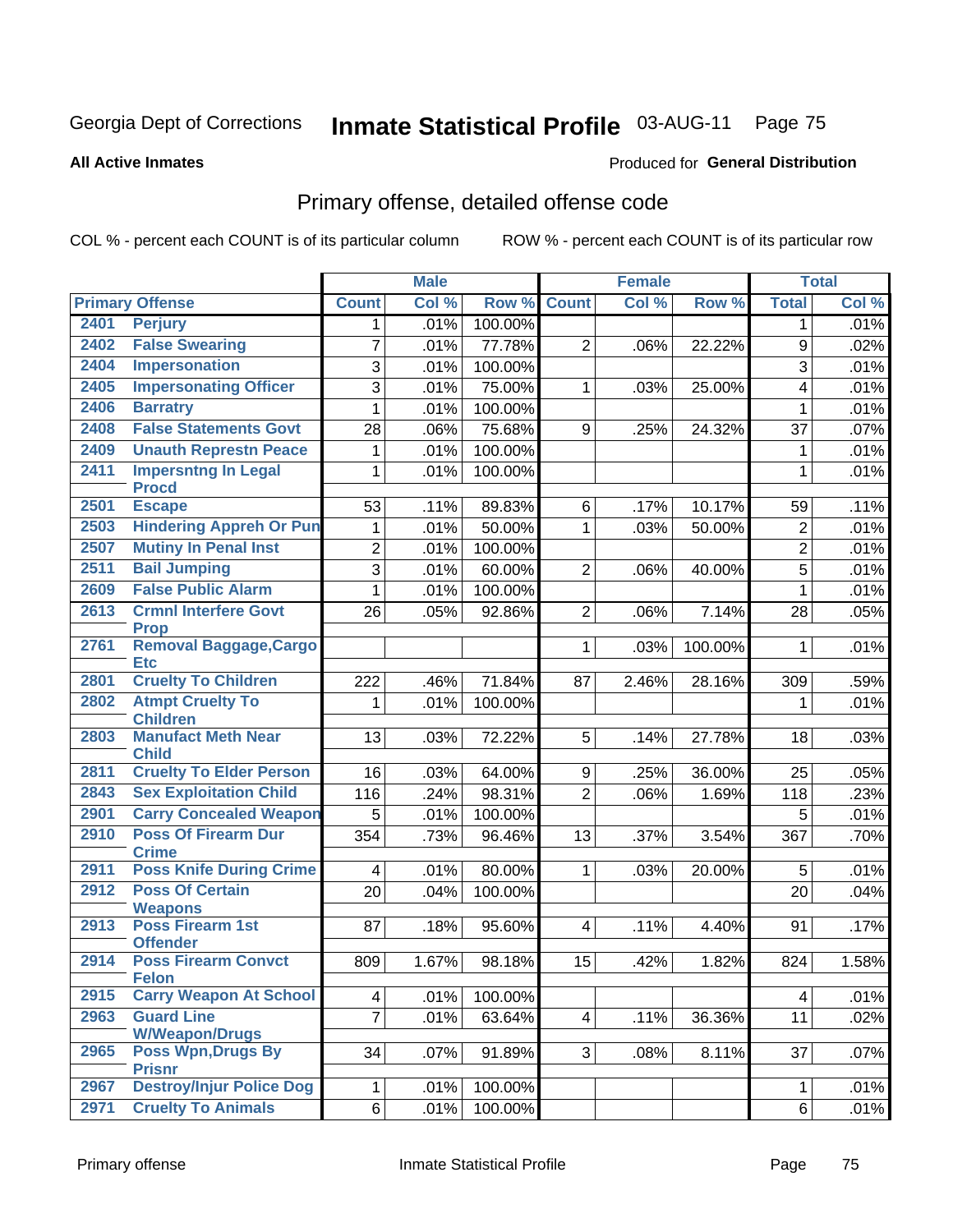#### **Inmate Statistical Profile 03-AUG-11** Page 76

#### **All Active Inmates**

## **Produced for General Distribution**

## Primary offense, detailed offense code

COL % - percent each COUNT is of its particular column

|      |                                               |                  | <b>Male</b> |         | <b>Female</b>  |       |        | <b>Total</b>   |       |
|------|-----------------------------------------------|------------------|-------------|---------|----------------|-------|--------|----------------|-------|
|      | <b>Primary Offense</b>                        | <b>Count</b>     | Col %       | Row %   | <b>Count</b>   | Col % | Row %  | <b>Total</b>   | Col % |
| 2972 | <b>Aggrav Cruelty To</b>                      | 9                | .02%        | 90.00%  | $\mathbf 1$    | .03%  | 10.00% | 10             | .02%  |
|      | <b>Animals</b>                                |                  |             |         |                |       |        |                |       |
| 3000 | <b>Misc Invasion Of Privacy</b>               | $\overline{2}$   | .01%        | 100.00% |                |       |        | 2              | .01%  |
| 3001 | <b>Eavesdrop &amp;</b><br><b>Surveillance</b> | $\overline{2}$   | .01%        | 100.00% |                |       |        | $\overline{2}$ | .01%  |
| 3002 | <b>Peeping Tom</b>                            | 16               | .03%        | 100.00% |                |       |        | 16             | .03%  |
| 3404 | <b>Racketeering</b>                           | 35               | .07%        | 74.47%  | 12             | .34%  | 25.53% | 47             | .09%  |
| 4001 | <b>S/D Narcotics Opiates</b>                  | 29               | .06%        | 87.88%  | 4              | .11%  | 12.12% | 33             | .06%  |
| 4002 | <b>S/D Dep Stim Cntrf Drugs</b>               | $\overline{51}$  | .11%        | 70.83%  | 21             | .59%  | 29.17% | 72             | .14%  |
| 4004 | <b>S/D Of Marijuana</b>                       | 306              | .63%        | 96.23%  | 12             | .34%  | 3.77%  | 318            | .61%  |
| 4005 | <b>S/D Of Alcoholic Intox</b>                 | 1                | .01%        | 100.00% |                |       |        | 1              | .01%  |
| 4006 | <b>Poss Narcotics Opiates</b>                 | 42               | .09%        | 71.19%  | 17             | .48%  | 28.81% | 59             | .11%  |
| 4007 | <b>Poss Dep Stim Cntrf</b>                    | 82               | .17%        | 75.93%  | 26             | .74%  |        | 108            | .21%  |
|      | <b>Drugs</b>                                  |                  |             |         |                |       | 24.07% |                |       |
| 4009 | <b>Poss Of Marijuana</b>                      | 108              | .22%        | 91.53%  | 10             | .28%  | 8.47%  | 118            | .23%  |
| 4011 | <b>Illegal Attm To Obt Drugs</b>              | 5                | .01%        | 38.46%  | 8              | .23%  | 61.54% | 13             | .02%  |
| 4012 | <b>Viol Ga Cntrl Sbst Act</b>                 | 48               | .10%        | 88.89%  | $\,6$          | .17%  | 11.11% | 54             | .10%  |
| 4013 | <b>Viol Dngrous Drgs Act</b>                  | 71               | .15%        | 80.68%  | 17             | .48%  | 19.32% | 88             | .17%  |
| 4014 | <b>Uniwfl Mfg/Del/Dist N-C S</b>              | 27               | .06%        | 100.00% |                |       |        | 27             | .05%  |
| 4016 | <b>Poss Drug Related Matri</b>                | $\boldsymbol{9}$ | .02%        | 75.00%  | 3              | .08%  | 25.00% | 12             | .02%  |
| 4017 | <b>S/D Cont Sub Public</b>                    | 47               | .10%        | 95.92%  | $\overline{2}$ | .06%  | 4.08%  | 49             | .09%  |
| 4018 | <b>S/D Cont Sub School</b>                    | 36               | .07%        | 94.74%  | $\overline{2}$ | .06%  | 5.26%  | 38             | .07%  |
| 4021 | <b>S/D Cocaine</b>                            | 977              | 2.01%       | 94.40%  | 58             | 1.64% | 5.60%  | 1,035          | 1.99% |
| 4022 | <b>Poss Of Cocaine</b>                        | 918              | 1.89%       | 87.18%  | 135            | 3.82% | 12.82% | 1,053          | 2.02% |
| 4030 | <b>Poss Ephedrine</b>                         | 10               | .02%        | 58.82%  | 7              | .20%  | 41.18% | 17             | .03%  |
| 4031 | <b>Poss Methamphetamine</b>                   | 467              | .96%        | 80.24%  | 115            | 3.25% | 19.76% | 582            | 1.12% |
| 4032 | <b>Sale Methamphetamine</b>                   | 104              | .21%        | 78.20%  | 29             | .82%  | 21.80% | 133            | .26%  |
| 4033 | <b>Poss Mda/Extsy</b>                         | 23               | .05%        | 92.00%  | $\overline{2}$ | .06%  | 8.00%  | 25             | .05%  |
| 4034 | <b>Sale Mda/Extsy</b>                         | 7                | .01%        | 100.00% |                |       |        | 7              | .01%  |
| 4050 | <b>Poss W Int Dist Cocaine</b>                | 539              | 1.11%       | 94.23%  | 33             | .93%  | 5.77%  | 572            | 1.10% |
| 4051 | <b>Poss W Int Dist</b>                        | 713              | 1.47%       | 96.74%  | 24             | .68%  | 3.26%  | 737            | 1.42% |
|      | <b>Marijuana</b>                              |                  |             |         |                |       |        |                |       |
| 4052 | <b>Poss W Int Dist Meth</b>                   | 263              | .54%        | 83.76%  | 51             | 1.44% | 16.24% | 314            | .60%  |
| 4053 | <b>Poss W Int Dis Other</b>                   | 95               | .20%        | 84.82%  | 17             | .48%  | 15.18% | 112            | .22%  |
|      | <b>Drug</b>                                   |                  |             |         |                |       |        |                |       |
| 4090 | <b>Atmpt Viol Substance</b><br>Act            | 32               | .07%        | 86.49%  | 5 <sup>1</sup> | .14%  | 13.51% | 37             | .07%  |
| 4100 | <b>Misc Drugs Trafficking</b>                 | 33               | .07%        | 100.00% |                |       |        | 33             | .06%  |
| 4101 | <b>Traf Cocaine Less 200</b>                  | 488              | 1.01%       | 96.83%  | 16             | .45%  | 3.17%  | 504            | .97%  |
|      | Gm                                            |                  |             |         |                |       |        |                |       |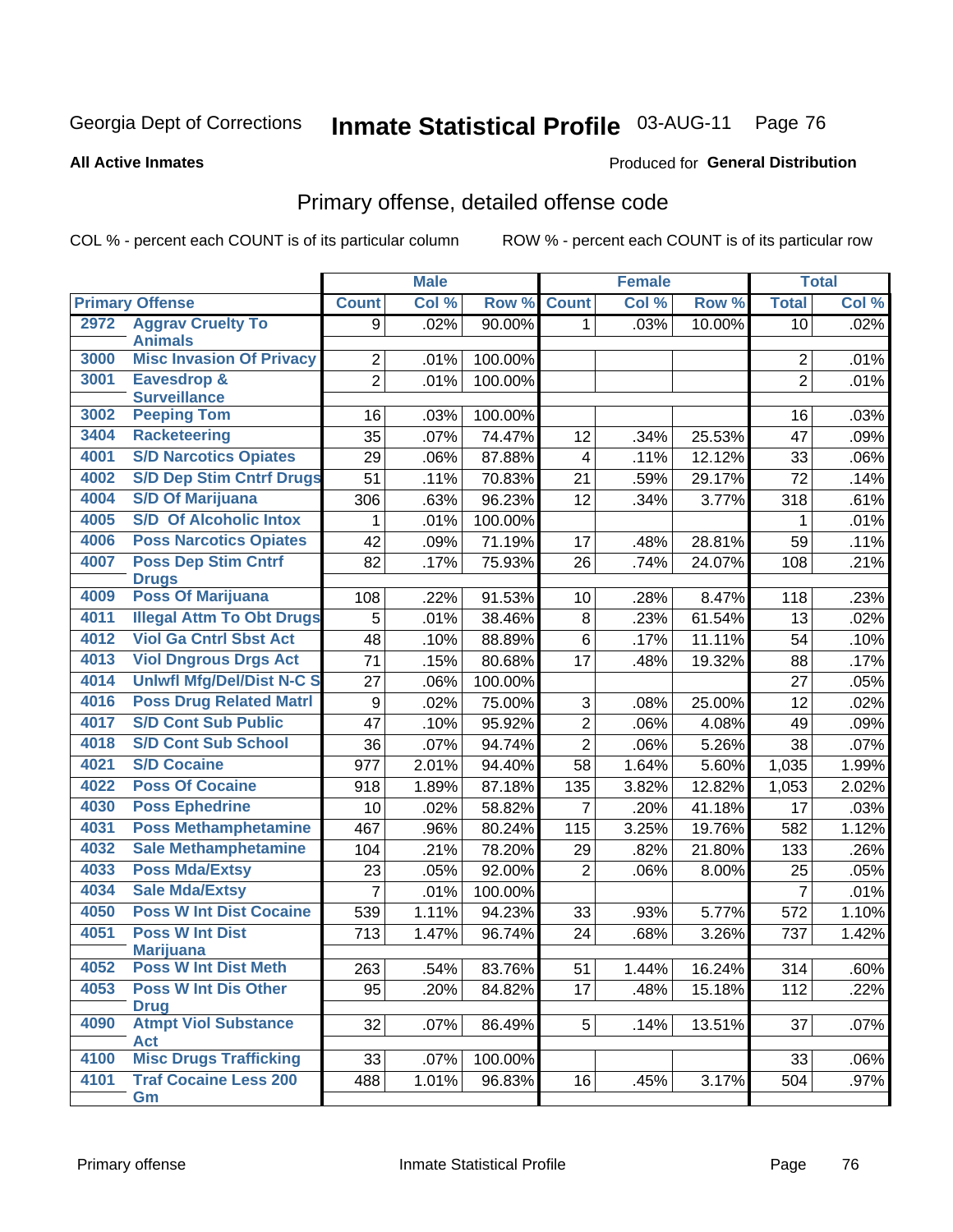# Inmate Statistical Profile 03-AUG-11 Page 77

**All Active Inmates** 

### Produced for General Distribution

# Primary offense, detailed offense code

COL % - percent each COUNT is of its particular column

| <b>Primary Offense</b><br>Col %<br>Row %<br><b>Count</b><br>Col %<br>Row %<br><b>Total</b><br><b>Count</b><br><b>Traf Cocaine 201-400</b><br>4102<br>.43%<br>93.69%<br>.40%<br>6.31%<br>$\overline{222}$<br>208<br>14<br>Gm<br><b>Traf Cocaine 401+ Gm</b><br>4103<br>146<br>.30%<br>94.81%<br>.23%<br>5.19%<br>$.30\%$<br>8<br>154<br><b>Traf Narcotic Less 14 Gm</b><br>4111<br>.02%<br>88.89%<br>11.11%<br>.02%<br>1<br>.03%<br>9<br>8<br>4112<br><b>Traf Narcotic 15-28 Gm</b><br>100.00%<br>6<br>.01%<br>6<br>.01%<br><b>Traf Narcotic 29+ Gm</b><br>4113<br>5<br>5<br>.01%<br>100.00%<br>.01%<br>Traf Marijna 10-2000 Lb<br>4121<br>95.28%<br>101<br>.21%<br>5<br>.20%<br>.14%<br>4.72%<br>106<br>Traf Marijna 2001-10k Lb<br>4122<br>.01%<br>100.00%<br>3<br>3<br>Traf Marijna 10001+ Lb<br>4123<br>$\overline{5}$<br>100.00%<br>5<br>.01%<br><b>Traf Amphtmine 28-199</b><br>4126<br>5<br>$\overline{\mathbf{4}}$<br>.01%<br>80.00%<br>1<br>.03%<br>20.00%<br>Gm<br><b>Traf Amphtmine 200-399</b><br>4127<br>2 <br>100.00%<br>$\overline{2}$<br>.01%<br>Gm<br><b>Traf Amphtmine 400+ Gm</b><br>4128<br>.01%<br>$\overline{4}$<br>.01%<br>100.00%<br>$\overline{4}$<br><b>Cnspire Traffic Cntrl Sub</b><br>4130<br>$\overline{15}$<br>.03%<br>83.33%<br>3<br>18<br>.03%<br>.08%<br>16.67%<br><b>Transactions Drug</b><br>4131<br>.01%<br>100.00%<br>1<br>.01%<br>1<br><b>Objects</b><br><b>Transactions Cntrft</b><br>4132<br>$\mathbf{1}$<br>100.00%<br>.01%<br>1<br><b>Drugs</b><br><b>Use Comm Facity Vio C</b><br>4133<br>3 <sup>1</sup><br>100.00%<br>3<br>.01%<br><b>Sub</b><br><b>Att/Consprcy Commt</b><br>4134<br>.11%<br>46<br>.09%<br>82.14%<br>10<br>.28%<br>17.86%<br>56<br>C/S/Of<br><b>Unauth Dist Contrild Sub</b><br>4135<br>.01%<br>50.00%<br>1<br>.03%<br>50.00%<br>$\overline{2}$<br>$\mathbf{1}$<br>4136<br><b>Illgl Dist Contrild Subst</b><br>$\mathbf 1$<br>.01%<br>100.00%<br>$\mathbf{1}$<br><b>Traf Methamph 28-199</b><br>4140<br>215<br>.44%<br>83.33%<br>1.22%<br>16.67%<br>258<br>43<br>Gm<br><b>Traf Methamph 200-399</b><br>4141<br>90.00%<br>72<br>.15%<br>8<br>.23%<br>10.00%<br>80<br>Gm<br>Traf Methamph 400+ Gm<br>4142<br>95.08%<br>58<br>.12%<br>3<br>4.92%<br>.12%<br>.08%<br>61<br>4143<br><b>Manf Methamph 28-199</b><br>$\overline{7}$<br>21<br>.04%<br>75.00%<br>.20%<br>25.00%<br>28<br>.05% |    | <b>Male</b> |  | <b>Female</b> |  | <b>Total</b> |
|---------------------------------------------------------------------------------------------------------------------------------------------------------------------------------------------------------------------------------------------------------------------------------------------------------------------------------------------------------------------------------------------------------------------------------------------------------------------------------------------------------------------------------------------------------------------------------------------------------------------------------------------------------------------------------------------------------------------------------------------------------------------------------------------------------------------------------------------------------------------------------------------------------------------------------------------------------------------------------------------------------------------------------------------------------------------------------------------------------------------------------------------------------------------------------------------------------------------------------------------------------------------------------------------------------------------------------------------------------------------------------------------------------------------------------------------------------------------------------------------------------------------------------------------------------------------------------------------------------------------------------------------------------------------------------------------------------------------------------------------------------------------------------------------------------------------------------------------------------------------------------------------------------------------------------------------------------------------------------------------------------------------------------------------------------------------------------------------------------------------------------------------------------------------------------------------------------------------------------------------------------------------------------------------------------------------------------------------------|----|-------------|--|---------------|--|--------------|
|                                                                                                                                                                                                                                                                                                                                                                                                                                                                                                                                                                                                                                                                                                                                                                                                                                                                                                                                                                                                                                                                                                                                                                                                                                                                                                                                                                                                                                                                                                                                                                                                                                                                                                                                                                                                                                                                                                                                                                                                                                                                                                                                                                                                                                                                                                                                                   |    |             |  |               |  | Col %        |
|                                                                                                                                                                                                                                                                                                                                                                                                                                                                                                                                                                                                                                                                                                                                                                                                                                                                                                                                                                                                                                                                                                                                                                                                                                                                                                                                                                                                                                                                                                                                                                                                                                                                                                                                                                                                                                                                                                                                                                                                                                                                                                                                                                                                                                                                                                                                                   |    |             |  |               |  | .43%         |
|                                                                                                                                                                                                                                                                                                                                                                                                                                                                                                                                                                                                                                                                                                                                                                                                                                                                                                                                                                                                                                                                                                                                                                                                                                                                                                                                                                                                                                                                                                                                                                                                                                                                                                                                                                                                                                                                                                                                                                                                                                                                                                                                                                                                                                                                                                                                                   |    |             |  |               |  |              |
|                                                                                                                                                                                                                                                                                                                                                                                                                                                                                                                                                                                                                                                                                                                                                                                                                                                                                                                                                                                                                                                                                                                                                                                                                                                                                                                                                                                                                                                                                                                                                                                                                                                                                                                                                                                                                                                                                                                                                                                                                                                                                                                                                                                                                                                                                                                                                   |    |             |  |               |  |              |
|                                                                                                                                                                                                                                                                                                                                                                                                                                                                                                                                                                                                                                                                                                                                                                                                                                                                                                                                                                                                                                                                                                                                                                                                                                                                                                                                                                                                                                                                                                                                                                                                                                                                                                                                                                                                                                                                                                                                                                                                                                                                                                                                                                                                                                                                                                                                                   |    |             |  |               |  |              |
|                                                                                                                                                                                                                                                                                                                                                                                                                                                                                                                                                                                                                                                                                                                                                                                                                                                                                                                                                                                                                                                                                                                                                                                                                                                                                                                                                                                                                                                                                                                                                                                                                                                                                                                                                                                                                                                                                                                                                                                                                                                                                                                                                                                                                                                                                                                                                   |    |             |  |               |  |              |
|                                                                                                                                                                                                                                                                                                                                                                                                                                                                                                                                                                                                                                                                                                                                                                                                                                                                                                                                                                                                                                                                                                                                                                                                                                                                                                                                                                                                                                                                                                                                                                                                                                                                                                                                                                                                                                                                                                                                                                                                                                                                                                                                                                                                                                                                                                                                                   |    |             |  |               |  |              |
|                                                                                                                                                                                                                                                                                                                                                                                                                                                                                                                                                                                                                                                                                                                                                                                                                                                                                                                                                                                                                                                                                                                                                                                                                                                                                                                                                                                                                                                                                                                                                                                                                                                                                                                                                                                                                                                                                                                                                                                                                                                                                                                                                                                                                                                                                                                                                   |    |             |  |               |  |              |
|                                                                                                                                                                                                                                                                                                                                                                                                                                                                                                                                                                                                                                                                                                                                                                                                                                                                                                                                                                                                                                                                                                                                                                                                                                                                                                                                                                                                                                                                                                                                                                                                                                                                                                                                                                                                                                                                                                                                                                                                                                                                                                                                                                                                                                                                                                                                                   |    |             |  |               |  | .01%         |
|                                                                                                                                                                                                                                                                                                                                                                                                                                                                                                                                                                                                                                                                                                                                                                                                                                                                                                                                                                                                                                                                                                                                                                                                                                                                                                                                                                                                                                                                                                                                                                                                                                                                                                                                                                                                                                                                                                                                                                                                                                                                                                                                                                                                                                                                                                                                                   |    |             |  |               |  | .01%         |
|                                                                                                                                                                                                                                                                                                                                                                                                                                                                                                                                                                                                                                                                                                                                                                                                                                                                                                                                                                                                                                                                                                                                                                                                                                                                                                                                                                                                                                                                                                                                                                                                                                                                                                                                                                                                                                                                                                                                                                                                                                                                                                                                                                                                                                                                                                                                                   |    |             |  |               |  | .01%         |
|                                                                                                                                                                                                                                                                                                                                                                                                                                                                                                                                                                                                                                                                                                                                                                                                                                                                                                                                                                                                                                                                                                                                                                                                                                                                                                                                                                                                                                                                                                                                                                                                                                                                                                                                                                                                                                                                                                                                                                                                                                                                                                                                                                                                                                                                                                                                                   |    |             |  |               |  | .01%         |
|                                                                                                                                                                                                                                                                                                                                                                                                                                                                                                                                                                                                                                                                                                                                                                                                                                                                                                                                                                                                                                                                                                                                                                                                                                                                                                                                                                                                                                                                                                                                                                                                                                                                                                                                                                                                                                                                                                                                                                                                                                                                                                                                                                                                                                                                                                                                                   |    |             |  |               |  |              |
|                                                                                                                                                                                                                                                                                                                                                                                                                                                                                                                                                                                                                                                                                                                                                                                                                                                                                                                                                                                                                                                                                                                                                                                                                                                                                                                                                                                                                                                                                                                                                                                                                                                                                                                                                                                                                                                                                                                                                                                                                                                                                                                                                                                                                                                                                                                                                   |    |             |  |               |  |              |
|                                                                                                                                                                                                                                                                                                                                                                                                                                                                                                                                                                                                                                                                                                                                                                                                                                                                                                                                                                                                                                                                                                                                                                                                                                                                                                                                                                                                                                                                                                                                                                                                                                                                                                                                                                                                                                                                                                                                                                                                                                                                                                                                                                                                                                                                                                                                                   |    |             |  |               |  |              |
|                                                                                                                                                                                                                                                                                                                                                                                                                                                                                                                                                                                                                                                                                                                                                                                                                                                                                                                                                                                                                                                                                                                                                                                                                                                                                                                                                                                                                                                                                                                                                                                                                                                                                                                                                                                                                                                                                                                                                                                                                                                                                                                                                                                                                                                                                                                                                   |    |             |  |               |  |              |
|                                                                                                                                                                                                                                                                                                                                                                                                                                                                                                                                                                                                                                                                                                                                                                                                                                                                                                                                                                                                                                                                                                                                                                                                                                                                                                                                                                                                                                                                                                                                                                                                                                                                                                                                                                                                                                                                                                                                                                                                                                                                                                                                                                                                                                                                                                                                                   |    |             |  |               |  | .01%         |
|                                                                                                                                                                                                                                                                                                                                                                                                                                                                                                                                                                                                                                                                                                                                                                                                                                                                                                                                                                                                                                                                                                                                                                                                                                                                                                                                                                                                                                                                                                                                                                                                                                                                                                                                                                                                                                                                                                                                                                                                                                                                                                                                                                                                                                                                                                                                                   |    |             |  |               |  | .01%         |
|                                                                                                                                                                                                                                                                                                                                                                                                                                                                                                                                                                                                                                                                                                                                                                                                                                                                                                                                                                                                                                                                                                                                                                                                                                                                                                                                                                                                                                                                                                                                                                                                                                                                                                                                                                                                                                                                                                                                                                                                                                                                                                                                                                                                                                                                                                                                                   |    |             |  |               |  |              |
|                                                                                                                                                                                                                                                                                                                                                                                                                                                                                                                                                                                                                                                                                                                                                                                                                                                                                                                                                                                                                                                                                                                                                                                                                                                                                                                                                                                                                                                                                                                                                                                                                                                                                                                                                                                                                                                                                                                                                                                                                                                                                                                                                                                                                                                                                                                                                   |    |             |  |               |  |              |
|                                                                                                                                                                                                                                                                                                                                                                                                                                                                                                                                                                                                                                                                                                                                                                                                                                                                                                                                                                                                                                                                                                                                                                                                                                                                                                                                                                                                                                                                                                                                                                                                                                                                                                                                                                                                                                                                                                                                                                                                                                                                                                                                                                                                                                                                                                                                                   |    |             |  |               |  | .01%         |
|                                                                                                                                                                                                                                                                                                                                                                                                                                                                                                                                                                                                                                                                                                                                                                                                                                                                                                                                                                                                                                                                                                                                                                                                                                                                                                                                                                                                                                                                                                                                                                                                                                                                                                                                                                                                                                                                                                                                                                                                                                                                                                                                                                                                                                                                                                                                                   |    |             |  |               |  | .01%         |
|                                                                                                                                                                                                                                                                                                                                                                                                                                                                                                                                                                                                                                                                                                                                                                                                                                                                                                                                                                                                                                                                                                                                                                                                                                                                                                                                                                                                                                                                                                                                                                                                                                                                                                                                                                                                                                                                                                                                                                                                                                                                                                                                                                                                                                                                                                                                                   |    |             |  |               |  | .50%         |
|                                                                                                                                                                                                                                                                                                                                                                                                                                                                                                                                                                                                                                                                                                                                                                                                                                                                                                                                                                                                                                                                                                                                                                                                                                                                                                                                                                                                                                                                                                                                                                                                                                                                                                                                                                                                                                                                                                                                                                                                                                                                                                                                                                                                                                                                                                                                                   |    |             |  |               |  | .15%         |
|                                                                                                                                                                                                                                                                                                                                                                                                                                                                                                                                                                                                                                                                                                                                                                                                                                                                                                                                                                                                                                                                                                                                                                                                                                                                                                                                                                                                                                                                                                                                                                                                                                                                                                                                                                                                                                                                                                                                                                                                                                                                                                                                                                                                                                                                                                                                                   |    |             |  |               |  |              |
|                                                                                                                                                                                                                                                                                                                                                                                                                                                                                                                                                                                                                                                                                                                                                                                                                                                                                                                                                                                                                                                                                                                                                                                                                                                                                                                                                                                                                                                                                                                                                                                                                                                                                                                                                                                                                                                                                                                                                                                                                                                                                                                                                                                                                                                                                                                                                   |    |             |  |               |  |              |
|                                                                                                                                                                                                                                                                                                                                                                                                                                                                                                                                                                                                                                                                                                                                                                                                                                                                                                                                                                                                                                                                                                                                                                                                                                                                                                                                                                                                                                                                                                                                                                                                                                                                                                                                                                                                                                                                                                                                                                                                                                                                                                                                                                                                                                                                                                                                                   | Gm |             |  |               |  |              |
| <b>Manf Methamph 200-399</b><br>4144<br>7 <sup>1</sup><br>100.00%<br>$\overline{7}$<br>.01%                                                                                                                                                                                                                                                                                                                                                                                                                                                                                                                                                                                                                                                                                                                                                                                                                                                                                                                                                                                                                                                                                                                                                                                                                                                                                                                                                                                                                                                                                                                                                                                                                                                                                                                                                                                                                                                                                                                                                                                                                                                                                                                                                                                                                                                       |    |             |  |               |  | .01%         |
| Gm<br>Manf Methamph 400+ Gm<br>4145                                                                                                                                                                                                                                                                                                                                                                                                                                                                                                                                                                                                                                                                                                                                                                                                                                                                                                                                                                                                                                                                                                                                                                                                                                                                                                                                                                                                                                                                                                                                                                                                                                                                                                                                                                                                                                                                                                                                                                                                                                                                                                                                                                                                                                                                                                               |    |             |  |               |  |              |
| 1 <sup>1</sup><br>100.00%<br>.01%<br>$\mathbf{1}$                                                                                                                                                                                                                                                                                                                                                                                                                                                                                                                                                                                                                                                                                                                                                                                                                                                                                                                                                                                                                                                                                                                                                                                                                                                                                                                                                                                                                                                                                                                                                                                                                                                                                                                                                                                                                                                                                                                                                                                                                                                                                                                                                                                                                                                                                                 |    |             |  |               |  | .01%         |
| <b>Traf Methamph Unspec</b><br>4146<br>.12%<br>90.91%<br>6<br>.17%<br>9.09%<br>60<br>66<br><b>Amt</b>                                                                                                                                                                                                                                                                                                                                                                                                                                                                                                                                                                                                                                                                                                                                                                                                                                                                                                                                                                                                                                                                                                                                                                                                                                                                                                                                                                                                                                                                                                                                                                                                                                                                                                                                                                                                                                                                                                                                                                                                                                                                                                                                                                                                                                             |    |             |  |               |  | .13%         |
| <b>Manf Methamph Unspec</b><br>4147<br>189<br>87.50%<br>12.50%<br>216<br>.39%<br>27<br>.76%                                                                                                                                                                                                                                                                                                                                                                                                                                                                                                                                                                                                                                                                                                                                                                                                                                                                                                                                                                                                                                                                                                                                                                                                                                                                                                                                                                                                                                                                                                                                                                                                                                                                                                                                                                                                                                                                                                                                                                                                                                                                                                                                                                                                                                                       |    |             |  |               |  | .41%         |
| <b>Amt</b>                                                                                                                                                                                                                                                                                                                                                                                                                                                                                                                                                                                                                                                                                                                                                                                                                                                                                                                                                                                                                                                                                                                                                                                                                                                                                                                                                                                                                                                                                                                                                                                                                                                                                                                                                                                                                                                                                                                                                                                                                                                                                                                                                                                                                                                                                                                                        |    |             |  |               |  |              |
| <b>Traf Mda/Extsy 28-199gm</b><br>4150<br>19<br>.04%<br>86.36%<br>3<br>13.64%<br>.08%<br>22                                                                                                                                                                                                                                                                                                                                                                                                                                                                                                                                                                                                                                                                                                                                                                                                                                                                                                                                                                                                                                                                                                                                                                                                                                                                                                                                                                                                                                                                                                                                                                                                                                                                                                                                                                                                                                                                                                                                                                                                                                                                                                                                                                                                                                                       |    |             |  |               |  | .04%         |
| <b>Traf Mda/Extsy 200-</b><br>4151<br>$\overline{2}$<br>8 <sup>1</sup><br>.02%<br>80.00%<br>.06%<br>20.00%<br>10<br>399gm                                                                                                                                                                                                                                                                                                                                                                                                                                                                                                                                                                                                                                                                                                                                                                                                                                                                                                                                                                                                                                                                                                                                                                                                                                                                                                                                                                                                                                                                                                                                                                                                                                                                                                                                                                                                                                                                                                                                                                                                                                                                                                                                                                                                                         |    |             |  |               |  | .02%         |
| Traf Mda/Extsy 400+Gm<br>4152<br>100.00%<br>4 <br>.01%<br>4                                                                                                                                                                                                                                                                                                                                                                                                                                                                                                                                                                                                                                                                                                                                                                                                                                                                                                                                                                                                                                                                                                                                                                                                                                                                                                                                                                                                                                                                                                                                                                                                                                                                                                                                                                                                                                                                                                                                                                                                                                                                                                                                                                                                                                                                                       |    |             |  |               |  | .01%         |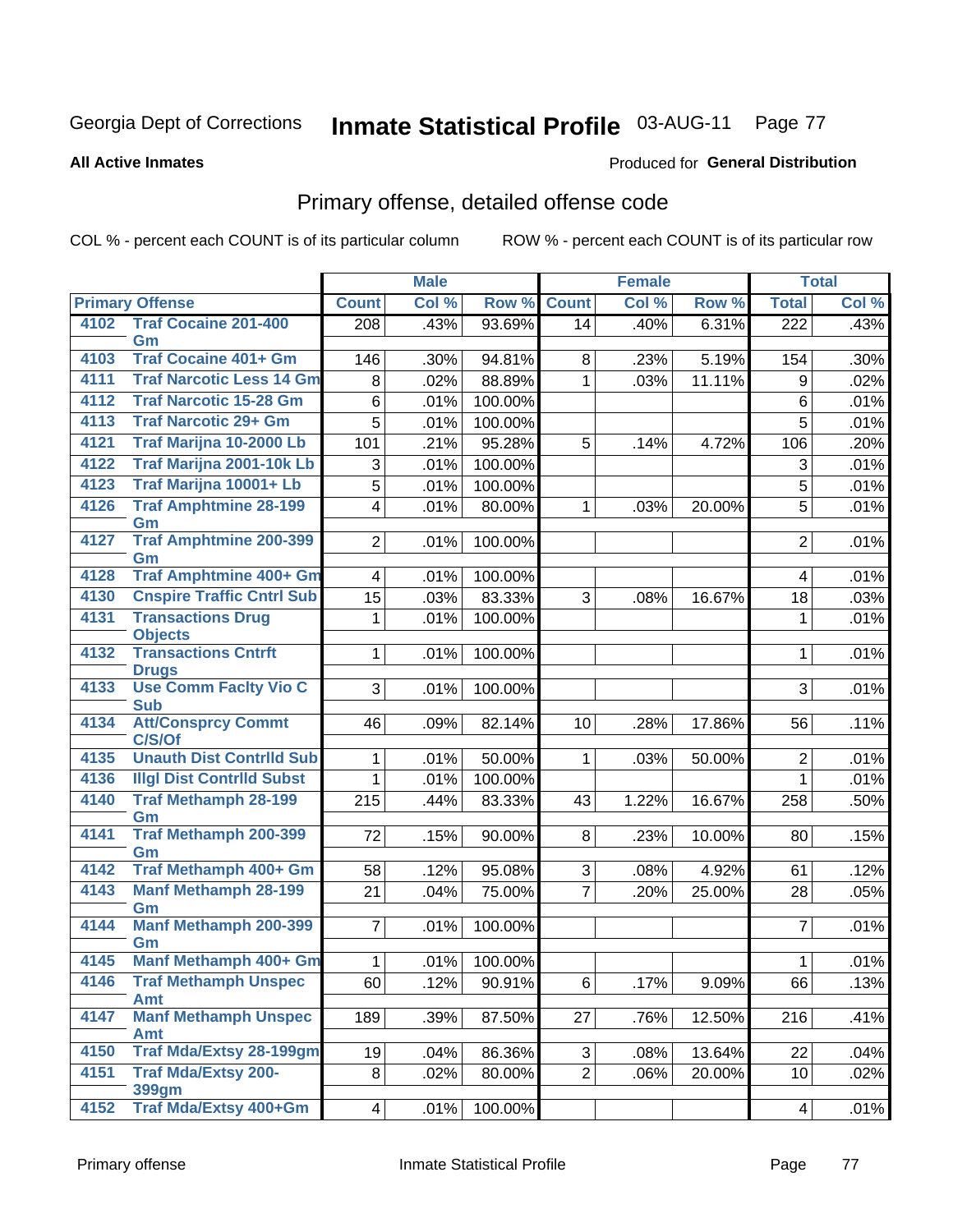#### **Inmate Statistical Profile 03-AUG-11** Page 78

Produced for General Distribution

#### **All Active Inmates**

# Primary offense, detailed offense code

COL % - percent each COUNT is of its particular column

|                      |                                  | <b>Male</b>  |       |         |                | <b>Female</b> | <b>Total</b> |                |       |
|----------------------|----------------------------------|--------------|-------|---------|----------------|---------------|--------------|----------------|-------|
|                      | <b>Primary Offense</b>           | <b>Count</b> | Col % | Row %   | <b>Count</b>   | Col %         | Row %        | <b>Total</b>   | Col % |
| 5001                 | <b>Viol Motor Vehicle Laws</b>   | 46           | .09%  | 93.88%  | 3              | .08%          | 6.12%        | 49             | .09%  |
| 5003                 | <b>Chop Shop Violation</b>       |              | .01%  | 100.00% |                |               |              |                | .01%  |
| 5004                 | <b>Drvng Habtl Violator</b>      | 13           | .03%  | 100.00% |                |               |              | 13             | .02%  |
| 5005                 | <b>Habit Traf Viol/Impaired</b>  | 26           | .05%  | 96.30%  |                | .03%          | 3.70%        | 27             | .05%  |
| 5006                 | <b>Habit Traf Viol/Other</b>     | 26           | .05%  | 100.00% |                |               |              | 26             | .05%  |
| 5007                 | <b>Hit-Run W/Injury/Fatality</b> | 7            | .01%  | 77.78%  | $\overline{2}$ | .06%          | 22.22%       | 9              | .02%  |
| 5173                 | <b>Conceal Contraband</b>        |              | .01%  | 100.00% |                |               |              |                | .01%  |
| 6000                 | <b>Misc Mrals/Pblic H/Safty</b>  | 9            | .02%  | 81.82%  | 2              | .06%          | 18.18%       | 11             | .02%  |
| 6200                 | <b>Misc CorrectionI Inst Off</b> | 4            | .01%  | 100.00% |                |               |              | 4              | .01%  |
| 8001                 | <b>Violatn Othr States Law</b>   | 2            | .01%  | 50.00%  | 2              | .06%          | 50.00%       | 4              | .01%  |
| 9901                 | <b>Conspiracy</b>                | 50           | .10%  | 87.72%  | 7              | .20%          | 12.28%       | 57             | .11%  |
| 9905                 | <b>Crmnl Atmpt</b>               |              | .01%  | 100.00% |                |               |              | 1              | .01%  |
| 9906                 | <b>Aircraft Hijacking</b>        | 3            | .01%  | 100.00% |                |               |              | 3              | .01%  |
| 9907                 | <b>Unauth Dist Recrd</b>         | 9            | .02%  | 100.00% |                |               |              | 9              | .02%  |
|                      | <b>Devices</b>                   |              |       |         |                |               |              |                |       |
| 9910                 | <b>Crmnl Solicitation</b>        | 2            | .01%  | 100.00% |                |               |              | $\overline{2}$ | .01%  |
| 9912                 | <b>Crmnl Trespassing</b>         |              | .01%  | 100.00% |                |               |              | 1              | .01%  |
| 9914                 | <b>Gang Participation</b>        | 28           | .06%  | 100.00% |                |               |              | 28             | .05%  |
| 9999                 | <b>Unknown Offense</b>           | 26           | .05%  | 78.79%  | 7              | .20%          | 21.21%       | 33             | .06%  |
| <b>Total Rported</b> |                                  | 48,543       | 100%  | 93.21%  | 3,537          | 100%          | 6.79%        | 52,080         | 100%  |

| <b>Not</b><br><b>eported</b> | ,086   | 185            | 274<br>. . <i>.</i> |
|------------------------------|--------|----------------|---------------------|
| ™ota∟                        | 49,629 | 2.722<br>JI LL | 53,351              |

| Mode (most frequent) | 1902 Armed Robbery | 1701 Forgery 1st Degree | 1902 Armed<br><b>Robberv</b> |
|----------------------|--------------------|-------------------------|------------------------------|
|----------------------|--------------------|-------------------------|------------------------------|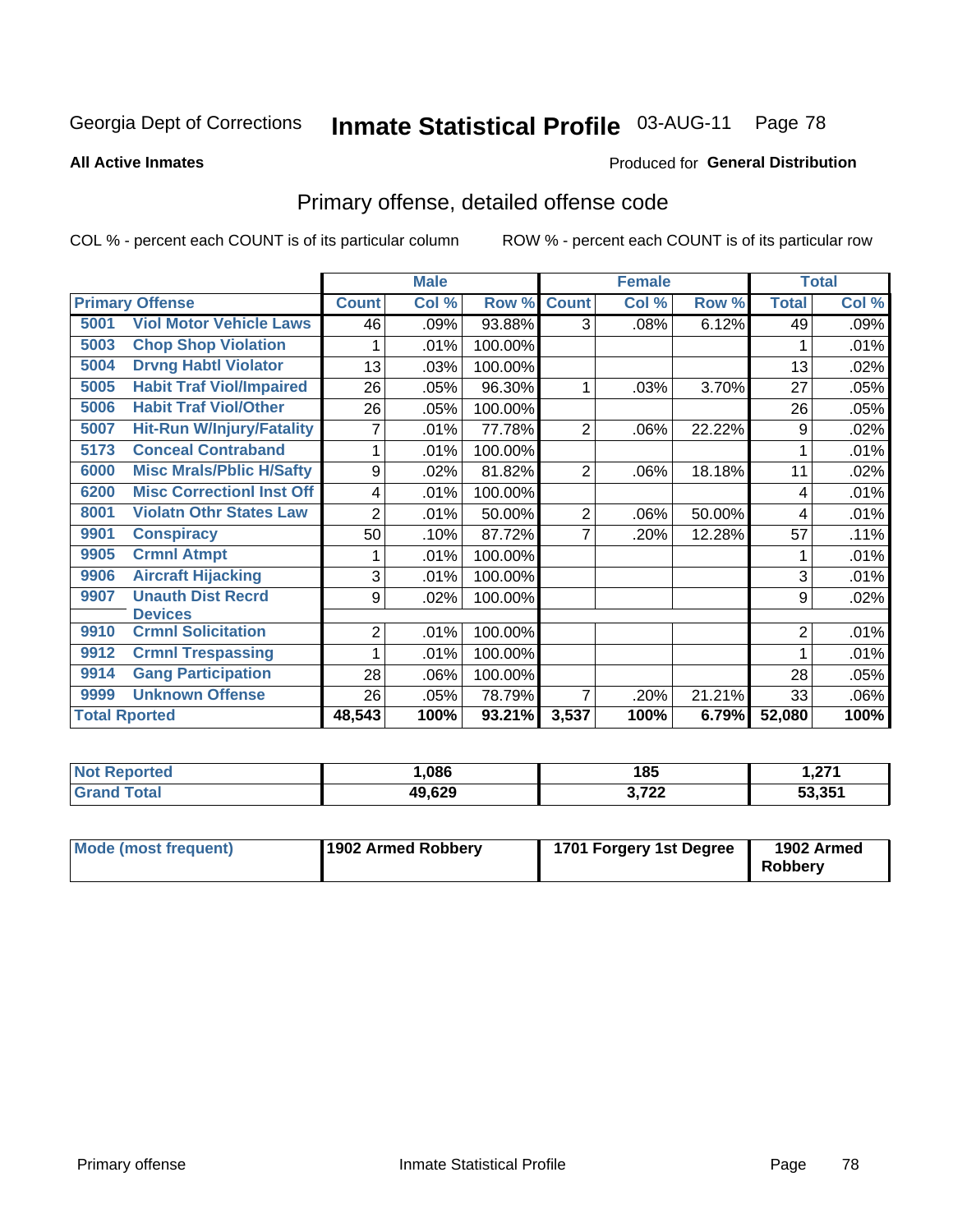# Inmate Statistical Profile 03-AUG-11 Page 79

Produced for General Distribution

### **All Active Inmates**

# County of conviction of primary offense

COL % - percent each COUNT is of its particular column

|     |                             |              | <b>Male</b> |         |                         | <b>Female</b> |        | <b>Total</b>    |       |
|-----|-----------------------------|--------------|-------------|---------|-------------------------|---------------|--------|-----------------|-------|
|     | <b>County of Conviction</b> | <b>Count</b> | Col %       | Row %   | <b>Count</b>            | Col %         | Row %  | <b>Total</b>    | Col % |
| 001 | <b>Appling County</b>       | 89           | .18%        | 96.74%  | $\overline{3}$          | .08%          | 3.26%  | $\overline{92}$ | .18%  |
| 002 | <b>Atkinson County</b>      | 41           | .08%        | 89.13%  | 5                       | .14%          | 10.87% | 46              | .09%  |
| 003 | <b>Bacon County</b>         | 49           | .10%        | 98.00%  | 1                       | .03%          | 2.00%  | 50              | .10%  |
| 004 | <b>Baker County</b>         | 14           | .03%        | 100.00% |                         |               |        | 14              | .03%  |
| 005 | <b>Baldwin County</b>       | 263          | .54%        | 92.93%  | 20                      | .57%          | 7.07%  | 283             | .54%  |
| 006 | <b>Banks County</b>         | 61           | .13%        | 91.04%  | $\,6$                   | .17%          | 8.96%  | 67              | .13%  |
| 007 | <b>Barrow County</b>        | 254          | .52%        | 93.04%  | 19                      | .54%          | 6.96%  | 273             | .52%  |
| 008 | <b>Bartow County</b>        | 542          | 1.12%       | 90.33%  | 58                      | 1.64%         | 9.67%  | 600             | 1.15% |
| 009 | <b>Ben Hill County</b>      | 210          | .43%        | 94.59%  | 12                      | .34%          | 5.41%  | 222             | .43%  |
| 010 | <b>Berrien County</b>       | 71           | .15%        | 94.67%  | $\overline{\mathbf{4}}$ | .11%          | 5.33%  | 75              | .14%  |
| 011 | <b>Bibb County</b>          | 1,022        | 2.11%       | 94.98%  | 54                      | 1.53%         | 5.02%  | 1,076           | 2.07% |
| 012 | <b>Bleckley County</b>      | 73           | .15%        | 94.81%  | 4                       | .11%          | 5.19%  | 77              | .15%  |
| 013 | <b>Brantley County</b>      | 62           | .13%        | 93.94%  | $\overline{\mathbf{4}}$ | .11%          | 6.06%  | 66              | .13%  |
| 014 | <b>Brooks County</b>        | 62           | .13%        | 93.94%  | $\overline{\mathbf{4}}$ | .11%          | 6.06%  | 66              | .13%  |
| 015 | <b>Bryan County</b>         | 93           | .19%        | 95.88%  | 4                       | .11%          | 4.12%  | 97              | .19%  |
| 016 | <b>Bulloch County</b>       | 488          | 1.01%       | 93.49%  | 34                      | .96%          | 6.51%  | 522             | 1.00% |
| 017 | <b>Burke County</b>         | 221          | .46%        | 96.93%  | $\overline{7}$          | .20%          | 3.07%  | 228             | .44%  |
| 018 | <b>Butts County</b>         | 165          | .34%        | 96.49%  | 6                       | .17%          | 3.51%  | 171             | .33%  |
| 019 | <b>Calhoun County</b>       | 34           | .07%        | 91.89%  | 3                       | .08%          | 8.11%  | 37              | .07%  |
| 020 | <b>Camden County</b>        | 163          | .34%        | 94.77%  | 9                       | .25%          | 5.23%  | 172             | .33%  |
| 021 | <b>Candler County</b>       | 92           | .19%        | 92.93%  | $\overline{7}$          | .20%          | 7.07%  | 99              | .19%  |
| 022 | <b>Carroll County</b>       | 604          | 1.24%       | 90.28%  | 65                      | 1.84%         | 9.72%  | 669             | 1.28% |
| 023 | <b>Catoosa County</b>       | 318          | .66%        | 91.12%  | 31                      | .88%          | 8.88%  | 349             | .67%  |
| 024 | <b>Charlton County</b>      | 48           | .10%        | 90.57%  | 5                       | .14%          | 9.43%  | 53              | .10%  |
| 025 | <b>Chatham County</b>       | 2,415        | 4.97%       | 95.27%  | 120                     | 3.39%         | 4.73%  | 2,535           | 4.87% |
| 026 | <b>Chattahoochee County</b> | 25           | .05%        | 96.15%  | 1                       | .03%          | 3.85%  | 26              | .05%  |
| 027 | <b>Chattooga County</b>     | 250          | .52%        | 88.97%  | 31                      | .88%          | 11.03% | 281             | .54%  |
| 028 | <b>Cherokee County</b>      | 588          | 1.21%       | 91.88%  | 52                      | 1.47%         | 8.13%  | 640             | 1.23% |
| 029 | <b>Clarke County</b>        | 485          | 1.00%       | 94.36%  | 29                      | .82%          | 5.64%  | 514             | .99%  |
| 030 | <b>Clay County</b>          | 32           | .07%        | 91.43%  | 3                       | .08%          | 8.57%  | 35              | .07%  |
| 031 | <b>Clayton County</b>       | 1,447        | 2.98%       | 92.76%  | 113                     | 3.19%         | 7.24%  | 1,560           | 3.00% |
| 032 | <b>Clinch County</b>        | 60           | .12%        | 95.24%  | 3                       | .08%          | 4.76%  | 63              | .12%  |
| 033 | <b>Cobb County</b>          | 2,601        | 5.36%       | 91.17%  | 252                     | 7.12%         | 8.83%  | 2,853           | 5.48% |
| 034 | <b>Coffee County</b>        | 244          | .50%        | 94.94%  | 13                      | .37%          | 5.06%  | 257             | .49%  |
| 035 | <b>Colquitt County</b>      | 262          | .54%        | 96.32%  | 10                      | .28%          | 3.68%  | 272             | .52%  |
| 036 | <b>Columbia County</b>      | 310          | .64%        | 92.26%  | 26                      | .74%          | 7.74%  | 336             | .65%  |
| 037 | <b>Cook County</b>          | 109          | .22%        | 93.97%  | $\overline{7}$          | .20%          | 6.03%  | 116             | .22%  |
| 038 | <b>Coweta County</b>        | 505          | 1.04%       | 92.32%  | 42                      | 1.19%         | 7.68%  | 547             | 1.05% |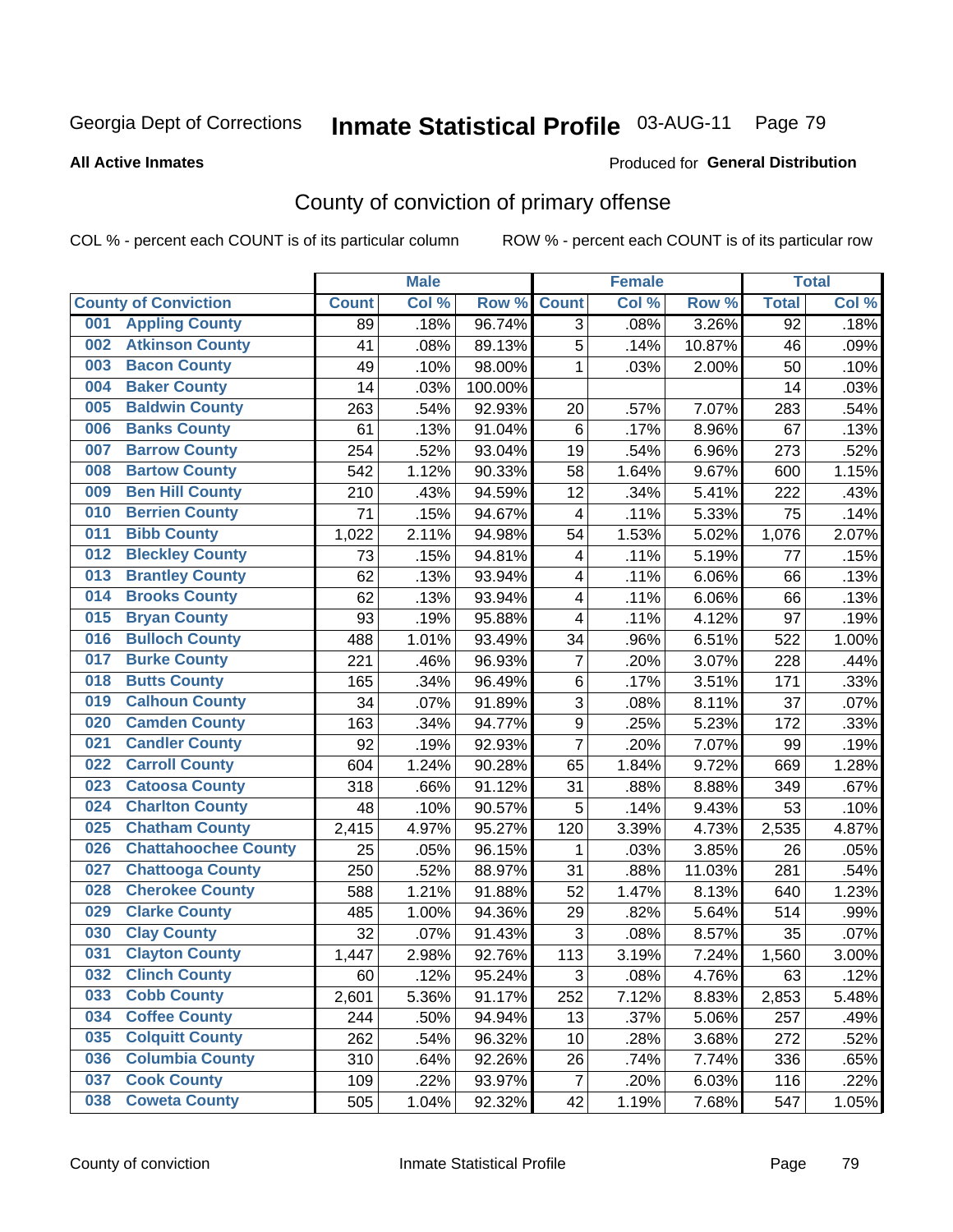# Inmate Statistical Profile 03-AUG-11 Page 80

Produced for General Distribution

#### **All Active Inmates**

# County of conviction of primary offense

COL % - percent each COUNT is of its particular column

|                                |                 | <b>Male</b> |         |                           | <b>Female</b> |        | <b>Total</b>    |       |
|--------------------------------|-----------------|-------------|---------|---------------------------|---------------|--------|-----------------|-------|
| <b>County of Conviction</b>    | <b>Count</b>    | Col %       | Row %   | <b>Count</b>              | Col %         | Row %  | <b>Total</b>    | Col % |
| <b>Crawford County</b><br>039  | $\overline{17}$ | .04%        | 94.44%  | $\mathbf{1}$              | .03%          | 5.56%  | $\overline{18}$ | .03%  |
| <b>Crisp County</b><br>040     | 263             | .54%        | 93.59%  | 18                        | .51%          | 6.41%  | 281             | .54%  |
| <b>Dade County</b><br>041      | 133             | .27%        | 94.33%  | 8                         | .23%          | 5.67%  | 141             | .27%  |
| <b>Dawson County</b><br>042    | 120             | .25%        | 92.31%  | 10                        | .28%          | 7.69%  | 130             | .25%  |
| 043<br><b>Decatur County</b>   | 289             | .60%        | 92.33%  | 24                        | .68%          | 7.67%  | 313             | .60%  |
| <b>Dekalb County</b><br>044    | 2,820           | 5.81%       | 94.13%  | 176                       | 4.98%         | 5.87%  | 2,996           | 5.75% |
| <b>Dodge County</b><br>045     | 145             | .30%        | 93.55%  | 10                        | .28%          | 6.45%  | 155             | .30%  |
| <b>Dooly County</b><br>046     | 92              | .19%        | 95.83%  | $\overline{\mathbf{4}}$   | .11%          | 4.17%  | 96              | .18%  |
| 047<br><b>Dougherty County</b> | 918             | 1.89%       | 94.25%  | 56                        | 1.58%         | 5.75%  | 974             | 1.87% |
| <b>Douglas County</b><br>048   | 1,184           | 2.44%       | 89.09%  | 145                       | 4.10%         | 10.91% | 1,329           | 2.55% |
| <b>Early County</b><br>049     | 87              | .18%        | 94.57%  | 5                         | .14%          | 5.43%  | 92              | .18%  |
| <b>Echols County</b><br>050    | 9               | .02%        | 100.00% |                           |               |        | 9               | .02%  |
| 051<br><b>Effingham County</b> | 147             | .30%        | 91.30%  | 14                        | .40%          | 8.70%  | 161             | .31%  |
| 052<br><b>Elbert County</b>    | 122             | .25%        | 94.57%  | $\overline{7}$            | .20%          | 5.43%  | 129             | .25%  |
| <b>Emanuel County</b><br>053   | 178             | .37%        | 94.18%  | 11                        | .31%          | 5.82%  | 189             | .36%  |
| <b>Evans County</b><br>054     | 100             | .21%        | 97.09%  | $\ensuremath{\mathsf{3}}$ | .08%          | 2.91%  | 103             | .20%  |
| <b>Fannin County</b><br>055    | 105             | .22%        | 95.45%  | 5                         | .14%          | 4.55%  | 110             | .21%  |
| <b>Fayette County</b><br>056   | 347             | .71%        | 92.29%  | 29                        | .82%          | 7.71%  | 376             | .72%  |
| <b>Floyd County</b><br>057     | 712             | 1.47%       | 89.56%  | 83                        | 2.35%         | 10.44% | 795             | 1.53% |
| <b>Forsyth County</b><br>058   | 283             | .58%        | 85.50%  | 48                        | 1.36%         | 14.50% | 331             | .64%  |
| <b>Franklin County</b><br>059  | 123             | .25%        | 92.48%  | 10                        | .28%          | 7.52%  | 133             | .26%  |
| <b>Fulton County</b><br>060    | 4,782           | 9.85%       | 96.35%  | 181                       | 5.12%         | 3.65%  | 4,963           | 9.53% |
| <b>Gilmer County</b><br>061    | 126             | .26%        | 90.65%  | 13                        | .37%          | 9.35%  | 139             | .27%  |
| <b>Glascock County</b><br>062  | 5               | .01%        | 83.33%  | $\mathbf 1$               | .03%          | 16.67% | 6               | .01%  |
| <b>Glynn County</b><br>063     | 376             | .77%        | 93.07%  | 28                        | .79%          | 6.93%  | 404             | .78%  |
| <b>Gordon County</b><br>064    | 297             | .61%        | 89.46%  | 35                        | .99%          | 10.54% | 332             | .64%  |
| <b>Grady County</b><br>065     | 196             | .40%        | 93.78%  | 13                        | .37%          | 6.22%  | 209             | .40%  |
| <b>Greene County</b><br>066    | 147             | .30%        | 93.63%  | 10                        | .28%          | 6.37%  | 157             | .30%  |
| <b>Gwinnett County</b><br>067  | 2,185           | 4.50%       | 92.23%  | 184                       | 5.20%         | 7.77%  | 2,369           | 4.55% |
| <b>Habersham County</b><br>068 | 105             | .22%        | 93.75%  | $\overline{7}$            | .20%          | 6.25%  | 112             | .22%  |
| <b>Hall County</b><br>069      | 665             | 1.37%       | 91.60%  | 61                        | 1.72%         | 8.40%  | 726             | 1.39% |
| 070<br><b>Hancock County</b>   | 36              | .07%        | 100.00% |                           |               |        | 36              | .07%  |
| <b>Haralson County</b><br>071  | 84              | .17%        | 95.45%  | $\overline{\mathbf{4}}$   | .11%          | 4.55%  | 88              | .17%  |
| 072<br><b>Harris County</b>    | 123             | .25%        | 95.35%  | 6                         | .17%          | 4.65%  | 129             | .25%  |
| 073<br><b>Hart County</b>      | 115             | .24%        | 96.64%  | 4                         | .11%          | 3.36%  | 119             | .23%  |
| <b>Heard County</b><br>074     | 74              | .15%        | 94.87%  | 4                         | .11%          | 5.13%  | 78              | .15%  |
| <b>Henry County</b><br>075     | 569             | 1.17%       | 89.47%  | 67                        | 1.89%         | 10.53% | 636             | 1.22% |
| <b>Houston County</b><br>076   | 617             | 1.27%       | 94.20%  | 38                        | 1.07%         | 5.80%  | 655             | 1.26% |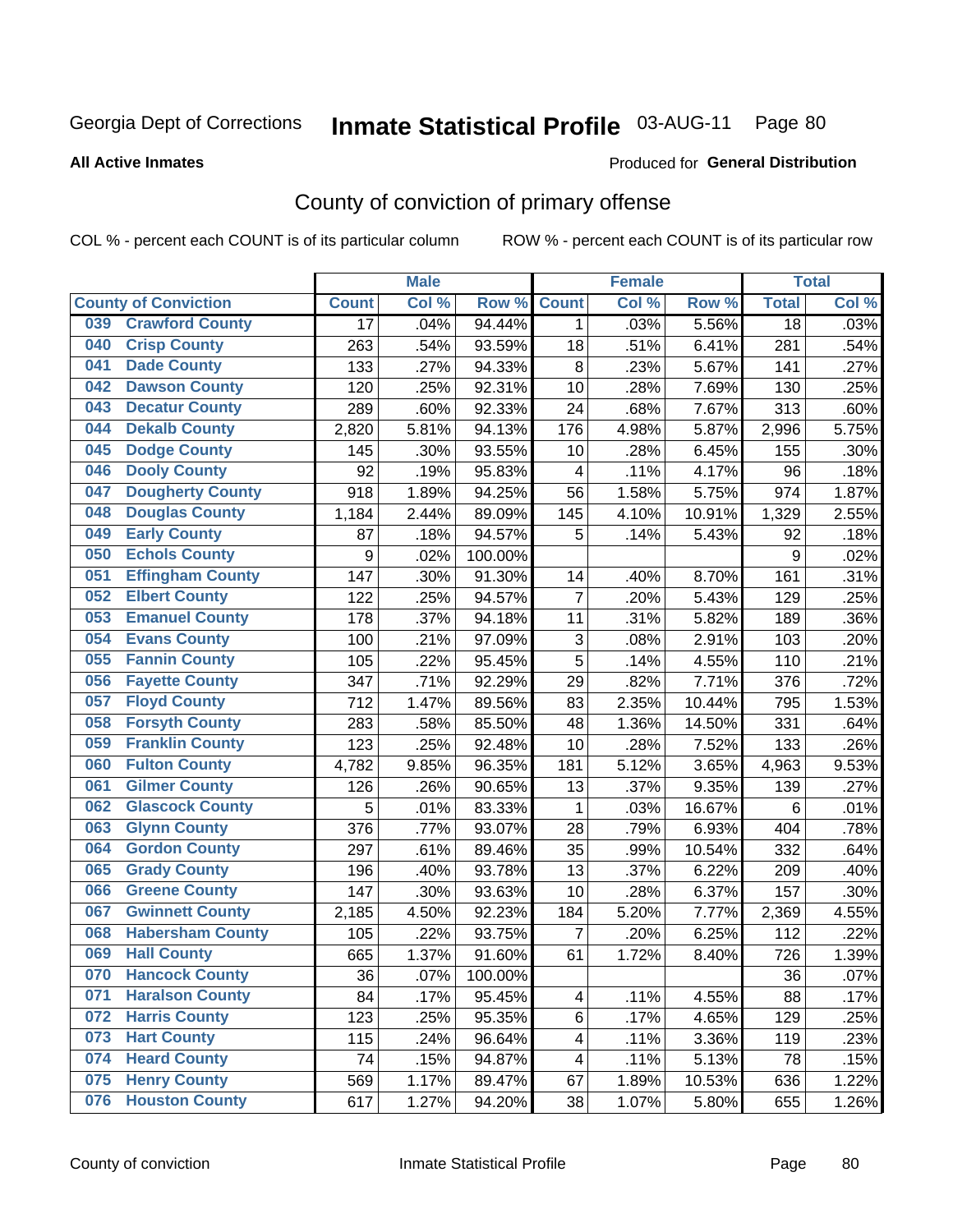# Inmate Statistical Profile 03-AUG-11 Page 81

#### **All Active Inmates**

### **Produced for General Distribution**

# County of conviction of primary offense

COL % - percent each COUNT is of its particular column

|                                           |              | <b>Male</b> |         | <b>Female</b>           |       |        | <b>Total</b> |       |
|-------------------------------------------|--------------|-------------|---------|-------------------------|-------|--------|--------------|-------|
| <b>County of Conviction</b>               | <b>Count</b> | Col %       | Row %   | <b>Count</b>            | Col % | Row %  | <b>Total</b> | Col % |
| <b>Irwin County</b><br>077                | 67           | .14%        | 97.10%  | $\overline{2}$          | .06%  | 2.90%  | 69           | .13%  |
| <b>Jackson County</b><br>078              | 197          | .41%        | 93.36%  | 14                      | .40%  | 6.64%  | 211          | .41%  |
| <b>Jasper County</b><br>079               | 65           | .13%        | 92.86%  | 5                       | .14%  | 7.14%  | 70           | .13%  |
| <b>Jeff Davis County</b><br>080           | 55           | .11%        | 82.09%  | 12                      | .34%  | 17.91% | 67           | .13%  |
| <b>Jefferson County</b><br>081            | 134          | .28%        | 95.71%  | 6                       | .17%  | 4.29%  | 140          | .27%  |
| <b>Jenkins County</b><br>082              | 52           | .11%        | 92.86%  | $\overline{\mathbf{4}}$ | .11%  | 7.14%  | 56           | .11%  |
| <b>Johnson County</b><br>083              | 53           | .11%        | 89.83%  | 6                       | .17%  | 10.17% | 59           | .11%  |
| <b>Jones County</b><br>084                | 189          | .39%        | 89.57%  | 22                      | .62%  | 10.43% | 211          | .41%  |
| <b>Lamar County</b><br>085                | 69           | .14%        | 93.24%  | $\sqrt{5}$              | .14%  | 6.76%  | 74           | .14%  |
| <b>Lanier County</b><br>086               | 43           | .09%        | 95.56%  | $\overline{2}$          | .06%  | 4.44%  | 45           | .09%  |
| <b>Laurens County</b><br>087              | 293          | .60%        | 93.91%  | 19                      | .54%  | 6.09%  | 312          | .60%  |
| <b>Lee County</b><br>088                  | 67           | .14%        | 95.71%  | 3                       | .08%  | 4.29%  | 70           | .13%  |
| <b>Liberty County</b><br>089              | 302          | .62%        | 93.79%  | 20                      | .57%  | 6.21%  | 322          | .62%  |
| <b>Lincoln County</b><br>090              | 22           | .05%        | 100.00% |                         |       |        | 22           | .04%  |
| <b>Long County</b><br>091                 | 72           | .15%        | 96.00%  | 3                       | .08%  | 4.00%  | 75           | .14%  |
| <b>Lowndes County</b><br>092              | 513          | 1.06%       | 94.13%  | 32                      | .90%  | 5.87%  | 545          | 1.05% |
| <b>Lumpkin County</b><br>093              | 98           | .20%        | 89.91%  | 11                      | .31%  | 10.09% | 109          | .21%  |
| <b>Macon County</b><br>094                | 76           | .16%        | 97.44%  | $\overline{c}$          | .06%  | 2.56%  | 78           | .15%  |
| <b>Madison County</b><br>095              | 117          | .24%        | 93.60%  | $\bf 8$                 | .23%  | 6.40%  | 125          | .24%  |
| <b>Marion County</b><br>096               | 39           | .08%        | 97.50%  | $\mathbf{1}$            | .03%  | 2.50%  | 40           | .08%  |
| <b>Mcduffie County</b><br>097             | 181          | .37%        | 94.76%  | 10                      | .28%  | 5.24%  | 191          | .37%  |
| <b>Mcintosh County</b><br>098             | 67           | .14%        | 100.00% |                         |       |        | 67           | .13%  |
| <b>Meriwether County</b><br>099           | 224          | .46%        | 97.39%  | $\,6$                   | .17%  | 2.61%  | 230          | .44%  |
| <b>Miller County</b><br>100               | 29           | .06%        | 96.67%  | $\mathbf{1}$            | .03%  | 3.33%  | 30           | .06%  |
| <b>Mitchell County</b><br>101             | 192          | .40%        | 94.12%  | 12                      | .34%  | 5.88%  | 204          | .39%  |
| <b>Monroe County</b><br>102               | 159          | .33%        | 90.34%  | 17                      | .48%  | 9.66%  | 176          | .34%  |
| <b>Montgomery County</b><br>103           | 44           | .09%        | 91.67%  | 4                       | .11%  | 8.33%  | 48           | .09%  |
| <b>Morgan County</b><br>104               | 142          | .29%        | 91.61%  | 13                      | .37%  | 8.39%  | 155          | .30%  |
| <b>Murray County</b><br>105               | 193          | .40%        | 94.15%  | 12                      | .34%  | 5.85%  | 205          | .39%  |
| <b>Muscogee County</b><br>106             | 1,532        | 3.16%       | 95.39%  | 74                      | 2.09% | 4.61%  | 1,606        | 3.08% |
| <b>Newton County</b><br>107               | 608          | 1.25%       | 91.70%  | 55                      | 1.55% | 8.30%  | 663          | 1.27% |
| 108<br><b>Oconee County</b>               | 51           | .11%        | 94.44%  | $\mathfrak{S}$          | .08%  | 5.56%  | 54           | .10%  |
| 109<br><b>Oglethorpe County</b>           | 56           | .12%        | 98.25%  | 1                       | .03%  | 1.75%  | 57           | .11%  |
| <b>Paulding County</b><br>110             | 272          | .56%        | 94.44%  | 16                      | .45%  | 5.56%  | 288          | .55%  |
| <b>Peach County</b><br>111                | 76           | .16%        | 97.44%  | $\overline{2}$          | .06%  | 2.56%  | 78           | .15%  |
| <b>Pickens County</b><br>$\overline{112}$ | 102          | .21%        | 89.47%  | 12                      | .34%  | 10.53% | 114          | .22%  |
| <b>Pierce County</b><br>$\overline{113}$  | 67           | .14%        | 94.37%  | $\overline{\mathbf{4}}$ | .11%  | 5.63%  | 71           | .14%  |
| <b>Pike County</b><br>$\overline{114}$    | 51           | .11%        | 91.07%  | 5                       | .14%  | 8.93%  | 56           | .11%  |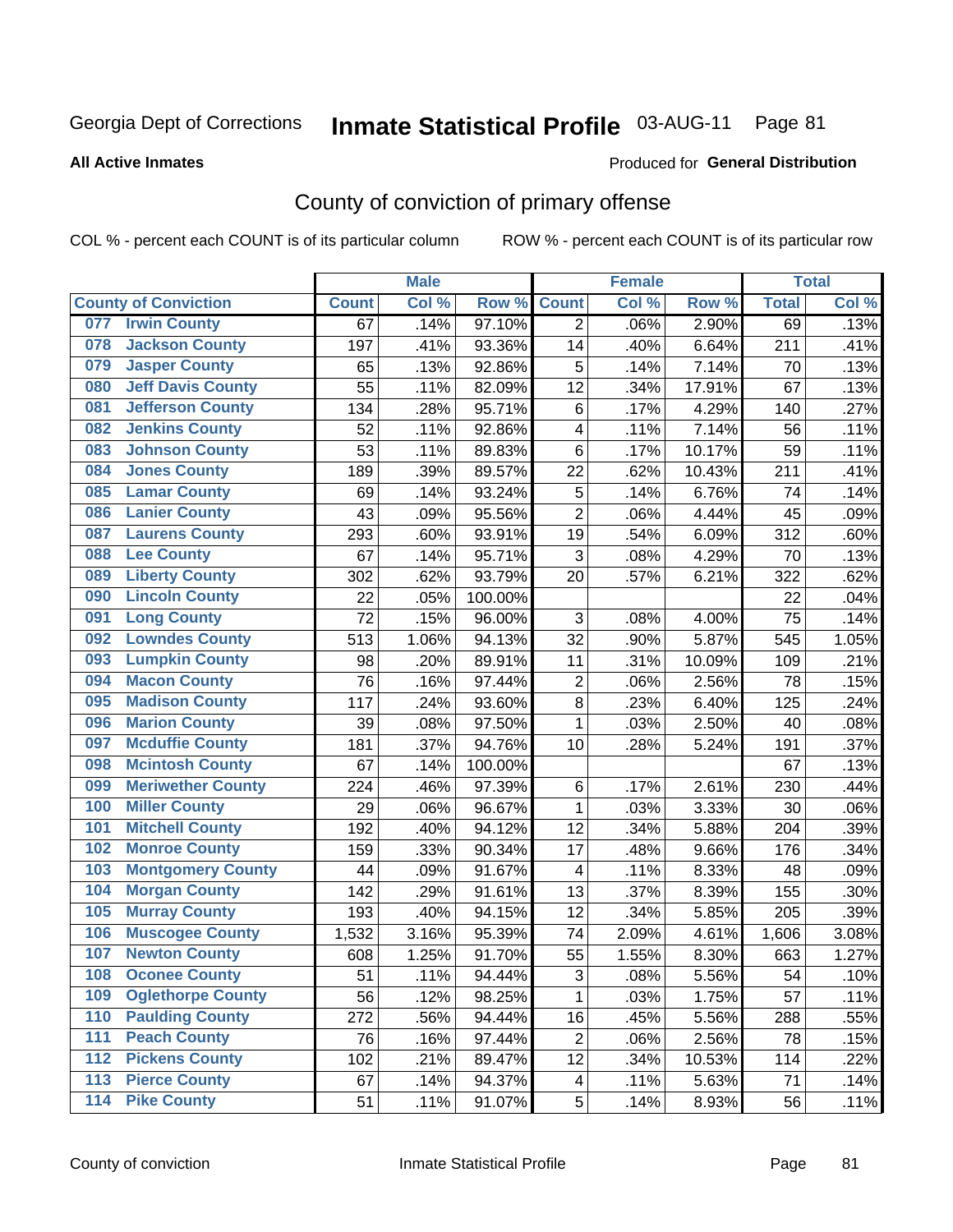# Inmate Statistical Profile 03-AUG-11 Page 82

#### **All Active Inmates**

### Produced for General Distribution

# County of conviction of primary offense

COL % - percent each COUNT is of its particular column

|                                           |              | <b>Male</b> |         |                  | <b>Female</b> |        |              | <b>Total</b> |
|-------------------------------------------|--------------|-------------|---------|------------------|---------------|--------|--------------|--------------|
| <b>County of Conviction</b>               | <b>Count</b> | Col %       | Row %   | <b>Count</b>     | Col %         | Row %  | <b>Total</b> | Col %        |
| <b>Polk County</b><br>115                 | 151          | .31%        | 93.21%  | 11               | .31%          | 6.79%  | 162          | .31%         |
| <b>Pulaski County</b><br>$\overline{116}$ | 75           | .15%        | 93.75%  | 5                | .14%          | 6.25%  | 80           | .15%         |
| <b>Putnam County</b><br>117               | 154          | .32%        | 93.90%  | 10               | .28%          | 6.10%  | 164          | .31%         |
| <b>Quitman County</b><br>118              | 20           | .04%        | 95.24%  | 1                | .03%          | 4.76%  | 21           | .04%         |
| <b>Rabun County</b><br>119                | 43           | .09%        | 89.58%  | 5                | .14%          | 10.42% | 48           | .09%         |
| <b>Randolph County</b><br>120             | 64           | .13%        | 95.52%  | 3                | .08%          | 4.48%  | 67           | .13%         |
| <b>Richmond County</b><br>121             | 1,778        | 3.66%       | 94.57%  | 102              | 2.88%         | 5.43%  | 1,880        | 3.61%        |
| <b>Rockdale County</b><br>122             | 455          | .94%        | 91.73%  | 41               | 1.16%         | 8.27%  | 496          | .95%         |
| <b>Schley County</b><br>123               | 16           | .03%        | 100.00% |                  |               |        | 16           | .03%         |
| <b>Screven County</b><br>124              | 120          | .25%        | 97.56%  | 3                | .08%          | 2.44%  | 123          | .24%         |
| <b>Seminole County</b><br>125             | 54           | .11%        | 85.71%  | $\boldsymbol{9}$ | .25%          | 14.29% | 63           | .12%         |
| <b>Spalding County</b><br>126             | 547          | 1.13%       | 90.56%  | 57               | 1.61%         | 9.44%  | 604          | 1.16%        |
| <b>Stephens County</b><br>127             | 179          | .37%        | 92.75%  | 14               | .40%          | 7.25%  | 193          | .37%         |
| <b>Stewart County</b><br>128              | 25           | .05%        | 89.29%  | 3                | .08%          | 10.71% | 28           | .05%         |
| <b>Sumter County</b><br>129               | 205          | .42%        | 96.24%  | 8                | .23%          | 3.76%  | 213          | .41%         |
| <b>Talbot County</b><br>130               | 63           | .13%        | 98.44%  | 1                | .03%          | 1.56%  | 64           | .12%         |
| <b>Taliaferro County</b><br>131           | 20           | .04%        | 86.96%  | 3                | .08%          | 13.04% | 23           | .04%         |
| <b>Tattnall County</b><br>132             | 189          | .39%        | 94.97%  | 10               | .28%          | 5.03%  | 199          | .38%         |
| <b>Taylor County</b><br>133               | 86           | .18%        | 91.49%  | 8                | .23%          | 8.51%  | 94           | .18%         |
| <b>Telfair County</b><br>134              | 105          | .22%        | 87.50%  | 15               | .42%          | 12.50% | 120          | .23%         |
| <b>Terrell County</b><br>135              | 77           | .16%        | 96.25%  | 3                | .08%          | 3.75%  | 80           | .15%         |
| <b>Thomas County</b><br>136               | 245          | .50%        | 94.59%  | 14               | .40%          | 5.41%  | 259          | .50%         |
| <b>Tift County</b><br>137                 | 278          | .57%        | 94.88%  | 15               | .42%          | 5.12%  | 293          | .56%         |
| <b>Toombs County</b><br>138               | 353          | .73%        | 92.41%  | 29               | .82%          | 7.59%  | 382          | .73%         |
| <b>Towns County</b><br>139                | 43           | .09%        | 79.63%  | 11               | .31%          | 20.37% | 54           | .10%         |
| <b>Treutlen County</b><br>140             | 67           | .14%        | 95.71%  | 3                | .08%          | 4.29%  | 70           | .13%         |
| <b>Troup County</b><br>141                | 647          | 1.33%       | 92.69%  | 51               | 1.44%         | 7.31%  | 698          | 1.34%        |
| <b>Turner County</b><br>142               | 66           | .14%        | 92.96%  | 5                | .14%          | 7.04%  | 71           | .14%         |
| <b>Twiggs County</b><br>143               | 59           | .12%        | 93.65%  | 4                | .11%          | 6.35%  | 63           | .12%         |
| 144<br><b>Union County</b>                | 82           | .17%        | 89.13%  | 10               | .28%          | 10.87% | 92           | .18%         |
| <b>Upson County</b><br>145                | 177          | .36%        | 93.16%  | 13               | .37%          | 6.84%  | 190          | .36%         |
| 146<br><b>Walker County</b>               | 431          | .89%        | 92.49%  | 35               | .99%          | 7.51%  | 466          | .89%         |
| <b>Walton County</b><br>147               | 420          | .87%        | 90.32%  | 45               | 1.27%         | 9.68%  | 465          | .89%         |
| <b>Ware County</b><br>148                 | 285          | .59%        | 92.83%  | 22               | .62%          | 7.17%  | 307          | .59%         |
| <b>Warren County</b><br>149               | 36           | .07%        | 94.74%  | $\overline{2}$   | .06%          | 5.26%  | 38           | .07%         |
| <b>Washington County</b><br>150           | 140          | .29%        | 89.74%  | 16               | .45%          | 10.26% | 156          | $.30\%$      |
| <b>Wayne County</b><br>151                | 136          | .28%        | 90.07%  | 15               | .42%          | 9.93%  | 151          | .29%         |
| <b>Webster County</b><br>152              | 6            | .01%        | 100.00% |                  |               |        | 6            | .01%         |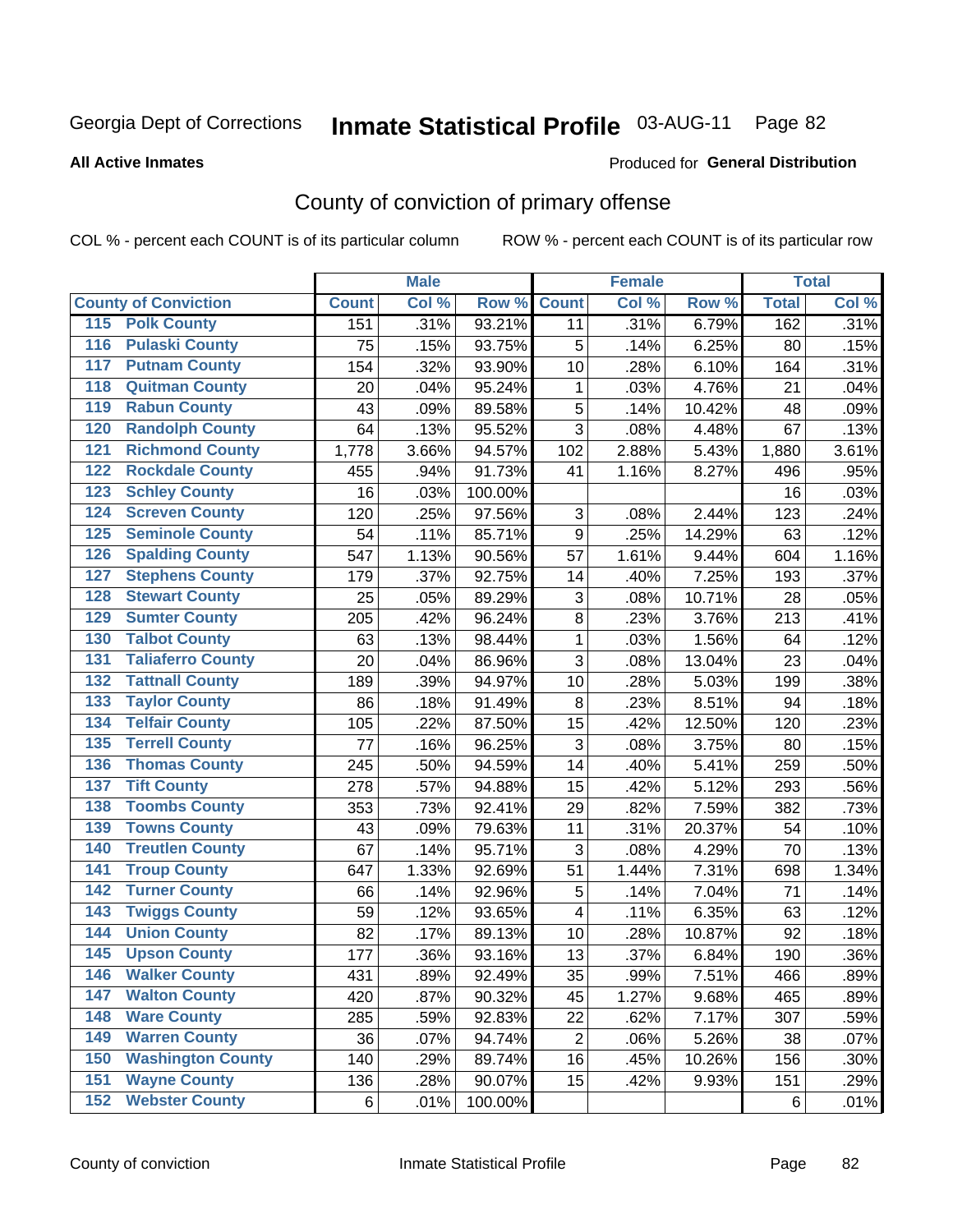# Inmate Statistical Profile 03-AUG-11 Page 83

**All Active Inmates** 

### Produced for General Distribution

# County of conviction of primary offense

COL % - percent each COUNT is of its particular column

|                                |                 | <b>Male</b> |                    |       | <b>Female</b> |          |              | <b>Total</b> |
|--------------------------------|-----------------|-------------|--------------------|-------|---------------|----------|--------------|--------------|
| <b>County of Conviction</b>    | <b>Count</b>    | Col %       | <b>Row % Count</b> |       | Col %         | Row %    | <b>Total</b> | Col %        |
| <b>Wheeler County</b><br>153   | 29              | $.06\%$     | 85.29%             | 5     | .14%          | 14.71%   | 34           | .07%         |
| <b>White County</b><br>154     | 108             | .22%        | 90.76%             | 11    | .31%          | 9.24%    | 119          | .23%         |
| <b>Whitfield County</b><br>155 | 603             | 1.24%       | 88.16%             | 81    | 2.29%         | 11.84%   | 684          | 1.31%        |
| <b>Wilcox County</b><br>156    | 50 <sup>1</sup> | .10%        | 83.33%             | 10    | .28%          | 16.67%   | 60           | $.12\%$      |
| <b>Wilkes County</b><br>157    | 75              | .15%        | 93.75%             | 5     | .14%          | 6.25%    | 80           | .15%         |
| <b>Wilkinson County</b><br>158 | 37              | $.08\%$     | 94.87%             | 2     | .06%          | $5.13\%$ | 39           | $.07\%$      |
| <b>Worth County</b><br>159     | 107             | .22%        | 93.86%             |       | .20%          | 6.14%    | 114          | .22%         |
| <b>Total Rported</b>           | 48,543          | 100%        | 93.21%             | 3,537 | 100%          | 6.79%    | 52,080       | 100%         |

| oorted<br><b>Not</b> |        |       |        |
|----------------------|--------|-------|--------|
|                      | 48,543 | 3,537 | 52.080 |

| <b>Mode (most frequent)</b> | <b>Fulton County</b> | <b>Cobb County</b> | <b>Fulton County</b> |
|-----------------------------|----------------------|--------------------|----------------------|
|                             |                      |                    |                      |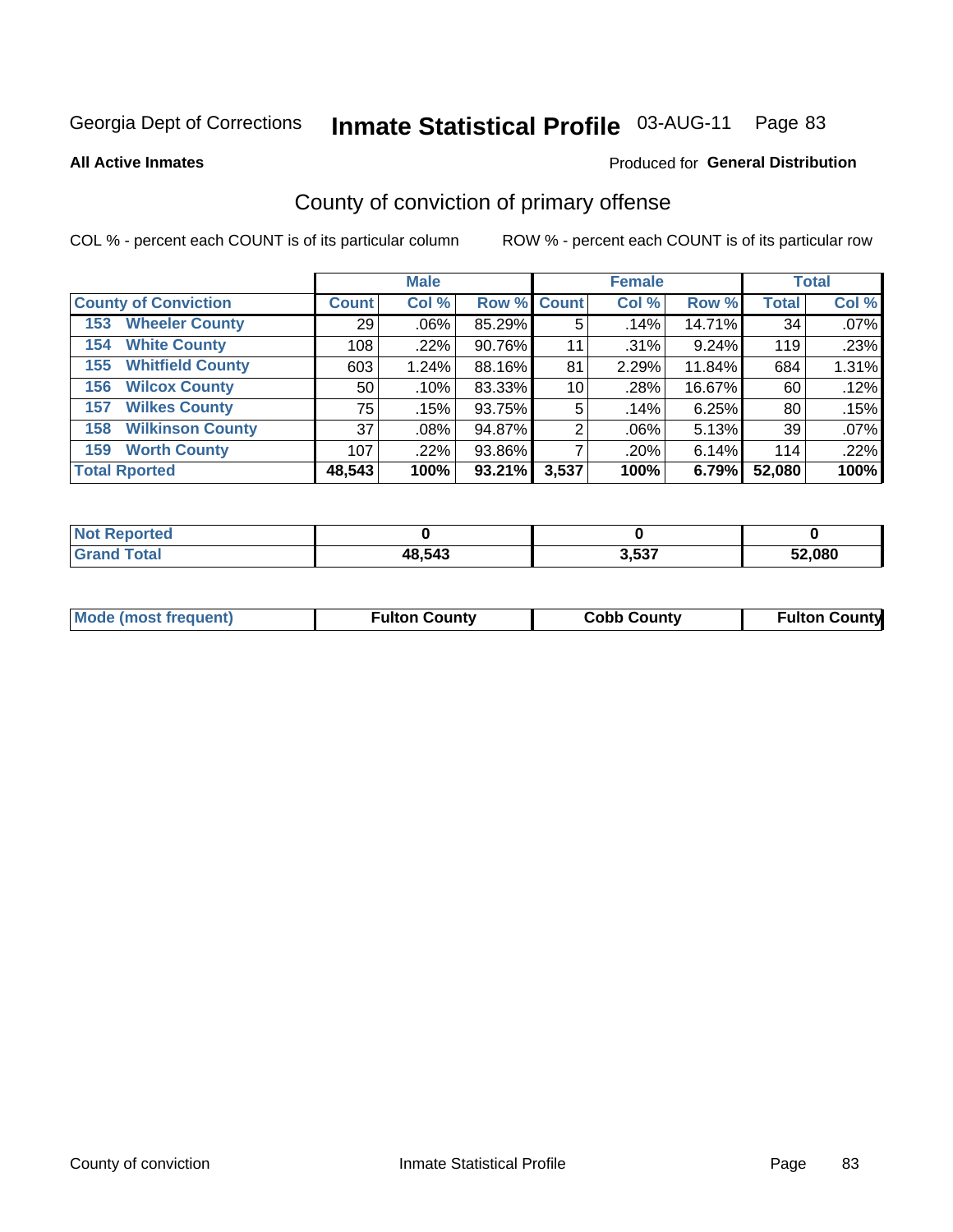# Inmate Statistical Profile 03-AUG-11 Page 84

#### **All Active Inmates**

# Produced for General Distribution

# Circuit of conviction of primary offense

COL % - percent each COUNT is of its particular column

|                         |                                 |              | <b>Male</b> |        |              | <b>Female</b> |        |              | <b>Total</b> |
|-------------------------|---------------------------------|--------------|-------------|--------|--------------|---------------|--------|--------------|--------------|
|                         | <b>Circuit of Conviction</b>    | <b>Count</b> | Col %       | Row %  | <b>Count</b> | Col %         | Row %  | <b>Total</b> | Col %        |
| $\overline{1}$          | <b>Alapaha Circuit</b>          | 324          | .67%        | 93.91% | 21           | .59%          | 6.09%  | 345          | .66%         |
| $\overline{2}$          | <b>Alcovy Circuit</b>           | 1,028        | 2.12%       | 91.13% | 100          | 2.83%         | 8.87%  | 1,128        | 2.17%        |
| 3                       | <b>Atlanta Circuit</b>          | 4,782        | 9.85%       | 96.35% | 181          | 5.12%         | 3.65%  | 4,963        | 9.53%        |
| 4                       | <b>Atlantic Circuit</b>         | 823          | 1.70%       | 95.37% | 40           | 1.13%         | 4.63%  | 863          | 1.66%        |
| 5                       | <b>Augusta Circuit</b>          | 2,309        | 4.76%       | 94.48% | 135          | 3.82%         | 5.52%  | 2,444        | 4.69%        |
| $6\overline{6}$         | <b>Blue Ridge Circuit</b>       | 588          | 1.21%       | 91.88% | 52           | 1.47%         | 8.13%  | 640          | 1.23%        |
| $\overline{\mathbf{7}}$ | <b>Brunswick Circuit</b>        | 819          | 1.69%       | 92.44% | 67           | 1.89%         | 7.56%  | 886          | 1.70%        |
| 8                       | <b>Chattahoochee Circuit</b>    | 1,868        | 3.85%       | 95.35% | 91           | 2.57%         | 4.65%  | 1,959        | 3.76%        |
| $\overline{9}$          | <b>Cherokee Circuit</b>         | 839          | 1.73%       | 90.02% | 93           | 2.63%         | 9.98%  | 932          | 1.79%        |
| 10                      | <b>Clayton Circuit</b>          | 1,447        | 2.98%       | 92.76% | 113          | 3.19%         | 7.24%  | 1,560        | 3.00%        |
| 11                      | <b>Cobb Circuit</b>             | 2,601        | 5.36%       | 91.17% | 252          | 7.12%         | 8.83%  | 2,853        | 5.48%        |
| 12                      | <b>Conasauga Circuit</b>        | 796          | 1.64%       | 89.54% | 93           | 2.63%         | 10.46% | 889          | 1.71%        |
| 13                      | <b>Cordele Circuit</b>          | 615          | 1.27%       | 93.32% | 44           | 1.24%         | 6.68%  | 659          | 1.27%        |
| $\overline{14}$         | <b>Coweta Circuit</b>           | 2,054        | 4.23%       | 92.44% | 168          | 4.75%         | 7.56%  | 2,222        | 4.27%        |
| 15                      | <b>Dougherty Circuit</b>        | 918          | 1.89%       | 94.25% | 56           | 1.58%         | 5.75%  | 974          | 1.87%        |
| 16                      | <b>Dublin Circuit</b>           | 472          | .97%        | 93.65% | 32           | .90%          | 6.35%  | 504          | .97%         |
| 17                      | <b>Eastern Circuit</b>          | 2,415        | 4.97%       | 95.27% | 120          | 3.39%         | 4.73%  | 2,535        | 4.87%        |
| 18                      | <b>Flint Circuit</b>            | 569          | 1.17%       | 89.47% | 67           | 1.89%         | 10.53% | 636          | 1.22%        |
| 19                      | <b>Griffin Circuit</b>          | 1,122        | 2.31%       | 91.52% | 104          | 2.94%         | 8.48%  | 1,226        | 2.35%        |
| 20                      | <b>Gwinnett Circuit</b>         | 2,185        | 4.50%       | 92.23% | 184          | 5.20%         | 7.77%  | 2,369        | 4.55%        |
| $\overline{21}$         | <b>Houston Circuit</b>          | 617          | 1.27%       | 94.20% | 38           | 1.07%         | 5.80%  | 655          | 1.26%        |
| $\overline{22}$         | <b>Lookout Mountain Circuit</b> | 1,132        | 2.33%       | 91.51% | 105          | 2.97%         | 8.49%  | 1,237        | 2.38%        |
| 23                      | <b>Macon Circuit</b>            | 1,115        | 2.30%       | 95.14% | 57           | 1.61%         | 4.86%  | 1,172        | 2.25%        |
| 24                      | <b>Middle Circuit</b>           | 897          | 1.85%       | 92.86% | 69           | 1.95%         | 7.14%  | 966          | 1.85%        |
| 25                      | <b>Mountain Circuit</b>         | 327          | .67%        | 92.63% | 26           | .74%          | 7.37%  | 353          | .68%         |
| 26                      | <b>Northeastern Circuit</b>     | 785          | 1.62%       | 91.71% | 71           | 2.01%         | 8.29%  | 856          | 1.64%        |
| $\overline{27}$         | <b>Northern Circuit</b>         | 533          | 1.10%       | 94.67% | 30           | .85%          | 5.33%  | 563          | 1.08%        |
| 28                      | <b>Ocmulgee Circuit</b>         | 1,033        | 2.13%       | 92.65% | 82           | 2.32%         | 7.35%  | 1,115        | 2.14%        |
| 29                      | <b>Oconee Circuit</b>           | 471          | .97%        | 91.63% | 43           | 1.22%         | 8.37%  | 514          | .99%         |
| 30                      | <b>Ogeechee Circuit</b>         | 807          | 1.66%       | 93.62% | 55           | 1.55%         | 6.38%  | 862          | 1.66%        |
| $\overline{31}$         | <b>Pataula Circuit</b>          | 363          | .75%        | 93.56% | 25           | .71%          | 6.44%  | 388          | .75%         |
| 32                      | <b>Piedmont Circuit</b>         | 512          | 1.05%       | 92.92% | 39           | 1.10%         | 7.08%  | 551          | 1.06%        |
| 33                      | <b>Rome Circuit</b>             | 712          | 1.47%       | 89.56% | 83           | 2.35%         | 10.44% | 795          | 1.53%        |
| 34                      | <b>South Georgia Circuit</b>    | 725          | 1.49%       | 93.31% | 52           | 1.47%         | 6.69%  | 777          | 1.49%        |
| 35                      | <b>Southern Circuit</b>         | 1,091        | 2.25%       | 94.79% | 60           | 1.70%         | 5.21%  | 1,151        | 2.21%        |
| 36                      | <b>Southwestern Circuit</b>     | 395          | .81%        | 96.11% | 16           | .45%          | 3.89%  | 411          | .79%         |
| 37                      | <b>Stone Mountain Circuit</b>   | 2,820        | 5.81%       | 94.13% | 176          | 4.98%         | 5.87%  | 2,996        | 5.75%        |
| 38                      | <b>Tallapoosa Circuit</b>       | 235          | .48%        | 94.00% | 15           | .42%          | 6.00%  | 250          | .48%         |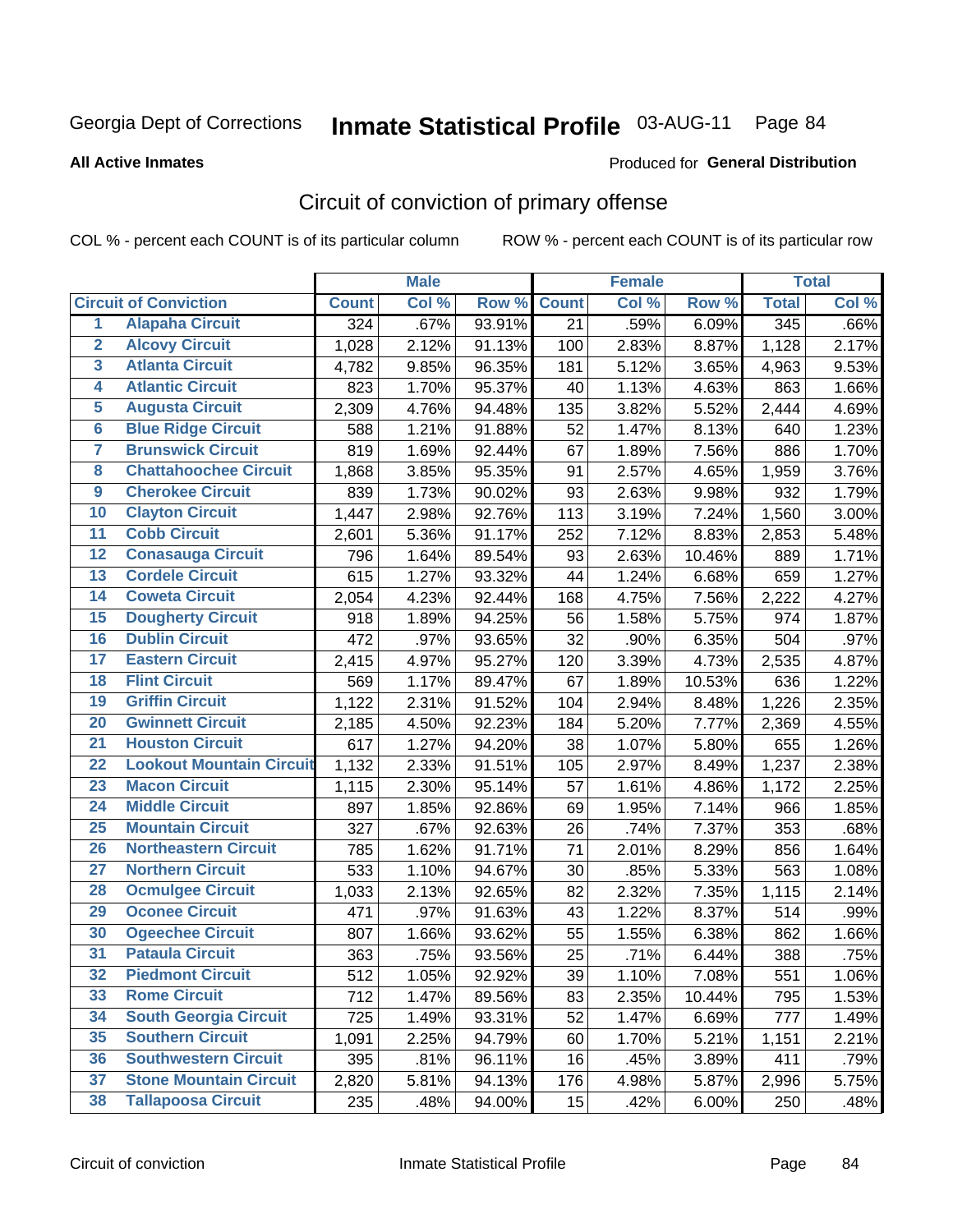#### **Inmate Statistical Profile 03-AUG-11** Page 85

Produced for General Distribution

#### **All Active Inmates**

# Circuit of conviction of primary offense

COL % - percent each COUNT is of its particular column

|                                   |              | <b>Male</b> |        |              | <b>Female</b> |          |              | <b>Total</b> |
|-----------------------------------|--------------|-------------|--------|--------------|---------------|----------|--------------|--------------|
| <b>Circuit of Conviction</b>      | <b>Count</b> | Col %       | Row %  | <b>Count</b> | Col %         | Row %    | <b>Total</b> | Col %        |
| <b>Tifton Circuit</b><br>39       | 518          | 1.07%       | 94.70% | 29           | .82%          | 5.30%    | 547          | 1.05%        |
| <b>Toombs Circuit</b><br>40       | 339          | .70%        | 94.17% | 21           | .59%          | 5.83%    | 360          | .69%         |
| <b>Waycross Circuit</b><br>41     | 755          | 1.56%       | 93.91% | 49           | 1.39%         | 6.09%    | 804          | 1.54%        |
| <b>Western Circuit</b><br>42      | 536          | 1.10%       | 94.37% | 32           | .90%          | 5.63%    | 568          | 1.09%        |
| <b>Rockdale Circuit</b><br>43     | 455          | $.94\%$     | 91.73% | 41           | 1.16%         | 8.27%    | 496          | .95%         |
| <b>Douglas Circuit</b><br>44      | 1,184        | 2.44%       | 89.09% | 145          | 4.10%         | 10.91%   | 1,329        | 2.55%        |
| <b>Appalachian Circuit</b><br>45  | 333          | .69%        | 91.74% | 30           | .85%          | $8.26\%$ | 363          | .70%         |
| <b>Enotah Circuit</b><br>46       | 331          | .68%        | 88.50% | 43           | 1.22%         | 11.50%   | 374          | .72%         |
| 47<br><b>Bell-Forsyth Circuit</b> | 283          | .58%        | 85.50% | 48           | 1.36%         | 14.50%   | 331          | .64%         |
| <b>Towaliga Circuit</b><br>48     | 393          | .81%        | 93.35% | 28           | .79%          | 6.65%    | 421          | .81%         |
| <b>Paulding Circuit</b><br>49     | 272          | .56%        | 94.44% | 16           | .45%          | 5.56%    | 288          | .55%         |
| <b>Total Rported</b>              | 48,543       | 100%        | 93.21% | 3,537        | 100%          | 6.79%    | 52,080       | 100%         |

| 1 – 1 | .086   | 40 E<br>၊၀၁  | <b>074</b><br>. ، ۲ |
|-------|--------|--------------|---------------------|
|       | 49,629 | 0.700<br>--- | EO OFA<br>.35       |

| M<br>- - -<br>.<br>.<br>∪opp<br>нс |
|------------------------------------|
|------------------------------------|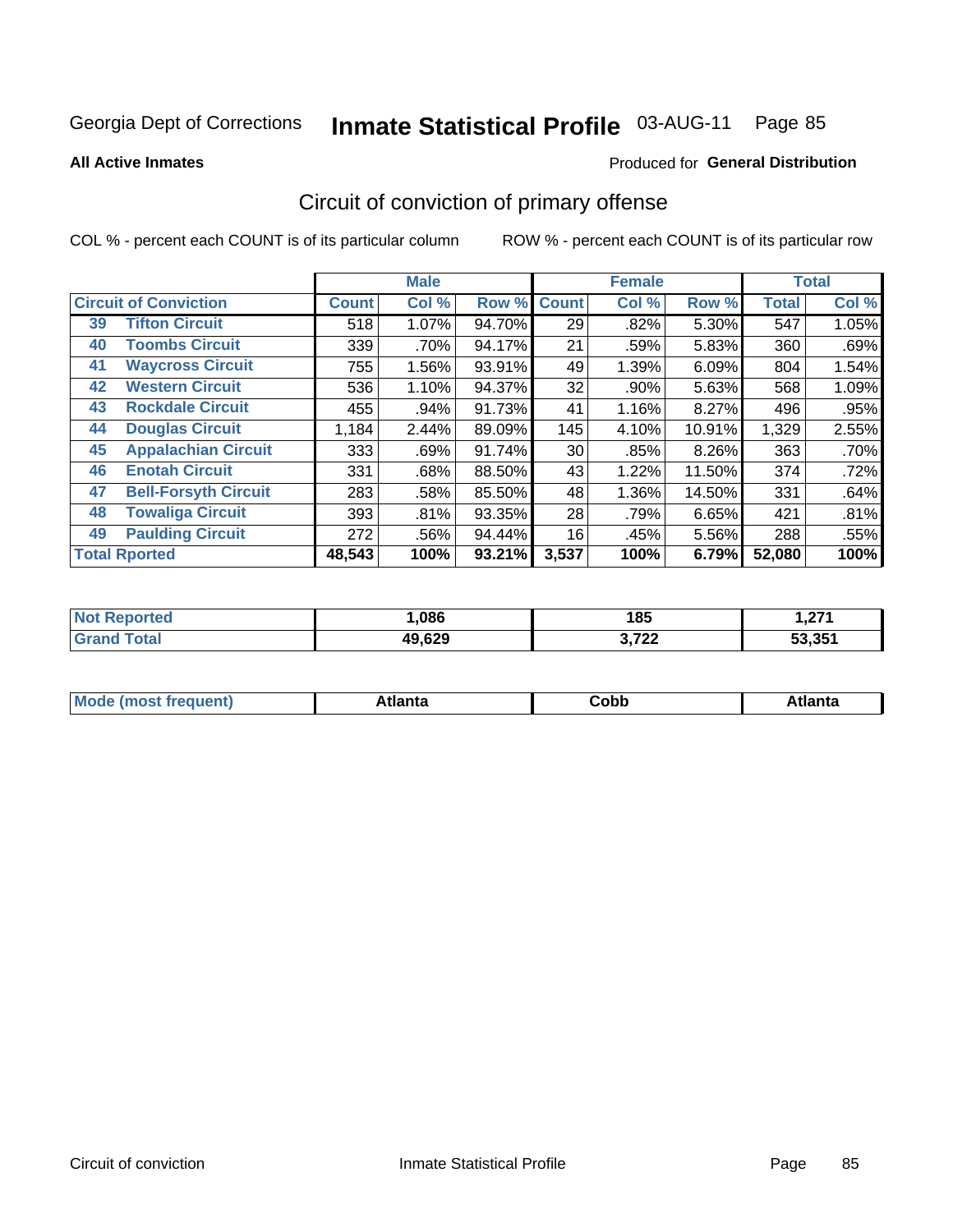## **All Active Inmates**

## **Produced for General Distribution**

## Years served (jail + prison) in this incarceration

COL % - percent each COUNT is of its particular column

|                        |              | <b>Male</b> |         |                | <b>Female</b> |        |              | <b>Total</b> |
|------------------------|--------------|-------------|---------|----------------|---------------|--------|--------------|--------------|
| <b>Years Served</b>    | <b>Count</b> | Col %       | Row %   | <b>Count</b>   | Col %         | Row %  | <b>Total</b> | Col %        |
| Less than one year     | 10,082       | 20.44%      | 88.91%  | 1,258          | 33.97%        | 11.09% | 11,340       | 21.39%       |
| 1 to 1.99 years        | 9,161        | 18.57%      | 89.89%  | 1,030          | 27.82%        | 10.11% | 10,191       | 19.22%       |
| 2 to 2.99 years        | 6,101        | 12.37%      | 93.20%  | 445            | 12.02%        | 6.80%  | 6,546        | 12.34%       |
| 3 to 3.99 years        | 4,318        | 8.75%       | 95.34%  | 211            | 5.70%         | 4.66%  | 4,529        | 8.54%        |
| 4 to 4.99 years        | 3,210        | 6.51%       | 95.54%  | 150            | 4.05%         | 4.46%  | 3,360        | 6.34%        |
| 5 to 5.99 years        | 2,185        | 4.43%       | 96.09%  | 89             | 2.40%         | 3.91%  | 2,274        | 4.29%        |
| 6 to 6.99 years        | 1,659        | 3.36%       | 95.95%  | 70             | 1.89%         | 4.05%  | 1,729        | 3.26%        |
| 7 to 7.99 years        | 1,467        | 2.97%       | 95.82%  | 64             | 1.73%         | 4.18%  | 1,531        | 2.89%        |
| <b>8 to 8.99 years</b> | 1,468        | 2.98%       | 95.89%  | 63             | 1.70%         | 4.11%  | 1,531        | 2.89%        |
| 9 to 9.99 years        | 1,280        | 2.60%       | 96.02%  | 53             | 1.43%         | 3.98%  | 1,333        | 2.51%        |
| 10 to 10.99 years      | 969          | 1.96%       | 96.71%  | 33             | 0.89%         | 3.29%  | 1,002        | 1.89%        |
| 11 to 11.99 years      | 867          | 1.76%       | 95.91%  | 37             | 1.00%         | 4.09%  | 904          | 1.70%        |
| 12 to 12.99 years      | 779          | 1.58%       | 96.05%  | 32             | 0.86%         | 3.95%  | 811          | 1.53%        |
| 13 to 13.99 years      | 815          | 1.65%       | 96.22%  | 32             | 0.86%         | 3.78%  | 847          | 1.60%        |
| 14 to 14.99 years      | 835          | 1.69%       | 97.32%  | 23             | 0.62%         | 2.68%  | 858          | 1.62%        |
| 15 to 15.99 years      | 587          | 1.19%       | 97.02%  | 18             | 0.49%         | 2.98%  | 605          | 1.14%        |
| 16 to 16.99 years      | 549          | 1.11%       | 97.34%  | 15             | 0.41%         | 2.66%  | 564          | 1.06%        |
| 17 to 17.99 years      | 501          | 1.02%       | 95.43%  | 24             | 0.65%         | 4.57%  | 525          | 0.99%        |
| 18 to 18.99 years      | 411          | 0.83%       | 98.33%  | $\overline{7}$ | 0.19%         | 1.67%  | 418          | 0.79%        |
| 19 to 19.99 years      | 355          | 0.72%       | 96.73%  | 12             | 0.32%         | 3.27%  | 367          | 0.69%        |
| 20 to 20.99 years      | 310          | 0.63%       | 97.48%  | 8              | 0.22%         | 2.52%  | 318          | 0.60%        |
| 21 to 21.99 years      | 218          | 0.44%       | 95.20%  | 11             | 0.30%         | 4.80%  | 229          | 0.43%        |
| 22 to 22.99 years      | 194          | 0.39%       | 98.48%  | 3              | 0.08%         | 1.52%  | 197          | 0.37%        |
| 23 to 23.99 years      | 191          | 0.39%       | 96.95%  | 6              | 0.16%         | 3.05%  | 197          | 0.37%        |
| 24 to 24.99 years      | 143          | 0.29%       | 99.31%  | 1              | 0.03%         | 0.69%  | 144          | 0.27%        |
| 25 to 25.99 years      | 131          | 0.27%       | 97.76%  | 3              | 0.08%         | 2.24%  | 134          | 0.25%        |
| 26 to 26.99 years      | 99           | 0.20%       | 99.00%  | 1              | 0.03%         | 1.00%  | 100          | 0.19%        |
| 27 to 27.99 years      | 89           | 0.18%       | 98.89%  | $\mathbf{1}$   | 0.03%         | 1.11%  | 90           | 0.17%        |
| 28 to 28.99 years      | 59           | 0.12%       | 98.33%  | $\mathbf 1$    | 0.03%         | 1.67%  | 60           | 0.11%        |
| 29 to 29.99 years      | 52           | 0.11%       | 100.00% |                |               |        | 52           | 0.10%        |
| Thirty + years         | 239          | 0.48%       | 99.17%  | $\overline{2}$ | 0.05%         | 0.83%  | 241          | 0.45%        |
| <b>Total Reported</b>  | 49,324       | 100%        | 93.02%  | 3,703          | 100%          | 6.98%  | 53,027       | 100%         |

| <b>Not Reported</b>           | 305    | 19         | 324         |
|-------------------------------|--------|------------|-------------|
| <b>Grand Total</b>            | 49,629 | 3,722      | 53,351      |
|                               |        |            |             |
| M <sub>on</sub><br>$l$ awanah | E OC   | <b>201</b> | <b>E 44</b> |

| Mean (average)       | 5.Z6               | 3.U4               | 5.11          |
|----------------------|--------------------|--------------------|---------------|
| Median (middle)      | 2.86               | 1.53               | 2.72          |
| Mode (most frequent) | Less than one year | Less than one year | Less than one |
|                      |                    |                    | vear          |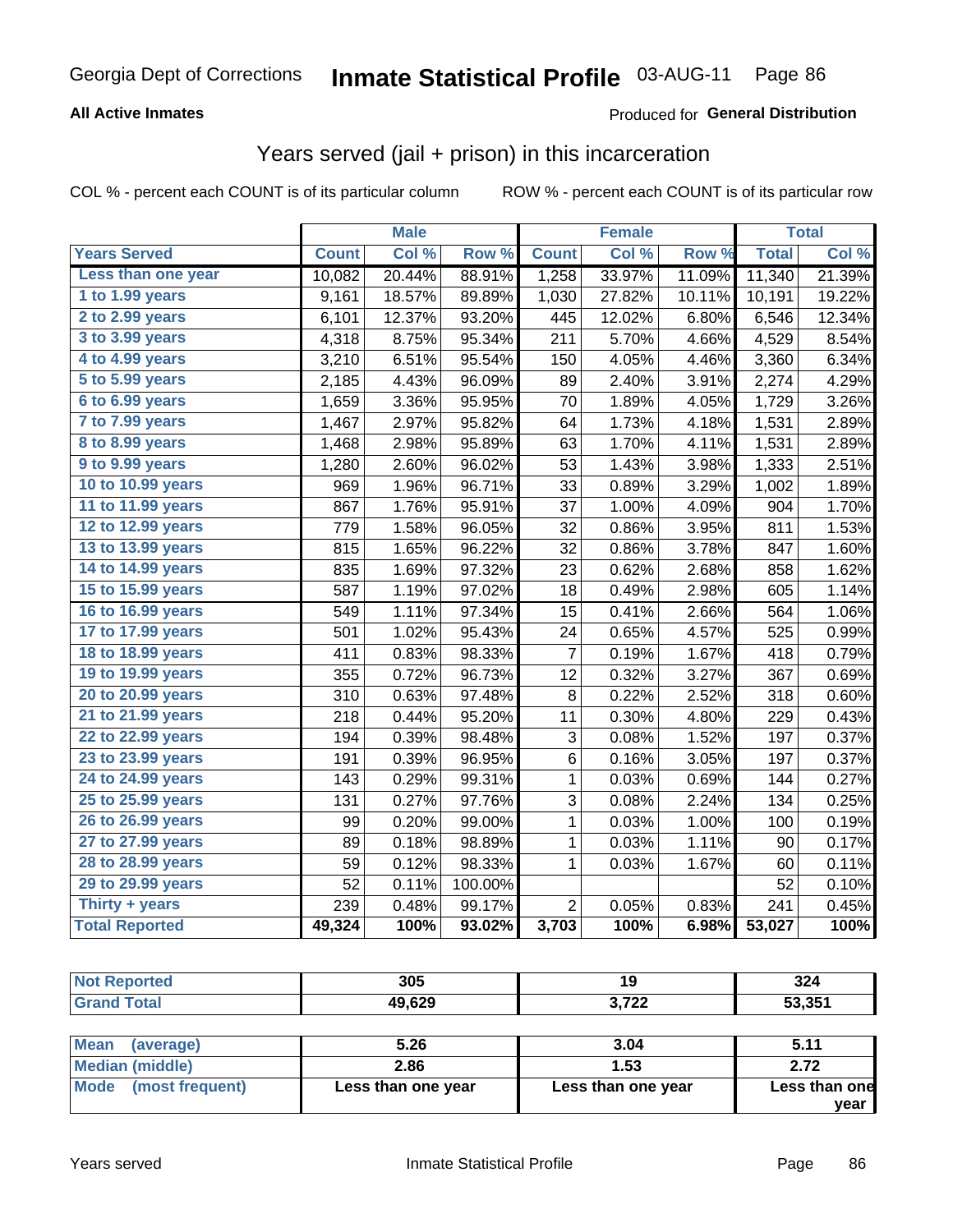## **All Active Inmates**

Produced for General Distribution

# Results of most recent HIV tests

COL % - percent each COUNT is of its particular column

|                         |              | <b>Male</b> |           |              | <b>Female</b> |       |        | Total  |
|-------------------------|--------------|-------------|-----------|--------------|---------------|-------|--------|--------|
| <b>HIV Test Results</b> | <b>Count</b> | Col %       | Row %I    | <b>Count</b> | Col %         | Row % | Total  | Col %  |
| <b>Positive</b>         | 802          | 1.70%       | 91.87%    | 71           | $2.00\%$      | 8.13% | 873    | 1.72%  |
| <b>Negative</b>         | 46,463       | 98.29%      | 93.05%    | 3,472        | $98.00\%$     | 6.95% | 49,935 | 98.27% |
| Indeterminate           | 6            | 0.01%       | 100.00%   |              |               |       |        | 0.01%  |
| <b>Total Reported</b>   | 47,271       | 100%        | $93.03\%$ | 3,543        | 100%          | 6.97% | 50,814 | 100%   |

| <b>Not Reported</b> | 2,358  | 170            | 2,537  |
|---------------------|--------|----------------|--------|
| Total               | 49,629 | רמד מ<br>0.122 | 53,351 |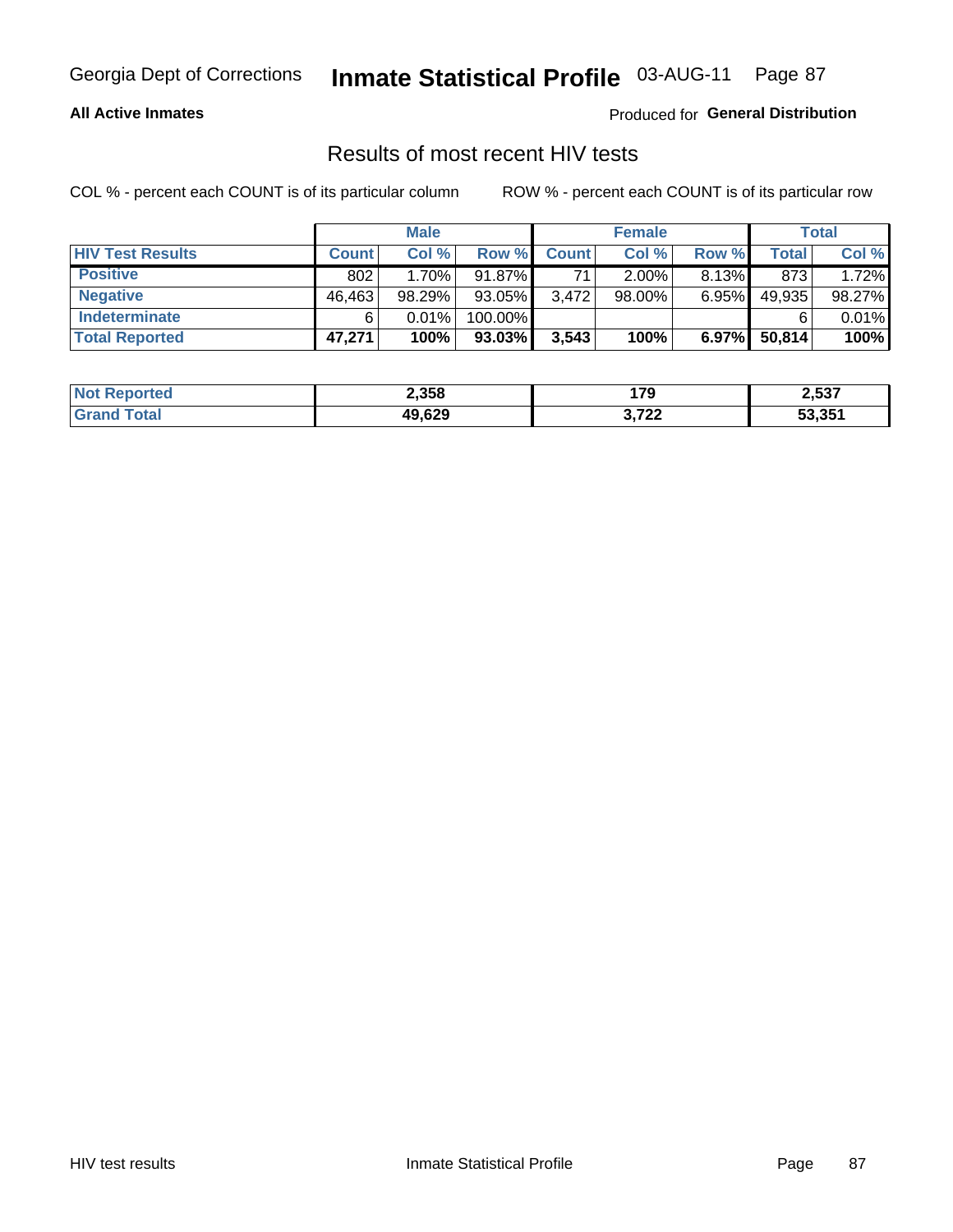## **All Active Inmates**

## Produced for General Distribution

## Results of most recent tuberculosis test

COL % - percent each COUNT is of its particular column

|                                  | <b>Male</b>  |           |           | <b>Female</b> |        |          | Total        |        |
|----------------------------------|--------------|-----------|-----------|---------------|--------|----------|--------------|--------|
| <b>Tuberculosis Test Results</b> | <b>Count</b> | Col%      | Row %I    | <b>Count</b>  | Col%   | Row %    | <b>Total</b> | Col %  |
| <b>Positive on current test</b>  | 9.061        | 18.98%    | 97.39%    | 243           | 6.75%  | $2.61\%$ | 9,304        | 18.12% |
| <b>Positive on previous test</b> | 98           | 0.21%     | 100.00%   |               |        |          | 98           | 0.19%  |
| <b>Negative</b>                  | 38.580       | $80.81\%$ | 91.99%    | 3,359         | 93.25% | $8.01\%$ | 41,939       | 81.69% |
| <b>Total Reported</b>            | 47,739       | 100%      | $92.98\%$ | 3,602         | 100%   | 7.02%    | 51,341       | 100%   |

| <b>Not Reported</b> | .890   | 120                            | 2,010  |
|---------------------|--------|--------------------------------|--------|
| <b>Total</b>        | 49,629 | ימד ה<br>$\mathcal{L}$ . I lie | 53,351 |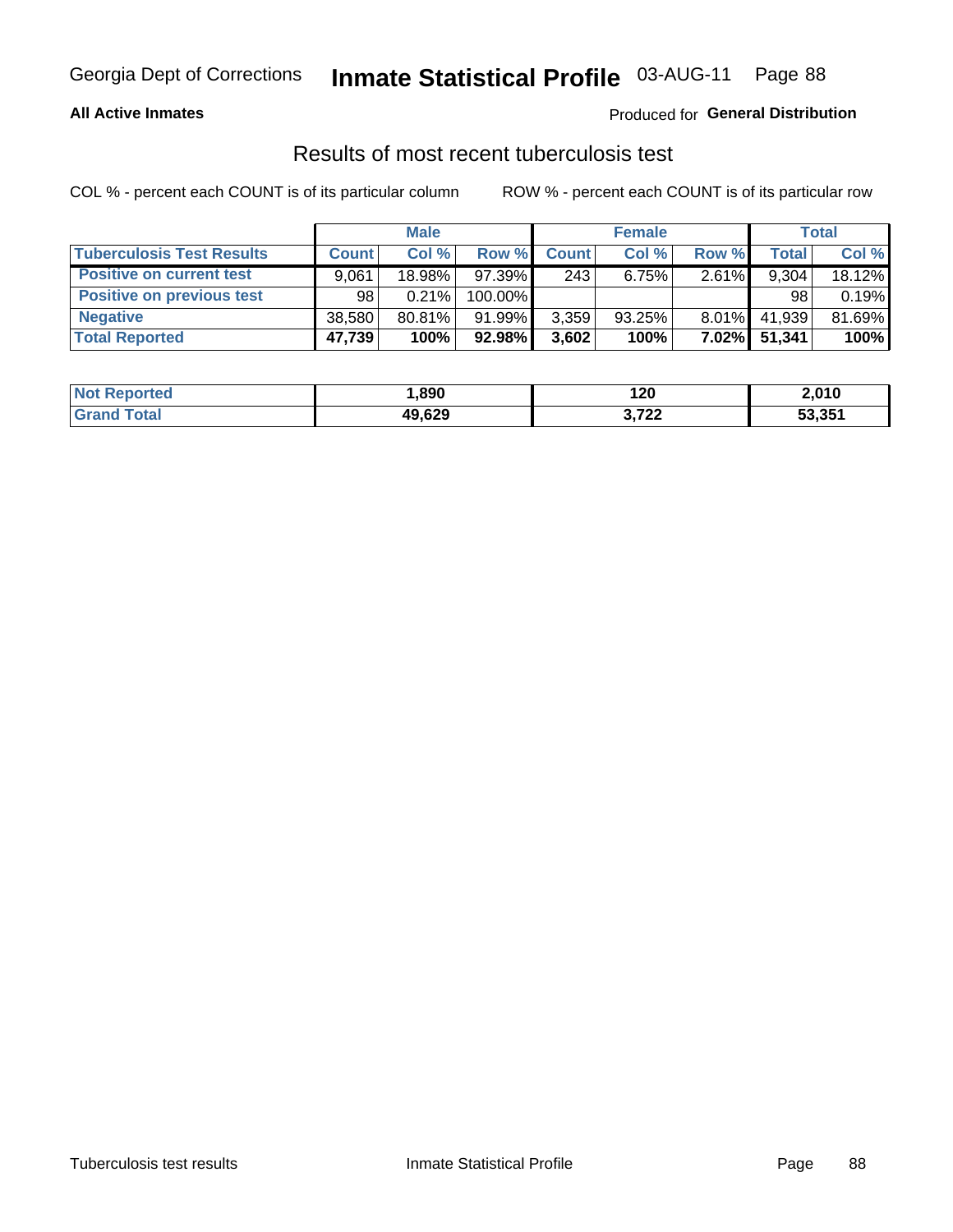## **All Active Inmates**

Produced for General Distribution

## Results of most recent syphilis test

COL % - percent each COUNT is of its particular column

|                                 | <b>Male</b>  |           |           | <b>Female</b> |           |          | Total   |        |
|---------------------------------|--------------|-----------|-----------|---------------|-----------|----------|---------|--------|
| <b>Syphilis Test Results</b>    | <b>Count</b> | Col%      | Row %     | <b>Count</b>  | Col %     | Row %    | Total I | Col %  |
| <b>Positive on current test</b> | 540          | 1.43%     | $91.68\%$ | 49            | 1.98%     | $8.32\%$ | 589     | 1.46%  |
| <b>Negative</b>                 | 37.274       | $98.57\%$ | 93.89%    | 2.424         | $98.02\%$ | $6.11\%$ | 39,698  | 98.54% |
| <b>Total Reported</b>           | 37,814       | 100%      | 93.86%    | 2,473         | 100%      | 6.14%    | 40,287  | 100%   |

| <b>Not Reported</b> | 11,815 | 1,249 | 13,064 |
|---------------------|--------|-------|--------|
| <b>Grand Total</b>  | 49,629 | 3,722 | 53,351 |